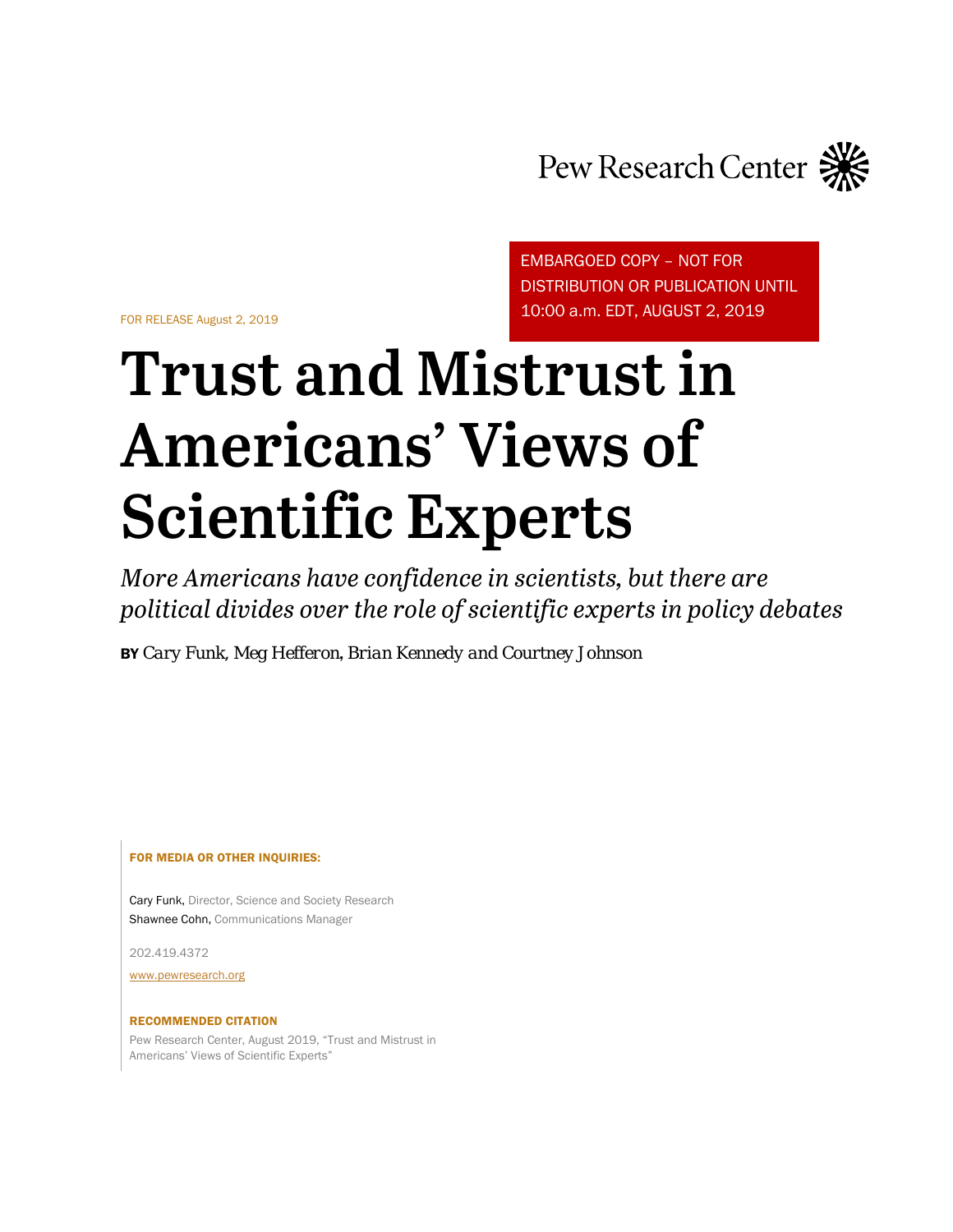# <span id="page-1-0"></span>About Pew Research Center

Pew Research Center is a nonpartisan fact tank that informs the public about the issues, attitudes and trends shaping America and the world. It does not take policy positions. The Center conducts public opinion polling, demographic research, content analysis and other data-driven social science research. It studies U.S. politics and policy; journalism and media; internet, science and technology; religion and public life; Hispanic trends; global attitudes and trends; and U.S. social and demographic trends. All of the Center's reports are available at [www.pewresearch.org.](http://www.pewresearch.org/) Pew Research Center is a subsidiary of The Pew Charitable Trusts, its primary funder.

© Pew Research Center 2019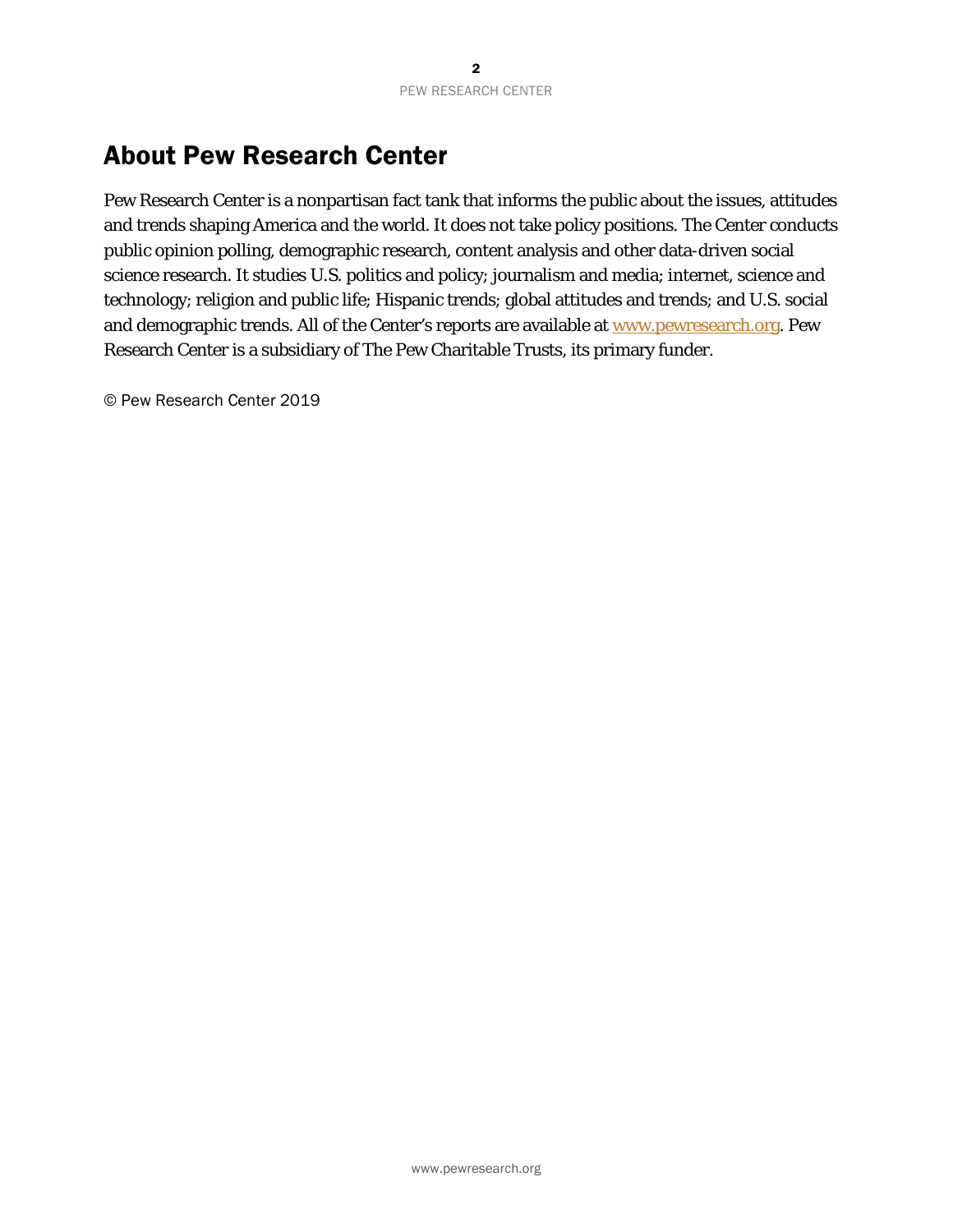3

# Table of Contents

| <b>About Pew Research Center</b>                                                                                                                  | $\mathbf 2$ |
|---------------------------------------------------------------------------------------------------------------------------------------------------|-------------|
| <b>Overview: Trust and Mistrust in Americans' Views of Scientific Experts</b>                                                                     | 5           |
| 1. Partisanship influences views on the role and value of scientific experts in policy debates                                                    | 9           |
| More Democrats than Republicans trust the objectivity of scientists and the scientific method                                                     | 10          |
| 2. Americans often trust practitioners more than researchers but are skeptical about scientific<br>integrity                                      | 14          |
| Americans are often more trusting of dietitians and medical doctors than of nutrition and medical<br>researchers, respectively                    | 14          |
| Most say scientists routinely lack transparency and accountability, but views about misconduct vary                                               | 16          |
| Public trust in scientists is linked with familiarity of their work and factual knowledge about science                                           | 18          |
| Partisan differences in overall views and trust in scientists occur primarily for environmental<br>scientists                                     | 21          |
| Blacks, Hispanics more likely than whites to consider scientific misconduct a big problem                                                         | 23          |
| 3. Americans say open access to data and independent review inspire more trust in research<br>findings                                            | 24          |
| 4. Americans generally view medical professionals favorably, but about half consider misconduct a<br>big problem                                  | 27          |
| More Americans believe doctors, rather than medical researchers, care about people's best interests<br>all or most of the time                    | 29          |
| Most Americans believe medical doctors and research scientists are rarely candid about potential<br>conflicts of interest or making errors        | 33          |
| Americans are closely divided over the extent to which misconduct is a big problem among medical<br>professionals                                 | 34          |
| 5. Americans trust dietitians more than nutrition researchers but are skeptical of both groups'<br>transparency, accountability                   | 37          |
| More trust dietitians than nutrition researchers when it comes to competence, commitment to<br>people's interests, trustworthiness of information | 39          |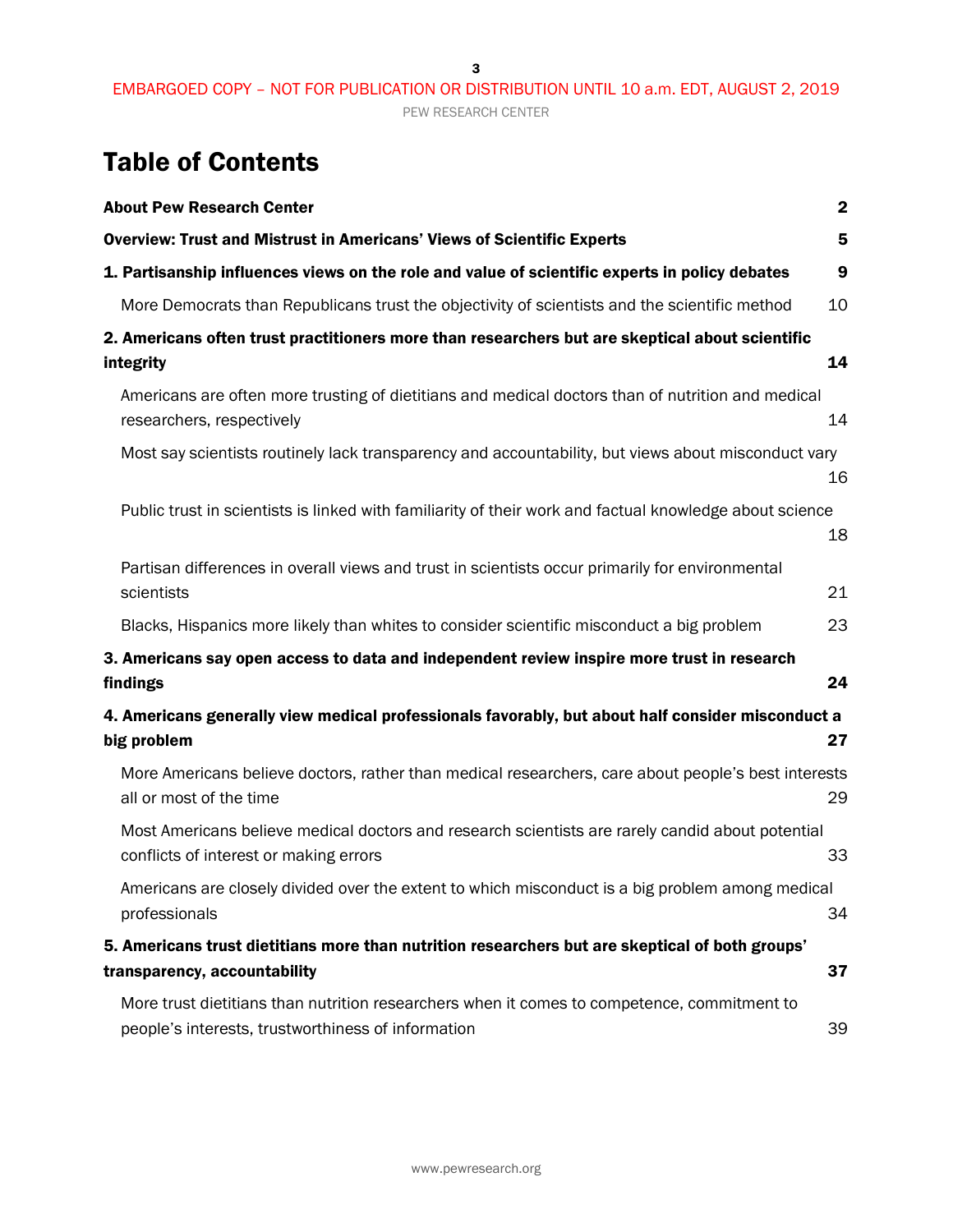| Few Americans believe nutrition professionals regularly admit mistakes or are open about potential<br>conflicts of interest with industry               | 44 |
|---------------------------------------------------------------------------------------------------------------------------------------------------------|----|
| Most say misconduct is not a big problem among dietitians or nutrition researchers; about half say<br>repercussions are infrequent                      | 45 |
| 6. A majority of Americans have positive views of environmental scientists, but trust in them varies<br>by politics                                     | 48 |
| Roughly a third of Americans say environmental scientists can be relied on to provide fair, accurate<br>information about their research                | 50 |
| Fewer than two-in-ten are confident environmental health specialists or environmental scientists are<br>regularly transparent, accountable for mistakes | 55 |
| <b>Acknowledgments</b>                                                                                                                                  | 58 |
| Methodology                                                                                                                                             | 59 |
| The American Trends Panel survey methodology                                                                                                            | 59 |
| Measurement properties of the science knowledge scale                                                                                                   | 64 |
| <b>Survey question wording and topline</b>                                                                                                              | 68 |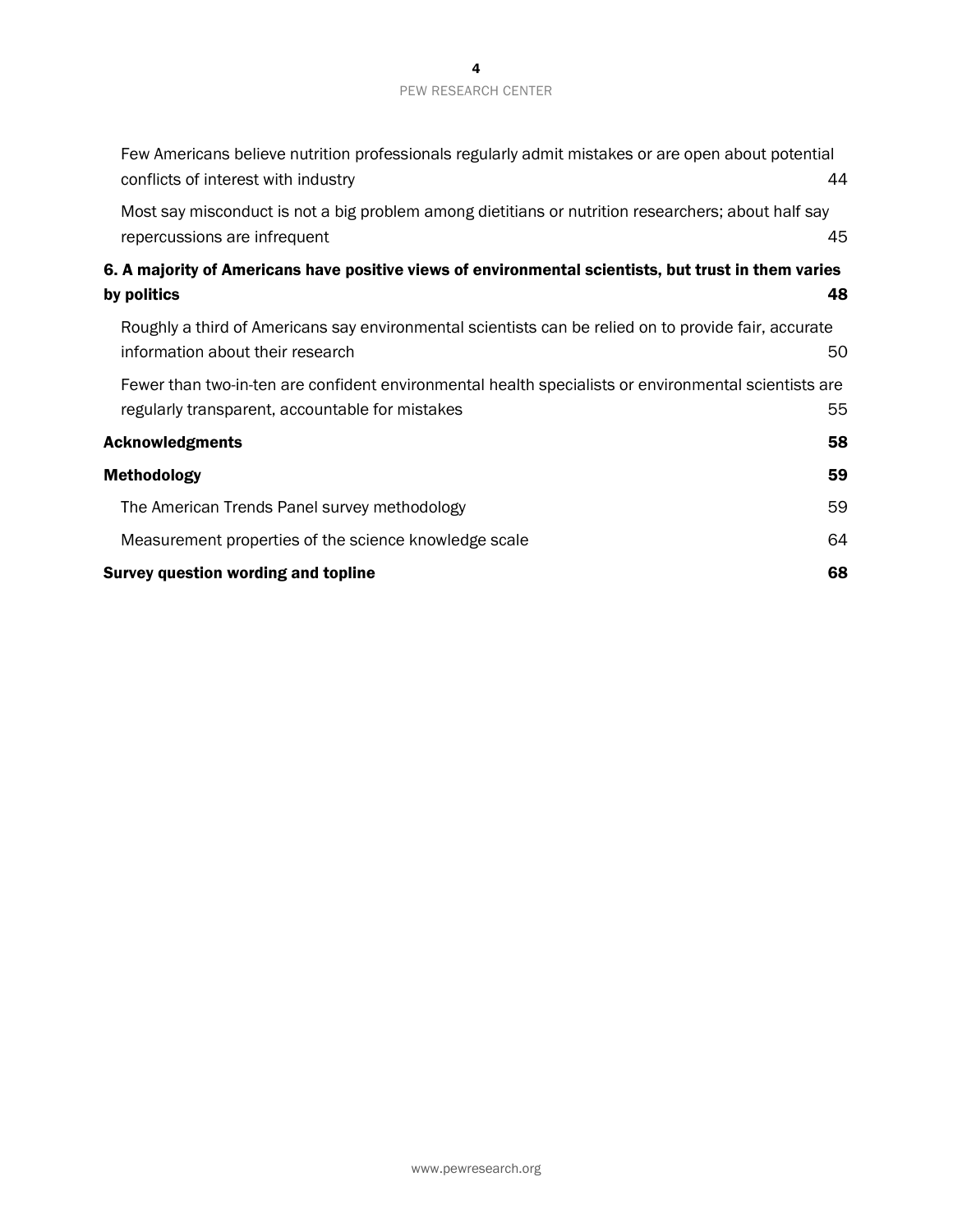# <span id="page-4-0"></span>Trust and Mistrust in Americans' Views of Scientific Experts

*More Americans have confidence in scientists, but there are political divides over the role of scientific experts in policy issues*

In an era when science and politics often appear to collide, public confidence in scientists is on the upswing, and six-inten Americans say scientists should play an active role in policy debates about scientific issues, according to a new Pew Research Center survey.

The survey finds public confidence in scientists on par with confidence in the military. It also exceeds the levels of public confidence in other groups and institutions, including the media, business leaders and elected officials.

At the same time, Americans are divided along party lines in terms of how they view the value and objectivity of scientists and their ability to act in the public interest. And, while political divides do not carry over to views of all scientists and scientific issues, there are particularly sizable gaps between Democrats and

#### Americans' confidence that scientists act in the public interest is up since 2016

*% of U.S. adults who say they have a great deal or fair amount of confidence in each of the following groups to act in the best interests of the public*



"Trust and Mistrust in Americans' Views of Scientific Experts"

PEW RESEARCH CENTER

Republicans when it comes to trust in scientists whose work is related to the environment.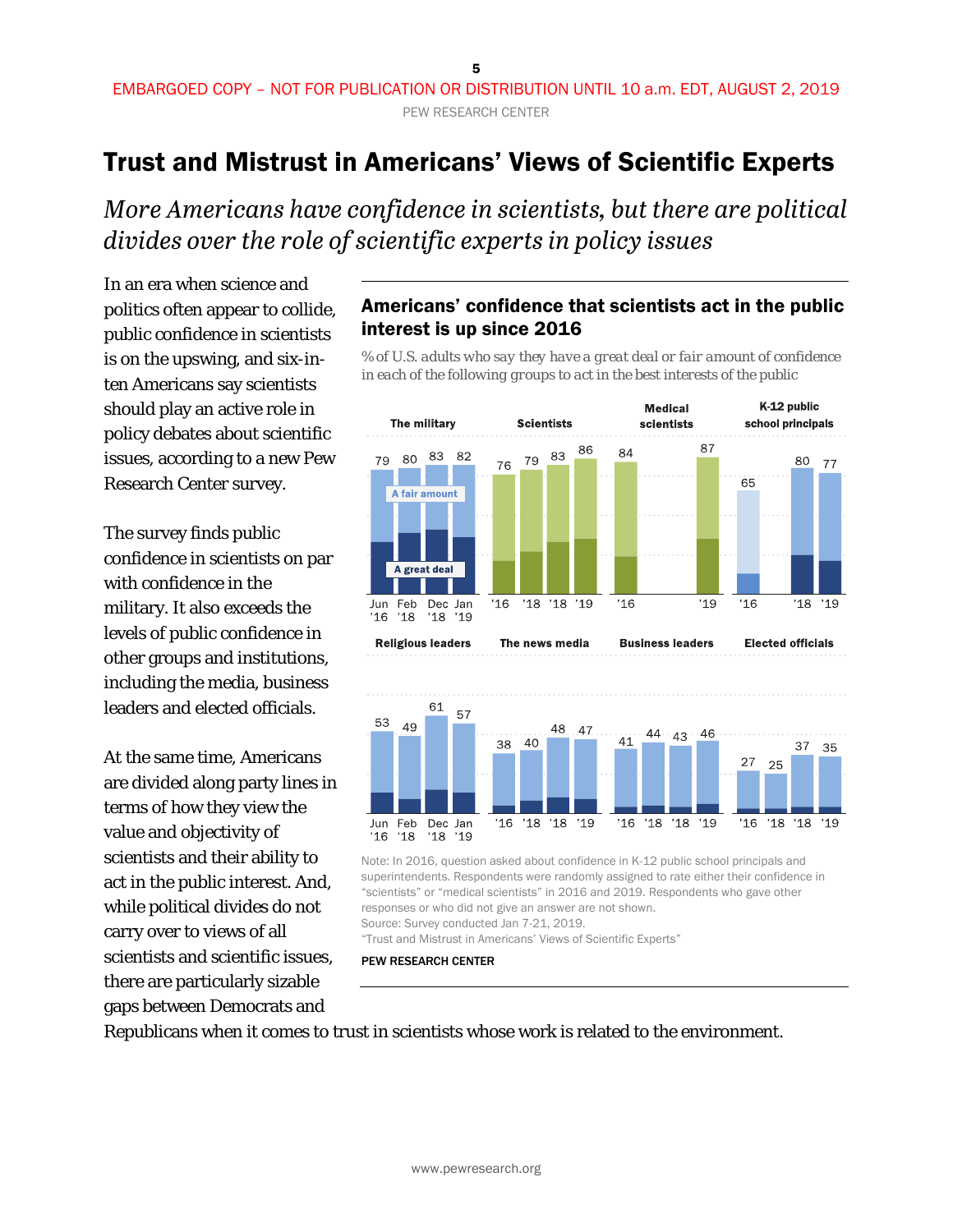Higher levels of familiarity with the work of scientists are associated with more positive and more trusting views of scientists regarding their competence, credibility and commitment to the public, the survey shows.

Overall, 86% of Americans say they have at least "a fair amount" of confidence in scientists to act in the public interest. This includes 35% who have "a great deal" of confidence, up from 21% in 2016.

But a partisan divide persists. More Democrats (43%) than Republicans (27%) have "a great deal" of confidence in scientists – a difference of 16 percentage points. The gap between the two parties on this issue (including independents who identify with each party, respectively) was 11 percentage points in 2016 and has remained at least that large since.

There are also clear political divisions over the role of scientific experts in policy matters, with

#### Confidence in scientists is stronger among those with high science knowledge and among Democrats

*% of U.S. adults who say they have a great deal or a fair amount of confidence in scientists to act in the best interests of the public*



Note: Respondents who gave other responses or who did not give a response are not shown. See Methodology for details on index of science knowledge.

Source: Survey conducted Jan. 7-21, 2019. "Trust and Mistrust in Americans' Views of Scientific Experts"

PEW RESEARCH CENTER

Democrats more likely to want experts involved and to trust their judgment. Most Democrats (73%) believe scientists should take an active role in scientific policy debates. By contrast, a majority of Republicans (56%) say scientists should focus on establishing sound scientific facts and stay out of such policy debates. The two political groups also differ over whether scientific experts are generally better at making decisions about scientific policy issues than other people: 54% of Democrats say they are, while 66% of Republicans think scientists' decisions are no different from or worse than other people's. Finally, Democrats and Republicans have different degrees of faith in scientists' ability to be unbiased; 62% of Democrats say scientists' judgments are based solely on facts, while 55% of Republicans say scientists' judgments are just as likely to be biased as other people's.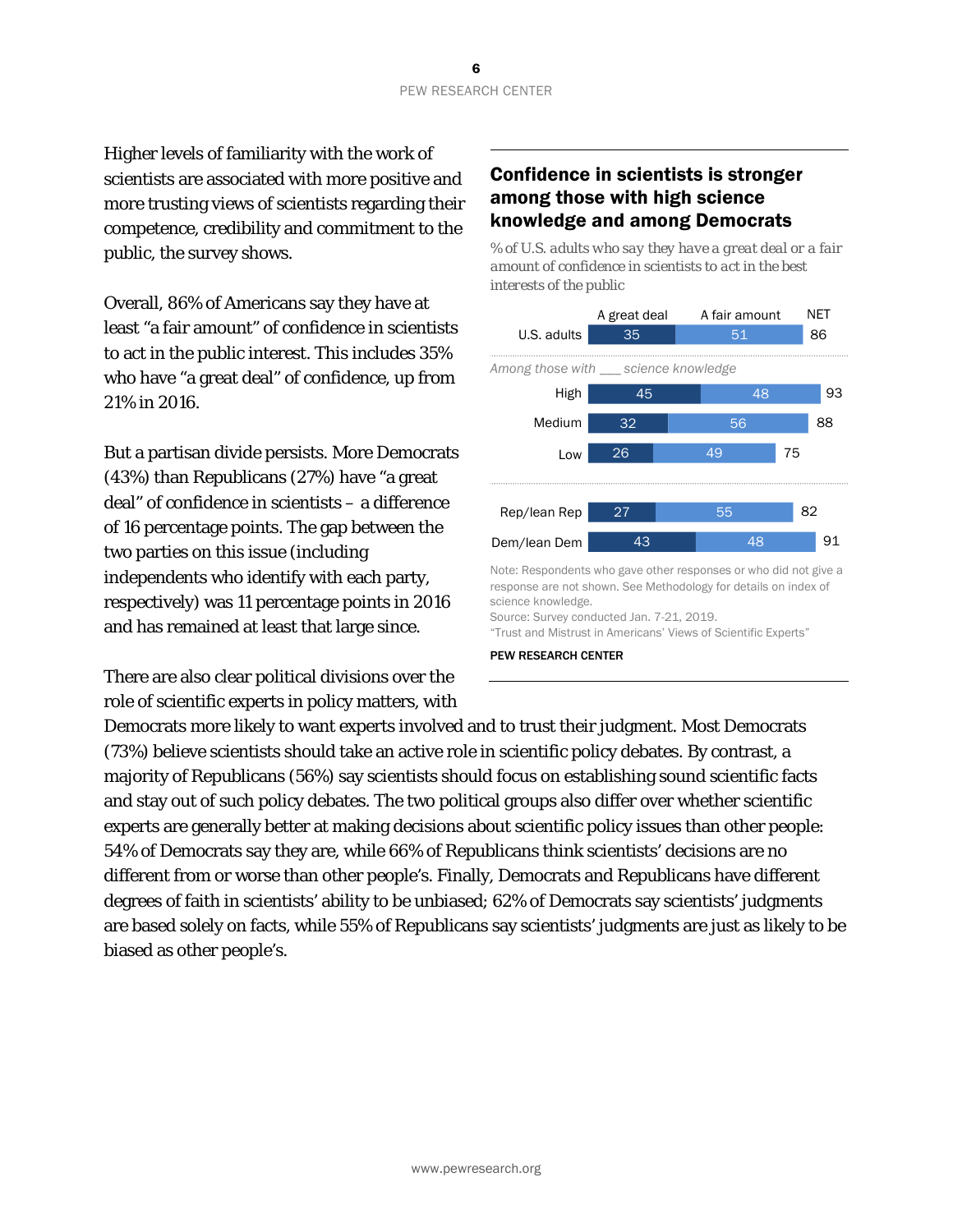7 EMBARGOED COPY – NOT FOR PUBLICATION OR DISTRIBUTION UNTIL 10 a.m. EDT, AUGUST 2, 2019 PEW RESEARCH CENTER

The Center's new survey highlights the degree to which the public values scientific expertise and how those perceptions are sometimes shaped by the crosscurrents of politics as well as familiarity with scientists and their work. More specifically, it shines a spotlight on trust and potential sources of mistrust connected with scientists who work in three fields: medicine, nutrition and the environment. They include medical research scientists, medical doctors, nutrition research scientists, dietitians, environmental research scientists and environmental health specialists.

The survey of 4,464 adults was conducted in January 2019 using Pew Research Center's American Trends Panel, a nationally representative panel of randomly selected U.S. adults.

The survey probed for people's trust in scientists, along with potential sources of mistrust. To capture trust, the survey asked respondents how often they can count on scientists to perform their jobs with competence, to show care or concern for the public and to present their findings or recommendations in a fair and accurate way. The survey also asked for views about scientific integrity, including the extent to which misconduct is a problem, the degree to which scientists are open about potential conflicts of interest, and whether they accept accountability for mistakes.

Among other important findings:

 Despite generally positive views about scientists across all six specialties, most Americans are skeptical about key areas of scientific integrity. No more than two-in-ten Americans believe scientists across these groups are transparent about potential conflicts of interest with industry all or most of the time. Similarly, minorities (ranging from 11% to 18%) say scientists regularly admit their mistakes and take responsibility for them. Between

#### Political differences over scientific experts

*% of U.S. adults*



Scientific Experts" PEW RESEARCH CENTER

about a quarter and half of Americans consider misconduct a "very big" or "moderately big"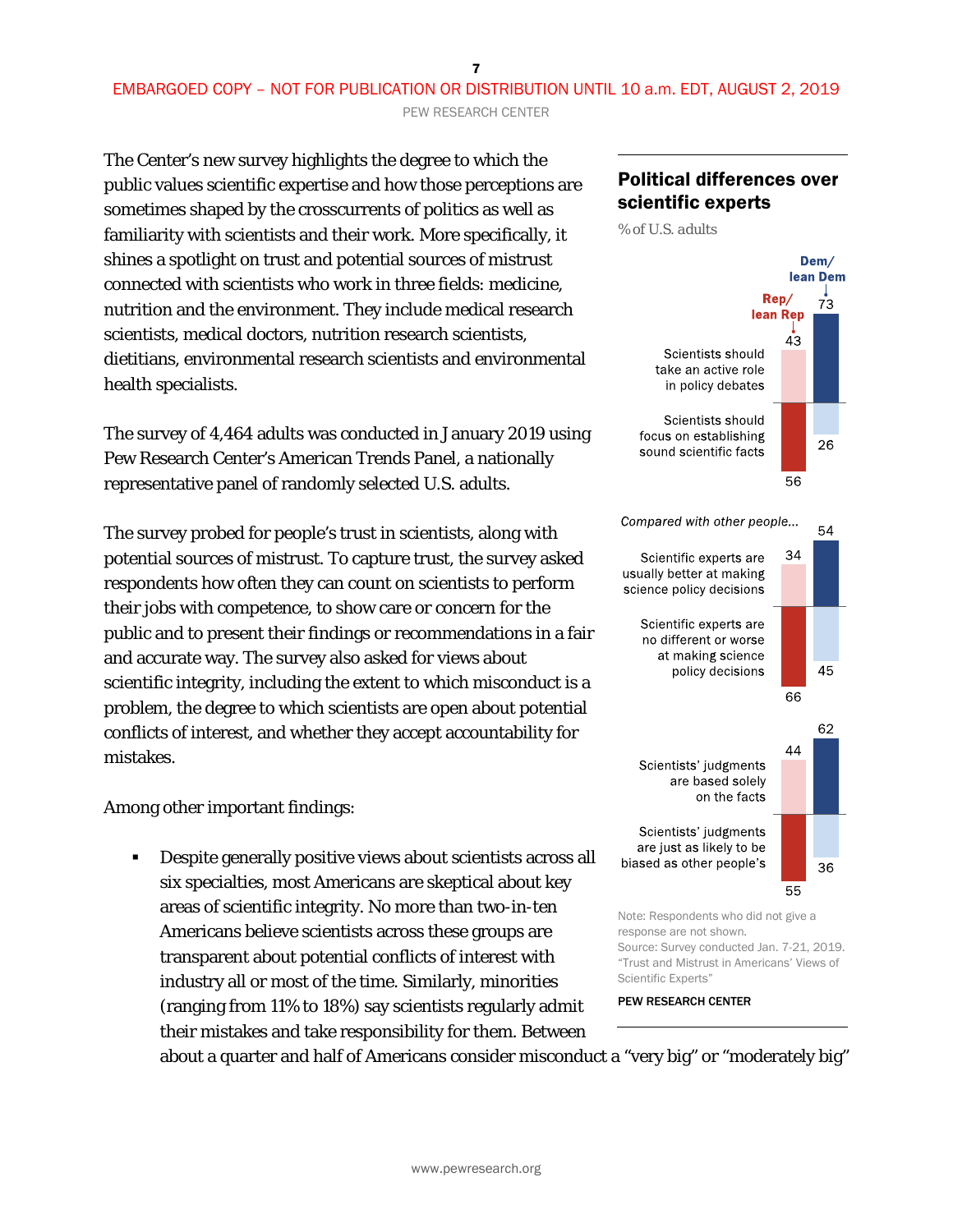problem, with the public generally skeptical that those engaged in misconduct routinely face serious consequences.

- Americans tend to trust science *practitioners*, who directly provide treatments and recommendations to the public, more than *researchers* working in the same areas. For example, 47% say dietitians provide fair and accurate information about their recommendations all or most of the time, compared with 24% for nutrition scientists discussing their research. There is a similar gap when it comes to information from medical doctors and medical research scientists (48% and 32%, respectively, say they provide fair and accurate information all or most of the time). However, trust in environmental health specialists – practitioners who offer recommendations to organizations and community groups – is about the same as that for environmental research scientists.
- When Americans gauge the kinds of things that would influence their faith in scientific findings, their verdict is clear: Open public access to data and independent committee reviews inspire the most confidence in scientists and boost their trust in research findings.
- A majority of U.S. adults (54%, including equal shares of Democrats and Republicans) believe the public should play an important role in guiding policy decisions on scientific issues; 44% say public opinion should not play an important role because the issues are too complex for the average person to understand.
- **Public confidence in medical scientists is similar to that for scientists overall; 87% report** either a great deal (35%) or a fair amount (52%) of confidence in medical scientists to act in the best interests of the public.
- Americans with more factual science knowledge have greater confidence than those with less science knowledge that scientists act in the public interest. (For more information about the science knowledge index, see ["What Americans Know About Science.](https://www.pewresearch.org/science/2019/03/28/what-americans-know-about-science/)")
- Black and Hispanic adults are more likely than whites to see professional or research misconduct as a very or moderately big problem. For doctors, for example, 71% of blacks and 63% of Hispanics say misconduct is at least a moderately big problem, compared with 43% of whites. A larger percentage of blacks (59%) and Hispanics (60%) than whites (42%) say misconduct by medical research scientists is a very big or moderately big problem.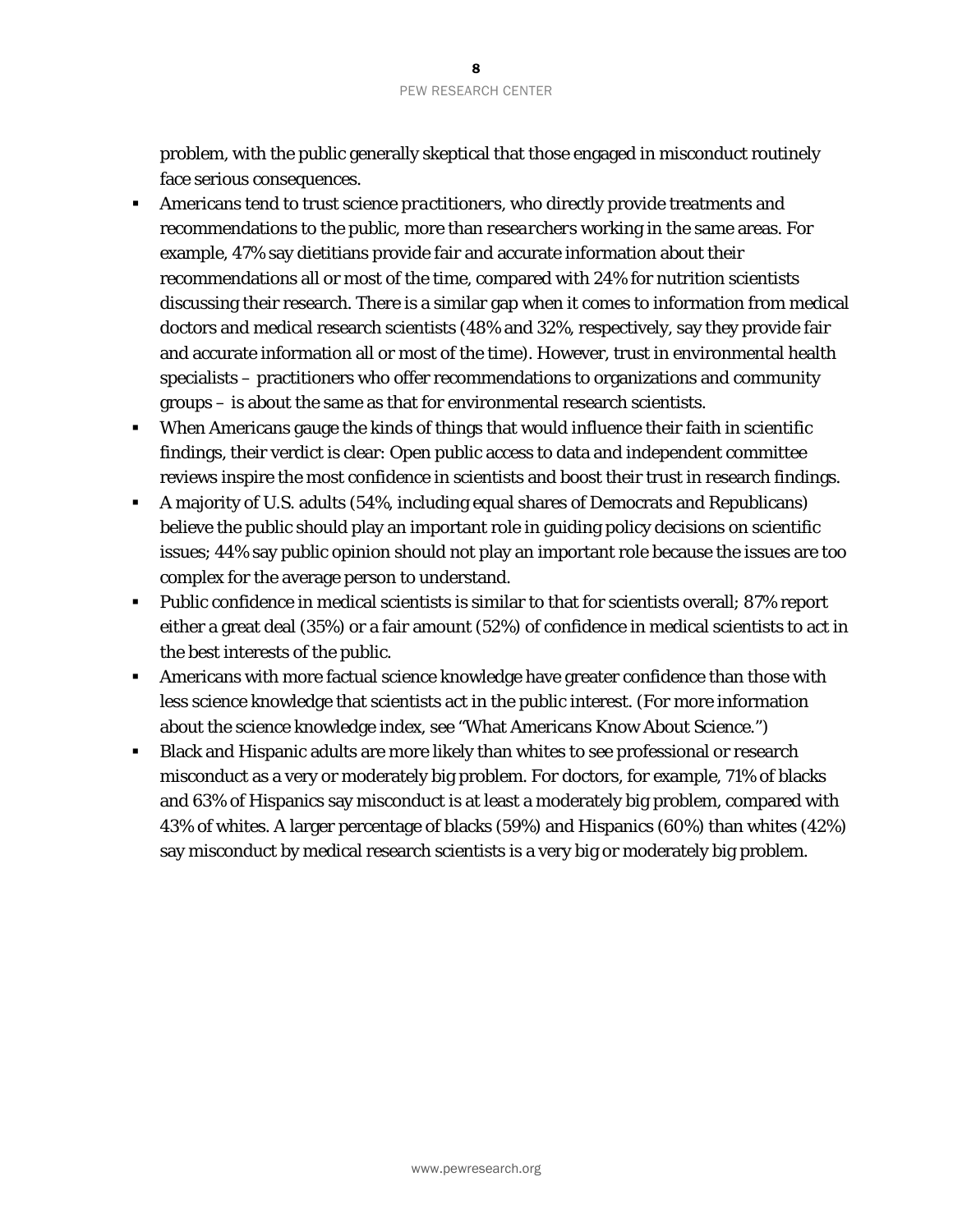## <span id="page-8-0"></span>1. Partisanship influences views on the role and value of scientific experts in policy debates

A majority of U.S. adults support the participation of scientific experts in policy debates, but Democrats are more likely than Republicans to think scientists should be involved and are more likely to value their decisions. Partisan divisions also arise in beliefs about the value of the scientific method and the likelihood of bias in scientists' judgments.

Overall, 60% of Americans say scientists should play an active role in policy debates about scientific issues, the Center's new survey shows. A smaller share (39%) says scientists should "focus on establishing sound scientific facts and stay out of public policy debates."

# But there are dueling perspectives along party

### Six-in-ten in U.S. say scientists should take an active role in policy debates

*% of U.S. adults who say scientists should \_\_\_ when it comes to public policy debates about scientific issues*



lines about the role and value of scientific experts in science-related policy debates, with most

Democrats (73%, including leaners) saying scientists should take an active role. In contrast, a majority of Republicans (56%, including leaners) say scientists should focus on their research and stay out of policy debates, while a smaller percentage (43%) say scientists should play an active role in such debates.

Democrats also are more inclined than Republicans to value the opinions of scientific experts in policy matters. Some 54% of Democrats think scientific experts are usually better at making decisions about scientific issues than other people. In contrast, 34% of Republicans say the same.

### More Democrats than Republicans say scientific experts make better sciencerelated policy decisions

*% of U.S. adults who say that scientific experts are \_\_\_ at making good policy decisions about scientific issues than other people*

Usually better  $\Box$  Neither better nor worse  $\Box$  Usually worse

| U.S. adults  |    | 45 |    |    |
|--------------|----|----|----|----|
| Rep/lean Rep | 24 |    | 56 | -9 |
| Dem/lean Dem |    | 54 |    |    |

Note: Respondents who did not give an answer are not shown. Source: Survey conducted Jan. 7-21, 2019.

"Trust and Mistrust in Americans' Views of Scientific Experts"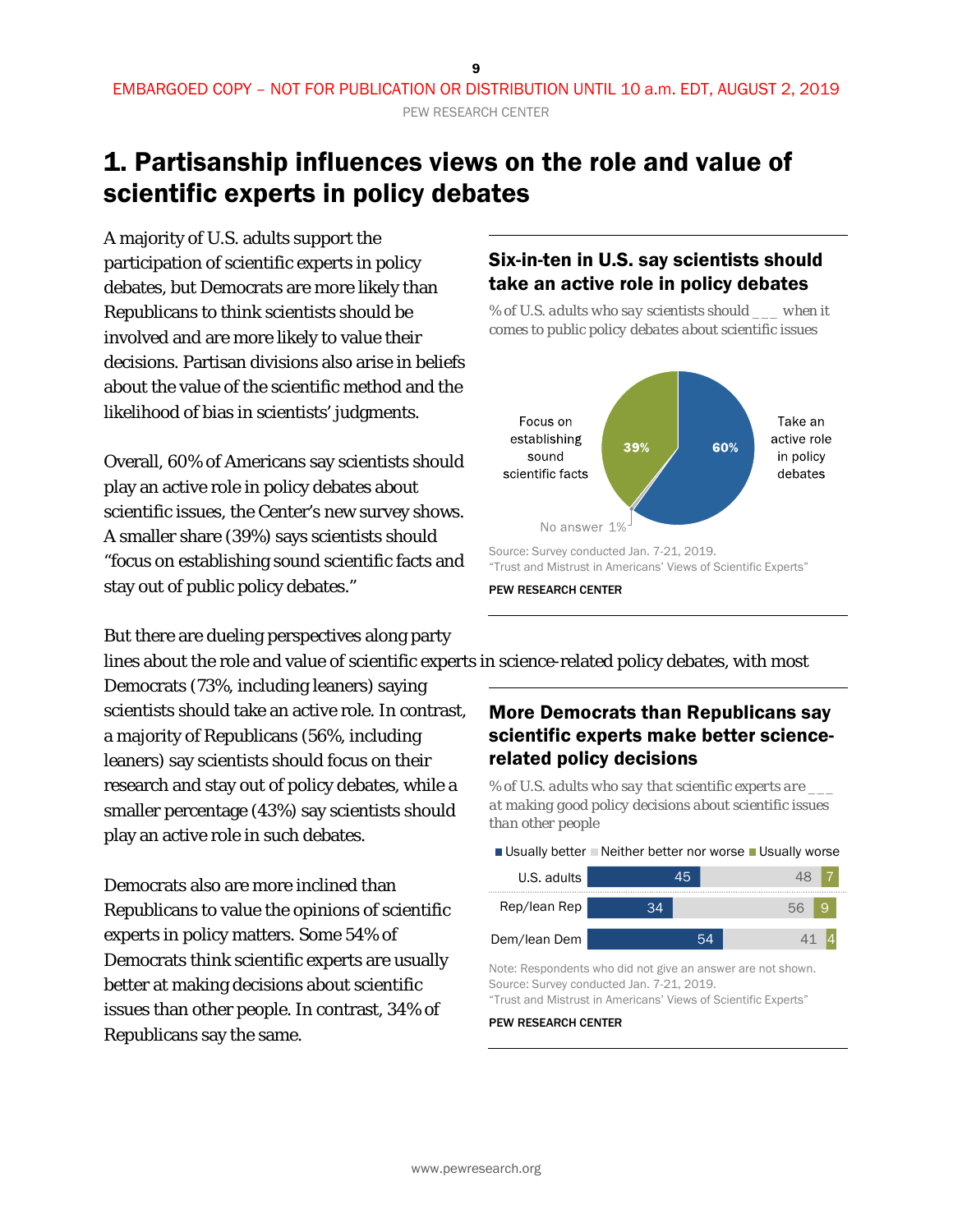How much people know about science can also impact their perspectives on these topics, but the findings show the influence of people's science knowledge on their views depends on their partisan lens. For example, 84% of Democrats with high science knowledge say scientists should play an active role in science policy debates, compared with 58% of Democrats with low science knowledge. No such pattern exists among Republicans. Four-in-ten Republicans with high science knowledge (40%) – and 52% of those with low science knowledge – say scientists should play an active role in science policy debates[. Past Pew Research Center surveys](https://www.pewresearch.org/science/2016/10/04/public-knowledge-about-science-has-a-limited-tie-to-peoples-beliefs-about-climate-change-and-climate-scientists/) have found a similar pattern on a range of views related to climate and energy issues.

### <span id="page-9-0"></span>**More Democrats than Republicans trust the objectivity of scientists and the scientific method**

Most Americans believe the processes of science – namely, the scientific method of observing and collecting empirical evidence – are fundamentally sound.

Overall, 63% of Americans say the scientific method generally produces accurate conclusions, while a smaller share (35%) says it can be manipulated to produce a desired conclusion.

Further, a majority of U.S. adults (55%) believe scientists' judgments are "based solely on the facts," as opposed to scientists being "just as likely to be biased" in their judgments as other people (44%).

On average, however, more Democrats than Republicans (including independents who identify with each party) are inclined to express confidence in both the scientific method and scientists' conclusions.

#### Roughly six-in-ten Americans trust the scientific method

*% of U.S. adults who say the scientific method …*



### A majority says scientists' judgments are based soley on facts

*% of U.S. adults who say scientists' judgments are …*



Source: Survey conducted Jan. 7-21, 2019. "Trust and Mistrust in Americans' Views of Scientific Experts"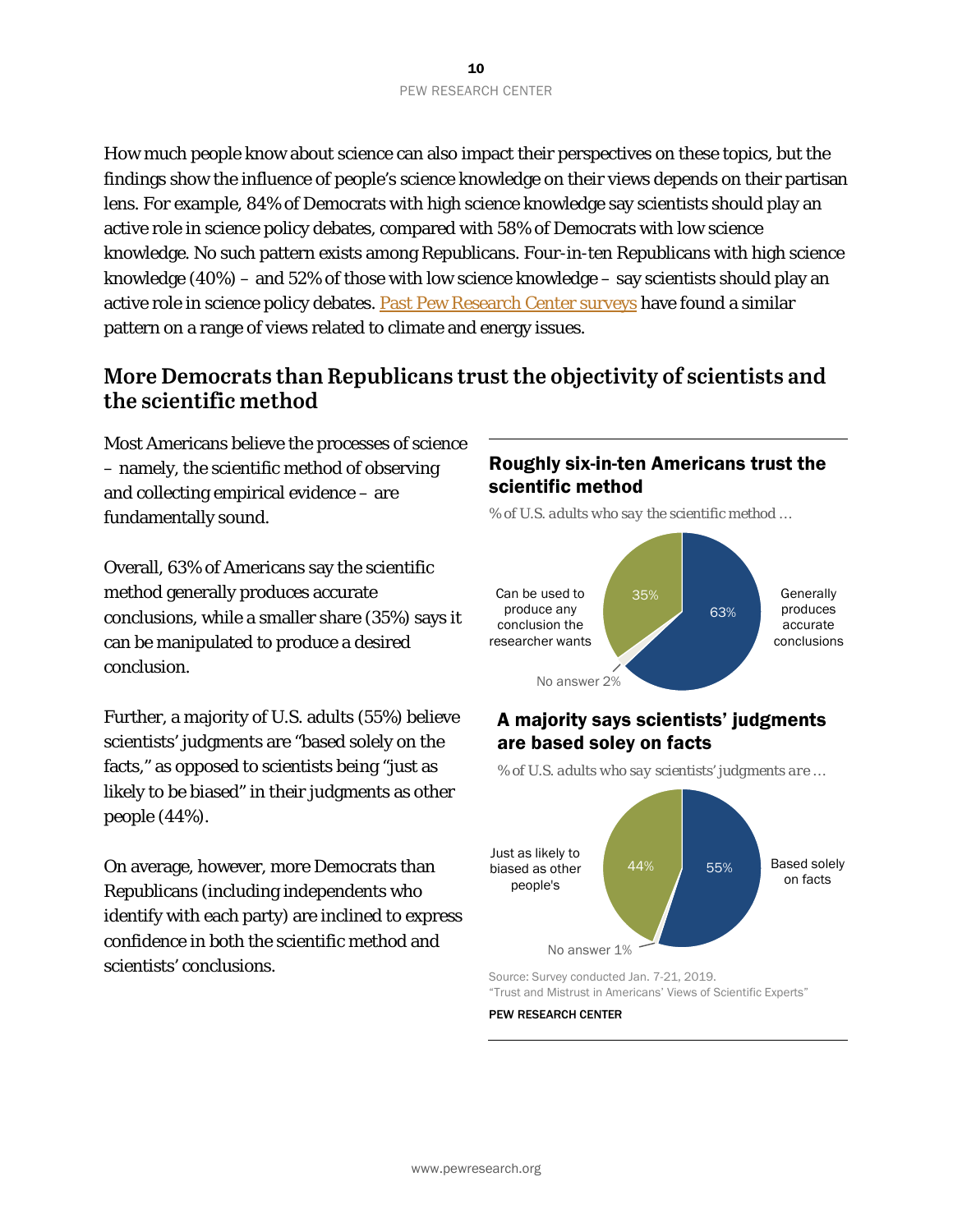11

PEW RESEARCH CENTER

Seven-in-ten Democrats (70%) say the scientific method generally produces accurate conclusions. Opinion among Republicans is more divided, with 55% saying the scientific method produces accurate conclusions and 44% saying the scientific method can be manipulated by researchers to produce desired results.

About six-in-ten Democrats (62%) say scientists make judgments based solely on the facts. By comparison, 44% of Republicans say scientists' judgments are based on facts, while 55% say scientists' opinions are just as likely to be biased as other people's.

Science knowledge levels also influence people's views on these issues, but the correlation depends on their partisanship.

#### More Democrats than Republicans say the scientific method produces accurate conclusions

*% of U.S. adults in each group who say the scientific method …*



PEW RESEARCH CENTER

#### Republicans are more likely than Democrats to view scientists as susceptible to bias

*% of U.S. adults who say scientists' judgments are …*



Among Democrats, an overwhelming majority of those with high science knowledge (86%) think the scientific method generally produces accurate conclusions. In contrast, about half of Democrats with low science knowledge (52%) say the scientific method produces accurate conclusions. Differences are modest by comparison among Republicans with high, medium and low science knowledge levels.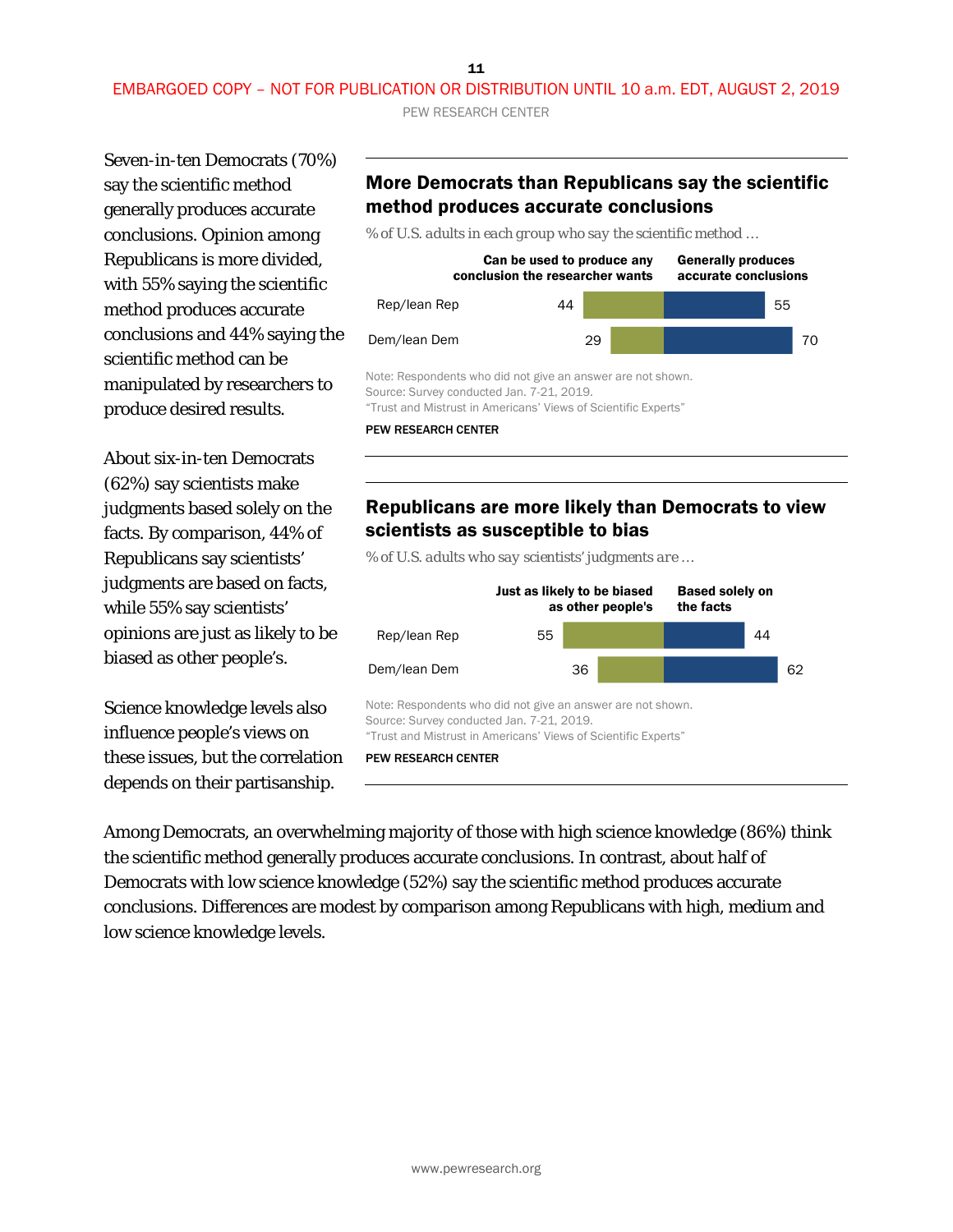But when it comes to questions of susceptibility to bias, 64% of Republicans with high science knowledge say scientists are just as likely to be biased as other people, while 42% of Republicans with low science knowledge agree. Democrats with low, medium and high science knowledge are all about equally likely (in the 34% to 39% range) to view scientists as susceptible to bias.

Thus, knowledge and information can influence beliefs about these matters, but it does so through the lens of partisanship, a tendency known as motivated reasoning.

### Democrats with high science knowledge have more confidence in the scientific method

*% of U.S. adults in each group who say the scientific method …*



Note: Respondents who did not give an answer are not shown. See Methodology for details on index of science knowledge.

Source: Survey conducted Jan. 7-21, 2019.

"Trust and Mistrust in Americans' Views of Scientific Experts"

PEW RESEARCH CENTER

#### Republicans with high science knowledge are particularly likely to see scientists as open to bias

*% of U.S. adults in each group who say scientists' judgments are …*



Note: Respondents who did not give an answer are not shown. See Methodology for details on index of science knowledge.

Source: Survey conducted Jan. 7-21, 2019.

"Trust and Mistrust in Americans' Views of Scientific Experts"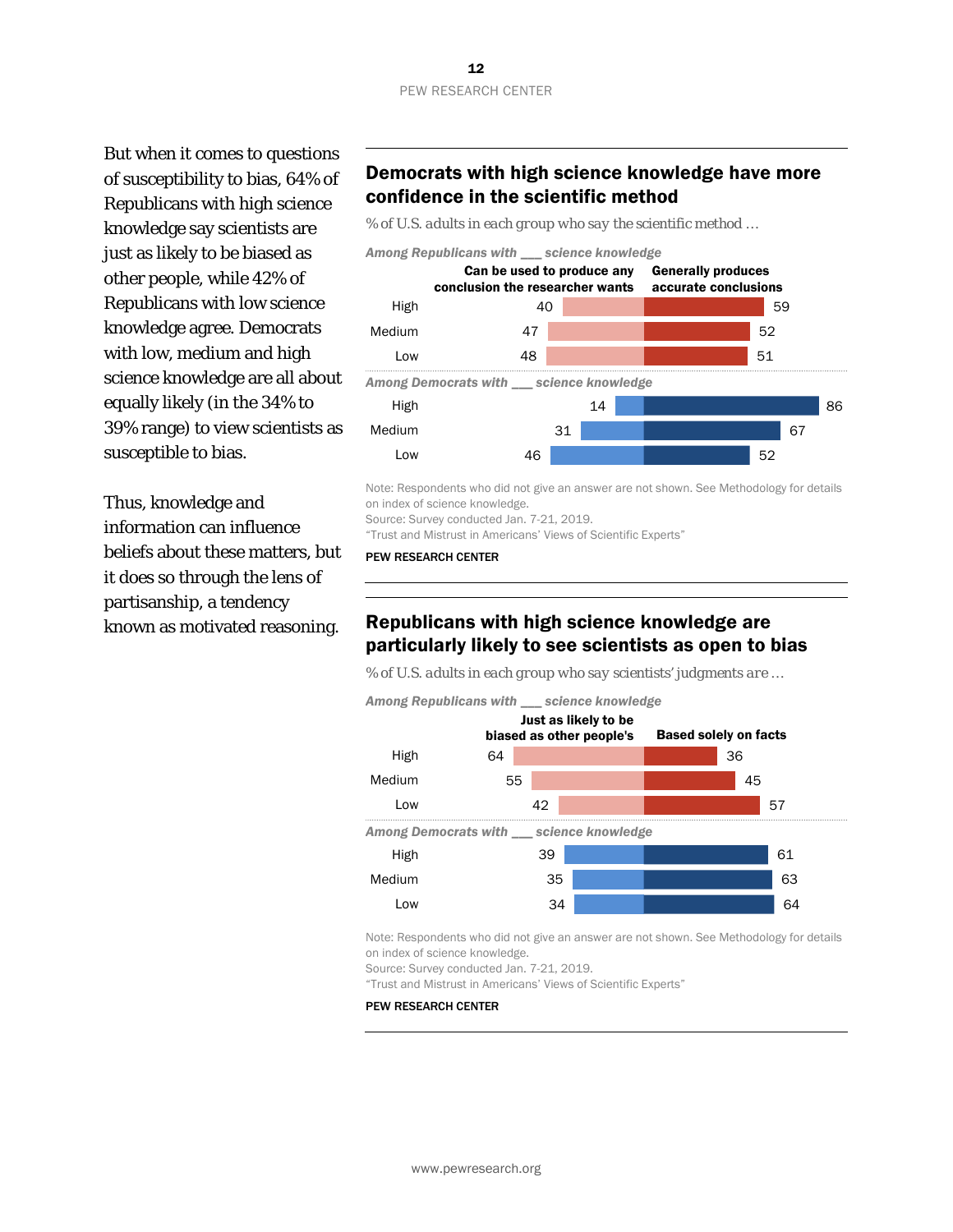### EMBARGOED COPY – NOT FOR PUBLICATION OR DISTRIBUTION UNTIL 10 a.m. EDT, AUGUST 2, 2019 PEW RESEARCH CENTER

#### Public trust in scientists is only sometimes correlated with political party

Despite political differences over the role and value of scientific experts, public support for and trust in scientists is not uniformly connected with politics, but rather differs depending on the field of scientific study. The Center's survey looks at public trust in scientists specializing in the environment, medicine and nutrition. Democrats have more trust than Republicans in environmental scientists – whether researchers or environmental health specialists – to perform their jobs with competence, to show concern for the public interest and to present their findings or recommendations in a fair and accurate way. There are also some partisan differences in views of nutrition researchers, but there are no such differences when it comes to medical doctors, medical researchers or dietitians. For details, see "Partisan differences in overall views of and trust in scientists occur primarily for environmental scientists." [Hyperlink to section]

Prior [Pew Research Center studies](https://www.pewresearch.org/science/2015/07/01/americans-politics-and-science-issues/) have shown wide political divides on public attitudes related to climate, energy and the environment but no differences or only modest ones when it comes to a host of other science-related issues, including beliefs about the safety of childhood vaccines and the health risks of eating genetically modified foods.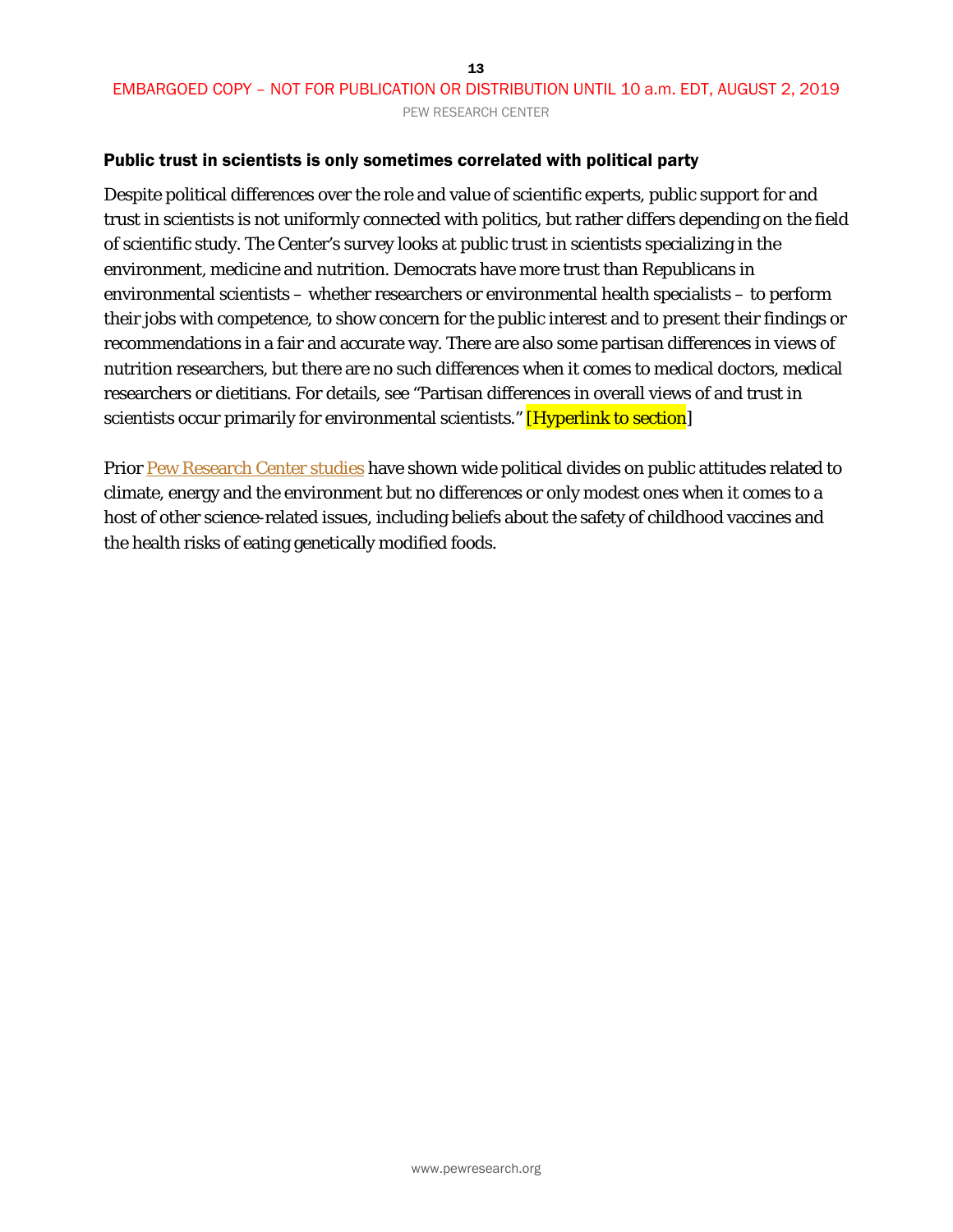# <span id="page-13-0"></span>2. Americans often trust practitioners more than researchers but are skeptical about scientific integrity

The Center's survey takes a multifaceted approach to understanding public trust in scientists.<sup>[1](#page-13-2)</sup> Respondents were asked whether scientists in each of six specialties can be counted on to act with competence, to present their recommendations or research findings accurately, and to care about the public's best interests – or, in some cases, patients'. In addition, respondents were asked about potential sources of mistrust, including issues of transparency and accountability for mistakes or misconduct.

Together, their responses provide a rich and complex portrait of trust in scientists, suggesting that the public generally has more confidence in practitioners than researchers and that greater familiarity with these groups, as well as greater factual knowledge about science, correlates with higher levels of trust. But there is widespread skepticism of scientists when it comes to issues of transparency and accountability for mistakes. The survey also highlights concerns about misconduct, with black and Hispanic respondents more likely than whites to see it as a big problem.

### <span id="page-13-1"></span>**Americans are often more trusting of dietitians and medical doctors than of nutrition and medical researchers, respectively**

Overall, Americans tend to trust science practitioners, who directly provide treatments and recommendations to the public, more than researchers working in the same domains. Public trust in dietitians, for instance, is nearly double that of nutrition research scientists. Similarly, trust in medical doctors is considerably stronger than trust in medical research scientists.

For example, there are wide differences in the degree to which Americans see dietitians and nutrition researchers as competent in their jobs. A majority (54%) say dietitians do a good job providing recommendations about healthy eating all or most of the time, compared with 28% who say nutrition scientists do a good job conducting research all or most of the time.

In addition, 47% say dietitians provide fair and accurate information about their recommendations all or most of the time, compared with 24% for nutrition scientists discussing their research. Six-in-ten Americans (60%) think dietitians care about the best interests of their

1

<span id="page-13-2"></span><sup>&</sup>lt;sup>1</sup> There are a number of approaches to thinking about trust and how best to measure it. For examples, see the workshop summary from the National Academies of Sciences, Engineering and Medicine, ["Trust and Confidence at the Interfaces of the Life Sciences and Society"](https://www.ncbi.nlm.nih.gov/books/NBK321986/) (2015), and ["Guidelines for Measuring Trust"](https://www.oecd.org/governance/oecd-guidelines-on-measuring-trust-9789264278219-en.htm) from the Organization for Economic Cooperation and Development (2017).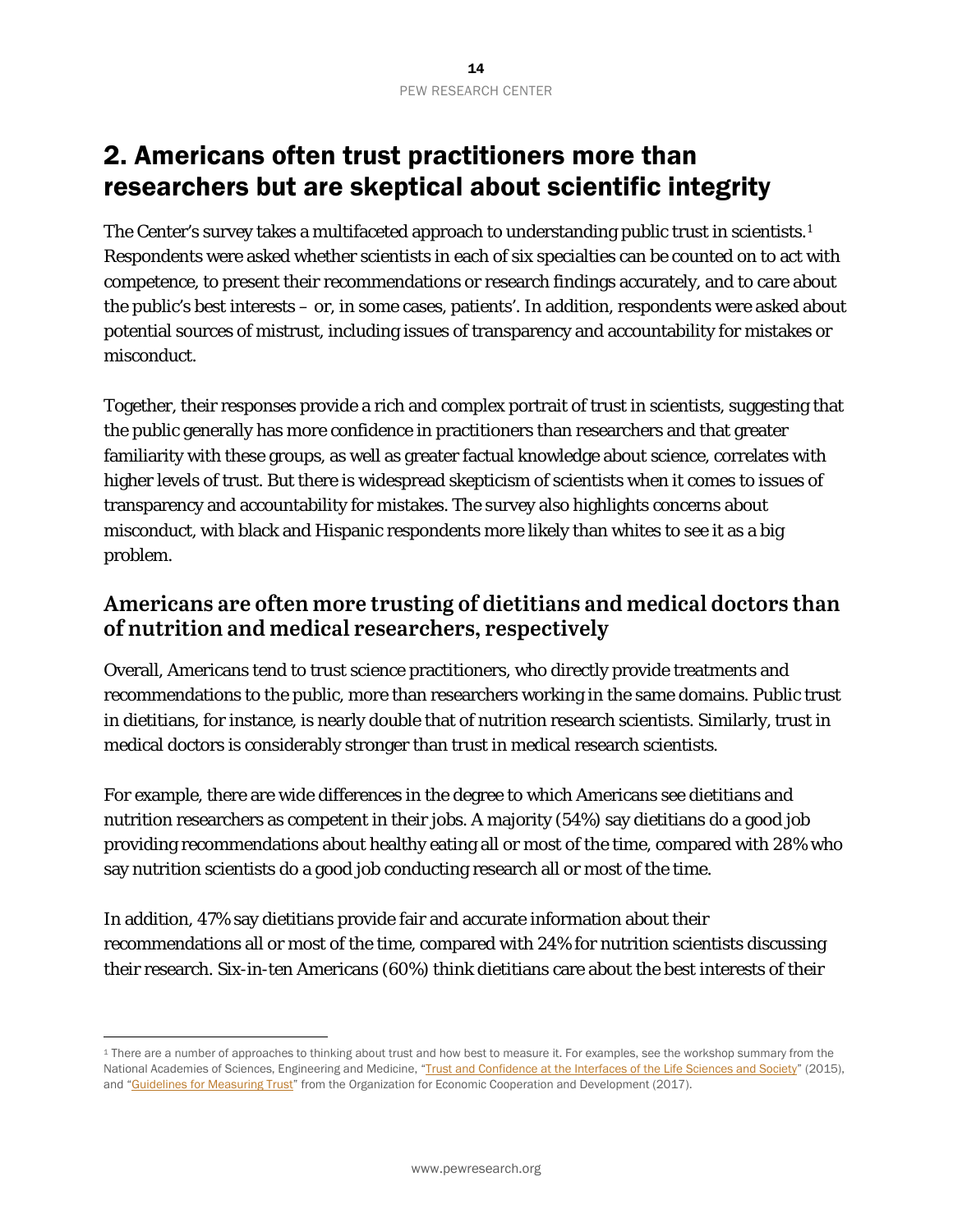patients all or most of the time, while about half as many (29%) believe that about nutrition researchers when it comes to concern for the public.

Similarly, the public tends to view medical doctors more positively than medical researchers when it comes to their concern for the public's interests and providing trustworthy information. For example, 57% of Americans say doctors care about the best interests of their patients all or most of the time, compared with 35% for medical researchers. About half the public (48%) believes that medical doctors provide fair and accurate treatment information all or most of the time, compared with 32% who say this about medical researchers in discussing their findings.

In contrast, public levels of trust in environmental health specialists and environmental research scientists are roughly the same. For instance, 39% of U.S. adults say environmental health specialists do a good job versus 40% for researchers, and 35% say each provides fair and accurate information all or most of the time.

|                                                      | <b>MEDICAL</b>  |                       | <b>NUTRITION</b>      |                                | <b>ENVIRONMENTAL</b>                          |    |
|------------------------------------------------------|-----------------|-----------------------|-----------------------|--------------------------------|-----------------------------------------------|----|
|                                                      | • Doctors       | • Research scientists | • Dietitians          | • Research scientists          | • Health specialists<br>• Research scientists |    |
| Have a mostly positive view of<br>this group         |                 | 68 ●● 74              |                       | $51$ $\bullet$<br>$\bullet$ 60 | $\bullet$ 60<br>57                            |    |
| Practitioners/researchers __ all or most of the time |                 |                       |                       |                                |                                               |    |
| Care about people's best<br>interests                | $35$ $\bullet$  | •57                   | $29$ $\bullet$        | $\bullet$ 60                   | $38 \bullet 43$                               |    |
| Do a good job                                        | 43              | 49                    | 28                    | .54                            | 39<br>40<br>$\blacksquare$                    |    |
| Provide fair and accurate<br>information             | 32 <sup>o</sup> | 48                    | $24$ $\bullet$        | 47                             | 35<br>-35<br>$\bullet$                        |    |
| Are transparent about<br>conflicts of interest       | $15 \bullet 15$ |                       | $12$ $\bullet$<br>-19 |                                | $17 \bullet 17$                               |    |
| Admit and take<br>responsibility for mistakes        | $12 \bullet 13$ |                       | -18<br>11             |                                | $14$ $\bullet$ $16$                           |    |
|                                                      | 0               | 80                    | 0                     | 80                             | 0                                             | 80 |

#### Americans trust medical and food science practitioners more than researchers

*% of U.S. adults who say the following about each of these groups*

Note: Respondents who gave other responses or who did not give an answer are not shown. Respondents were asked whether medical doctors and dietitians care about the best interests of "their patients," whether environmental health specialists care about the best interests of "people in the community," and whether research scientists care about the best interests of "the public."

Source: Survey conducted Jan. 7-21, 2019.

"Trust and Mistrust in Americans' Views of Scientific Experts"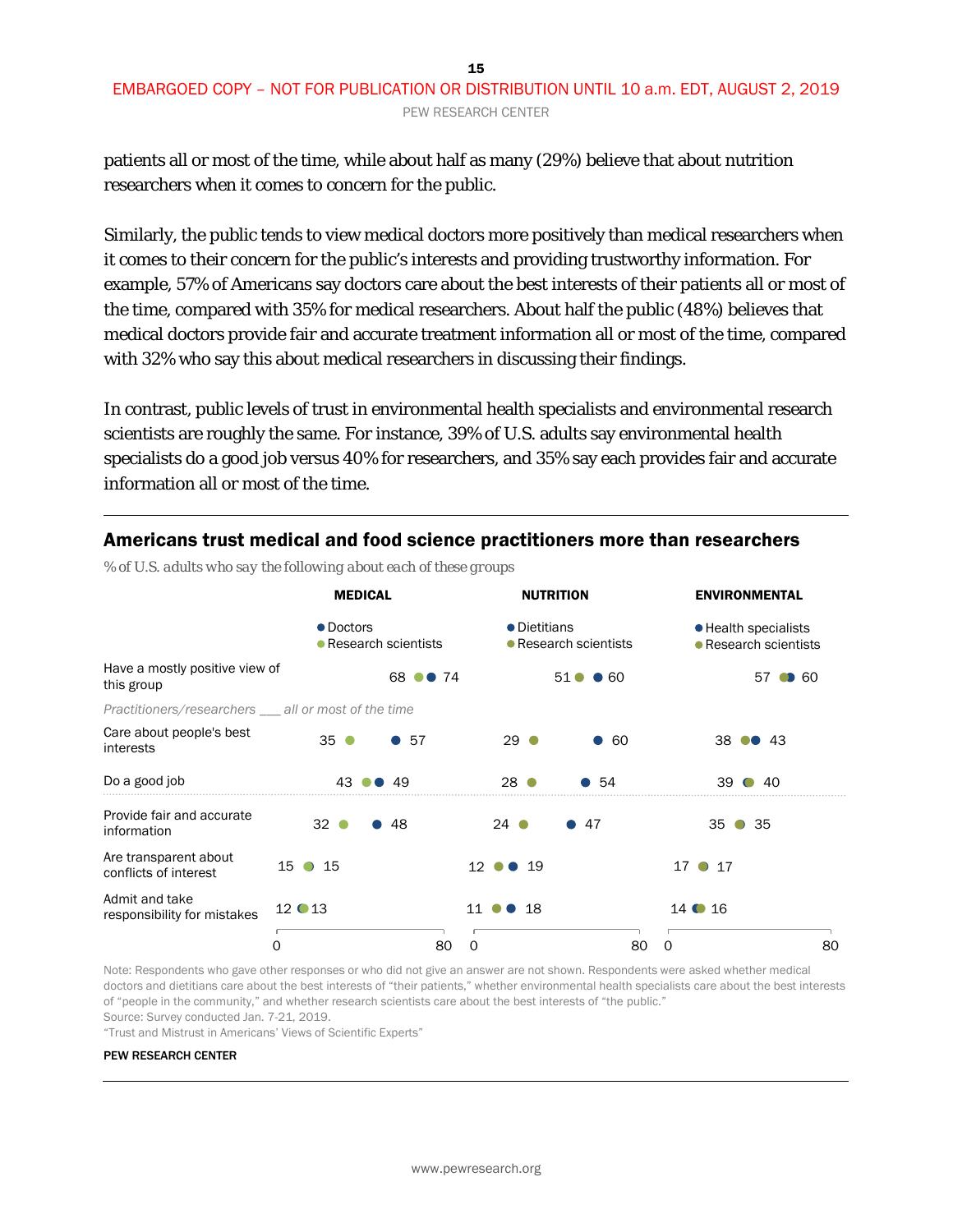### <span id="page-15-0"></span>**Most say scientists routinely lack transparency and accountability, but views about misconduct vary**

Integrity in research and practice is often considered foundational for public trust in science. The Center's survey finds most Americans tend to be skeptical of both practitioners and researchers when it comes to potential sources of mistrust.

No more than 19% say that scientists across these six specialties are transparent in revealing potential conflicts of interest with industry all or most of the time. A larger share – ranging from 27% to 37% – believes scientists are transparent only a little or none of the time. Similarly, fewer than two-in-ten Americans say that scientists admit and take responsibility for their mistakes all or most of the time.

Americans vary in their assessments of whether misconduct is a big problem for scientists. There is relatively

#### The public is divided over whether misconduct by medical professionals is a big problem

*% of U.S. adults who say misconduct among each group is a …*



#### Many Americans are skeptical that scientists who engage in misconduct face serious consequences

*% of U.S. adults who say when misconduct occurs, each group faces serious consequences …*



Note: Respondents who did not give an answer are not shown. Source: Survey conducted Jan. 7-21, 2019. "Trust and Mistrust in Americans' Views of Scientific Experts"

PEW RESEARCH CENTER

more concern about misconduct among medical professionals; about half of U.S. adults say misconduct is at least a "moderately big" problem among medical doctors (50%) and medical researchers (48%). The public is less concerned about misconduct among dietitians (24% call it a very or moderately big problem). Judgments about misconduct among the other scientific groups fall somewhere in between.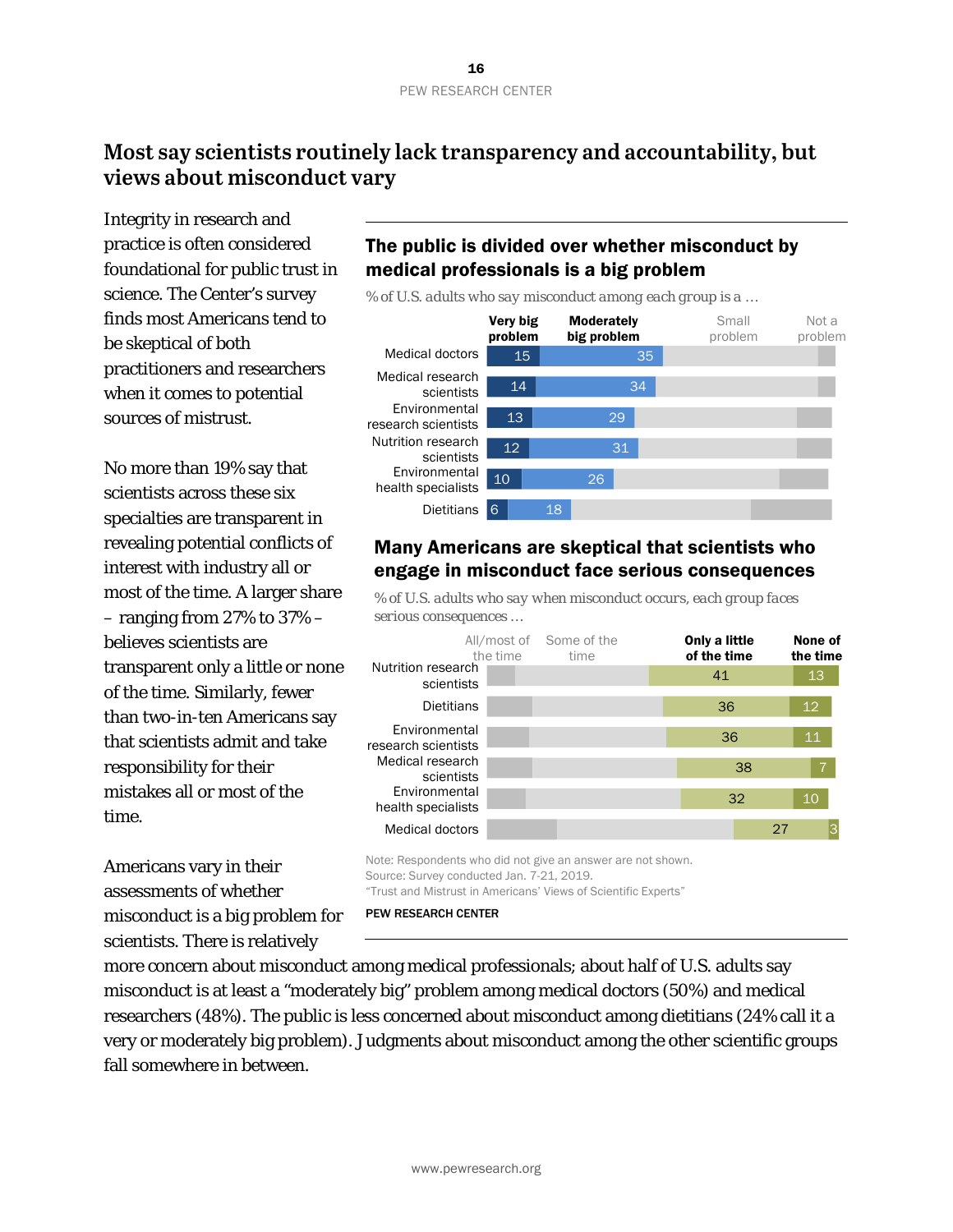#### 17 EMBARGOED COPY – NOT FOR PUBLICATION OR DISTRIBUTION UNTIL 10 a.m. EDT, AUGUST 2, 2019 PEW RESEARCH CENTER

To the extent that such problems occur, the public is generally skeptical that scientists typically face serious consequences for misconduct. No more than two-in-ten say scientists from any of the six specialties face serious consequences for misconduct all or most of the time.

Roughly four-in-ten or more U.S. adults say nutrition researchers (53%), dietitians (47%), environmental researchers (48%), medical researchers (45%) and environmental health specialists (42%) face serious consequences for misconduct "only a little" or "none of the time." By comparison, only 30% say medical doctors rarely face consequences for professional misbehavior.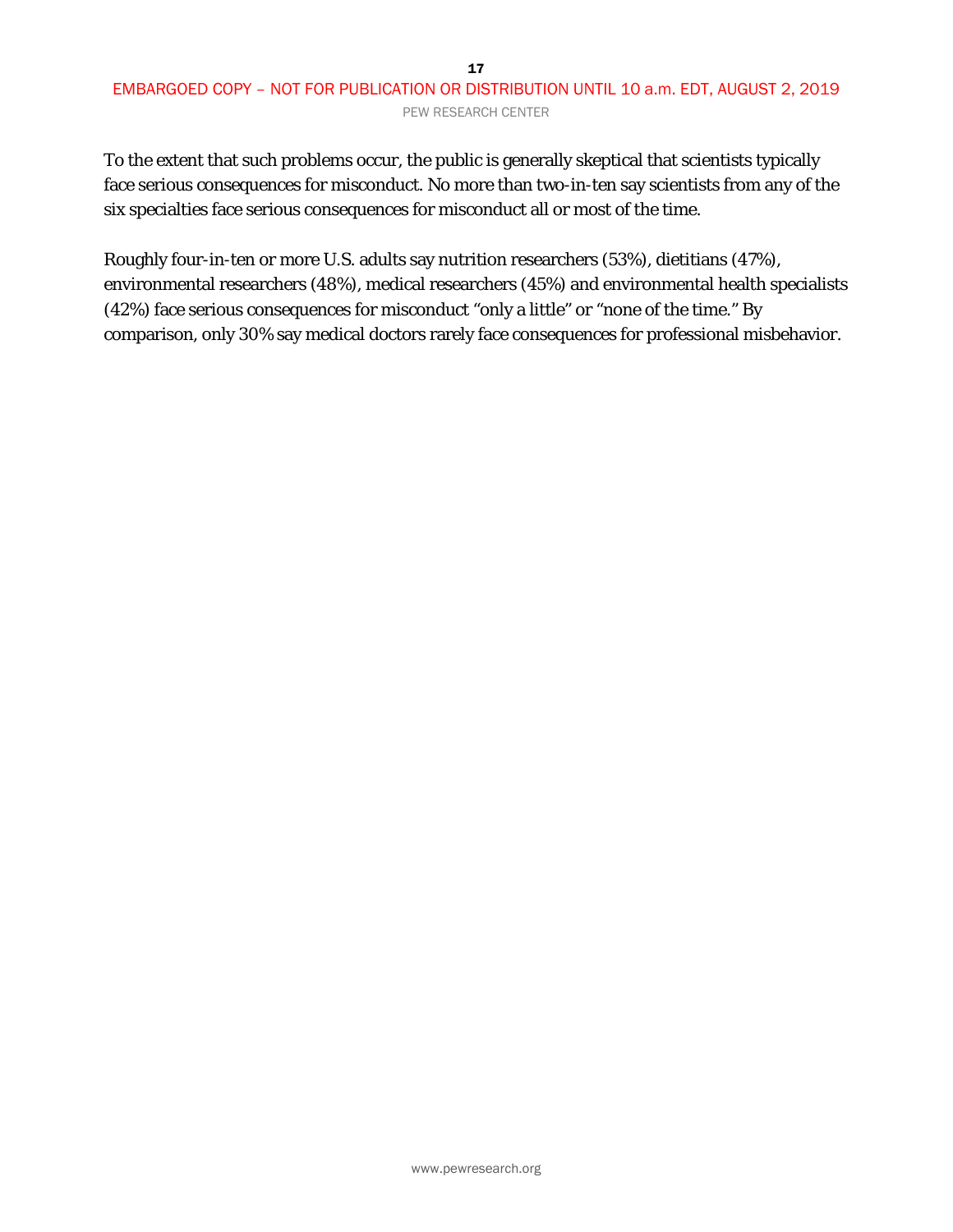### <span id="page-17-0"></span>**Public trust in scientists is linked with familiarity of their work and factual knowledge about science**

People's level of familiarity with scientists and their level of factual knowledge about science can be consequential for public trust in scientists, the Center's survey finds. A key challenge for science communication has long centered around the relative invisibility of scientists and their work. Those who report knowing more about the work of scientists have more positive and more trusting views about them.

In addition, people with higher levels of factual knowledge about science tend to hold more positive and trusting views of scientists. (It is important to note that familiarity with scientists is not the same as factual science knowledge.)

These factors, however, have a more limited effect on public skepticism about how often scientists are transparent about potential conflicts of interest, admit to mistakes or are held accountable for misconduct.

#### Americans learn about scientists from a range of information sources

The Center's survey finds a wide range of familiarity with scientists. Some 46% of U.S. adults say they know a lot about what medical doctors do, another 48% say they know "a little" and only 6% say they know "nothing at all." In contrast, just 10% of U.S. adults report knowing a lot about what nutrition research scientists do, while most know a little (63%) and about a quarter (26%) say they know nothing at all.

Familiarity with these specialties stems from a range of information sources. News reports are the most common

### Americans have varying degrees of familiarity with scientists and their work

*% of U.S. adults who say they know \_\_\_ about what each of the following groups do*



Note: Respondents who gave other responses or who did not give an answer are not shown. Source: Survey conducted Jan. 7-21, 2019.

"Trust and Mistrust in Americans' Views of Scientific Experts"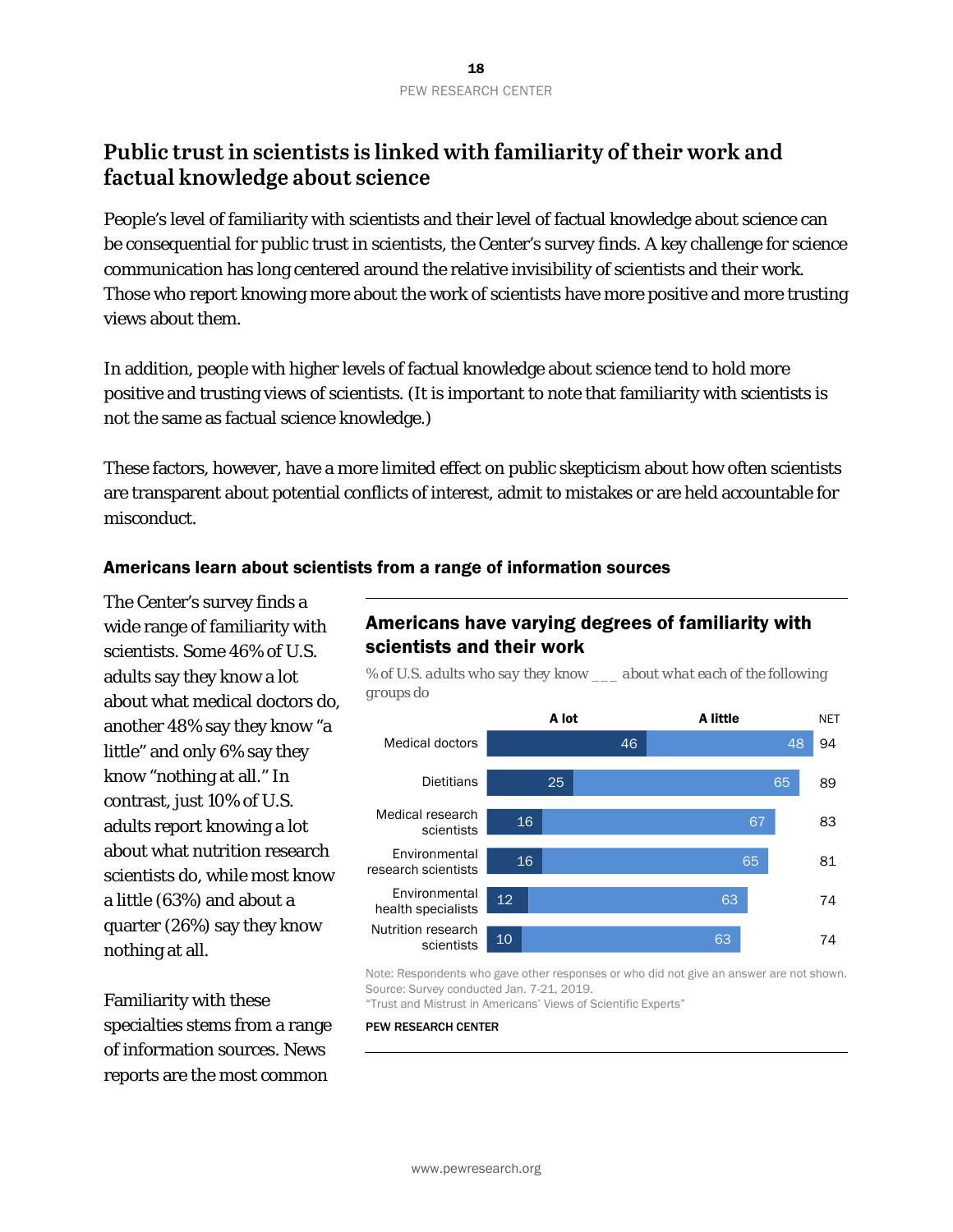#### 19 EMBARGOED COPY – NOT FOR PUBLICATION OR DISTRIBUTION UNTIL 10 a.m. EDT, AUGUST 2, 2019 PEW RESEARCH CENTER

source. Majorities of Americans say they know at least a little about each of these scientists because they have heard or read about their work in the news. Personal contact with these groups varies from 65% for medical doctors to 16% for nutrition research scientists. Other potential sources of information about scientists considered in the survey include school and work.



Note: Based on all U.S. adults. Respondents who gave other responses or who did not give an answer are not shown. Source: Survey conducted Jan. 7-21, 2019.

"Trust and Mistrust in Americans' Views of Scientific Experts"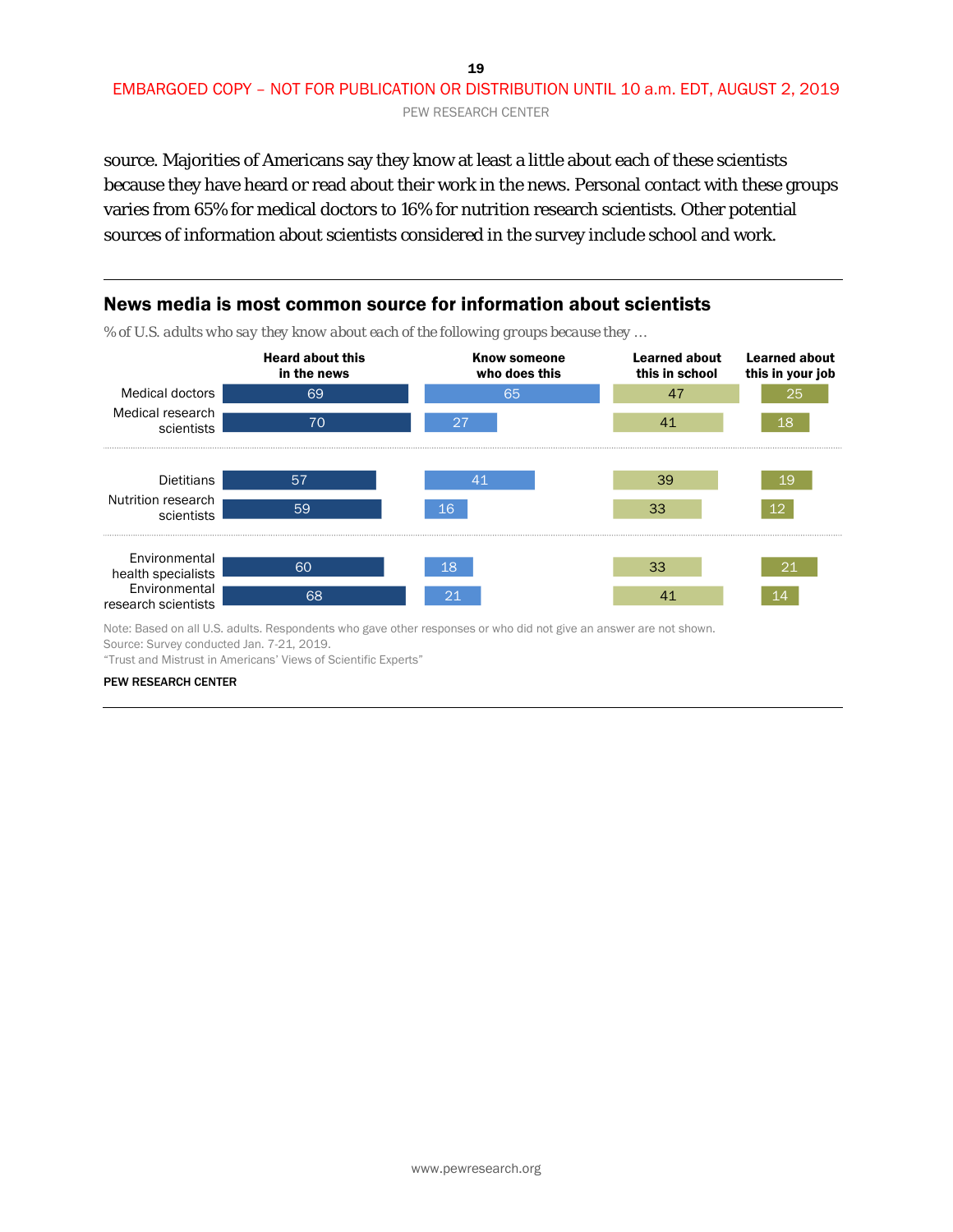People who have higher levels of familiarity with scientists' work are more confident that scientists can be counted on to do their job with competence, to show concern for the public and to provide accurate information. One example: 63% of those who know a lot about dietitians say they provide fair and accurate information all or most of the time, compared with 27% of those who know nothing about dietitians − a difference of 36 percentage points.

There is a less pronounced tendency for people with high factual science knowledge to trust scientists more than those with low science knowledge. Note that factual science knowledge is not the same as familiarity with each profession.[2](#page-19-0)

1

### People with more familiarity and factual knowledge of science are more trusting of scientists to provide fair and accurate information

*% of U.S. adults who say each group provides fair and accurate information about their research/recommendations all or most of the time*



Note: Not enough respondents knew nothing at all about medical doctors for separate analysis. Respondents who gave other responses or who did not give an answer are not shown. See Methodology for details on index of science knowledge. Source: Survey conducted Jan. 7-21, 2019.

"Trust and Mistrust in Americans' Views of Scientific Experts"

<span id="page-19-0"></span><sup>2</sup> An exploratory factor analysis suggests that familiarity measures and science knowledge items do not map onto a single, underlying dimension. Instead, the analysis finds a two-factor solution. One underlying factor is closely correlated with the factual science knowledge items and the second factor is closely correlated with the self-perceived familiarity with scientists. These findings are in keeping with past research on these concepts. For example[, Ladwig, Pete,](javascript:;) [Kajsa E. Dalrymple,](javascript:;) [Dominique Brossard,](javascript:;) [Dietram A. Scheufele,](javascript:;) an[d Elizabeth A.](javascript:;)  [Corley,](javascript:;) 2012, ["Perceived familiarity or factual knowledge? Comparing operationalizations of scientific understanding,](https://academic.oup.com/spp/article-abstract/39/6/761/1612144)" Science and Public Policy found that predictors of self-perceived familiarity and factual science knowledge tend to differ. Rose, Kathleen M., Emily L. Howell, Leona Y.-F Su, Michael A. Xenos, Dominque Brossard and Dietram A. Scheufele, 2019, "Distinguishing scientific knowledge: The impact of [different measures of knowledge on genetically modified food attitudes,"](https://journals.sagepub.com/doi/full/10.1177/0963662518824837) Public Understanding of Science highlights differences in the relationship between self-perceived familiarity and factual science knowledge in predicting people's views about genetically modified foods.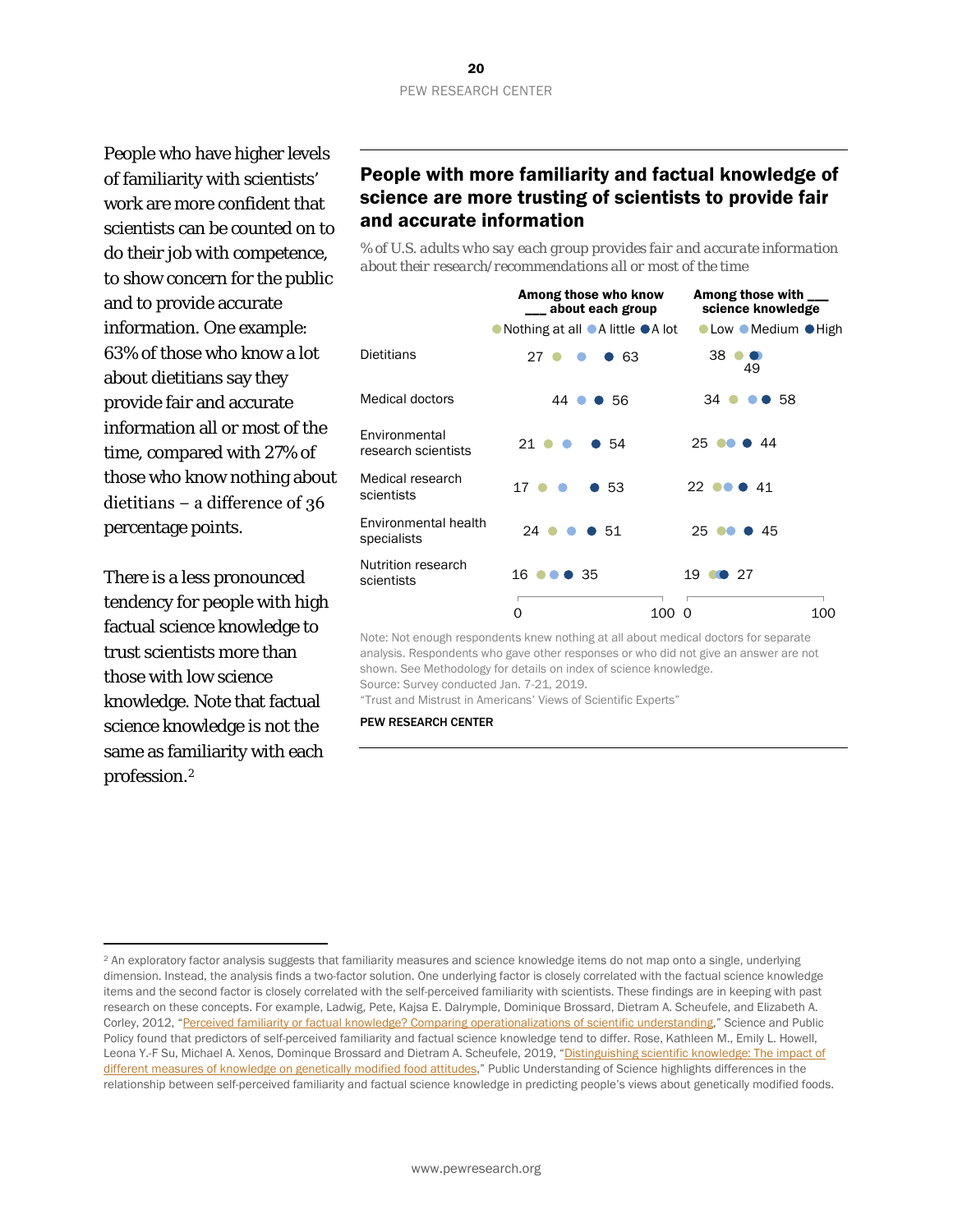### <span id="page-20-0"></span>**Partisan differences in overall views and trust in scientists occur primarily for environmental scientists**

There are political differences in people's views about scientists for some, but not all, specialties. In particular, wide political differences emerge in public support for and trust of environmental researchers and environmental health

specialists.

Democrats and independents who lean to the Democratic Party have more favorable views of environmental researchers and environmental health specialists than their Republican and Republican-leaning counterparts. For example, 70% of Democrats have a positive view of environmental researchers compared with 40% of Republicans.

Democrats are also more inclined than Republicans to have overall positive views of nutrition research scientists, although the magnitude of difference is modest by comparison (57% vs. 43%, respectively).

There are no significant differences by political party in views of medical researchers, medical doctors or dietitians.

### More Democrats than Republicans view environmental scientists positively

*% of U.S. adults who say they have a mostly positive view of each of the following groups*



an answer are not shown.

Source: Survey conducted Jan. 7-21, 2019.

"Trust and Mistrust in Americans' Views of Scientific Experts"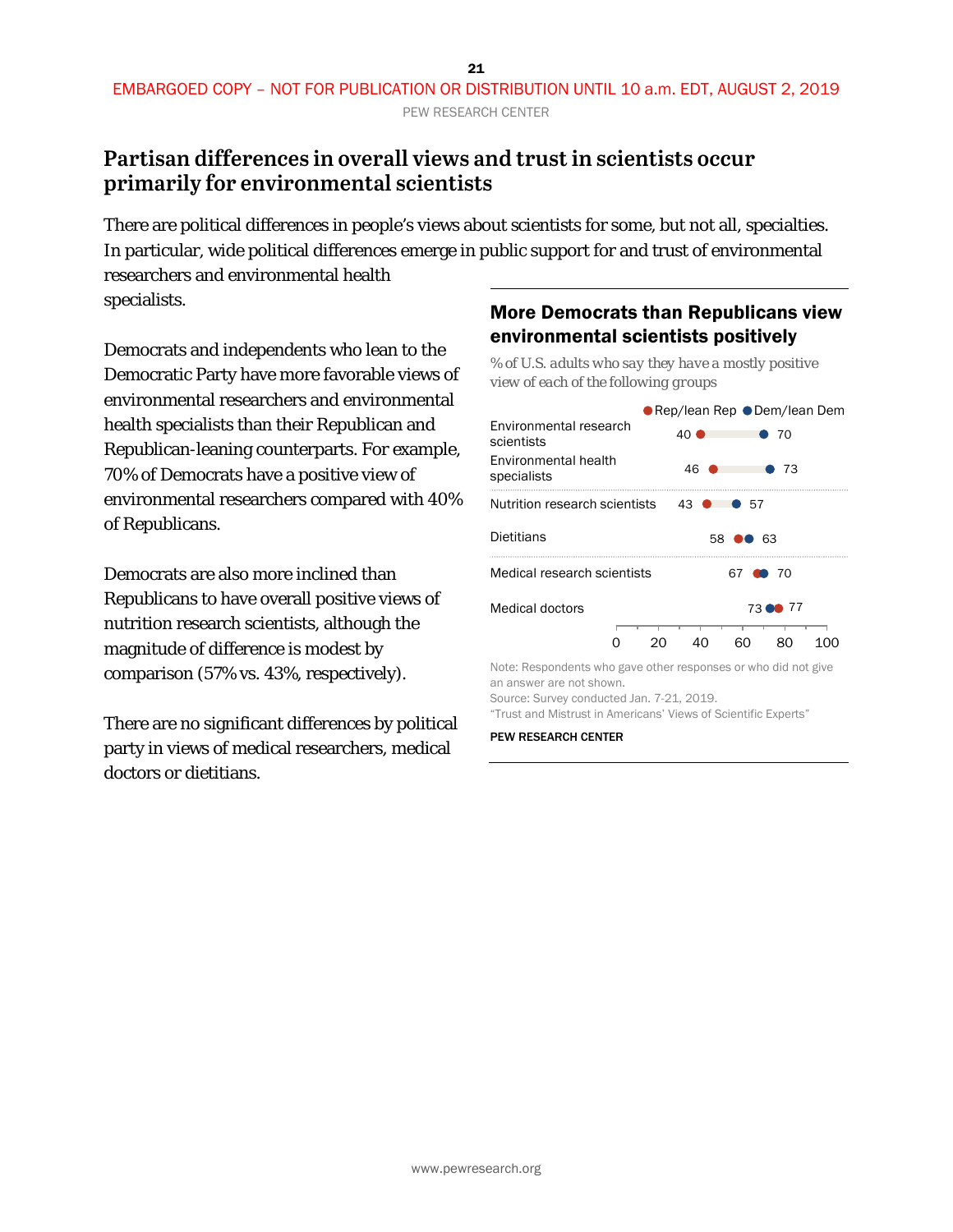Similarly, Democrats are more trusting of environmental scientists than Republicans when it comes to their competence, concern for the public and the accuracy of information they provide. For instance, 47% of Democrats trust environmental scientists to provide fair and accurate information about their work all or most of the time, compared with 19% of Republicans.

There are modest partisan differences when it comes to trust in nutrition research scientists, but both party groups have about the same levels of trust in medical doctors, medical researchers and dietitians.

And party groups tend to share skeptical views of scientists' transparency, responsibility for mistakes and accountability for misconduct.

### Democrats trust environmental scientists more than Republicans do to provide fair and accurate information

*% of U.S. adults who say each group provides fair and accurate information all or most of the time*



Note: Respondents who gave other responses or who did not give an answer are not shown.

Source: Survey conducted Jan. 7-21, 2019. "Trust and Mistrust in Americans' Views of Scientific Experts"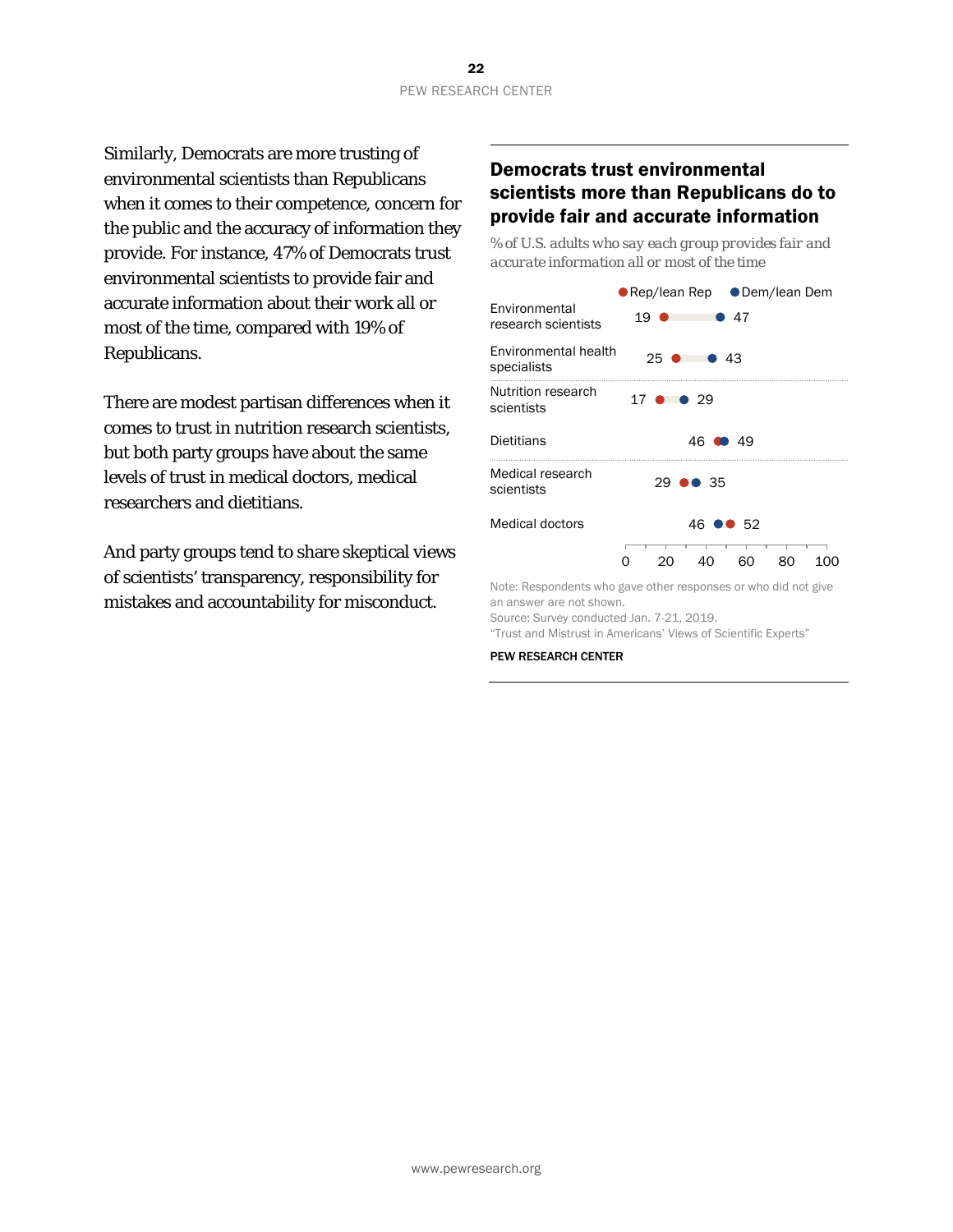### <span id="page-22-0"></span>**Blacks, Hispanics more likely than whites to consider scientific misconduct a big problem**

Black and Hispanic adults stand out as more likely than whites to see professional or research misconduct as a very or moderately big problem.

A large majority of black Americans (71%) say misconduct by medical doctors is a very/moderately big problem, compared with 43% of whites – a gap of 28 percentage points. Hispanics (63%) are also more likely than whites to describe doctors' misconduct as a big problem. In addition, a larger percentage of blacks (59%) and Hispanics (60%) say misconduct by medical research scientists is a very big or moderately big problem, compared with 42% of whites.

These findings could be related to inequities in health care and outcomes, among other issues

### Blacks and Hispanics are more likely than whites to say scientific misconduct is a big problem

*% of U.S. adults who say professional or research misconduct by each of these groups is a very/moderately big problem*

|                                                                                                                 |    | $\bullet$ White |    | • Hispanic<br>63 |    | $\bullet$ Black |  |
|-----------------------------------------------------------------------------------------------------------------|----|-----------------|----|------------------|----|-----------------|--|
| <b>Medical doctors</b>                                                                                          |    | 43              |    |                  | 71 |                 |  |
| Medical research scientists                                                                                     |    | 42              |    | 59<br>ഒറ         |    |                 |  |
| <b>Dietitians</b>                                                                                               | 16 | 30              | 46 |                  |    |                 |  |
| Nutrition research scientists                                                                                   |    | 40              | 50 | .54              |    |                 |  |
| Environmental health specialists                                                                                | 29 |                 | 51 | 53               |    |                 |  |
| Environmental research scientists                                                                               |    | 38              | 49 | 59               |    |                 |  |
|                                                                                                                 | 20 | 40              |    | 60               | 80 | 100             |  |
| Maria Rosseller i Lorenzo della contra controlla della della della della contra della contra della contra della |    |                 |    |                  |    |                 |  |

Note: Respondents who gave other responses or who did not give an answer are not shown. Whites and blacks include those who report being only one race and are non-Hispanic. Hispanics are of any race. Source: Survey conducted Jan. 7-21, 2019.

"Trust and Mistrust in Americans' Views of Scientific Experts"

PEW RESEARCH CENTER

faced by black people and other nonwhite Americans in medical treatment and research. Examples include the ["Tuskegee Study of Untreated Syphilis in the Negro Male"](https://www.cdc.gov/tuskegee/timeline.htm)[3](#page-22-1) and the case of [Henrietta](http://henriettalacksfoundation.org/)  [Lacks,](http://henriettalacksfoundation.org/) both of which involved individuals who were subject to research studies without their knowledge or consent.

<span id="page-22-1"></span> $\overline{a}$ <sup>3</sup> See ["45 years ago, the nation learned about the Tuskegee Syphilis Study. Its repercussions are still felt today,"](https://www.usatoday.com/story/news/2017/07/25/tuskegee-syphilis-study-its-repercussions-still-felt-today/506507001/) USA Today, July 26, 2017.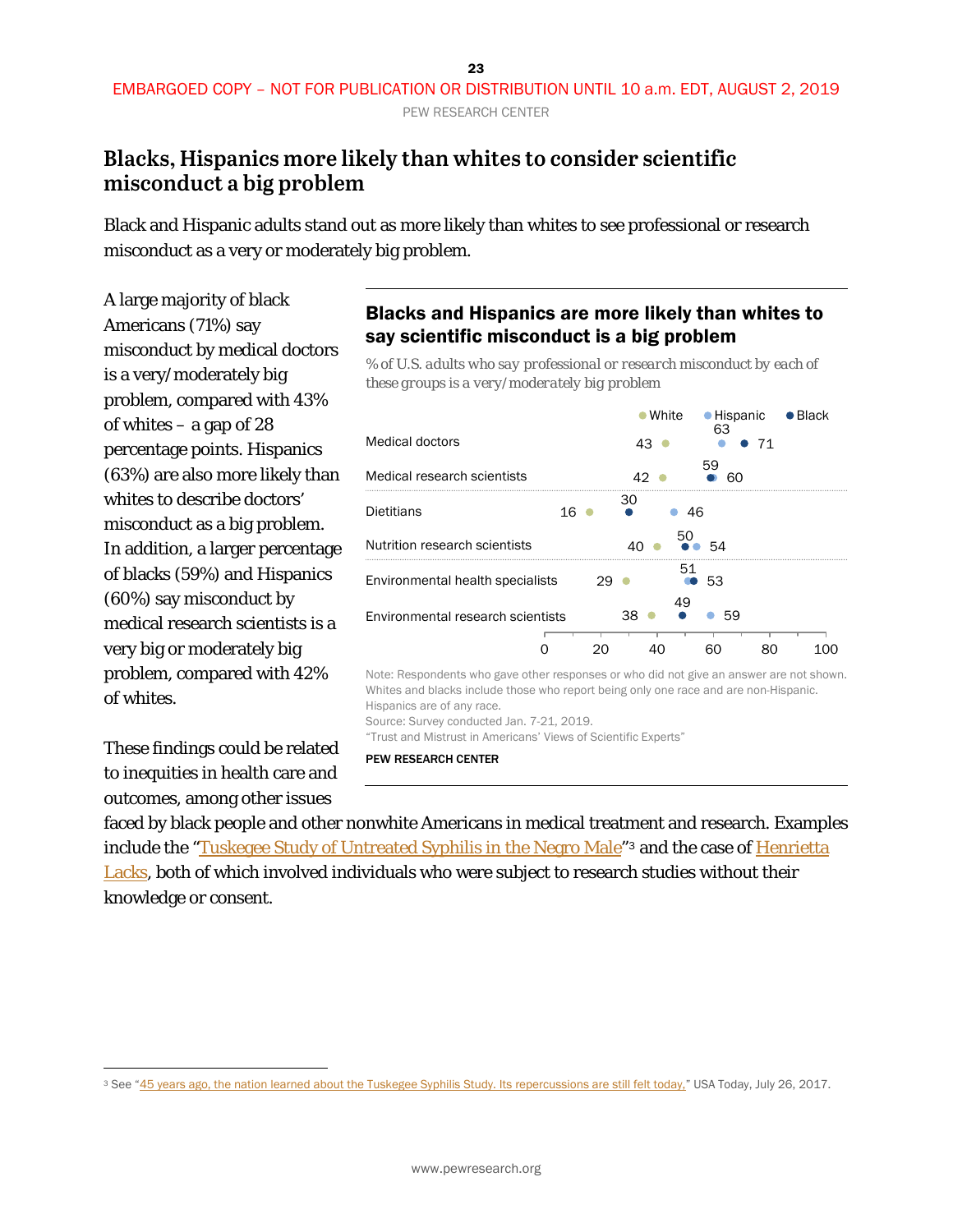# <span id="page-23-0"></span>3. Americans say open access to data and independent review inspire more trust in research findings

The Pew Research Center survey asked about several factors that could potentially increase – or decrease – trust in research findings and recommendations. The two steps that inspire the most confidence among members of the public are open access to data and an independent review.

A majority of U.S. adults (57%) say they trust scientific research findings *more* if the researchers make their data publicly available. Another 34% say that makes no difference, and just 8% say they are less apt to trust research findings if the data is released publicly.

About half the public (52%) say they trust scientific findings more if the findings have been reviewed by an independent committee.

Industry funding stands out as a factor Americans say leads to lower trust. A majority of Americans (58%) say they trust scientific findings less if they know the research was funded by industry groups.

### Majority of Americans say they are more apt to trust research when the data is openly available

*% of U.S. adults who say when they hear each of the following, they trust scientific research findings …*



*% of U.S. adults who say when they hear each of the following, they trust a science practitioner's recommendation …*



The effect of government-funded research is less clear. About half of U.S. adults (48%) say learning that a study has been funded by the federal government has no impact on whether they trust its findings. The remainder is closely divided between those who say government funding decreases their trust (28%) and those who say it increases their trust (23%).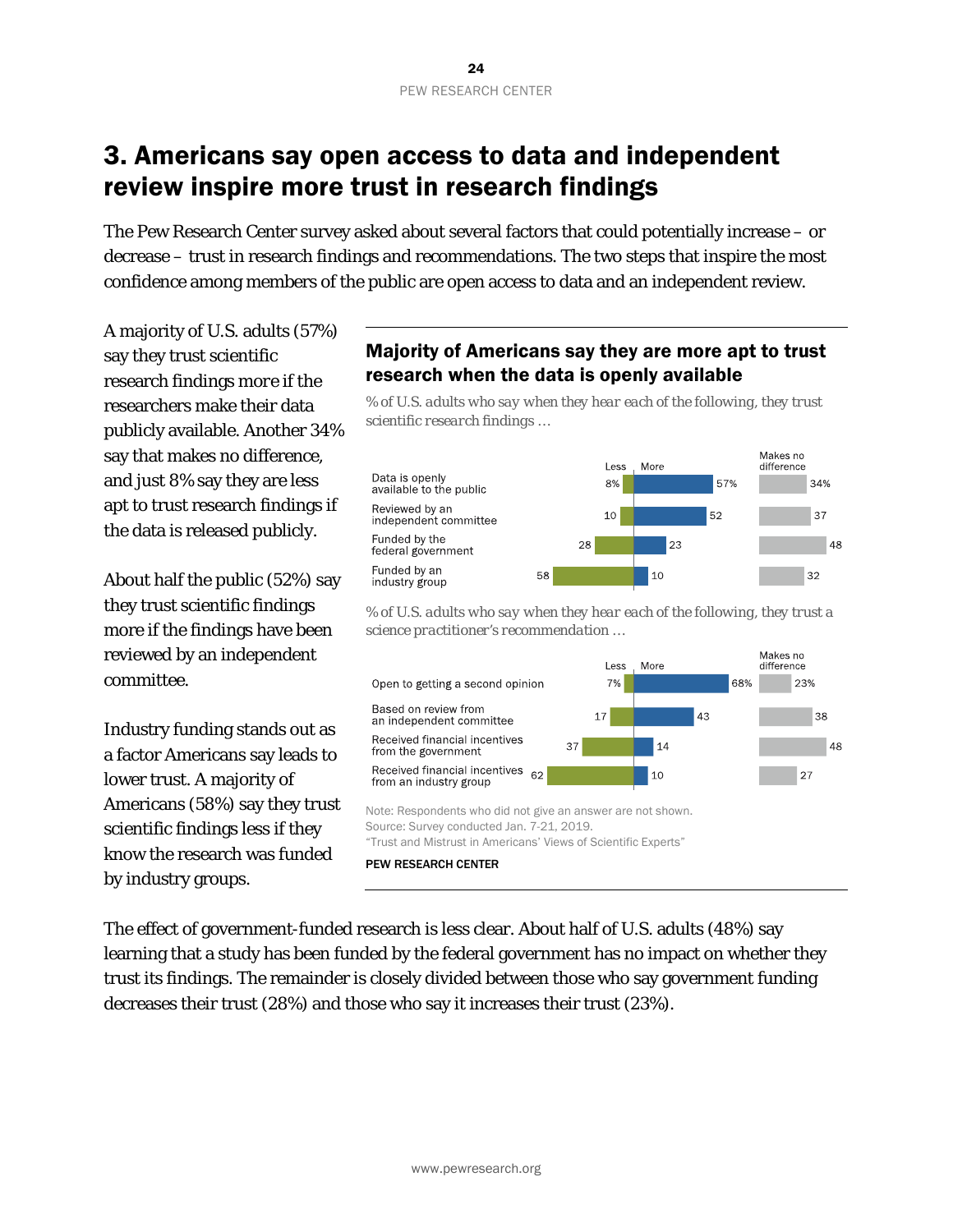#### 25 EMBARGOED COPY – NOT FOR PUBLICATION OR DISTRIBUTION UNTIL 10 a.m. EDT, AUGUST 2, 2019 PEW RESEARCH CENTER

Similar factors inspire public trust in practitioners. About two-thirds of the public (68%) say they are more likely to trust practitioners' recommendations more if that practitioner is open to getting a second opinion. About one-quarter (23%) say a practitioner's willingness to get a second opinion makes no difference, and just 7% say it decreases their trust.

In addition, 43% of Americans say they trust practitioner recommendations more if they have been reviewed by an independent committee. And a majority (62%) say they have less trust in recommendations from practitioners who receive financial incentives from industry groups.

The effect of government-based financial incentives for practioners on public trust is less clear. Some 37% of Americans say they have less trust in recommendations from a practitioner who has received financial incentives from the federal government, while 14% say this increases their trust in such recommendations. Another 48% say government funding has no effect.

People with higher levels of science knowledge are especially likely to say that open access to data and an independent review boost their confidence in research findings. For example, 69% of those with high science knowledge say that having data publicly available makes them trust research findings, versus 40% of those with low science knowledge.

#### About the survey

Survey respondents answered a series of questions about either practitioners (medical doctors, dietitians and environmental health specialists) or researchers (medical research scientists, nutrition research scientists and environmental research scientists). See the Topline for question wording. [HYPERLINK]

Findings at a glance for each group: [HYPERLINKS TK}

- Medical doctors
- Medical research scientists
- **Dietitians**
- Nutrition research scientists
- Environmental health specialists
- Environmental research scientists

Those high in science knowledge are especially wary of industry financing for research. Eight-inten (80%) say knowing that research has been funded by an industry group reduces their trust in the findings, compared with 55% of those with medium knowledge and 30% of people with low science knowledge.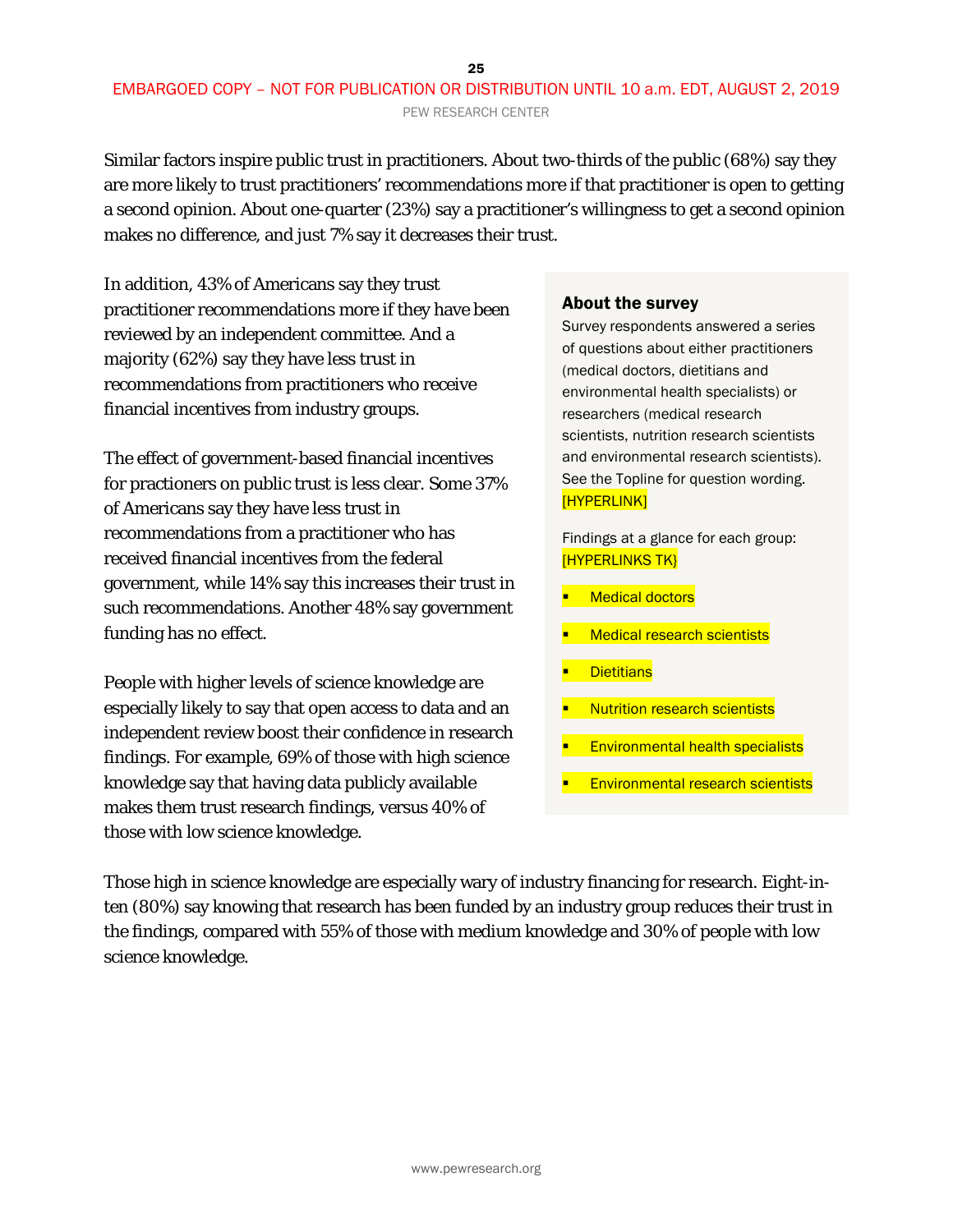#### 26 PEW RESEARCH CENTER

Opinions about governmentfunded research differ by politics. Among conservative Republicans, just 9% say that government funding increases their trust in research findings, while 41% say it decreases their trust. In contrast, liberal Democrats are more inclined to say government funding increases (34%) rather than decreases (21%) their trust in scientific research.

These findings are in keeping with political divides over support for federal spending o[n scientific research](https://www.pewresearch.org/fact-tank/2017/05/01/democrats-far-more-supportive-than-republicans-of-federal-spending-for-scientific-research/) and an array of other government policy and [spending priorities.](https://www.people-press.org/2019/04/11/little-public-support-for-reductions-in-federal-spending/)

### Conservative Republicans are less inclined to trust scientific research funded by the federal government

*% of U.S. adults who say when they hear about scientific research that has been funded by the federal government, they trust the research findings …*



*% of U.S. adults who say when they hear a science practitioner has received financial incentives from the government related to their work, they trust the practitioner's recommendation …*



Note: Republicans and Democrats include independents and others who "lean" toward the parties. Respondents who did not give an answer are not shown.

Source: Survey conducted Jan. 7-21, 2019. "Trust and Mistrust in Americans' Views of Scientific Experts"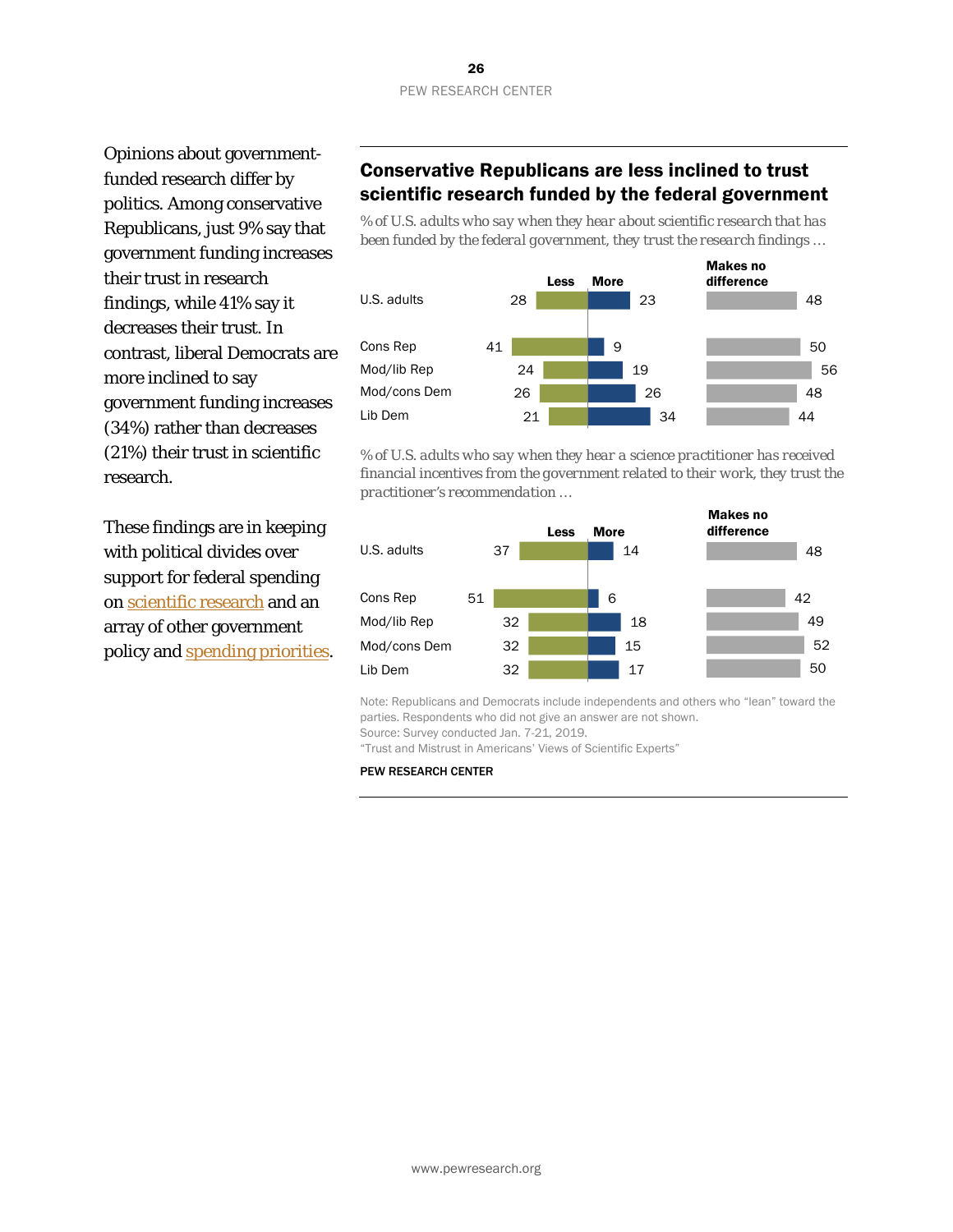# <span id="page-26-0"></span>4. Americans generally view medical professionals favorably, but about half consider misconduct a big problem

Most Americans have positive overall views of medical doctors and medical research scientists. But they have more mixed assessments when it comes to trust-related judgments, especially for medical researchers. Fewer than half the public believes medical researchers do a good job, provide fair and accurate information about their findings or care about the public interest all or most of the time. Public trust in medical doctors is higher by comparison.

About half of the public sees misconduct by medical researchers or doctors as at least a moderately big problem; many are skeptical that misconduct, particularly that by medical researchers, usually leads to serious consequences.

People less familiar with the role of these medical professionals and those with lower levels of science knowledge are generally more critical of both medical doctors and researchers. Blacks and Hispanics stand out as more likely than whites to see misconduct among medical doctors and researchers as a big problem.

#### Most Americans have positive views of medical doctors and research scientists

*% of U.S. adults who say they have a \_\_\_ view of …*



Note: Respondents who did not give a response are not shown. Source: Survey conducted Jan. 7-21, 2019. "Trust and Mistrust in Americans' Views of Scientific Experts"

#### PEW RESEARCH CENTER

About three-quarters (74%) of Americans say they have positive views of medical doctors, while just 8% say they have negative views. Another 18% say their opinion of doctors is neutral. A sizable

According to th[e Bureau of Labor Statistics,](https://www.bls.gov/oes/current/oes_nat.htm) as of May 2018, the U.S. had an estimated 679,280 medical doctors and 120,320 medical research scientists.

The Center's survey asked respondents about *either* medical doctors *or* medical research scientists. Respondents were given brief definitions prior to answering questions about each group. These were:

- "Medical doctors provide patients with diagnoses of disease and/or treatment recommendations to promote, maintain or restore a patient's health."
- "Medical research scientists conduct research to investigate human diseases, and test methods to prevent and treat them."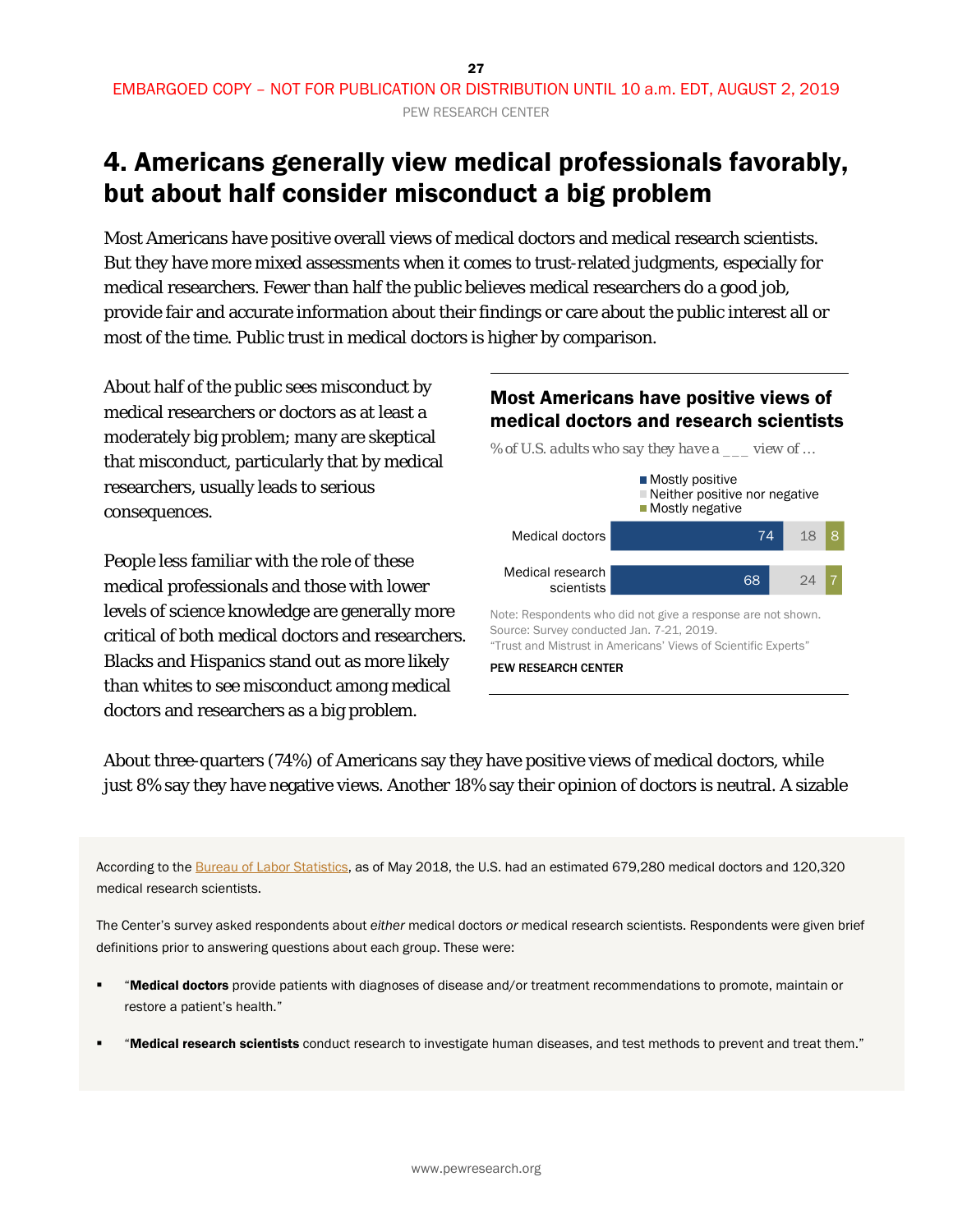majority (68%) sees medical research scientists in an overall positive light. A small share of Americans (7%) view them negatively, and 24% have a mixed view.

Americans say they have some familiarity with the work of medical practitioners and researchers. The vast majority say they know either a little (48%) or a lot (46%) about what medical doctors do. A smaller percentage of the public is at least somewhat familiar with what medical research scientists do: Two-thirds say they know a little (67%), and another 16% say they know a lot.

The news media is the most common source of information about these specialties, the survey shows. A large majority of Americans say they are familiar with medical doctors (69%) or medical research scientists (70%) because they have heard or read about their work in the news.

Not surprisingly, many Americans (65%) say they have learned about what medical doctors do through knowing a practitioner personally. Far fewer adults (27%) say they are familiar with the work of medical research scientists because of a personal relationship.

### News reports are the most common source of information about medical doctors and researchers



Note: Respondents who gave other responses or who did not give an answer are not shown. Source: Survey conducted Jan. 7-21, 2019.

"Trust and Mistrust in Americans' Views of Scientific Experts"

PEW RESEARCH CENTER

Other sources of information about medical professionals include school (47% medical doctors and 41% for medical researchers) or work (25% for doctors and 18% for medical researchers).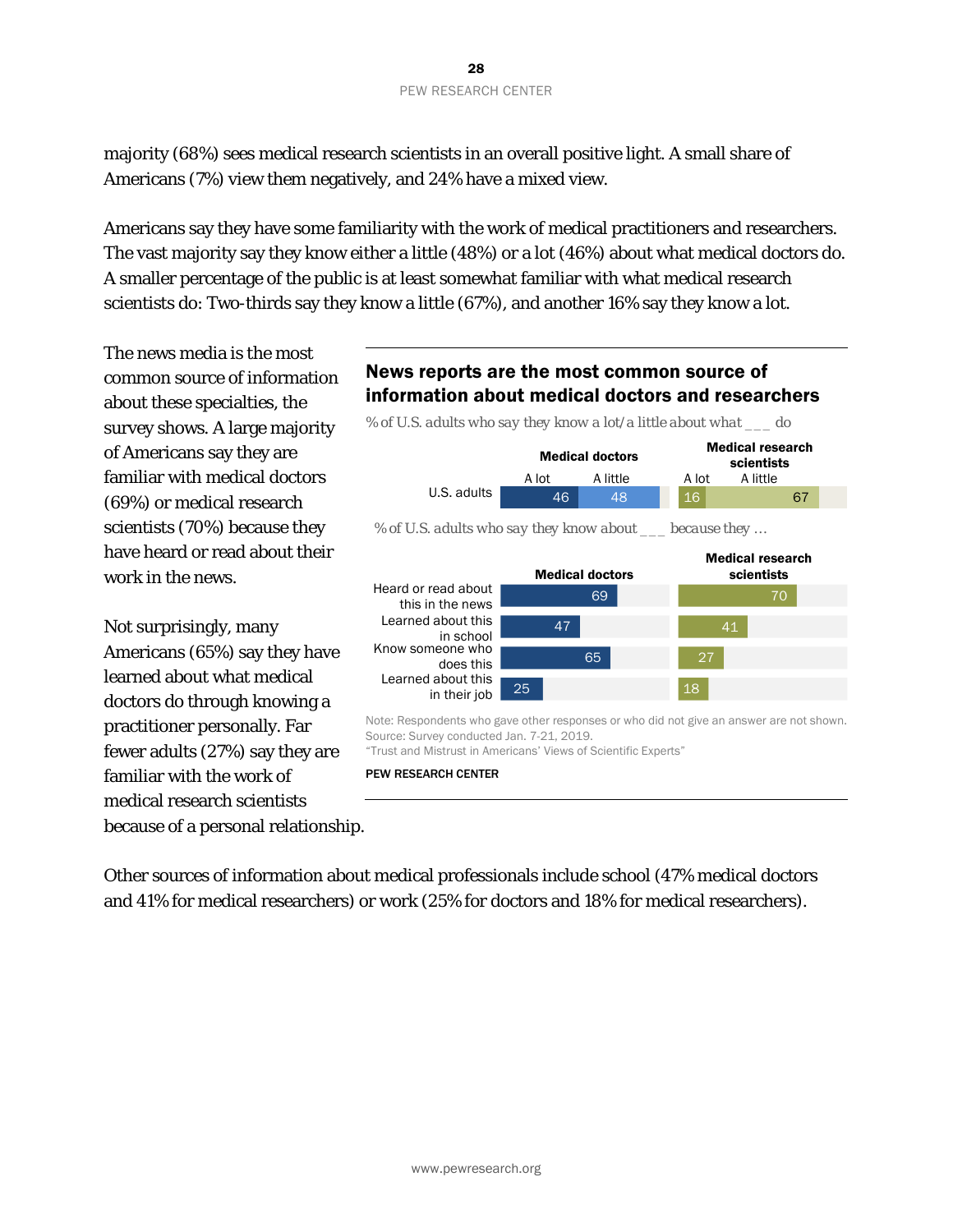### <span id="page-28-0"></span>**More Americans believe doctors than medical researchers care about people's best interests all or most of the time**

While most Americans hold an overall positive view of medical professionals, public trust in these doctors and researchers is mixed. People express less optimism about how often they can count on medical scientists to do a good job, to provide fair and accurate information, and to show concern

for the public's or patients' interests, particularly when it comes to medical researchers versus doctors.

The majority of Americans (57%) say medical doctors care about the best interests of their patients all or most of the time. A third (33%) say this occurs some of the time and 9% say this occurs only a little or none of the time. About half say medical doctors do a good job providing diagnoses and treatment recommendations

### Only about one-third of Americans trust medical researchers to care about public's best interests

*% of U.S. adults who say medical doctors/medical research scientists \_\_\_ all or most of the time*



Note: Respondents who gave other responses or who did not give an answer are not shown. Source: Survey conducted Jan. 7-21, 2019. "Trust and Mistrust in Americans' Views of Scientific Experts"

#### PEW RESEARCH CENTER

(49%) or providing fair and accurate information about their recommendations (48%) all or most of the time.

The public tends to have less trusting views when evaluating medical research scientists. About one-third (35%) say these researchers care about the best interests of the public all or most of the time, compared with 57% who say doctors care about patients. Americans also rate researchers more negatively than practitioners when it comes to the trustworthiness of their information; about one-third (32%) say medical research scientists provide fair and accurate information all or most of the time, compared with 48% for doctors. Of these three criteria, medical research scientists receive the highest marks for their perceived competence: 43% of the public says researchers regularly do a good job conducting research.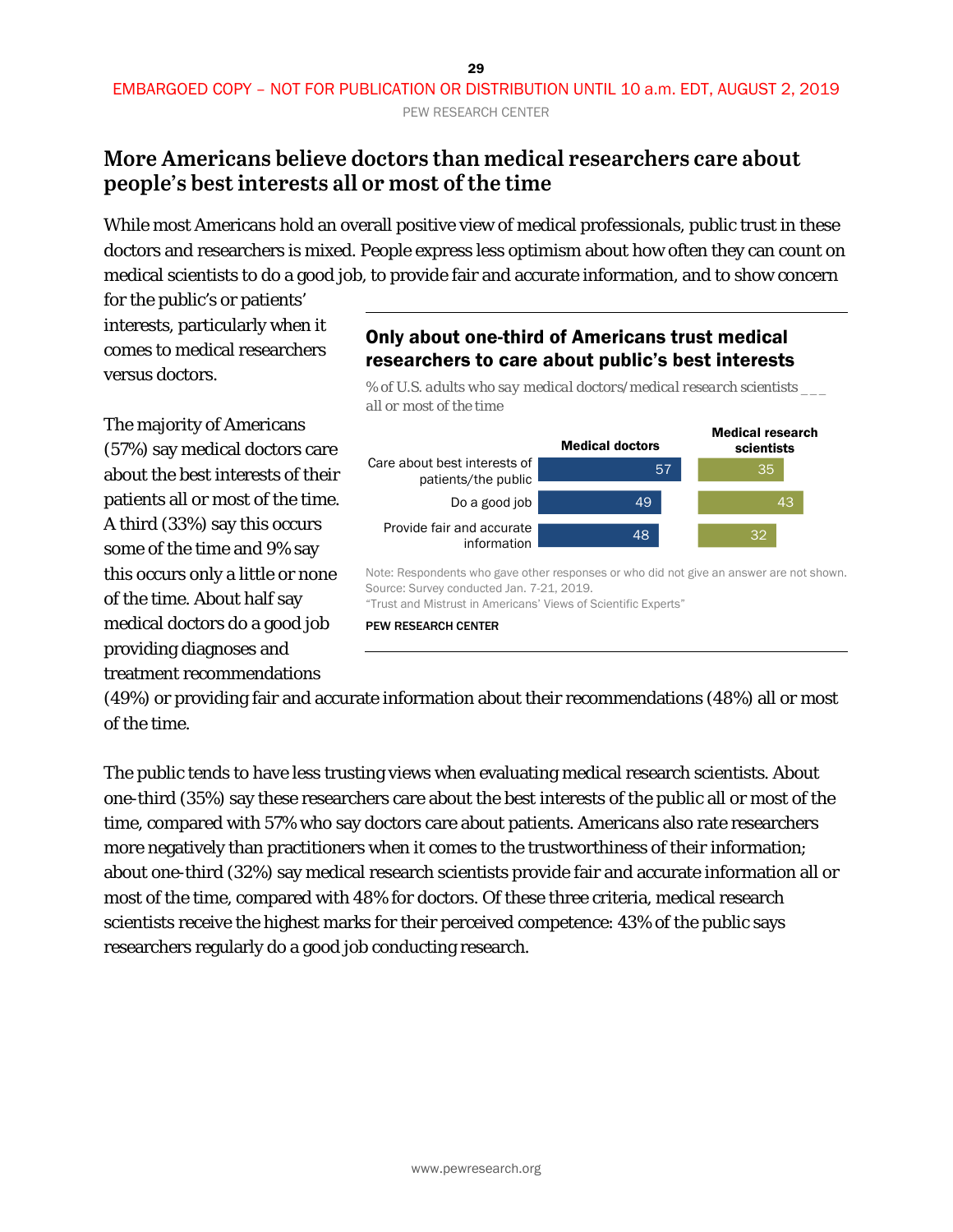#### People who are more familiar with physicians and medical researchers and have high levels of factual science knowledge hold more positive views of those professions

Roughly three-quarters of adults who say they know a lot (77%) or a little (74%) about what

medical doctors do have a positive view of them. (The 6% of Americans who say they know nothing at all about the work of medical doctors do not make up a large enough group for separate analysis.)

Among those who say they know a lot about the role of medical research scientists, 84% have a positive view. In contrast, 41% of those who say they do not know anything about medical research scientists have a positive opinion of them.

Trust-related judgments in terms of competence, accuracy of information and concern for the public also vary by people's

People more familiar with doctors are more likely to consider them caring and competent

*% of U.S. adults who say the following about medical doctors*

Among those who know \_\_\_ about medical doctors Among those with science knowledge Note: Not enough respondents knew nothing at all about medical doctors for separate analysis. Respondents who gave other responses or who did not give an answer are not shown. See Methodology for details on index of science knowledge. Source: Survey conducted Jan. 7-21, 2019. "Trust and Mistrust in Americans' Views of Scientific Experts" 61 **0 8**1  $35$   $\bullet$ 36 ● ●● 57 34 58 **68 69**  $100$ **OLow Medium OHigh** 74 77 53 65 45 56 44 56 0 100 0 ●A little ●A lot Care about patients' best interests Do a good job providing recommendations Provide fair and accurate information Have a mostly positive view of this group *Medical doctors \_\_\_ all or most of the time*

PEW RESEARCH CENTER

familiarity with the work of scientists. Among the 46% of U.S. adults who say they know a lot about the work of medical doctors, most say doctors routinely care about the best interests of their patients (65%), do a good job providing diagnoses and treatment information (56%) and provide fair and accurate information (56%). Trust in medical doctors is 11 to 12 percentage points lower on these assessments among those who report knowing a little about medical doctors.

Among the minority of Americans (16%) who say they know a lot about the work of medical researchers, most (61%) say they do a good job conducting research all or most of the time. People who know only a little or nothing about medical researchers' work are less likely to say they routinely do a good job at it (43% and 24%, respectively). Familiarity with medical research also is related to how people view researchers' empathy and ability to remain unbiased: Those who know a lot about medical research scientists are far more likely than people who know nothing to say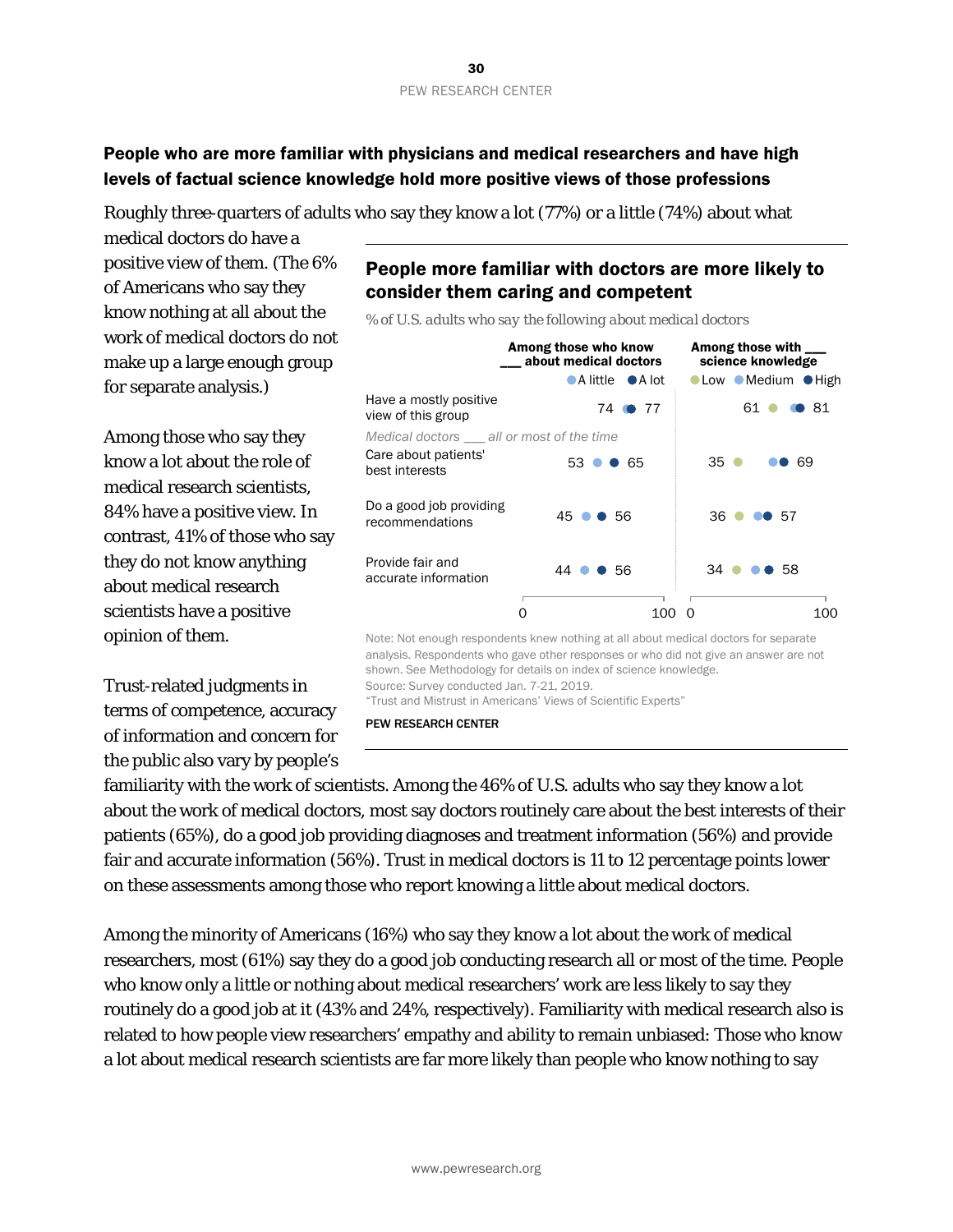#### 31 EMBARGOED COPY – NOT FOR PUBLICATION OR DISTRIBUTION UNTIL 10 a.m. EDT, AUGUST 2, 2019 PEW RESEARCH CENTER

medical researchers care about the public's interests (55% vs. 19%, respectively) and provide fair and accurate information (53% vs. 17%) all or most of the time.

Factual science knowledge also correlates with Americans' views of these professionals. Adults who have more general knowledge of science, [based on](https://www.pewresearch.org/science/2019/03/28/what-americans-know-about-science/)  [an 11-item index,](https://www.pewresearch.org/science/2019/03/28/what-americans-know-about-science/) tend to hold more positive views of doctors and researchers and to see them as caring, competent and fair in providing information.

For example, 81% of those with high science knowledge have a positive view of medical doctors, compared with 61% of those with low science knowledge. About seven-in-ten Americans with high science knowledge (69%) believe doctors care about patients'

### People more familiar with medical research scientists are more likely to describe them as competent

*% of U.S. adults who say the following about medical research scientists*



"Trust and Mistrust in Americans' Views of Scientific Experts"

PEW RESEARCH CENTER

best interests all or most of the time, compared with 35% of those with low knowledge. And while majorities of high-knowledge Americans say doctors do a good job providing diagnoses and treatment recommendations and providing fair and accurate information, about one-third of people with low science knowledge say the same.

The same pattern is seen in Americans' assessments of medical research scientists. Adults with high levels of factual science knowledge are overwhelmingly likely to have a positive view (79%) of medical researchers. Among those with low science knowledge, 53% say they have a positive view of medical researchers – a difference of 26 percentage points.

Those with low science knowledge are particularly skeptical of medical research scientists. For instance, 22% say medical researchers usually provide fair and accurate information about their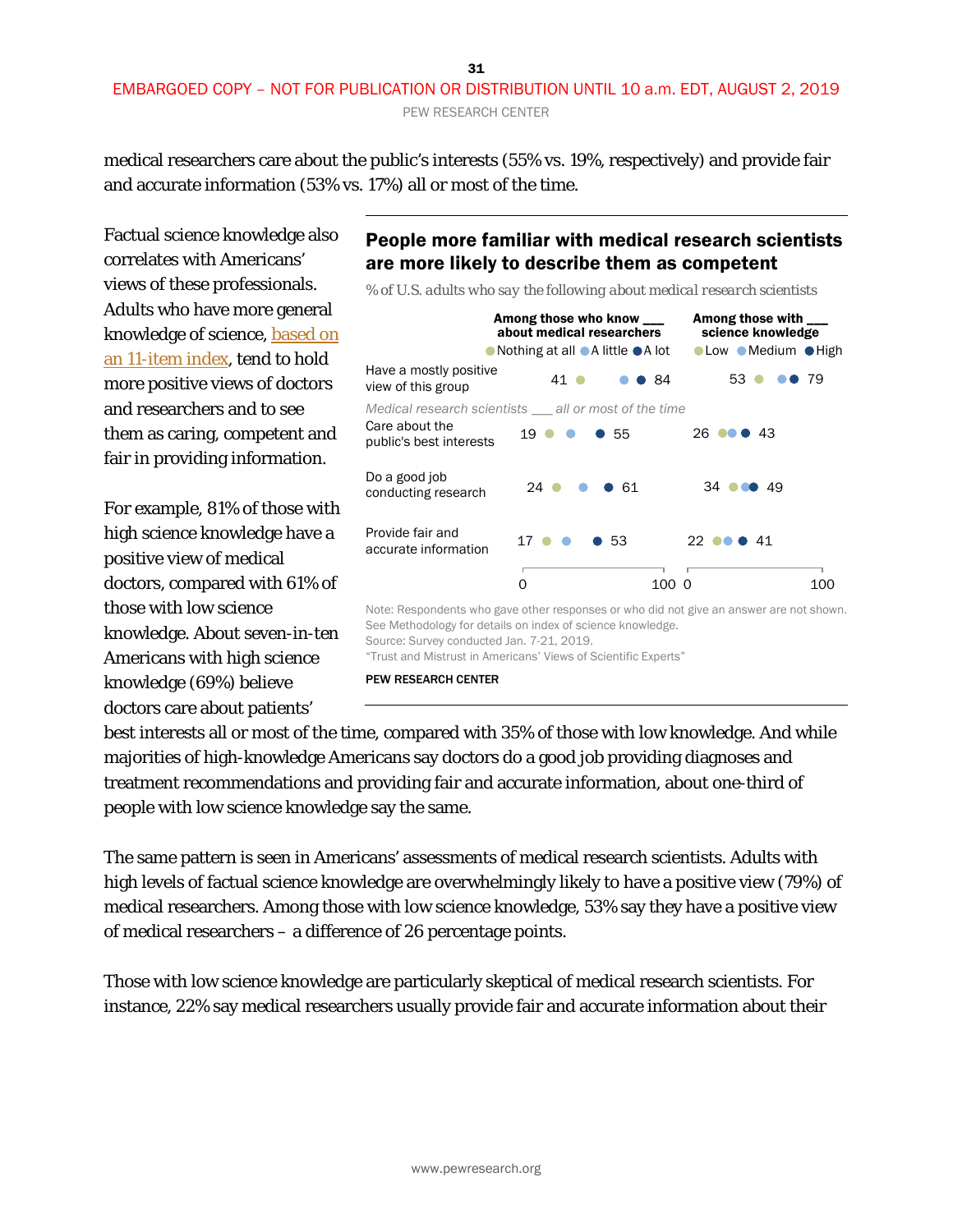research, compared with 41% of Americans with high knowledge. Americans with low levels of science knowledge are significantly more likely to say medical researchers provide fair and accurate information only a little or never (22%, vs. 7% of those with high science knowledge).

#### Older Americans express more trust in medical scientists

Americans ages 50 and older are more likely than younger adults to trust medical doctors and researchers. For example, about two-thirds (65%) of adults 50 and older say medical doctors care about the best interests of their patients all or most of the time, compared with about half (49%) of those under age 50. A majority of adults ages 50 and older (56%) say doctors routinely do a good job providing diagnoses and treatment options, compared with 42% of 18- to 49-year-olds who say the same.

Differences by age in people's views about medical doctors are significant even after controlling for people's level of science knowledge and other demographics in statistical modeling.

There are modest differences by age in assessments of medical research scientists.

#### Older Americans view medical doctors more positively than younger adults

Older-

*% of U.S. adults in each age group who say …*

|                                                                       | 18-49 | $50+$ | ulder-<br>vounger<br>diff |
|-----------------------------------------------------------------------|-------|-------|---------------------------|
| They have a mostly positive<br>view of medical doctors                | 70    | 78    | $+8$                      |
| Medical doctors all or most<br>of the time                            |       |       |                           |
| Care about patients' best<br>interests                                | 49    | 65    | $+16$                     |
| Do a good job providing<br>diagnoses and treatment<br>recommendations | 42    | 56    | $+14$                     |
| Provide fair and accurate<br>information                              | 42    | 55    | $+13$                     |

Note: Respondents who gave other responses or who did not give an answer are not shown.

Source: Survey conducted Jan. 7-21, 2019.

"Trust and Mistrust in Americans' Views of Scientific Experts"

PEW RESEARCH CENTER

### A third of older and younger adults trust medical researchers to provide fair and accurate information

*% of U.S. adults in each age group who say …*

|                                                                       | 18-49 | $50+$ | Older-<br>younger<br>diff |
|-----------------------------------------------------------------------|-------|-------|---------------------------|
| They have a mostly positive<br>view of medical research<br>scientists | 66    | 72    | $+6$                      |
| Medical researchers __ all or most<br>of the time                     |       |       |                           |
| Care about the best interests<br>of the public                        | 33    | 37    | $+4$                      |
| Do a good job conducting<br>research                                  | 40    | 46    | $+6$                      |
| Provide fair and accurate<br>information                              | 32    | 32    | $\Omega$                  |

Note: Respondents who gave other responses or who did not give an answer are not shown.

Source: Survey conducted Jan. 7-21, 2019.

"Trust and Mistrust in Americans' Views of Scientific Experts"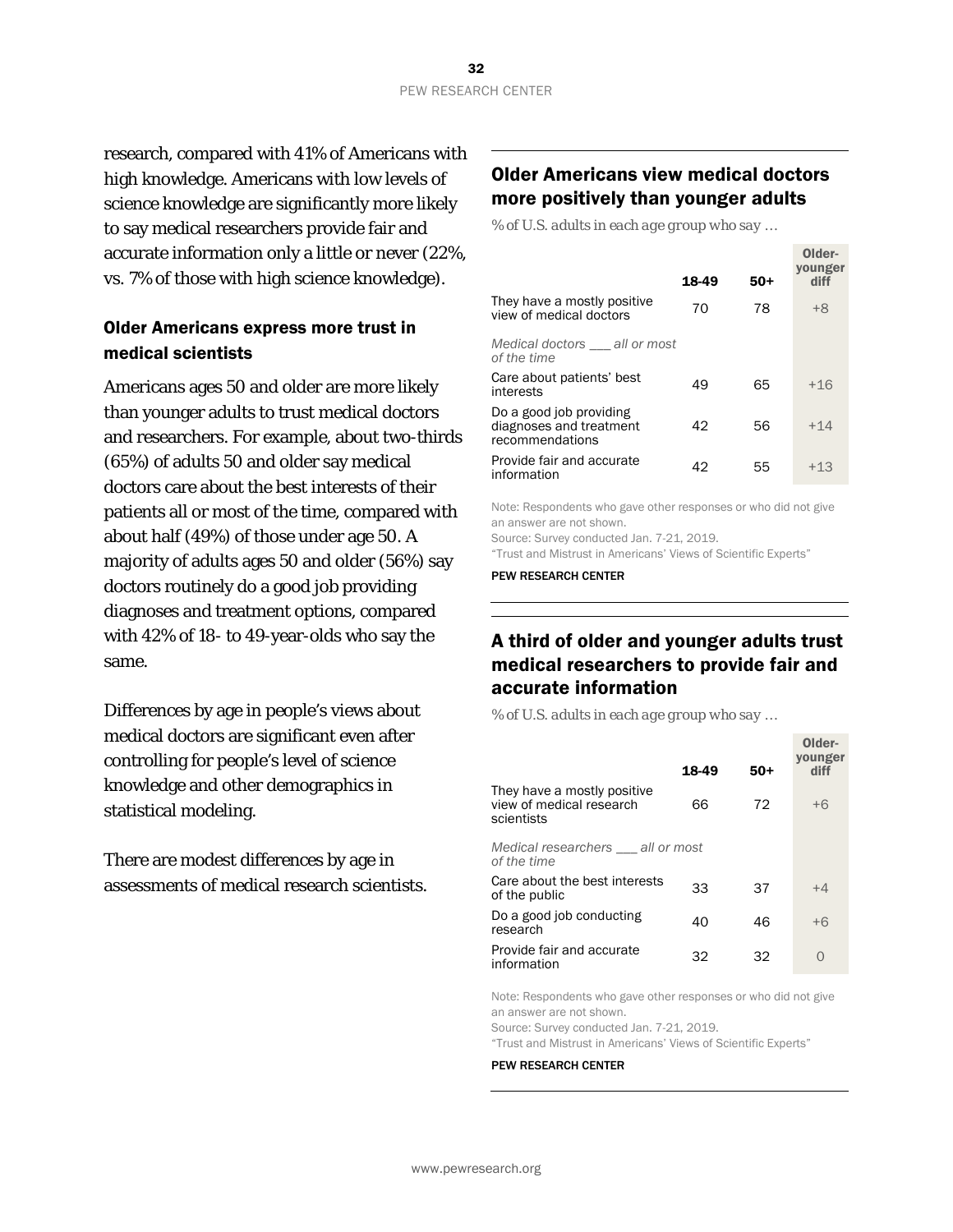### <span id="page-32-0"></span>**Most Americans believe medical doctors and research scientists are rarely candid about potential conflicts of interest or making errors**

Most Americans express some degree of skepticism as to whether physicians and medical

researchers are transparent about potential conflicts of interest with industry groups. Few Americans (15%) say medical doctors are transparent about this all or most of the time. The same percentage of the public (15%) says this about medical research scientists. About twice as many believe medical professionals are transparent only a little or none of the time (33% and 34% for doctors and medical researchers, respectively).

Most Americans do not believe medical professionals usually admit and take responsibility for their mistakes: Just over onein-ten say doctors (12%) or medical researchers (13%) do this all or most of the time. Almost half of the public says these groups take responsibility for their mistakes some of the time (46% and 48% for doctors and medical researchers, respectively), and about four-inten say doctors and medical research scientists take responsibility for their mistakes only a little or none of the time (41% and 38%, respectively).

### Most Americans are skeptical that medical professionals are transparent about potential conflicts of interest

*% of U.S. adults who say medical doctors/medical research scientists do each of the following \_\_\_ of the time*

*Are transparent about potential conflicts of interest with industry groups*

|                                                 |                 | ■ All or most ■ Some ■ Only a little/none |  |    |  |
|-------------------------------------------------|-----------------|-------------------------------------------|--|----|--|
| Medical doctors                                 | $\overline{15}$ | 50                                        |  | 33 |  |
| Medical research<br>scientists                  | 15              | 50                                        |  | 34 |  |
| Admit mistakes and take responsibility for them |                 |                                           |  |    |  |
|                                                 |                 | ■ All or most ■ Some ■ Only a little/none |  |    |  |
| Medical doctors 12                              |                 | 46                                        |  | 41 |  |
| Medical research<br>scientists                  | 13              | 48                                        |  |    |  |

Note: Respondents who did not give an answer are not shown. Source: Survey conducted Jan 7-21, 2019. "Trust and Mistrust in Americans' Views of Scientific Experts"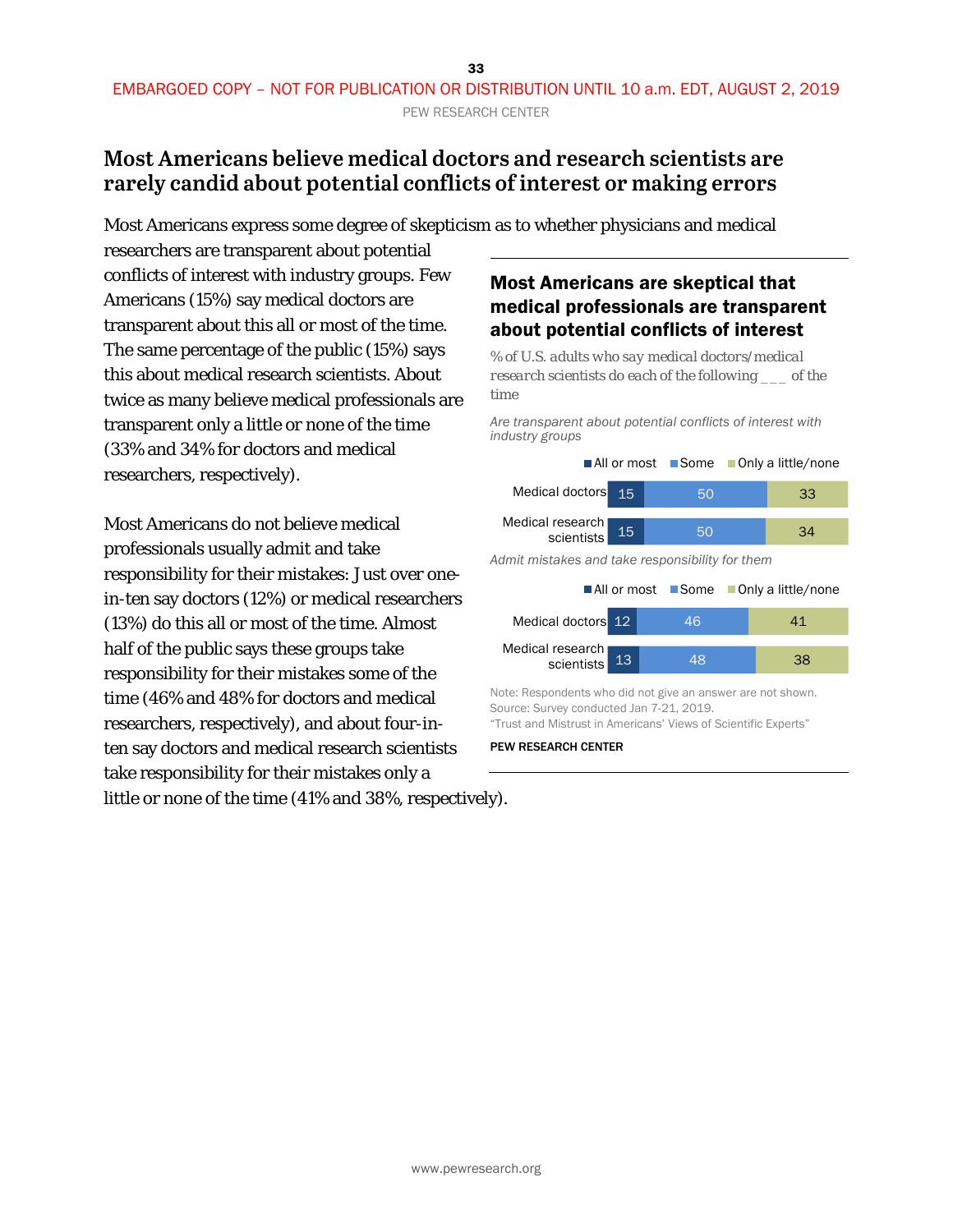### <span id="page-33-0"></span>**Americans are closely divided over the extent to which misconduct is a big problem among medical professionals**

About half of adults consider misconduct among doctors or medical researchers to be at least a moderately big problem (50% and 48%, respectively). Just 5% say misconduct is not a problem for either group, while others consider it a small problem (44% and 46% for doctors and medical researchers, respectively).

To the extent that misconduct occurs, the public is generally skeptical that scientists face serious consequences. Just two-in-ten (20%) U.S. adults say doctors who engage in professional misconduct face serious consequences all or most of the time, while 13% say the same about medical scientists who engage in research misconduct.

### Half of U.S. adults say misconduct by doctors is a big problem

*% of U.S. adults who say misconduct by medical doctors/medical research scientists is a …*



#### Few believe medical professionals regularly face serious consequences for misconduct

*% of U.S. adults who say medical research scientists/medical research scientists who engage in misconduct face serious consequences \_\_\_ of the time*



Sizable shares of Americans − 30% for medical doctors and 45% for medical researchers − believe these groups face serious consequences for misconduct only a little or none of the time.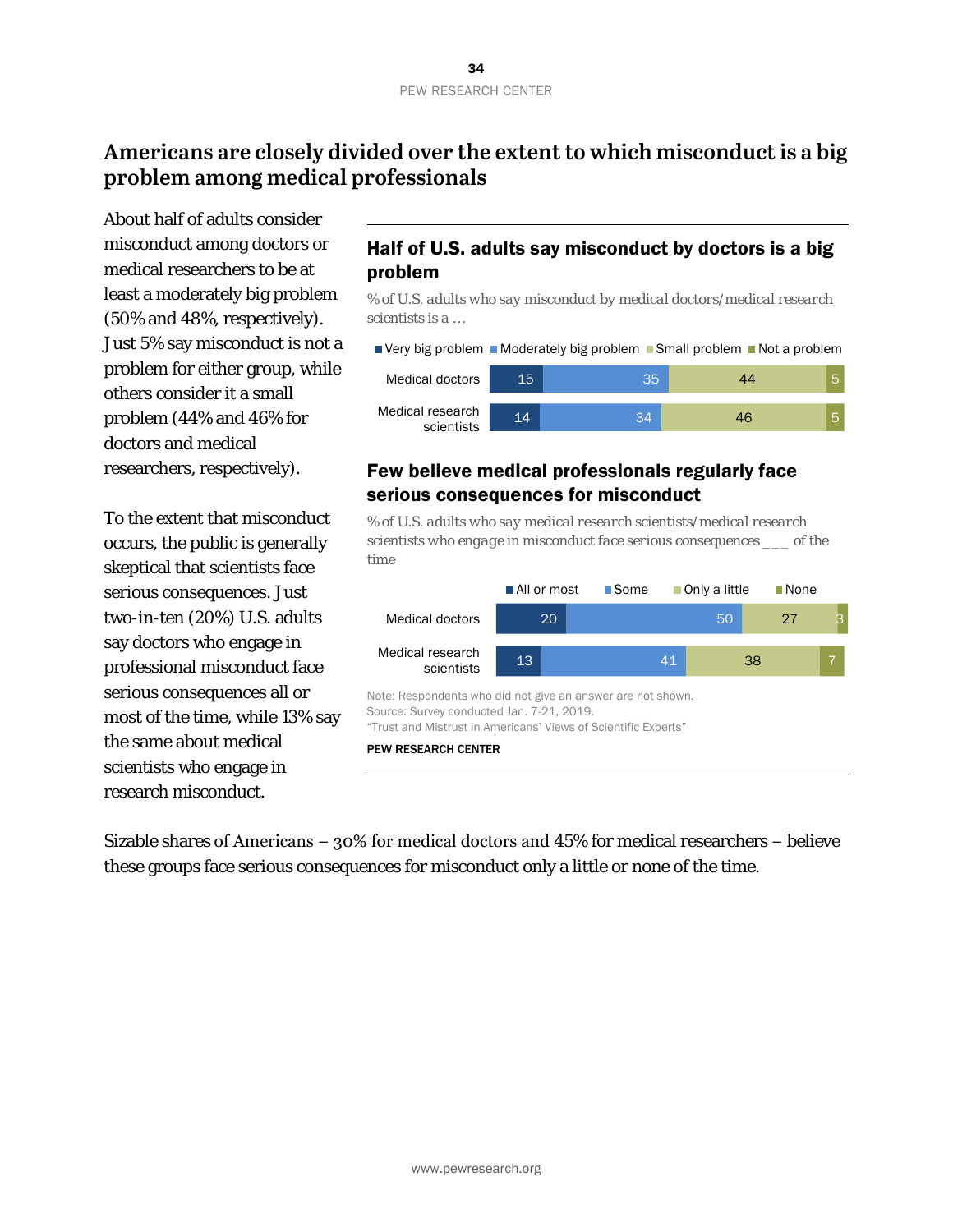EMBARGOED COPY – NOT FOR PUBLICATION OR DISTRIBUTION UNTIL 10 a.m. EDT, AUGUST 2, 2019

PEW RESEARCH CENTER

In thinking of news stories about misconduct, most Americans maintain an overall positive view of medical research in the U.S. Some 57% of Americans say they think of these stories as isolated incidents, rather than signs of a broader problem (42%). Public views about misconduct by doctors are similar. Six-in-ten (60%) say they usually consider news about misconduct as isolated incidents, while 39% see it as indicative of a broader problem.

Even when misconduct occurs, most Americans report giving scientists the benefit of the doubt. Two-thirds (66%) say that when they hear about research misconduct they believe the medical researchers have good intentions, while 30% see the researchers as the problem.

The patterns are similar for views of medical

#### Most U.S. adults see cases of medical research misconduct as isolated events

*% of U.S. adults who say the following when they hear about research misconduct among medical research scientists* 



doctors. A large majority (72%) say most doctors have good intentions, and 26% say doctors are the problem.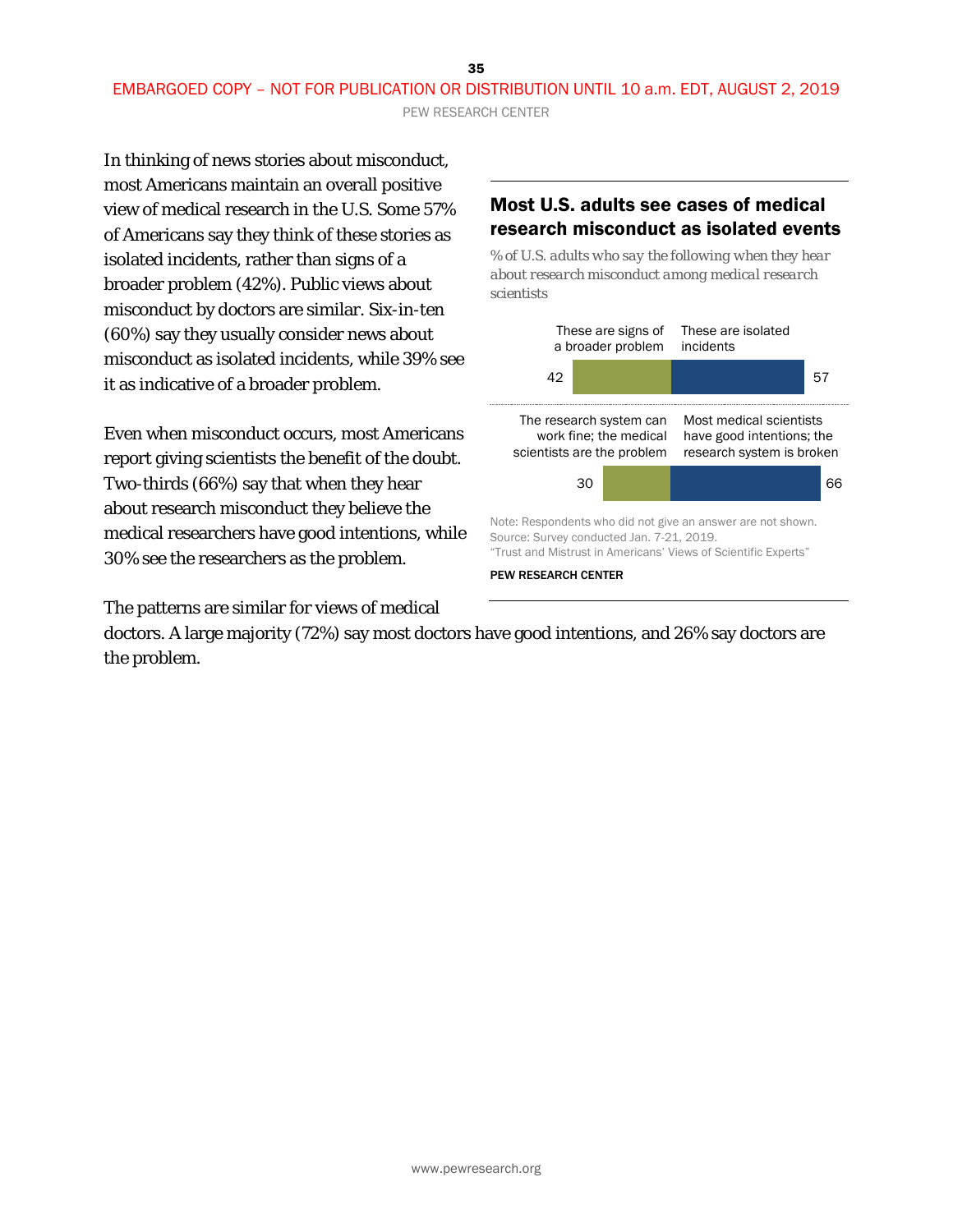Black and Hispanic U.S. adults are more likely than whites to consider misconduct a big problem for medical doctors and medical researchers.

Majorities of blacks (71%) and Hispanics (63%) say professional misconduct by doctors is at least a moderately big problem. This includes about one-quarter of each group who say it is a *very* big problem (26% and 27%, respectively). In contrast, 43% of whites say medical misconduct is a very (9%) or moderately big (34%) problem.

There are similar race- and ethnicity-related differences in views of misconduct among medical researchers. Black (59%) and Hispanic (60%) adults are more likely than whites (42%) to say research misconduct by medical scientists is as at least a moderately big problem.

These findings could be related to a number of factors. (The differences persist in statistical models controlling for education, science knowledge and other factors.)[4](#page-35-0) Some have suggested that lingering concerns among black Americans over mistreatment, such as in the [Tuskegee study,](https://www.cdc.gov/tuskegee/timeline.htm) contributes to lower trust[.5](#page-35-1)

 $\overline{a}$ 

#### Blacks, Hispanics are more likely than whites to view medical misconduct as a very big problem

*% of adults who think professional/research misconduct by each of these groups is …*



PEW RESEARCH CENTER

And long-standing concerns about inequalities in health outcomes for blacks and Hispanics as compared with whites could play a role in these perceptions.

<span id="page-35-0"></span><sup>4</sup> Ordered logistic models found a significant effect for blacks and for Hispanics as compared with whites in beliefs about the extent to which misconduct is a problem for medical doctors as well as medical researchers; modeling included controls for gender, age, education, level of science knowledge, familiarity, political party and ideology.

<span id="page-35-1"></span><sup>5</sup> Plutzer, Eric. 2014. ["The Racial Gap in Confidence in Science: Explanations and Implications.](https://journals.sagepub.com/doi/10.1177/0270467614528902)" Bulletin of Science, Technology and Society.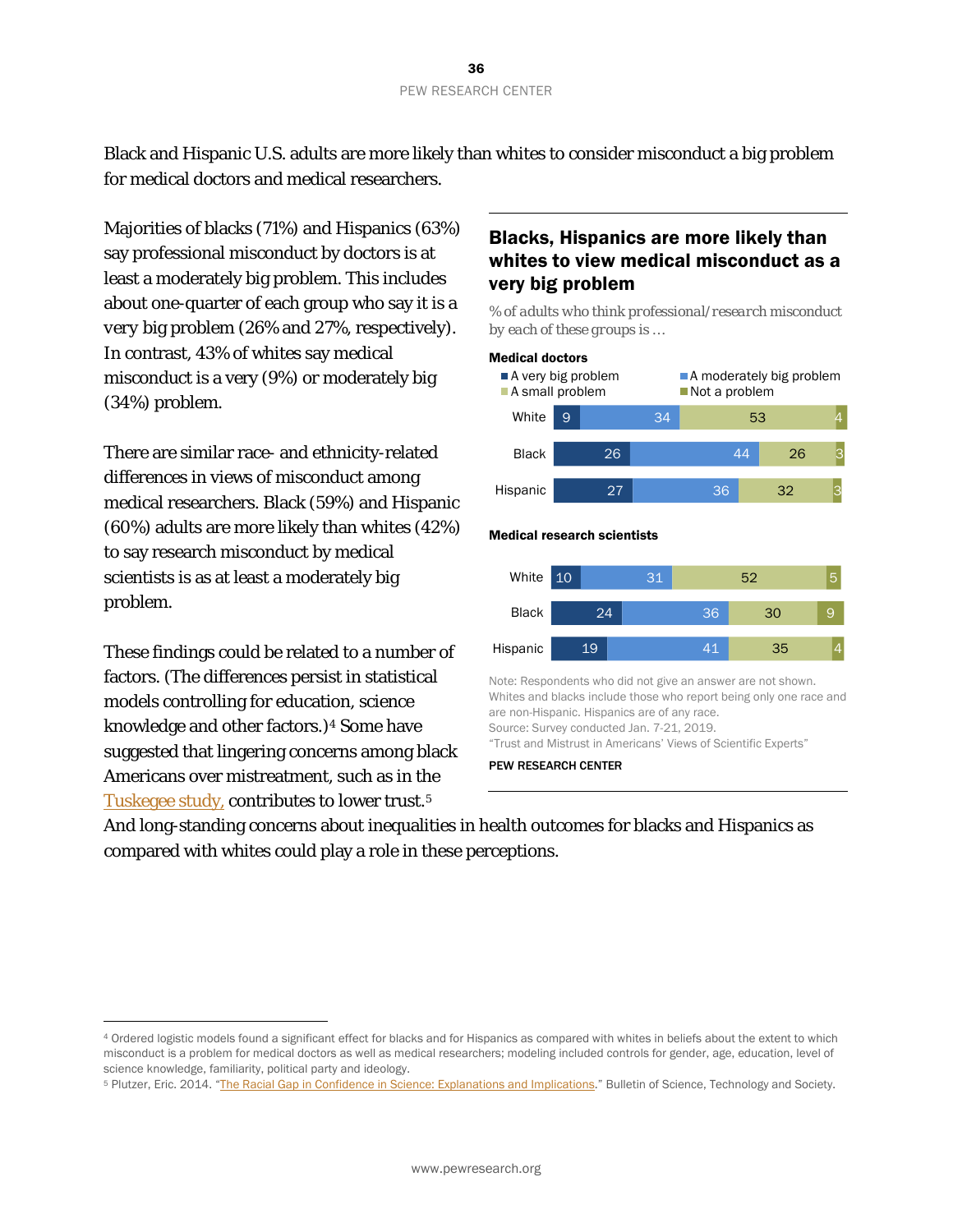# 5. Americans trust dietitians more than nutrition researchers but are skeptical of both groups' transparency, accountability

When it comes to evaluating scientists associated with food and healthy eating, Americans tend to hold more positive views of practitioners (namely, dietitians) than nutrition research scientists. At least half or more of the public trusts dietitians to perform their job well, to provide fair and accurate information and to care about their patients' interests all or most of the time. Nutrition researchers stand out among the six specialties for low marks among the public when it comes to competence, trustworthiness of information and concern for public interest.

Americans tend to be skeptical of both groups when it comes to whether they can be counted on for transparency and taking responsibility for their mistakes. Most people also do not believe these scientists are likely to routinely face serious consequences for misconduct.

Familiarity with these groups makes a difference, however. People who are more familiar with the jobs of dietitians or nutrition researchers tend to hold more positive and trusting views of these groups. Those with higher levels of factual science knowledge, too, are more positive and trusting of scientists working in these areas.

### Dietitians and nutrition research scientists

Th[e Bureau of Labor Statistics](https://www.bls.gov/oes/current/oes_nat.htm) reports approximately 64,670 dietitians and nutritionists were employed in the U.S. as of May 2018. Dietitians commonly must register with a state regulatory body in order to practice. Several terms may be used for nutrition research scientists. The Bureau of Labor Statistics defines ["food scientists and technologists"](https://www.bls.gov/oes/2017/may/oes191012.htm) as those who "use chemistry, biology, and other sciences to study the basic elements of food. They analyze the nutritional content of food, discover new food sources, and research ways to make processed foods safe and healthy …." In May 2017, approximately 15,020 food scientists and technologists were employed in the U.S.

The Center's survey asked respondents about *either* dietitians or nutrition research scientists. Respondents were given brief definitions prior to answering questions about each group. These were:

"Dietitians advise people on what to eat using their training in nutrition in order to promote health and manage disease."

"Nutrition research scientists conduct research about the effects of food on health."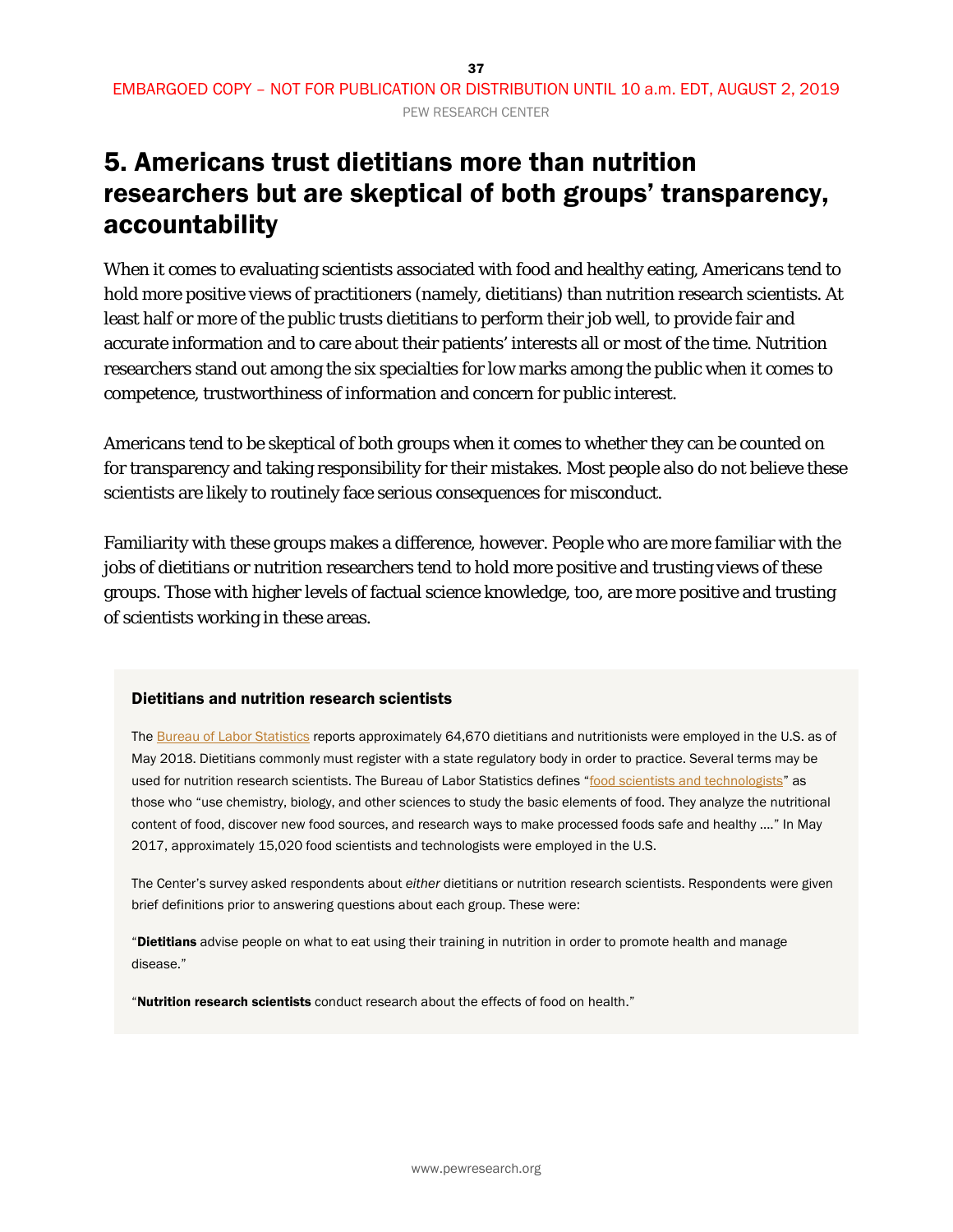Overall, six-in-ten Americans (60%) say they have a positive view of dietitians. Another 32% say they have a neither positive nor negative view, while just 7% have a negative view of this group.

By comparison, Americans are somewhat less positive about nutrition research scientists. Half of the public (51%) holds an overall favorable view of nutrition research scientists, while 38% are neither positive nor negative, and 11% have a negative view.

Most Americans say that they know at least a little about the roles of dietitians (89%) or nutrition research scientists (74%).

Majorities of Americans say they have been exposed to these jobs through the news media.

Roughly six-in-ten say they know about nutrition research scientists or dietitians because they have heard or read about their work in the news (59% and 57%, respectively). About four-in-ten (41%) say they know someone who is a dietitian, while just 16% claim to know a nutrition research scientist.

## Most Americans have a positive view of dietitians



Note: Respondents who did not give a response are not shown. Source: Survey conducted Jan. 7-21, 2019. "Trust and Mistrust in Americans' Views of Scientific Experts"

PEW RESEARCH CENTER

## Majorities of Americans say they learned about nutrition scientists or dietitians from news reports

*% of U.S. adults who say they know a lot/a little about what \_\_\_ do*



*% of U.S. adults who say they know about \_\_\_ because of the following*



Note: Respondents who gave other responses or who did not give an answer are not shown. Source: Survey conducted Jan. 7-21, 2019.

"Trust and Mistrust in Americans' Views of Scientific Experts"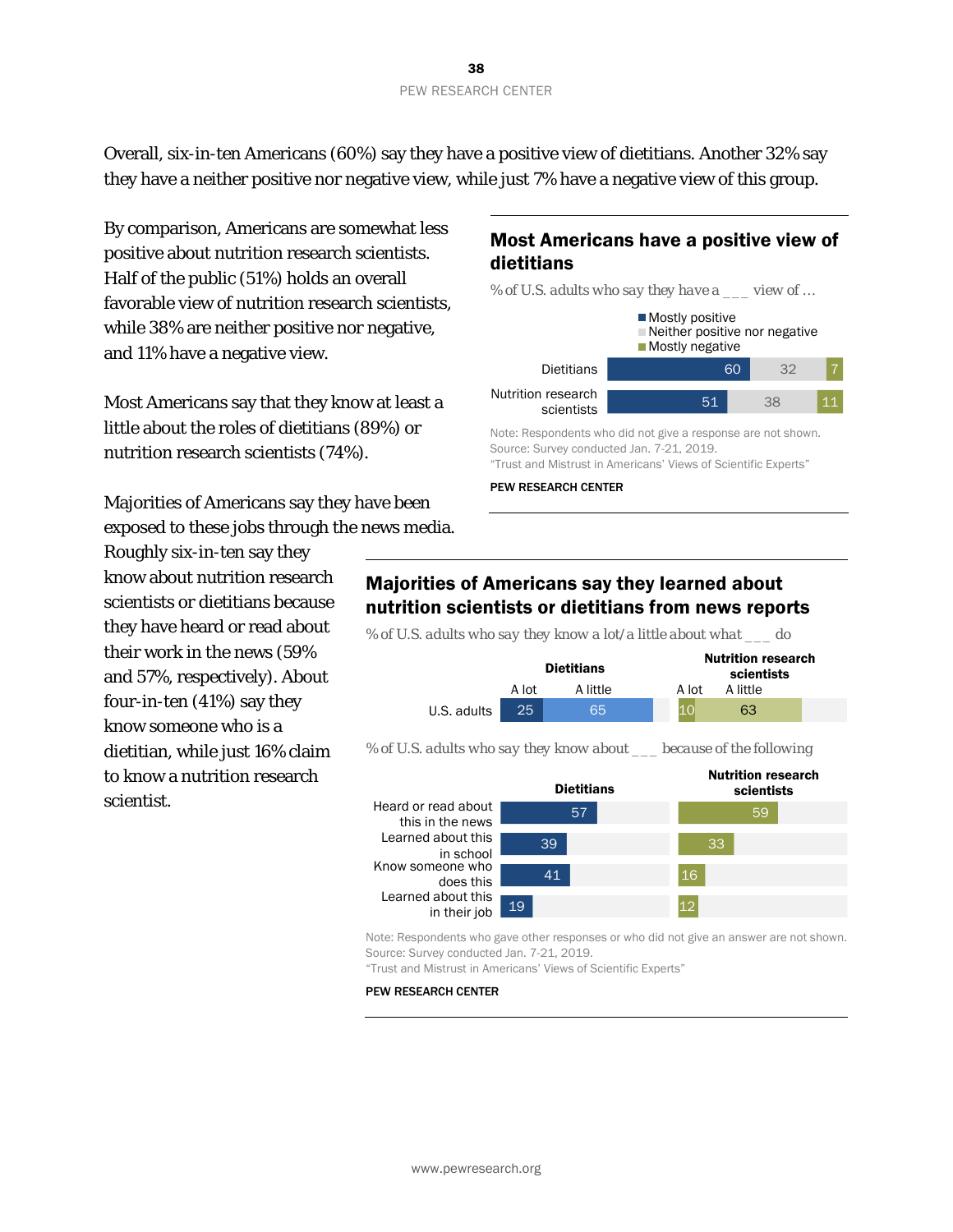## **More trust dietitians than nutrition researchers when it comes to competence, commitment to people's interests, trustworthiness of information**

More than half of U.S. adults say dietitians care about the best interests of their patients (60%) or do a good job providing recommendations about healthy eating (54%) all or most of the time. About half (47%) also say dietitians provide fair and accurate information when giving treatment recommendations with the same frequency.

By contrast, about three-in-ten Americans say nutrition research scientists care about the best interests of the public (29%) or do a good job conducting research all or most of the time (28%). And about a quarter (24%) believe nutrition research scientists provide fair and accurate information about their research as often.

## Six-in-ten Americans say dietitians care about their patients' best interests all or most of the time

*% of U.S. adults who say dietitians/nutrition research scientists do each of the following \_\_\_ of the time*

*Care about the best interests of their patients/the public*

|                                  |    | $\blacksquare$ All or most $\blacksquare$ Some $\blacksquare$ Only a little/none |    |     |    |  |
|----------------------------------|----|----------------------------------------------------------------------------------|----|-----|----|--|
| Dietitians                       |    | 60                                                                               |    | -31 |    |  |
| Nutrition research<br>scientists | 29 |                                                                                  | 51 |     | 18 |  |

*Do a good job providing recommendations about healthy eating/conducting research*

| <b>Dietitians</b>                     | 54 |  |    | 37 | 8  |
|---------------------------------------|----|--|----|----|----|
| Nutrition research<br>scientists      | 28 |  | 57 |    | 13 |
| Provide fair and accurate information |    |  |    |    |    |
| <b>Dietitians</b>                     |    |  |    | 41 |    |

| --------                         |  |    |  |
|----------------------------------|--|----|--|
| Nutrition research<br>scientists |  | EA |  |

Note: Respondents who did not give an answer are not shown. Source: Survey conducted Jan. 7-21, 2019. "Trust and Mistrust in Americans' Views of Scientific Experts"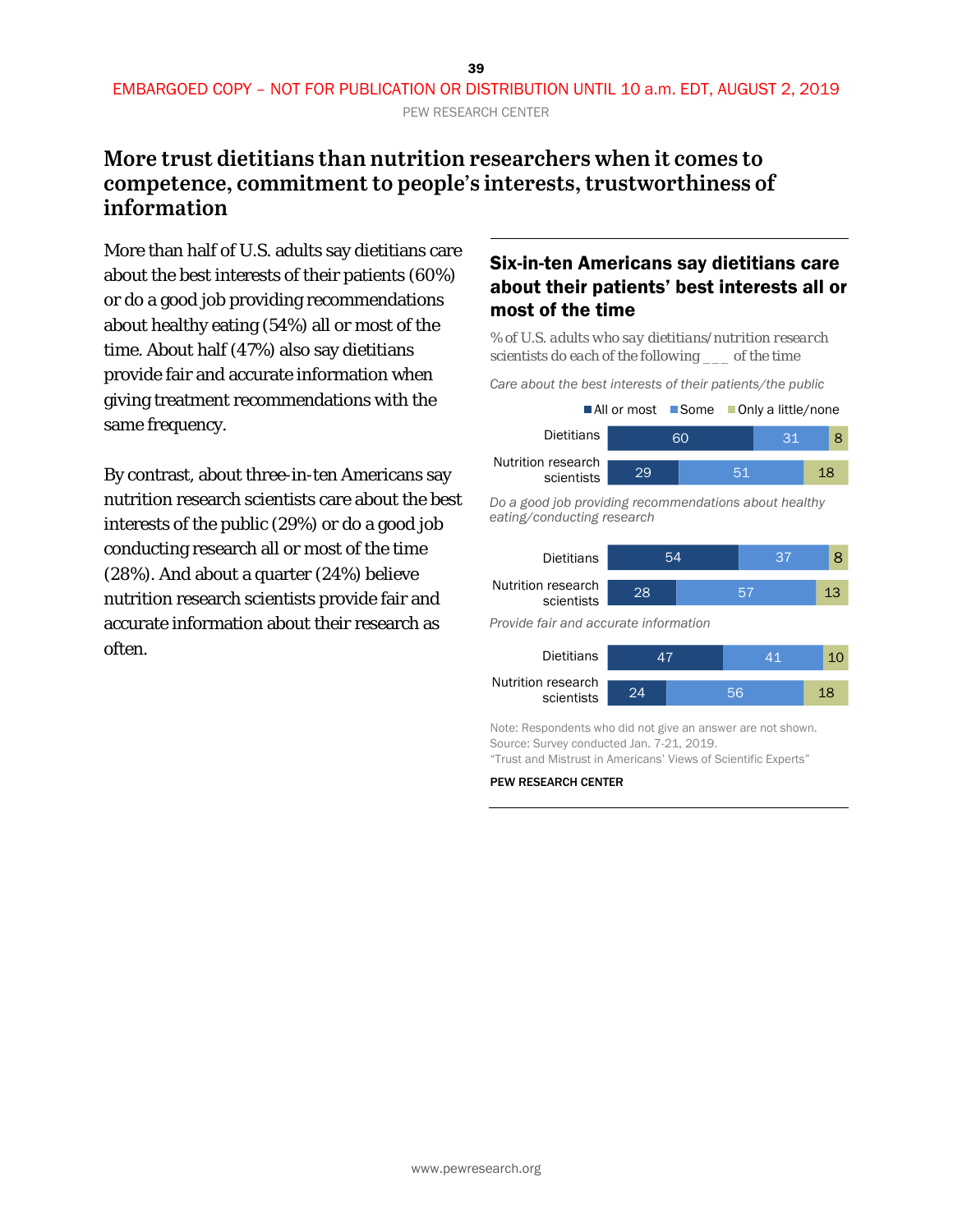### Greater familiarity with work of dietitians and nutrition research scientists correlates with higher confidence in their competence, accuracy of information

People who are more familiar with dietitians or nutrition research scientists tend to express more favorable opinions of these groups and their conduct.

About three-quarters (74%) of Americans who know a lot about dietitians' jobs report a mostly positive view of this group, compared with 59% of those who know a little and 38% of those who know nothing at all.

Familiarity with these jobs is also connected with a tendency to judge these researchers and practitioners as competent and accurate nutrition information sources.

Roughly three-quarters (77%) of Americans who know a lot about dietitians say they care about the best interests of their

### People more familiar with dietitians are more inclined to say they are competent and caring



*% of U.S. adults who say the following about dietitians*

See Methodology for details on index of science knowledge. Source: Survey conducted Jan. 7-21, 2019. "Trust and Mistrust in Americans' Views of Scientific Experts"

PEW RESEARCH CENTER

patients all or most of the time, compared with 37% of those who know nothing at all about dietitians − a difference of 40 percentage points. And 70% of those most familiar with this group say dietitians do a good job providing recommendations about healthy eating all or most of the time, while just 30% of those who are unfamiliar with dietitians say the same.

People's level of familiarity with nutrition research scientists also tends to correlate with their views. Roughly two-thirds of those who are most familiar with nutrition research scientists (64%) say they have a mostly positive view of the group, while 36% of those who are unfamiliar hold the same view. In addition, 38% of those who know a lot about nutrition research scientists say they care about the best interests of the public all or most of the time, compared with 20% of those who are unfamiliar with this profession.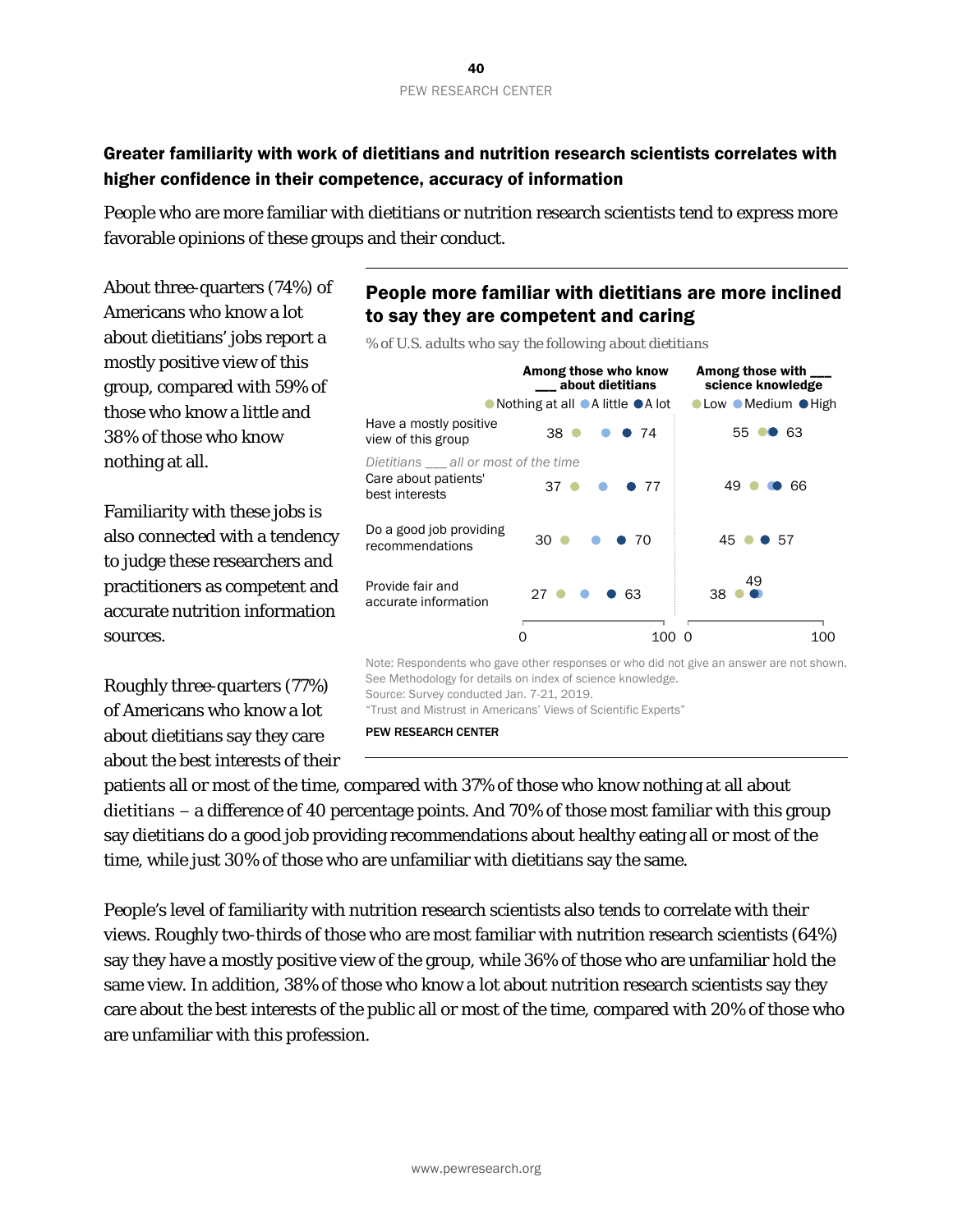41 EMBARGOED COPY – NOT FOR PUBLICATION OR DISTRIBUTION UNTIL 10 a.m. EDT, AUGUST 2, 2019 PEW RESEARCH CENTER

Americans with high levels of factual science knowledge judge dietitians somewhat more positively than those with low science knowledge when it comes to three key facets of trust. Two-thirds (66%) of those with high science knowledge say dietitians care about the best interests of their patients all or most of the time, while about half of those with low science knowledge (49%) say the same. And 57% of those with high science knowledge think dietitians do a good job all or most of the time, compared with 45% of those with low science knowledge. Similarly, 49% of those with

### People most familiar with nutrition researchers are more likely to say they are competent

*% of U.S. adults who say the following about nutrition research scientists*



Source: Survey conducted Jan. 7-21, 2019.

"Trust and Mistrust in Americans' Views of Scientific Experts"

PEW RESEARCH CENTER

high science knowledge say dietitians regularly provide fair and accurate information when making treatment recommendations, compared with 38% of those with low science knowledge. People's level of science knowledge, however, is not similarly linked to their views about nutrition research scientists on these matters.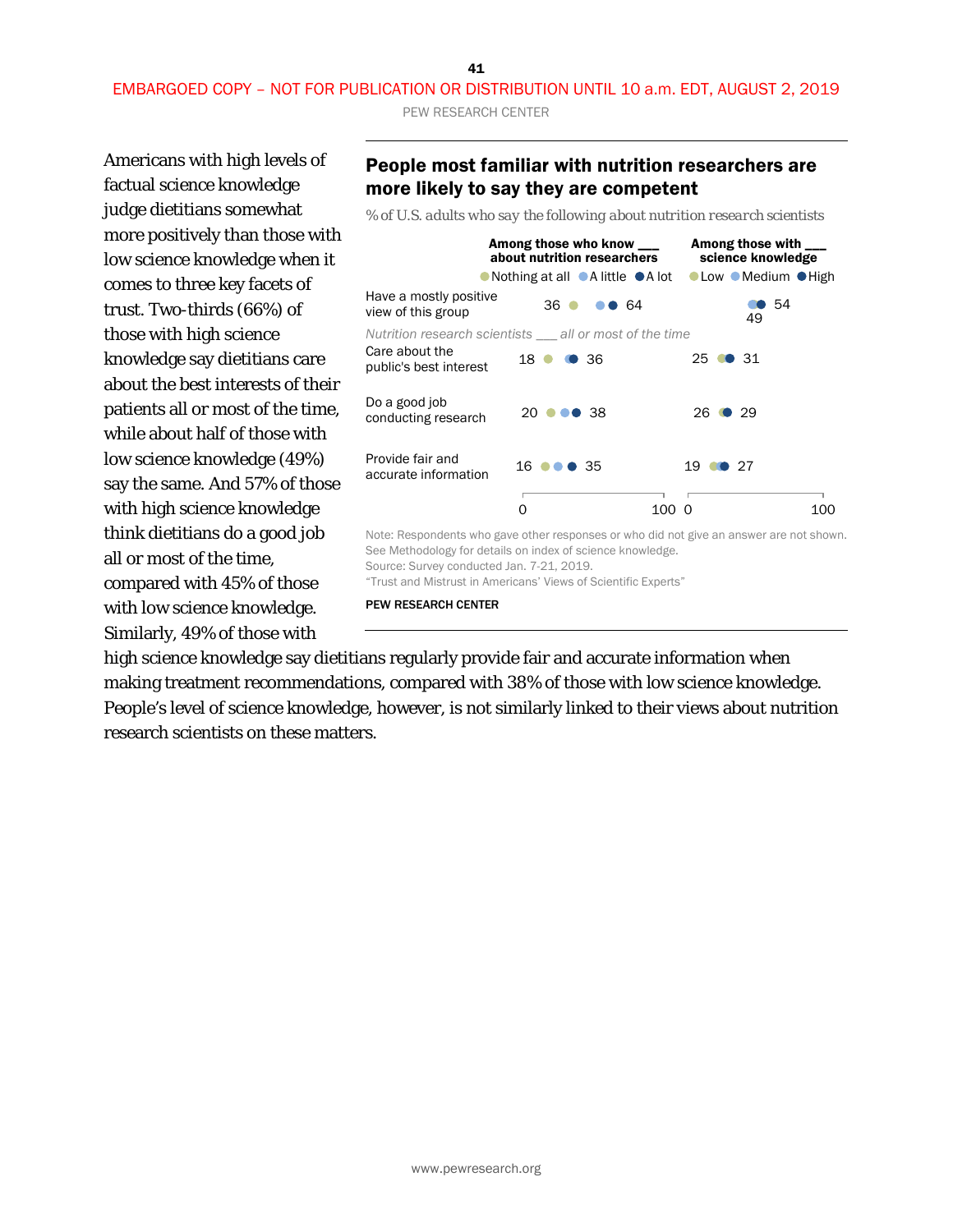### Americans ages 50 and older tend to have more positive views of dietitians than younger adults

Age and gender tend to correlate with views of dietitians.

Americans ages 50 and older are more likely than their younger counterparts to say dietitians are competent, caring or a fair and accurate information source all or most of the time. For example, 67% of adults ages 50 and older say dietitians care about the best interests of their patients all or most of the time, compared with 54% of those under 50 who say the same.

There are also modest differences by gender in judgments of dietitians, with women somewhat more likely to express a positive overall view of dietitians (63% compared with 57% of men). Almost two-thirds of women (64%) see dietitians as caring about the best interests of their patients all or most of the time, while 55% of men say the same. And 60% of women,

## Most Americans ages 50 and older say dietitians care about patients' interests

*% U.S. adults who say the following about dietitians*



compared with 47% of men, say dietitians do a good job providing healthy eating recommendations with the same frequency.

There are no differences by gender and modest differences by age (ranging from 3 to 6 percentage points) on these judgments of nutrition research scientists.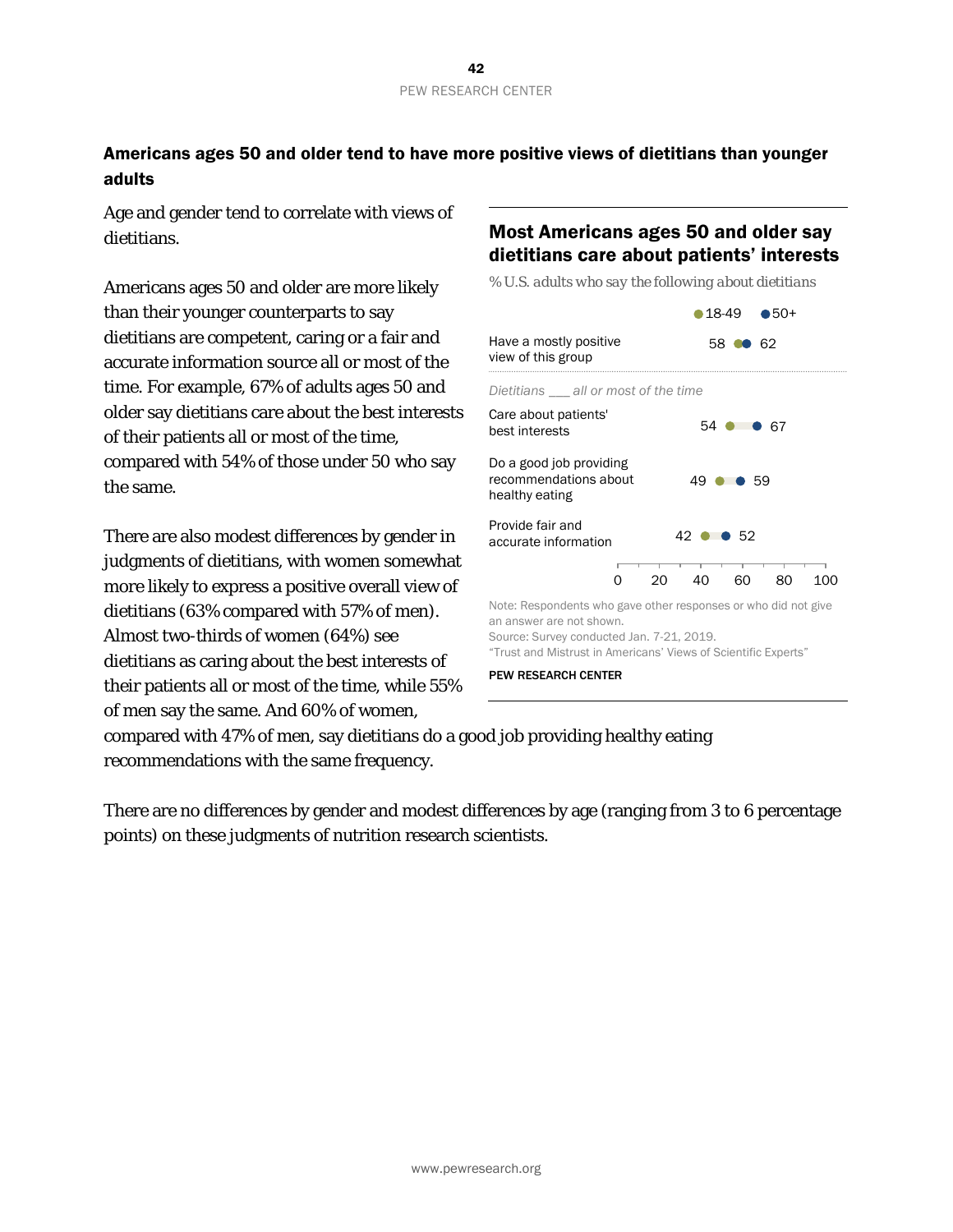PEW RESEARCH CENTER

There are also some differences in views by political party for nutrition researchers, but not dietitians. A majority of Democrats and independents who lean to the Democratic Party (57%) say they have an overall positive view of nutrition research scientists, compared with 43% of Republicans (including leaners).

Further, Democrats tend to have more confidence than Republicans when it comes nutrition researchers' competence, concern for the public interest and accuracy of information. For example, 34% of Democrats say nutrition research scientists care about the best interests of the public all or most of the time, compared with 22% of Republicans.

There are no such partisan differences in views of dietitians.

### A majority of Democrats hold a mostly positive view of nutrition researchers

*% of U.S. adults who say the following about nutrition research scientists*

Note: Respondents who gave other responses or who did not give an answer are not shown.

Source: Survey conducted Jan. 7-21, 2019.

"Trust and Mistrust in Americans' Views of Scientific Experts"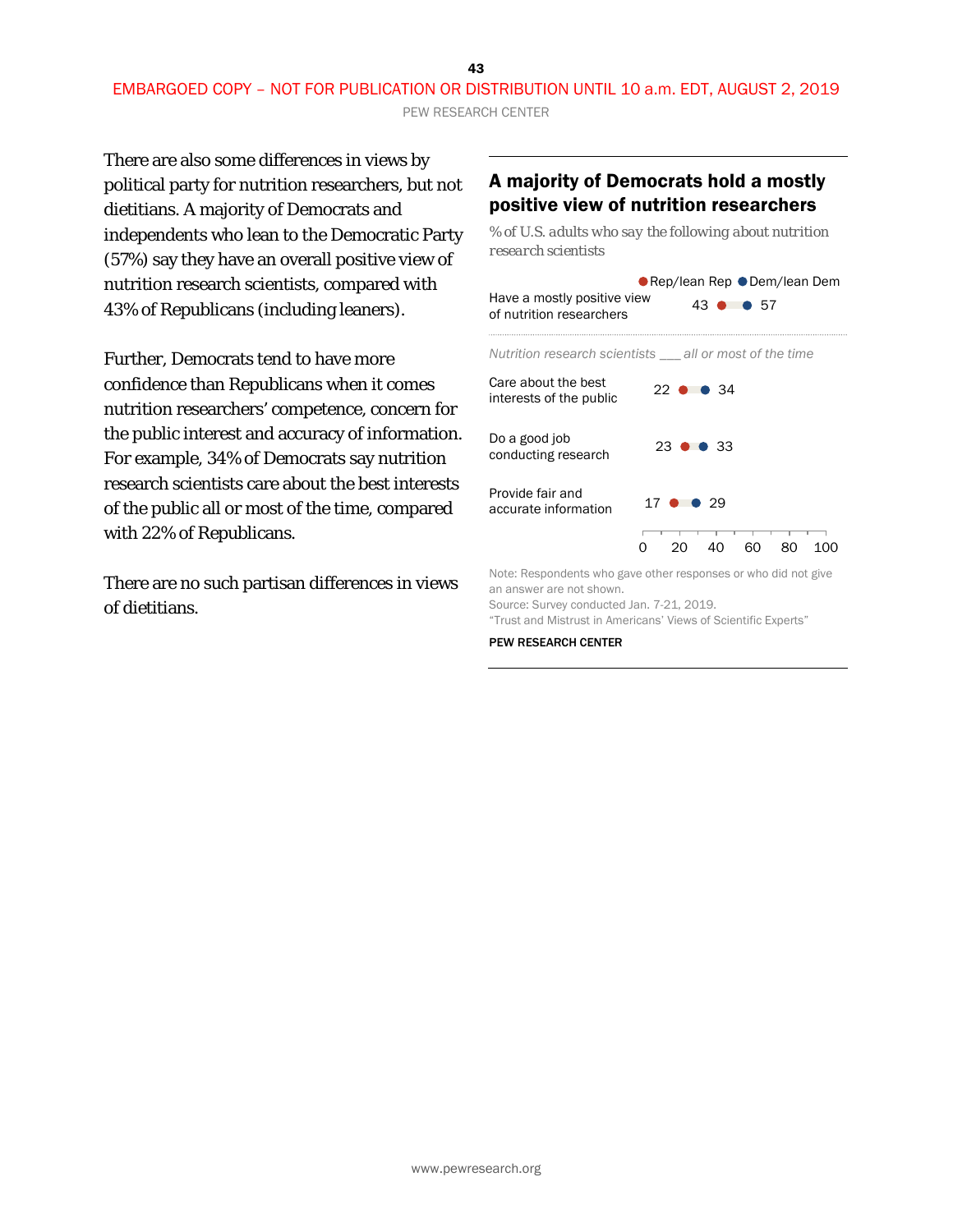## **Few Americans believe nutrition professionals regularly admit mistakes or are open about potential conflicts of interest with industry**

Americans are skeptical about whether nutrition research scientists and dietitians are transparent about potential conflicts of interest or take responsibility for their mistakes. At the same time, less than half of the public thinks misconduct is a big problem among each of these groups.

A minority of 19% say dietitians are transparent about potential conflicts of interest with industry groups all or most of the time; a similar share (18%) say they admit and take responsibility for their mistakes with the same frequency.

Just 12% say nutrition research scientists are transparent about potential conflicts of interest with industry groups all or most of the time; 11% say they take responsibility for their mistakes with the same frequency.

### Few Americans say nutrition scientists are transparent about potential conflicts of interest all or most of time

*% of U.S. adults who say dietitians/nutrition research scientists do each of the following \_\_\_ of the time*

*Are transparent about potential conflicts of interest with industry groups*



PEW RESEARCH CENTER

On the flip side, some 37% say nutrition researchers are transparent about potential conflicts of interest only a little or none of the time. And 41% say the same when it comes to nutrition researchers admitting and taking responsibility for their mistakes.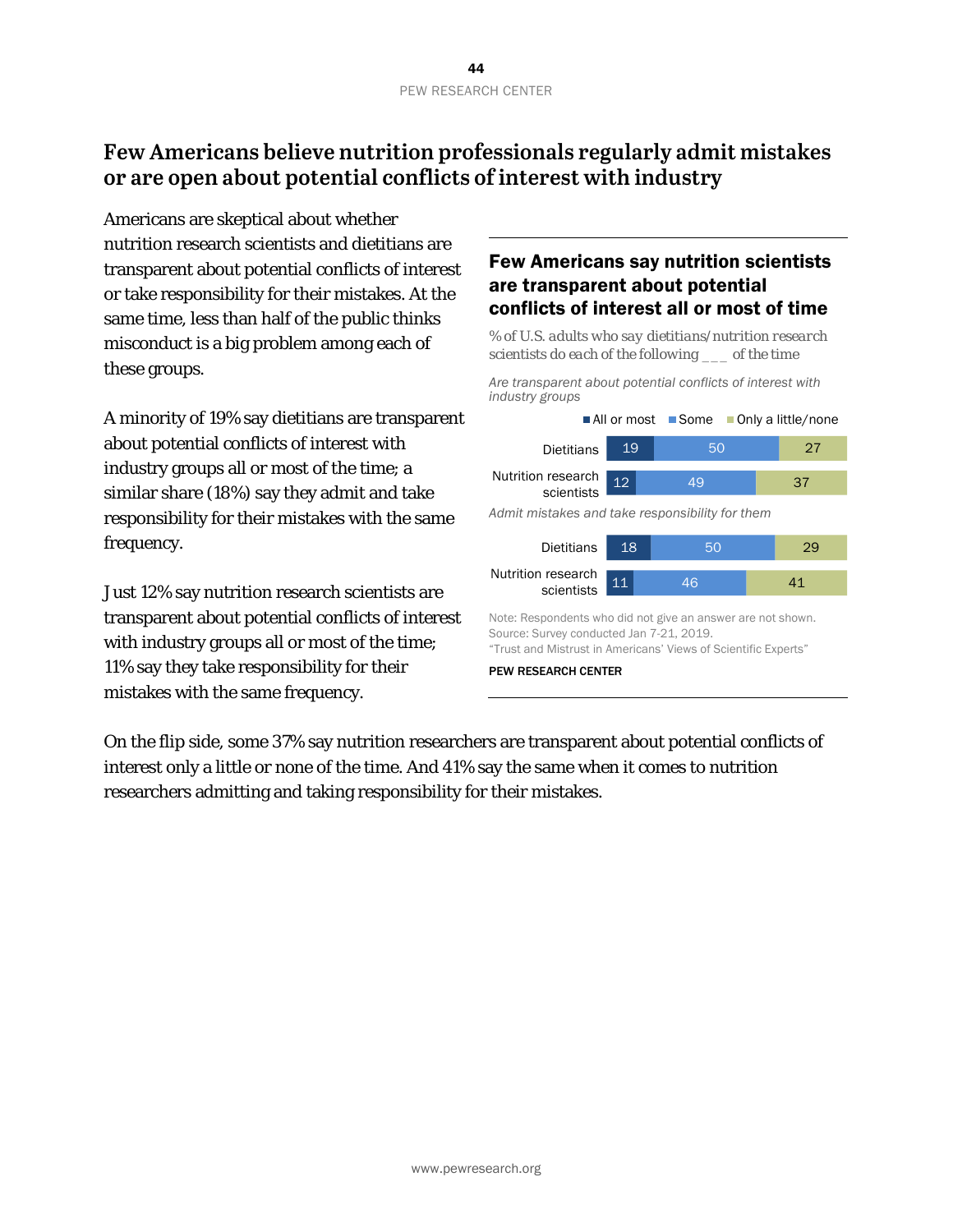## **Most say misconduct is not a big problem among dietitians or nutrition researchers; about half say repercussions are infrequent**

The survey asked Americans to consider the magnitude of the problem of research misconduct among nutrition research scientists or professional misconduct among dietitians. On that score, fewer than half consider misconduct to be at least a moderately big problem. About two-in-ten Americans (23%) say misconduct by dietitians is a very or moderately big problem. About twice as many (43%) say misconduct is at least a moderately big problem for nutrition research scientists.

Few Americans believe those who work in nutrition science regularly face serious

## A minority of U.S. adults say misconduct by nutrition researchers is a big problem

*% of U.S. adults who say misconduct by dietitians/nutrition research scientists is a …*

■ Very big problem ■ Moderately big problem ■ Small problem ■ Not a problem



### Half of Americans believe nutrition researchers rarely face serious consequences for misconduct

*% of U.S. adults who say dietitians/nutrition research scientists who engage in misconduct face serious consequences \_\_\_ of the time*



consequences for misdeeds when they occur. Small shares of the public – 13% for dietitians and 8% for nutrition research scientists – say these groups face serious consequences for misconduct all or most of the time. Roughly half of the public says nutrition research scientists (53%) and dietitians (47%) face consequences only a little or none of the time.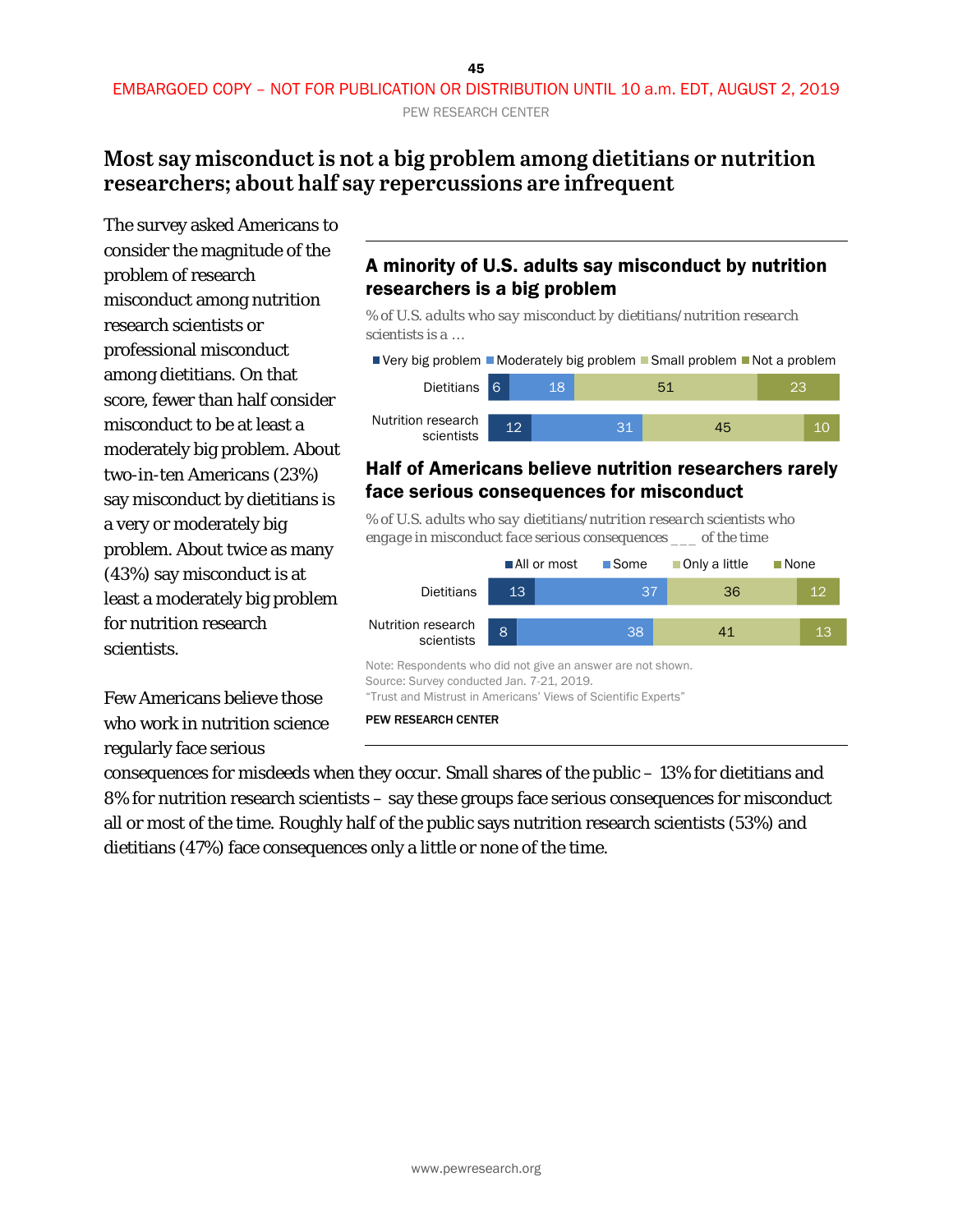At the same time, Americans are inclined to give nutrition scientists the benefit of the doubt. A

55% majority say they consider misconduct cases to be isolated incidents, while 43% view such cases as signs of a broader problem. About two-thirds of the public (67%) say they generally believe that in cases of misconduct "most nutrition research scientists have good intentions; it's the research system that's broken." A smaller share (29%) says, "The research system can work fine; it's the nutrition research scientists that are the problem."

For the most part, Americans tend to see dietitians' role in professional misconduct similarly. Three-quarters of the public (75%) considers these misconduct cases as isolated incidents, while 22% view them as signs of a broader problem. And when it comes to identifying the source of the misconduct, 72% fall on the side of the dietitians, saying most

## The public tends to believe most nutrition researchers are wellintentioned

*% of U.S. adults who say the following when they hear about research misconduct among nutrition research scientists*



have good intentions and it's the system that is broken.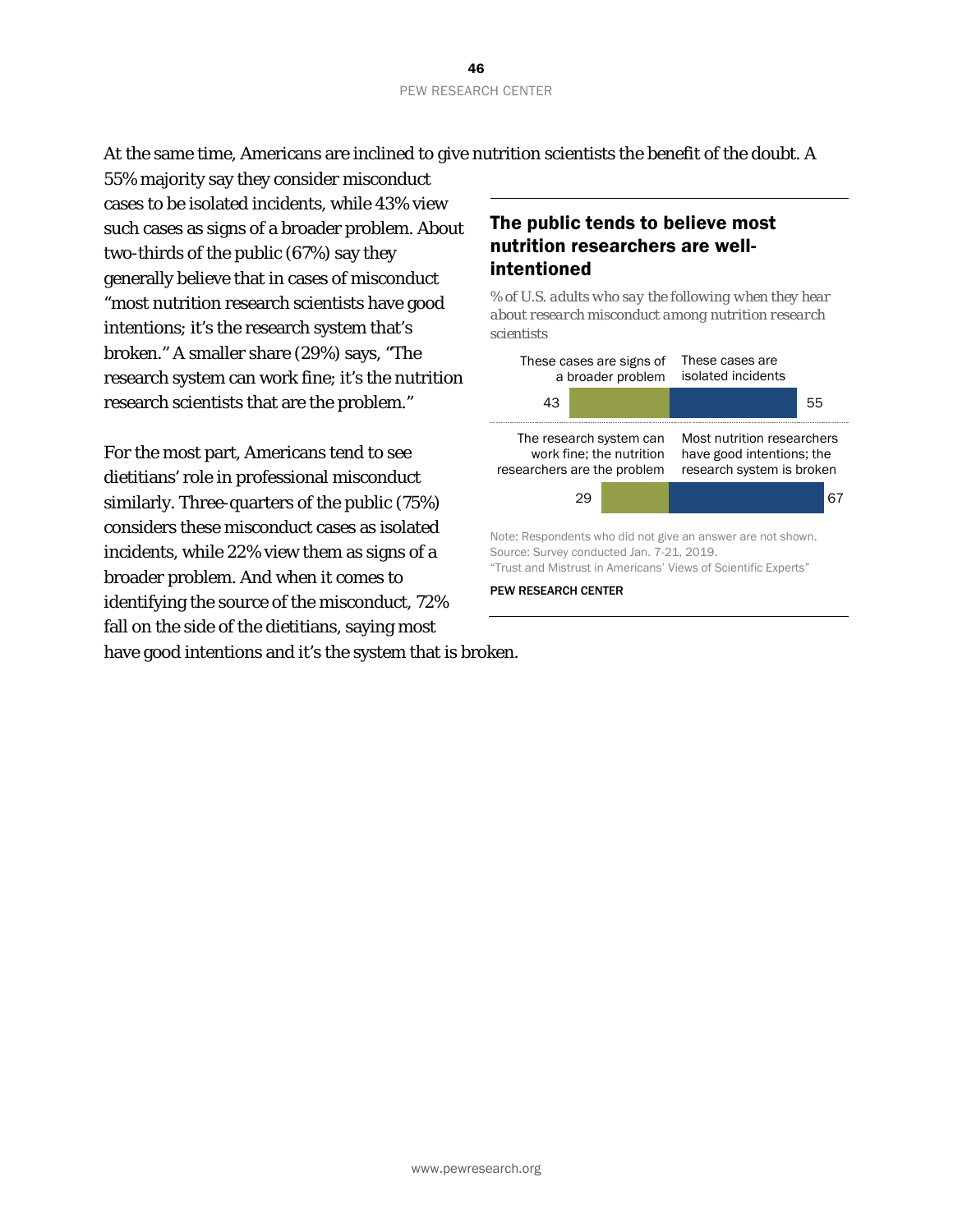Concerns about the prevalence of misconduct are stronger among blacks and Hispanics than among whites. Slightly less than half of Hispanics (46%) say professional misconduct among dietitians is at least a moderately big problem; three-in-ten blacks (30%) say the same. In contrast, 16% of whites say misconduct is a big problem.

There is a similar pattern in beliefs about the prevalence of misconduct by nutrition research scientists. About half of Hispanics (54%) and blacks (50%) view misconduct by these scientists as at least a moderately big problem, compared with 40% of whites.

### Hispanic, black Americans more likely to say misconduct by nutrition researchers is a big problem

*% of U.S. adults who say misconduct among each of these groups is a …*

#### **Dietitians**

Hispanic



Note: Respondents who did not give an answer are not shown. Whites and blacks include those who report being only one race and are non-Hispanic. Hispanics are of any race. Source: Survey conducted Jan. 7-21, 2019.

31

37

8

"Trust and Mistrust in Americans' Views of Scientific Experts"

23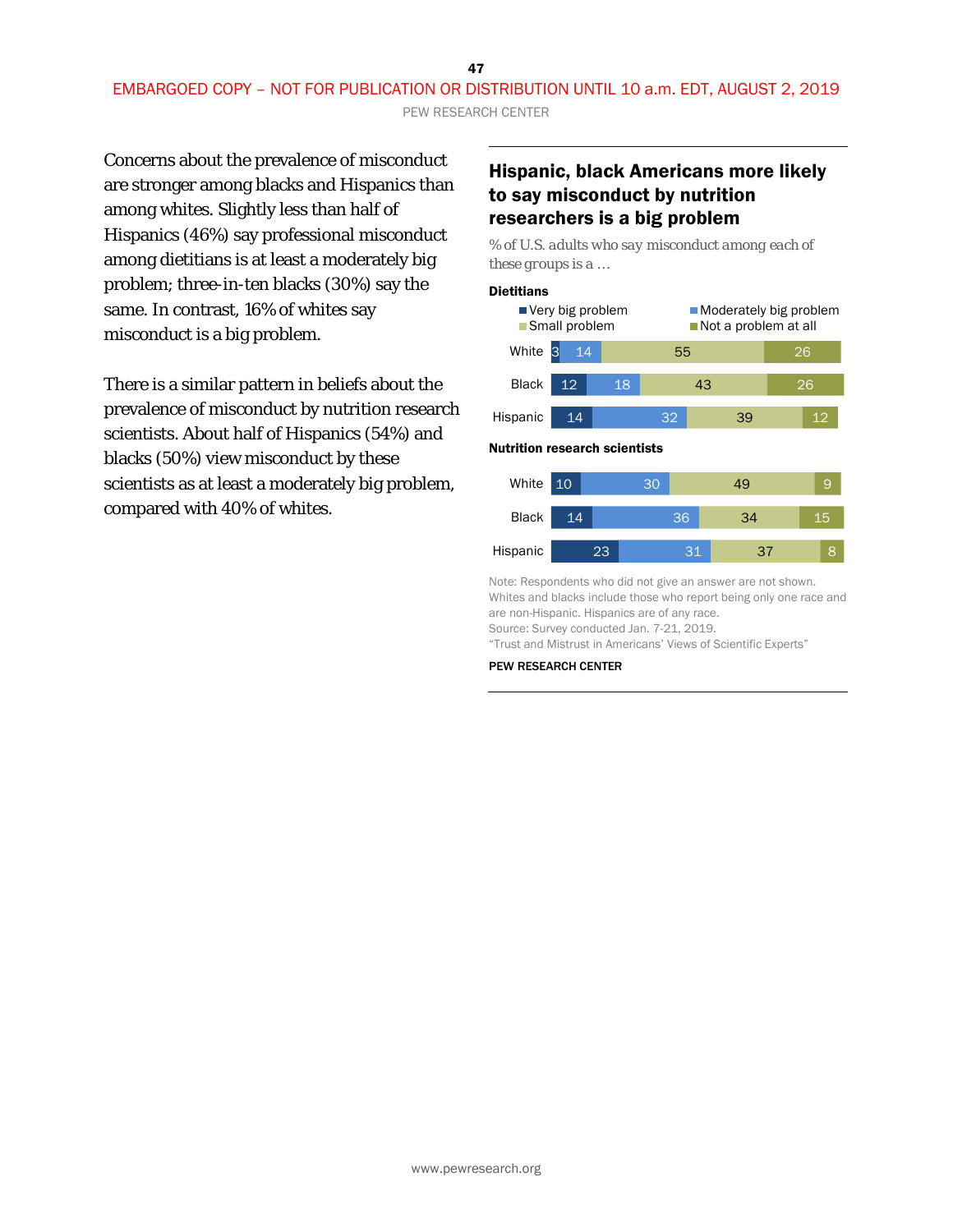# 6. A majority of Americans have positive views of environmental scientists, but trust in them varies by politics

Majorities of U.S. adults have positive overall views of environmental health specialists and environmental research scientists. But public views are less rosy when it comes to key facets of trust, including how often these environmental scientists – whether researchers or health

specialists – are competent at their jobs, provide accurate information or show concern for the public interest. Perceptions of environmental researchers tend to be similar to those for environmental health specialists, a relatively small occupational group that offers advice to organizations about potential health hazards in the environment such as air or water pollution.

Democrats are more trusting of environmental researchers and environmental health specialists than are Republicans. But both political groups tend to be skeptical of environmental scientists when it comes to transparency and accountability for mistakes.



Source: Survey conducted Jan. 7-21, 2019. "Trust and Mistrust in Americans' Views of Scientific Experts"

#### PEW RESEARCH CENTER

Some 60% of Americans say they have a mostly positive view of environmental health specialists. A similar share (57%) has a positive view of environmental researchers.

### Environmental health specialists and environmental research scientists

Th[e Bureau of Labor Statistics](https://www.bls.gov/oes/current/oes_nat.htm) estimates that 80,480 adults were employed in occupations listed as "environmental scientists and specialists, including health" as of May 2018.

The Center's survey asked respondents about *either* environmental health specialists *or* environmental research scientists. Respondents were given brief definitions prior to answering questions about each group. These were:

"Environmental health specialists often advise organizations in a local community about environmental risks to human health such as air and water pollution and how to clean up polluted areas."

"Environmental research scientists conduct research on the environment and how plants, animals and other organisms are affected by it."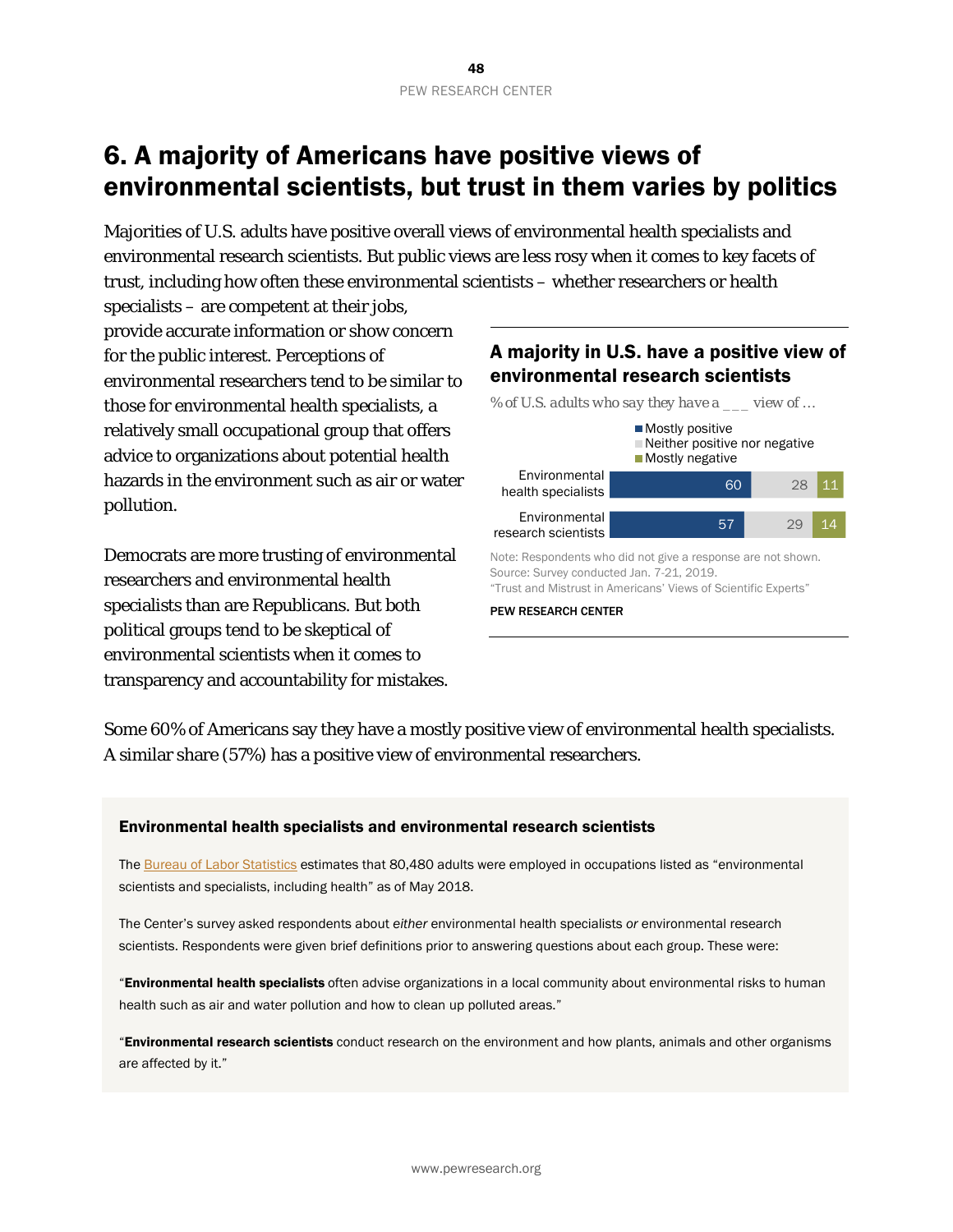49

## EMBARGOED COPY – NOT FOR PUBLICATION OR DISTRIBUTION UNTIL 10 a.m. EDT, AUGUST 2, 2019

PEW RESEARCH CENTER

Most Americans say they know at least a little about what environmental research scientists (81%) or environmental health specialists (74%) do. But only 16% say they know *a lot* about the work of environmental research scientists and just 12% say they know a lot about environmental health specialists.

The most common way for Americans to say they learn about these science-related occupations is through the news. About two-thirds of Americans (68%) say they know at least a little about

## News reports are the most common source of information about environmental scientists

*% of U.S. adults who say they know a lot/a little about what \_\_\_ do*



environmental research scientists through news reports, and six-in-ten say they know about environmental health specialists through the news. Smaller percentages say they know about environmental research scientists or environmental health specialists through school, work or personal contact.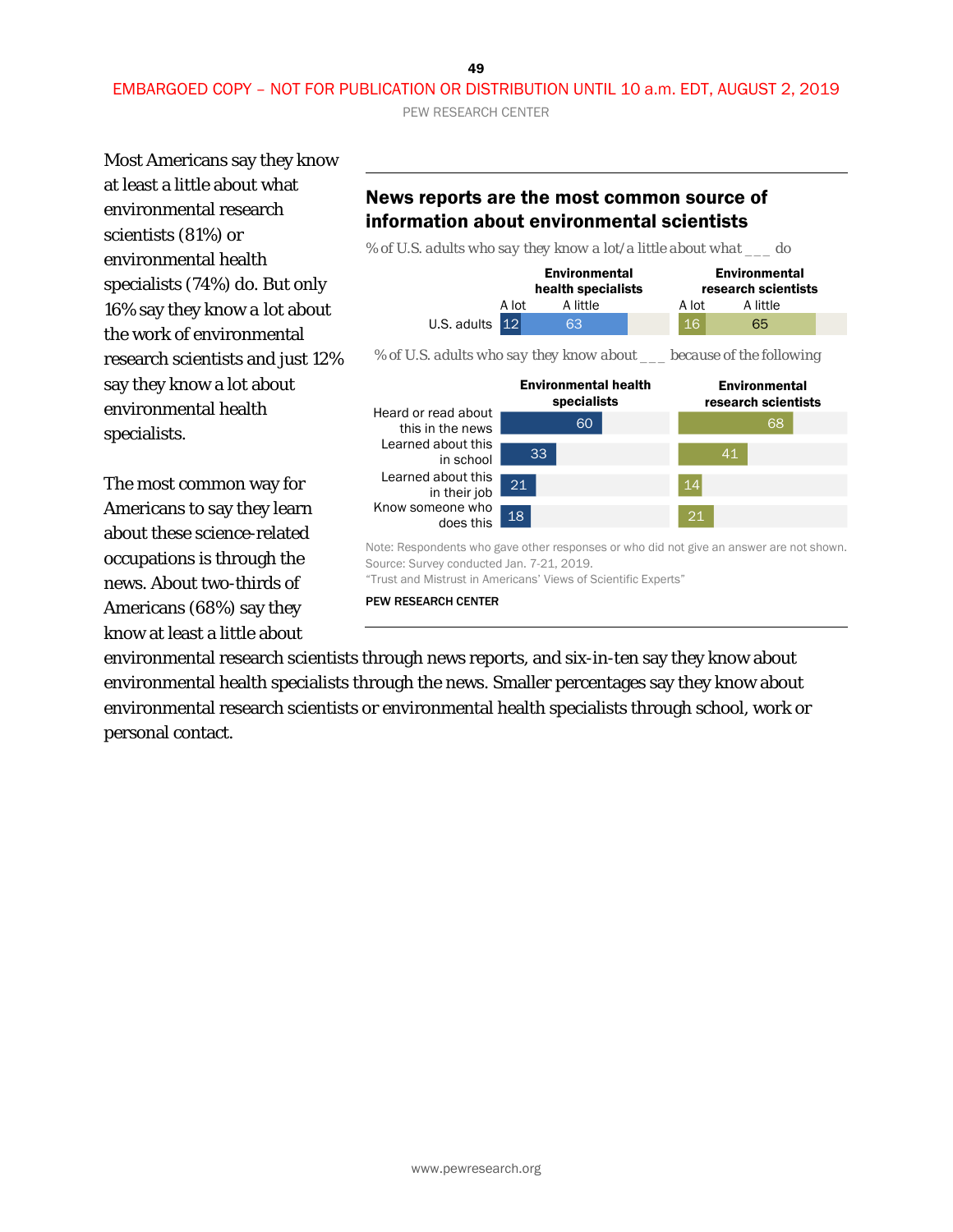## **Roughly a third of Americans say environmental scientists can be relied on to provide fair, accurate information about their research**

Public trust in environmental researchers and environmental health specialists appears to be generally lukewarm. The Center's survey finds 43% of Americans believe environmental health specialists care about the best interests of the public all or most of the time. About four-in-ten

(39%) say environmental health specialists do a good job providing recommendations about how to address risks to human health all or most of the time. And a slightly smaller percentage (35%) says environmental health specialists provide fair and accurate information about their recommendations all or most of the time.

Americans have similarly tepid views of environmental research scientists. For example, 35% say environmental research scientists provide fair and accurate information all or most of the time, equal to the share who say this about environmental health specialists.

## About four-in-ten say environmental researchers care about the public's best interests all or most of the time

*% of U.S. adults who say environmental health specialists/environmental research scientists do each of the following \_\_\_ of the time*

*Care about the best interests of the people in the community/the public*

|                                       |    | ■All or most ■ Some ■ Only a little/none |    |
|---------------------------------------|----|------------------------------------------|----|
| Environmental health I<br>specialists | 43 | 41                                       | 14 |
| Environmental<br>research scientists  | 38 | 43                                       | 17 |

*Do a good job providing recommendations about how to address risks to human health from the environment/ conducting research*

|                                      |    | $\blacksquare$ All or most $\blacksquare$ Some $\blacksquare$ Only a little/none |                 |
|--------------------------------------|----|----------------------------------------------------------------------------------|-----------------|
| Environmental health<br>specialists  | 39 | 47                                                                               | 12              |
| Environmental<br>research scientists | 40 | 45                                                                               | 12 <sub>1</sub> |
|                                      |    |                                                                                  |                 |

*Provide fair and accurate information*

|                                      |    | $\blacksquare$ All or most $\blacksquare$ Some $\blacksquare$ Only a little/none |    |
|--------------------------------------|----|----------------------------------------------------------------------------------|----|
| Environmental health<br>specialists  | 35 | 48                                                                               | 14 |
| Environmental<br>research scientists | 35 | 45                                                                               | 18 |

Note: Respondents who did not give an answer are not shown. Source: Survey conducted Jan. 7-21, 2019. "Trust and Mistrust in Americans' Views of Scientific Experts"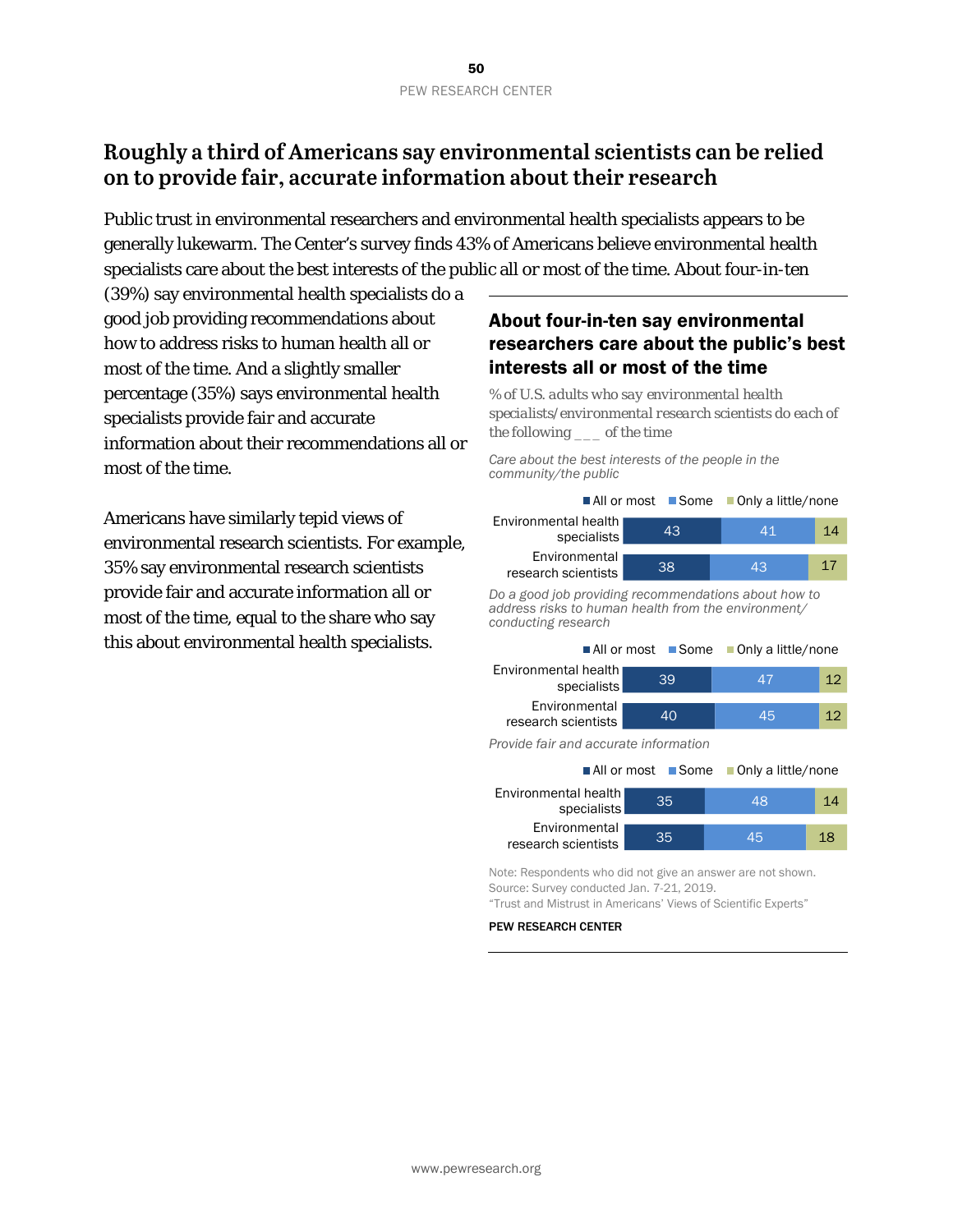### People more familiar with environmental health specialists, research scientists have more confidence these groups routinely provide fair and accurate information

Those who are more familiar with environmental health specialists and environmental researchers have more positive and trusting views about them. For example, a 71% majority of those who know a lot about environmental health specialists say they have a positive view of this group. In contrast, 43% of those who know nothing at all about environmental health specialists say they have a mostly positive view of this group.

Those who are more familiar with these environmental science occupations also tend to trust people who hold them more than those who lack familiarity. For example, some 54% of those who know a lot about environmental health specialists say they do a good job all or most of the time. In comparison, one-quarter of those who know nothing at all about environmental health specialists (25%) say they do a good job. Those who are very familiar with environmental health specialists also are more likely than those who are not to say these specialists care about the community's best interests (60% vs. 29%, respectively) or to trust them to provide fair

### People who are more familiar with environmental health specialists see them in a more positive light

*% of U.S. adults who say the following about environmental health specialists*



Note: Respondents who gave other responses or who did not give an answer are not shown. See Methodology for details on index of science knowledge. Source: Survey conducted Jan. 7-21, 2019.

"Trust and Mistrust in Americans' Views of Scientific Experts"

#### PEW RESEARCH CENTER

and accurate information all or most of the time (51% vs. 24%).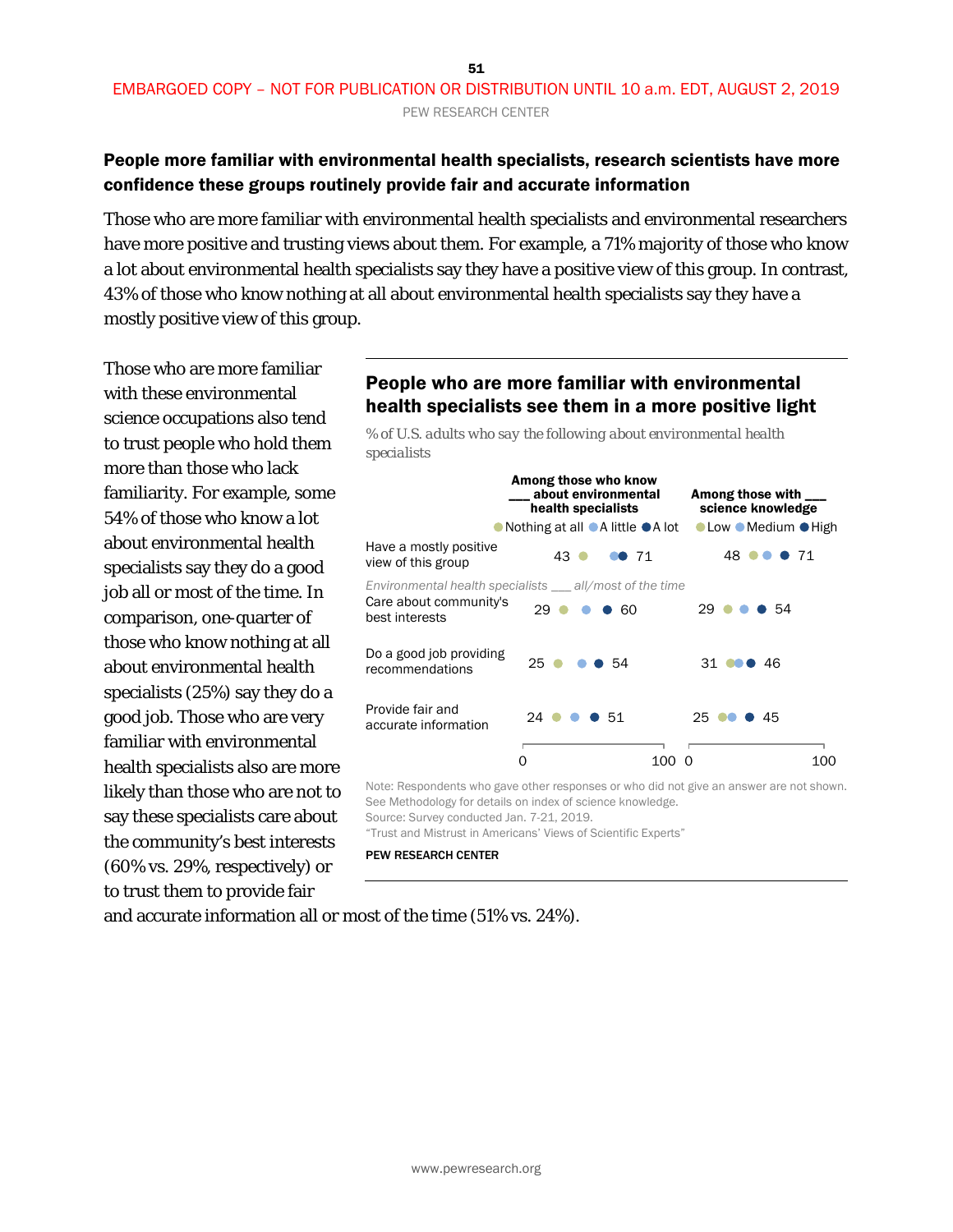There is a similar connection between familiarity with environmental research scientists and trust-related judgments about them. For example, Americans who report knowing a lot about environmental research scientists are about twice as likely (63% vs. 27%) as those not familiar with them to say environmental researchers do a good job all or most of the time.

### People more familiar with environmental researchers have more trust in their competence

*% of U.S. adults who say the following about environmental research scientists*



Note: Respondents who gave other responses or who did not give an answer are not shown. See Methodology for details on index of science knowledge.

Source: Survey conducted Jan. 7-21, 2019.

"Trust and Mistrust in Americans' Views of Scientific Experts"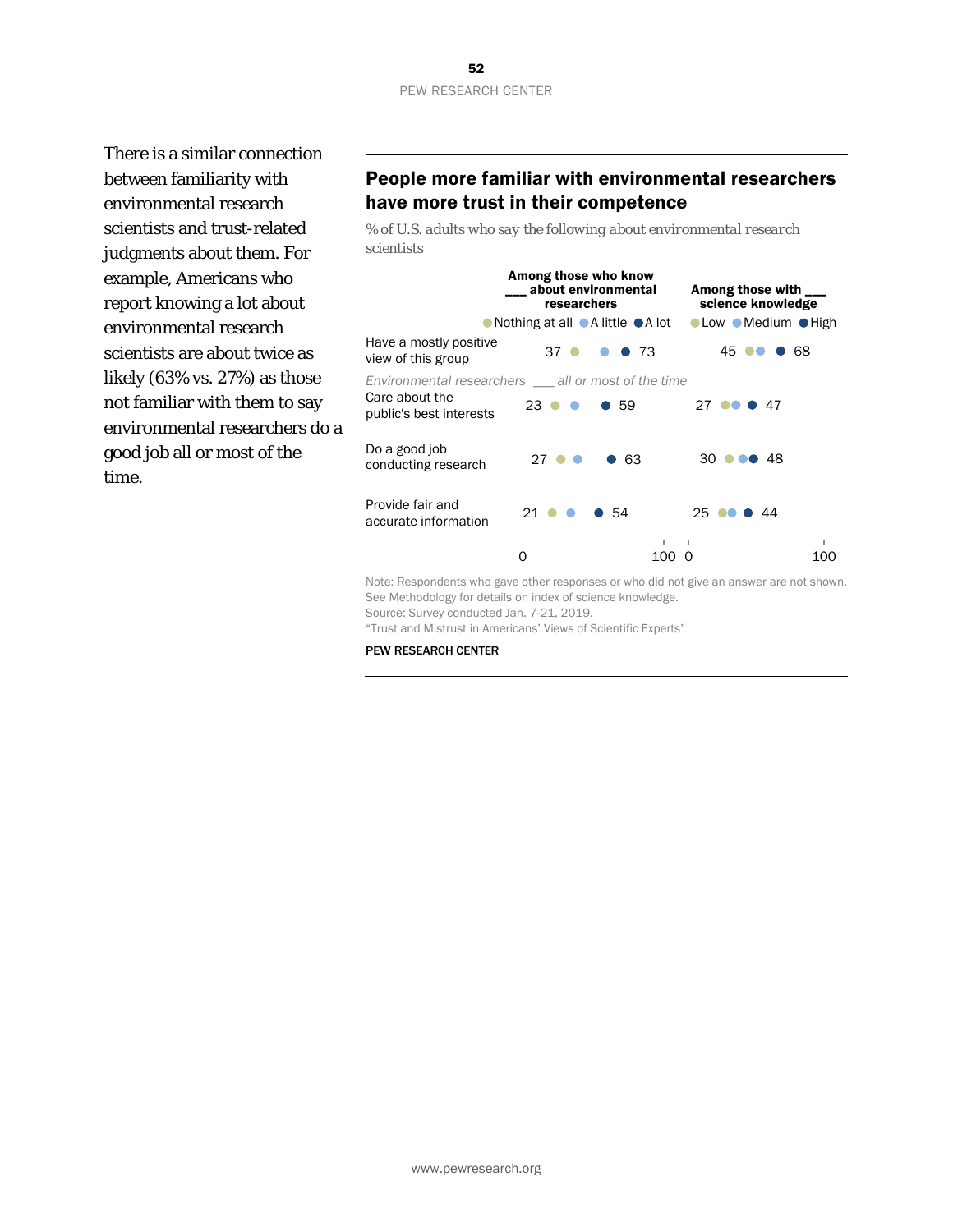53

### EMBARGOED COPY – NOT FOR PUBLICATION OR DISTRIBUTION UNTIL 10 a.m. EDT, AUGUST 2, 2019 PEW RESEARCH CENTER

### Democrats trust environmental research scientists more than Republicans do

Democrats are more trusting than Republicans of environmental health specialists and environmental research scientists. For example, about half of Democrats and Democraticleaning independents (47%) say environmental research scientists provide fair and accurate information all or most of the time. In comparison, 19% of Republicans and independents leaning to the GOP agree. Democrats are also far more likely than Republicans to say environmental researchers care about the best interests of the public (50% vs. 22%) or do a

## Democrats are about twice as likely as Republicans to say environmental researchers regularly do a good job

*% of U.S. adults in each group who say environmental research scientists do the following all or most of the time*



PEW RESEARCH CENTER

good job conducting research (51% vs. 26%) all or most of the time.

There is a similar partisan difference in views of environmental health specialists.

Past Pew Research Center surveys have found wide political differences on attitudes related to the environment, climate change and energy. For instance, a [2016 survey](https://www.pewresearch.org/science/2016/10/04/public-views-on-climate-change-and-climate-scientists/) showed large divides between Democrats and Republicans on judgments related to climate sciences.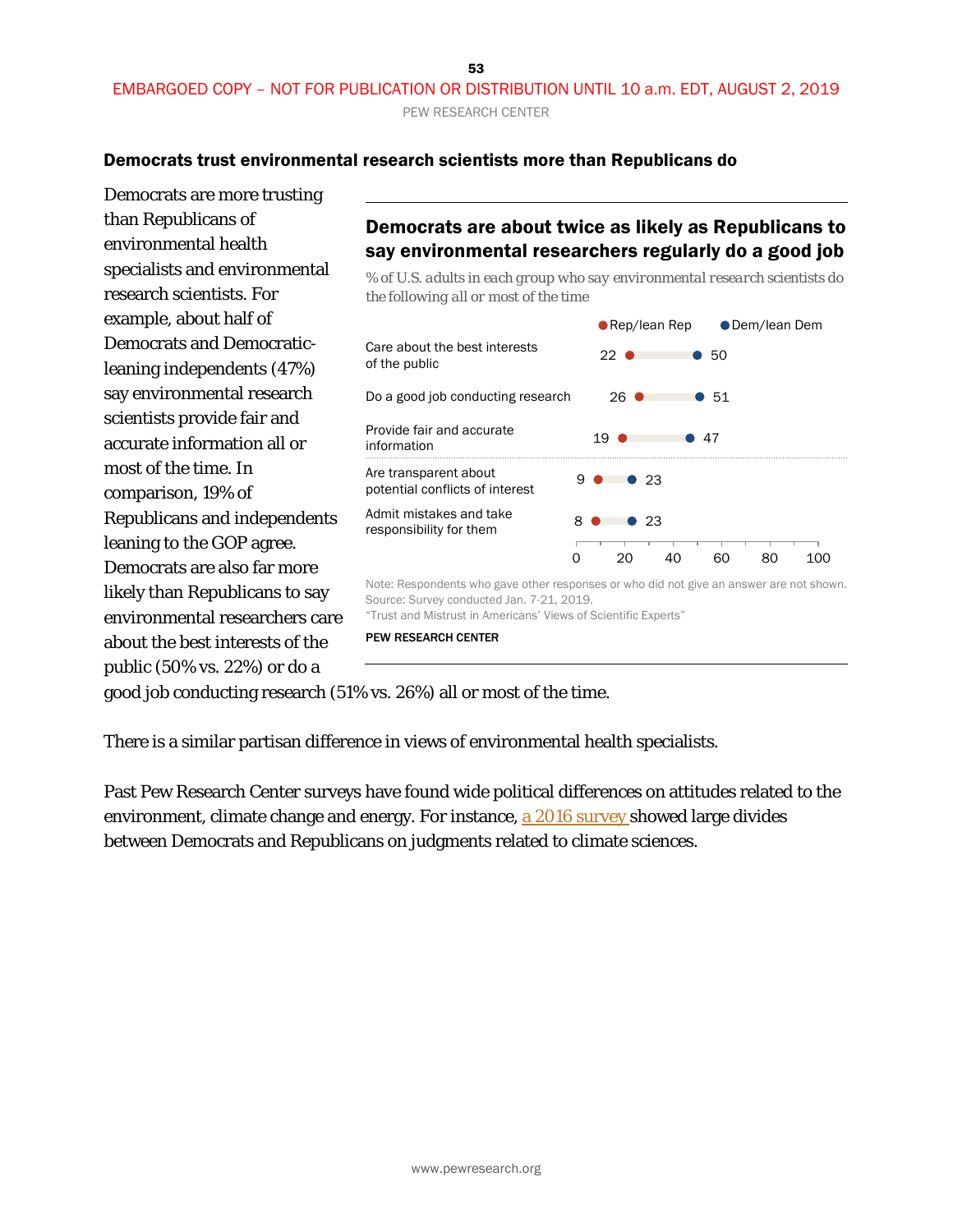## Science knowledge is closely related to trust judgments of environmental scientists among Democrats, but not Republicans

Among Democrats, those with high science knowledge are far more likely than those with low science knowledge to hold mostly positive views of environmental research scientists. About nine-in-ten Democrats with high science knowledge (89%) say their view of environmental research scientists is positive, compared with about half of Democrats with low science knowledge (48%). Among Republicans, those with high and low science knowledge are equally likely to say their view of environmental researchers is positive (39% and 41%, respectively).

There is a similar relationship between science knowledge and political party when it comes to trust in these environmental scientists. For example, Democrats with high science knowledge are about twice as likely as Democrats with low science knowledge to say environmental research scientists give fair and accurate information about their research all or most of the time (65% vs. 29%). There are no differences among Republicans on how often environmental researchers can be relied on to provide fair and accurate information; 18% of those with both high and low science knowledge say environmental research scientists do this all or most of the time.

There is a similar pattern in views of environmental health specialists.

## Democrats with high science knowledge are especially likely to have positive views of environmental researchers

*% of U.S. adults in each group who say their view of environmental research scientists is mostly positive*



*% of U.S. adults in each group who say environmental research scientists provide fair and accurate information all or most of the time*



Note: Respondents who gave other responses or who did not give an answer are not shown. See Methodology for details on index of science knowledge.

Source: Survey conducted Jan. 7-21, 2019.

"Trust and Mistrust in Americans' Views of Scientific Experts"

PEW RESEARCH CENTER

These findings are in keeping with the idea that the role of information in people's judgments can depend on their identity as a partisan, a tendency known as motivated reasoning. Past Pew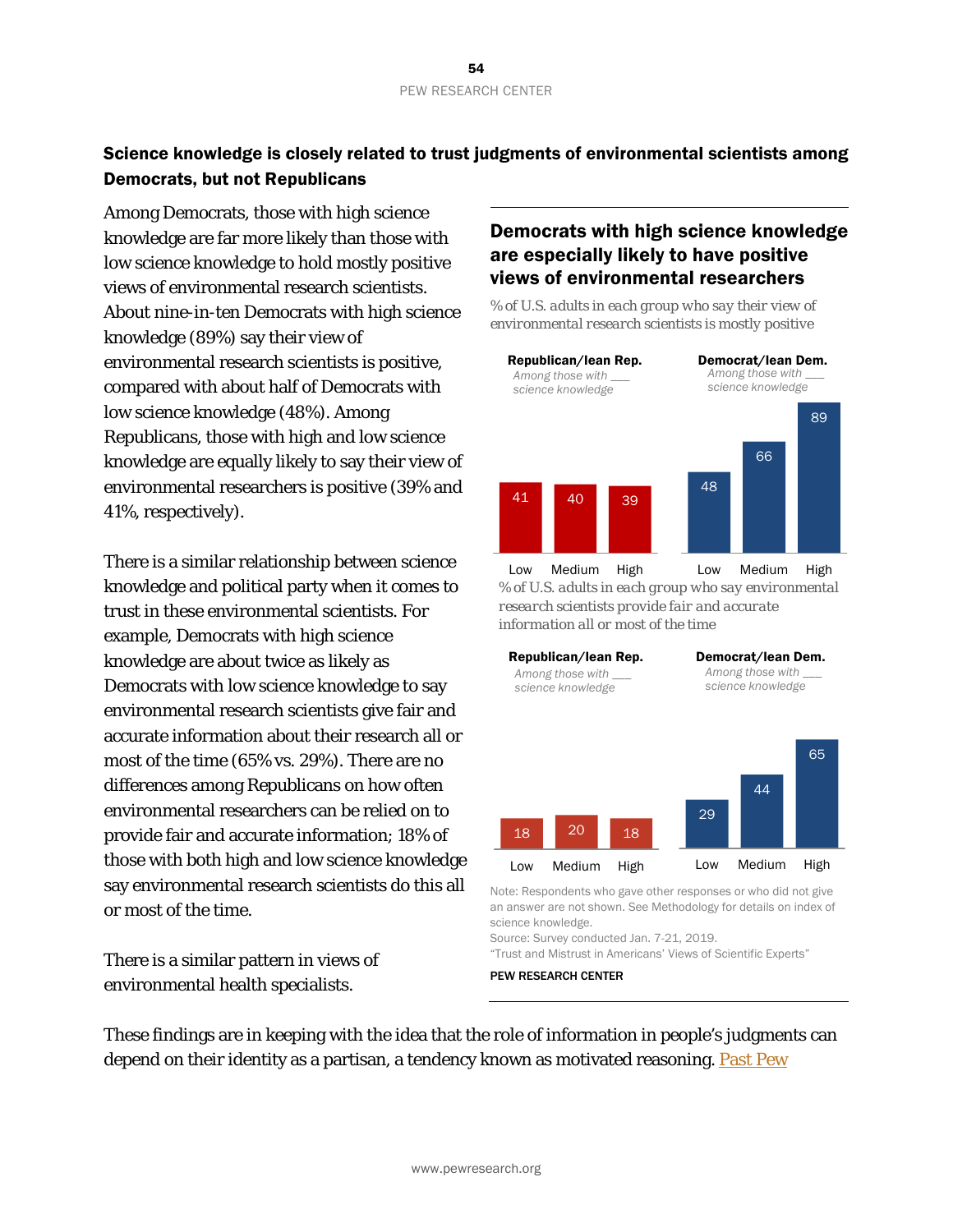[Research Center surveys](https://www.pewresearch.org/science/2016/10/04/public-knowledge-about-science-has-a-limited-tie-to-peoples-beliefs-about-climate-change-and-climate-scientists/) have found a similar pattern on a range of views related to climate and energy issues.

## **Fewer than two-in-ten are confident environmental health specialists or environmental research scientists are regularly transparent, accountable for mistakes**

U.S. adults are skeptical that environmental health specialists or environmental researchers are regularly transparent about conflicts of interest or admit and take responsibility for mistakes.

Only 17% of Americans say environmental health specialists are transparent about potential conflicts of interest with industry groups all or most of the time. A larger share – 31% – says environmental health specialists are transparent a little or none of the time.

Further, only 14% of U.S. adults say environmental health specialists admit and take responsibility for their mistakes all or most of the time, while 34% say environmental health specialists never or rarely admit mistakes.

The pattern is similar for environmental research scientists. For example, roughly onethird (35%) of Americans say environmental researchers rarely or never admit mistakes and take responsibility, similar to the share who say this about environmental health specialists.

### Many are skeptical that environmental scientists usually admit their mistakes

*% of U.S. adults who say environmental health specialists/environmental research scientists do each of the following \_\_\_ of the time*

*Are transparent about potential conflicts of interest with industry groups*

| ■All or most                                    | ■Some | ■ Only a little/none |  |  |  |
|-------------------------------------------------|-------|----------------------|--|--|--|
| Environmental<br>17                             | 50    | 30                   |  |  |  |
| 17                                              | 49    | 31                   |  |  |  |
| Admit mistakes and take responsibility for them |       |                      |  |  |  |
| ■All or most                                    | ■Some | ■ Only a little/none |  |  |  |
| 14                                              | 49    | 34                   |  |  |  |
| 16                                              | 47    | 35                   |  |  |  |
|                                                 |       |                      |  |  |  |

Note: Respondents who did not give an answer are not shown. Source: Survey conducted Jan 7-21, 2019. "Trust and Mistrust in Americans' Views of Scientific Experts"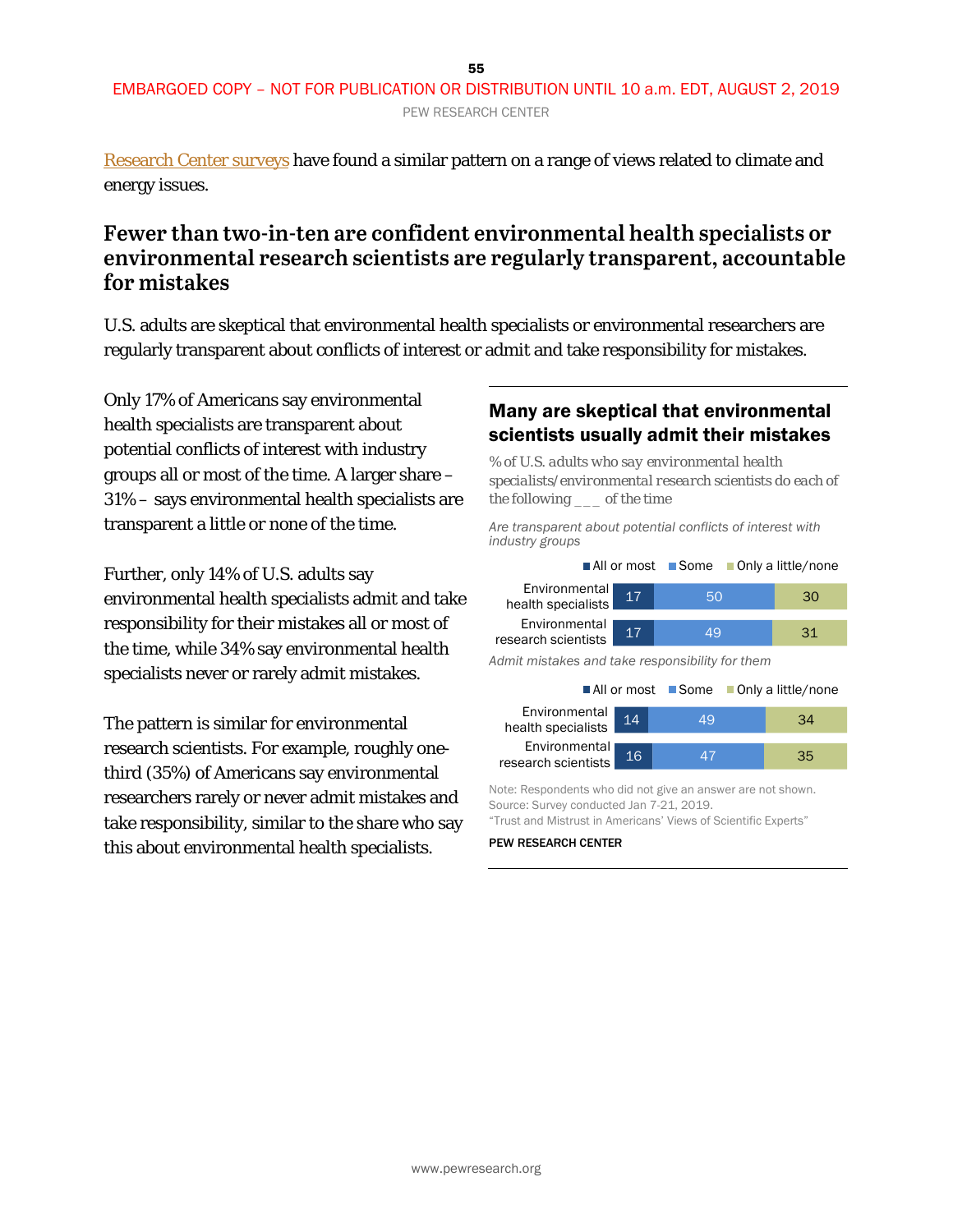Less than half of the public thinks misconduct among these environmental science groups is at least a moderately big problem. Some 36% say misconduct is a very big or moderately big problem among environmental health specialists, while 43% say the same about misconduct among environmental research scientists.

Hispanic and black Americans are more likely than whites to see misconduct by environmental scientists as a big problem. For example, about six-in-ten Hispanics (59%) and half of blacks (49%) say research misconduct by environmental research scientists is at least a moderately big problem. In contrast, just 38% of whites say this.

Few Americans think misconduct routinely leads to serious consequences. Only 11% of Americans say environmental health specialists who engage in professional misconduct face serious consequences all or most of the time, while 42% believe there are serious

## A minority of U.S. adults consider misconduct by environmental scientists a big problem

*% of U.S. adults who say misconduct by environmental health specialists/environmental research scientists is a …*

|                                       |      |     | $\blacksquare$ Very big problem $\blacksquare$ Moderately big problem $\blacksquare$ Small problem $\blacksquare$ Not a problem |    |
|---------------------------------------|------|-----|---------------------------------------------------------------------------------------------------------------------------------|----|
| Environmental<br>  health specialists | $10$ | 261 | 47                                                                                                                              | 14 |
| Environmental<br>research scientists  | 13.  |     | 29<br>46                                                                                                                        | 10 |

### Few U.S. adults believe misconduct by environmental scientists regularly leads to serious consequences

*% of U.S. adults who say environmental health specialists/environmental research scientists who engage in misconduct face serious consequences \_\_\_ of the time*

|                                                                                                                                                                            |                 | All or most | ■Some |    | ■Only a little | $\blacksquare$ None |    |
|----------------------------------------------------------------------------------------------------------------------------------------------------------------------------|-----------------|-------------|-------|----|----------------|---------------------|----|
| <b>Environmental</b><br>health specialists                                                                                                                                 | 11              |             |       | 44 | 32             |                     | 10 |
| Environmental<br>research scientists                                                                                                                                       | 12 <sup>°</sup> |             | 39    |    | 36             |                     | 11 |
| Note: Respondents who did not give an answer are not shown.<br>Source: Survey conducted Jan. 7-21, 2019.<br>"Trust and Mistrust in Americans' Views of Scientific Experts" |                 |             |       |    |                |                     |    |
| <b>PEW RESEARCH CENTER</b>                                                                                                                                                 |                 |             |       |    |                |                     |    |

consequences for misconduct only a little or none of the time. Views about the ramifications of misconduct among environmental researchers are similar.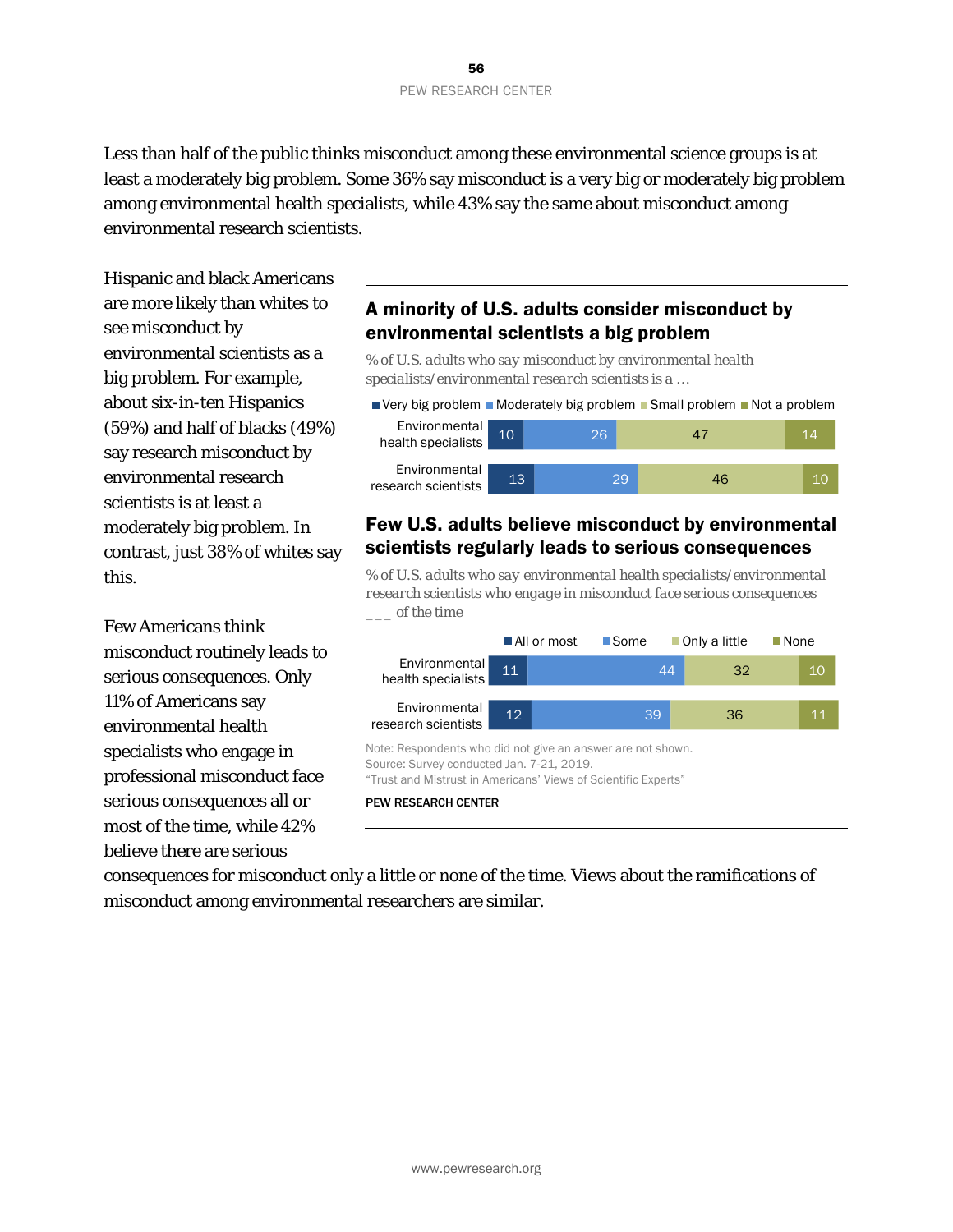PEW RESEARCH CENTER

Most Americans give environmental research scientists the benefit of the doubt, saying they consider cases of misconduct as isolated incidents (56%) rather than signs of a broader problem (42%). About two-thirds (65%) say most environmental research scientists have good intentions but the system is broken, while one-third (32%) say the environmental researchers are the problem.

Views of misconduct by environmental health specialists are similar. Some 62% say they consider stories of misconduct to be isolated incidents, while 35% call them signs of a broader problem. About seven-in-ten (72%) believe most environmental health specialists have good intentions and blame systemic issues when misconduct occurs, while about a quarter (24%) blame the specialists for misconduct.

### Majority of U.S. adults see misconduct by environmental researchers as isolated incidents

*% of U.S. adults who say the following when they hear about research misconduct among environmental research scientists* 

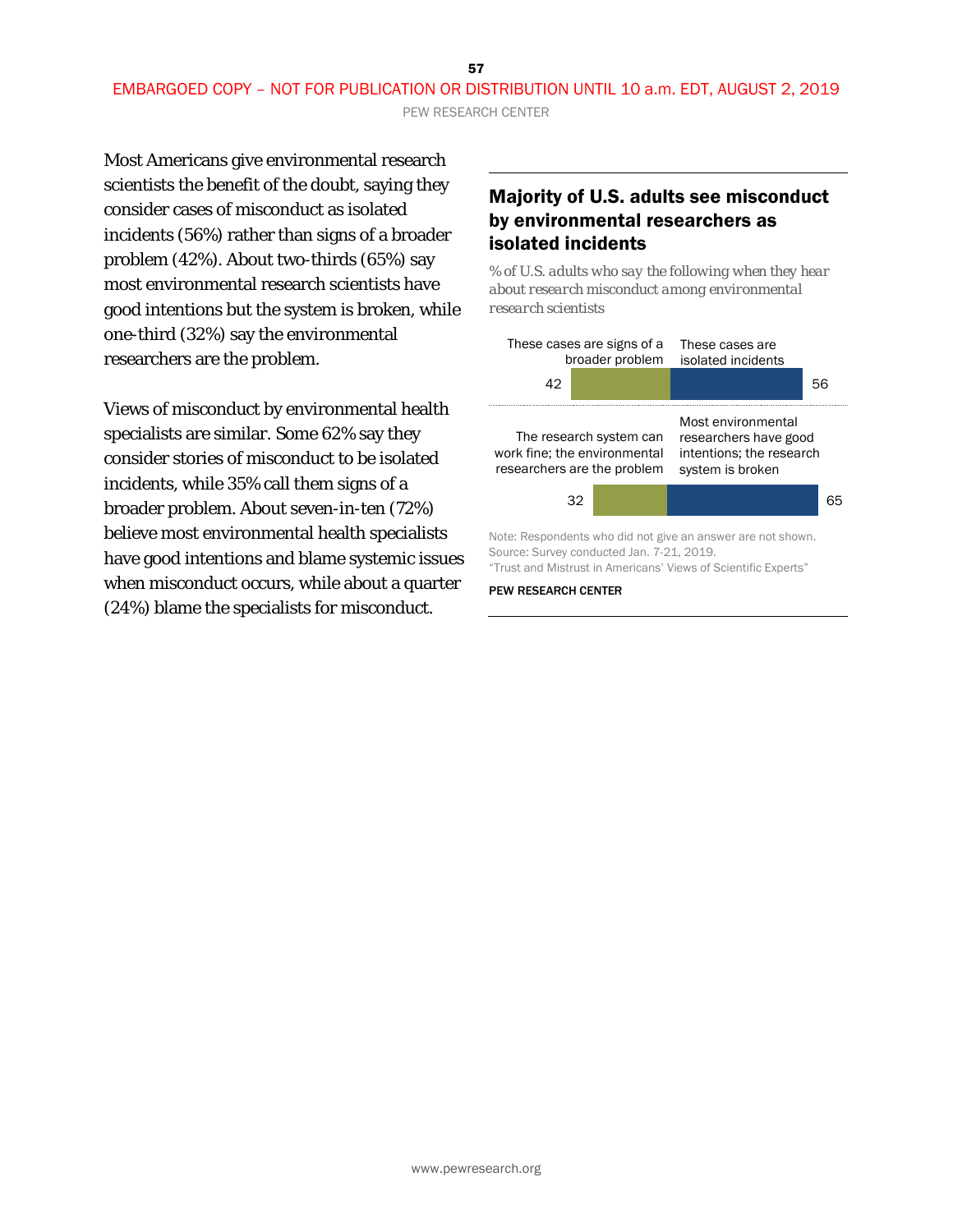# Acknowledgments

This report is made possible by The Pew Charitable Trusts. It is a collaborative effort based on the input and analysis of the following individuals. Find related reports online at: [pewresearch.org/science.](http://www.pewresearch.org/science/)

### Primary research team

Cary Funk, *Director, Science and Society Research* Brian Kennedy, *Senior Researcher* Courtney Johnson, *Research Associate* Meg Hefferon, *Research Analyst* Cary Lynne Thigpen, *Research Assistant*

### Editorial and graphic design

Pamela Ferdinand, *Freelance editor* David Kent, *Copy Editor* Selena Qian, *Intern*

### Communications and web publishing

Shawnee Cohn, *Communications Manager* Haley Nolan, *Communications Associate* Sara Atske, *Assistant Digital Producer*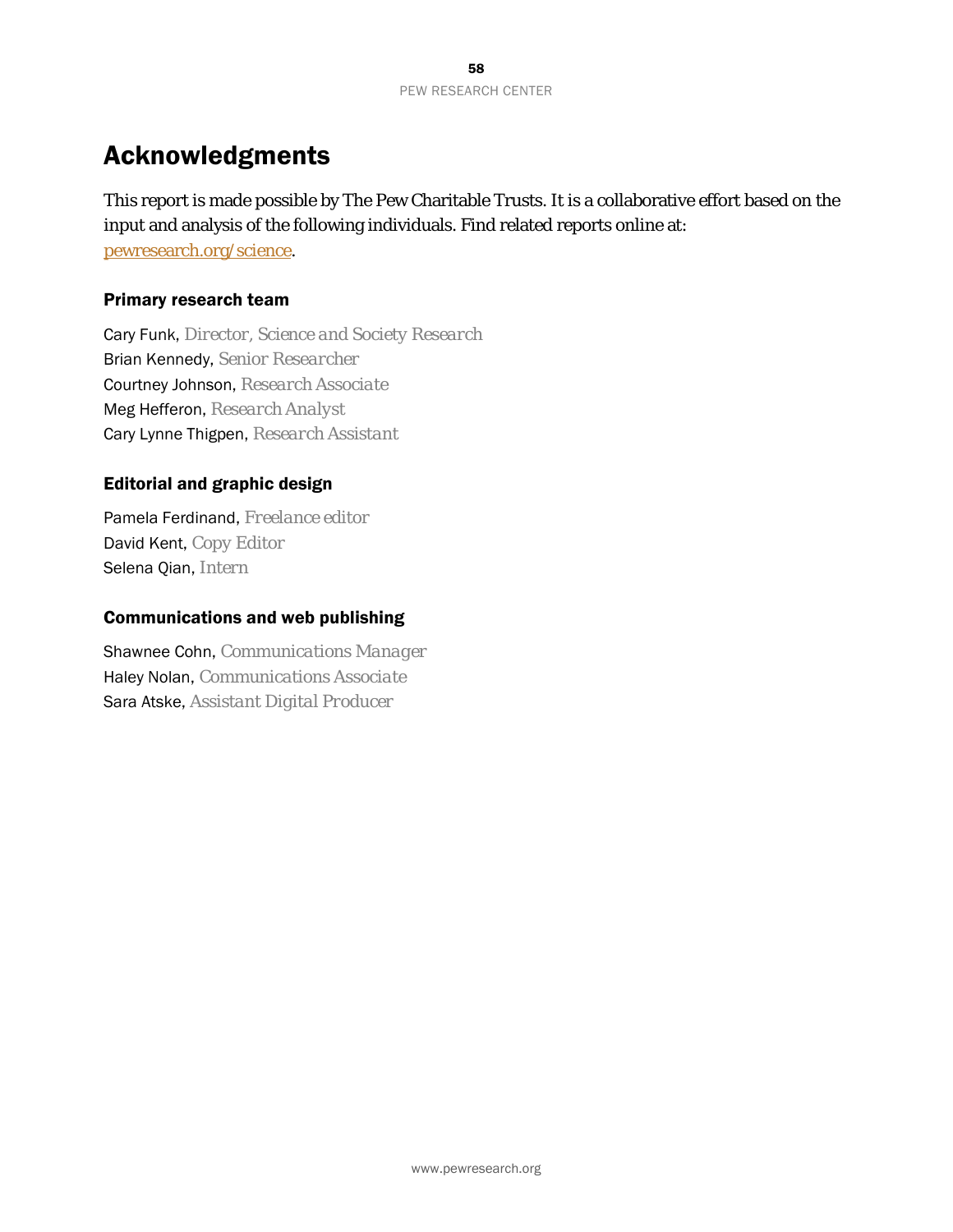# Methodology

## **The American Trends Panel survey methodology**

The American Trends Panel (ATP), created by Pew Research Center, is a nationally representative panel of randomly selected U.S. adults. Panelists participate via self-administered web surveys. Panelists who do not have internet access at home are provided with a tablet and wireless internet connection. The panel is managed by Ipsos.

Data in this report are drawn from the panel wave conducted Jan. 7 to Jan. 21, 2019. A stratified random sample of 5,817

panelists was selected from the full panel. Of these, 4,464 panelists responded for a response rate of 77%. The subsample was selected by grouping panelists into five strata so demographic groups that are underrepresented in the panel had a higher probability of selection than overrepresented groups:

 Stratum A consists of panelists who are non-

internet users. They were sampled at a rate of 100%.

- Stratum B consists of panelists with a high school or less education. They were sampled at a rate of 100%.
- Stratum C consists of panelists that are Hispanic, unregistered or non-volunteers. They were sampled at a rate of 54%.
- Stratum D consists of panelists that are black or 18 to 34 years old. They were sampled at a rate of 16%.
- Stratum E consists of the remaining panelists. They were sampled at a rate of 5%.

Panelists were grouped into these strata in hierarchical order from A to E. For example, a panelist who is not registered to vote and has a high school education or less would be in Stratum B rather than in Stratum C.

### American Trends Panel recruitment surveys

| Mode                  | <b>Invited</b> | <b>Joined</b> | <b>Active</b><br>panelists<br>remaining |
|-----------------------|----------------|---------------|-----------------------------------------|
| cell RDD              | 9.809          | 5.338         | 2.515                                   |
| Landline/<br>cell RDD | 6.004          | 2.976         | 1.471                                   |
| Landline/<br>cell RDD | 3.905          | 1.628         | 806                                     |
| ABS/web               | 9.396          | 8.778         | 8.777                                   |
| Total                 | 29.114         | 18,720        | 13.569                                  |
|                       | Landline/      |               |                                         |

Note: Approximately once per year, panelists who have not participated in multiple consecutive waves or who did not complete an annual profiling survey are removed from the panel. Panelists also become inactive if they ask to be removed from the panel.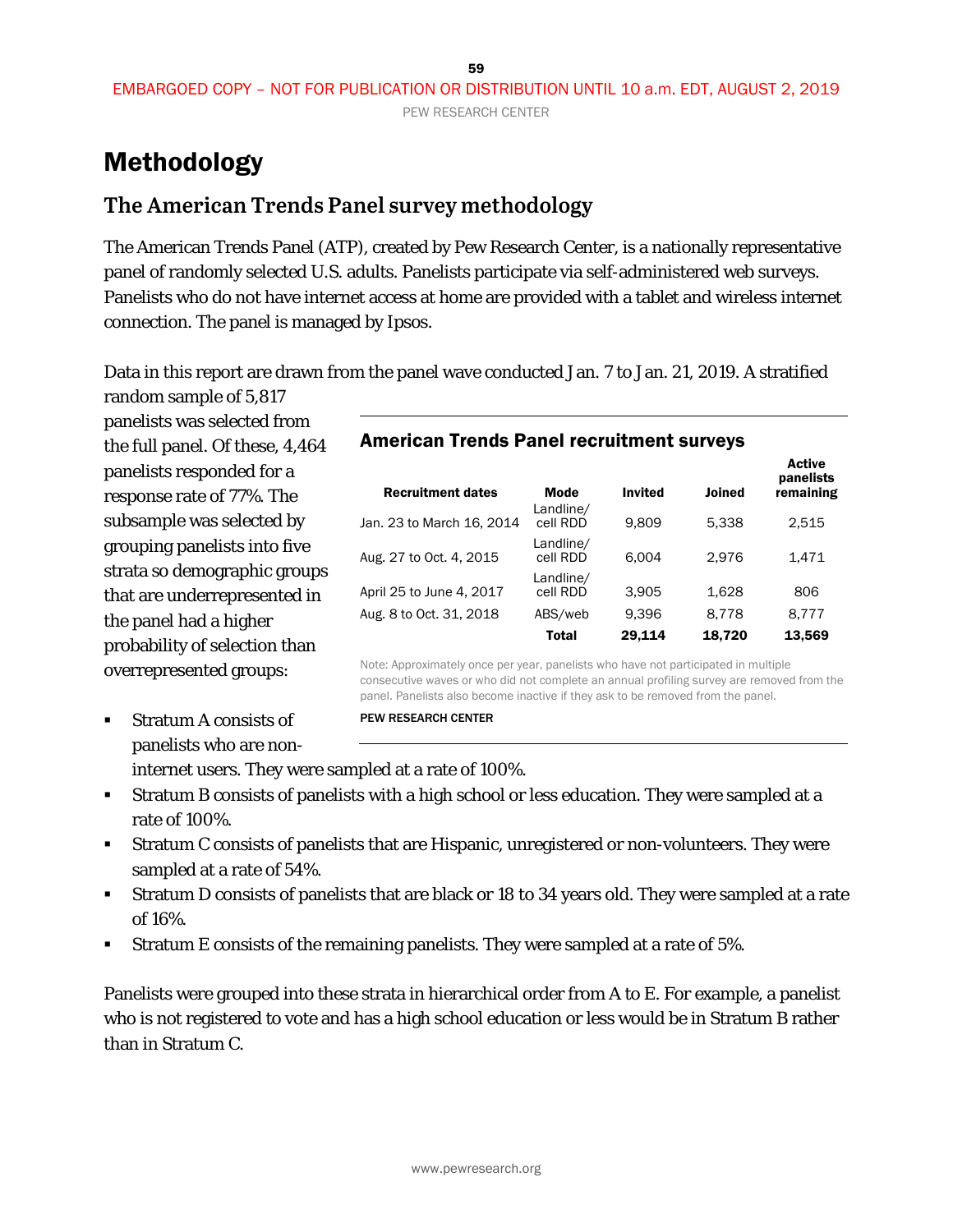Accounting for nonresponse, the cumulative response rate to the recruitment surveys and attrition is 5.6%. The margin of sampling error for the full sample of 4,464 respondents is plus or minus 1.9 percentage points.

The ATP was created in 2014, with the first cohort of panelists invited to join the panel at the end of a large national landline and cellphone random-digit-dial survey that was conducted in both English and Spanish. Two additional recruitments were conducted using the same method in 2015 and 2017, respectively. Across these three surveys, a total of 19,718 adults were invited to join the ATP, of whom 9,942 agreed to participate.

In August 2018, the ATP switched from telephone to addressbased recruitment. Invitations were sent to a random, addressbased sample (ABS) of households selected from the U.S. Postal Service's Delivery Sequence File. In each household, the adult with the next birthday was asked to go online to complete a survey, at the end of which they were invited to join the panel. For a random half-sample of invitations, households without internet access were instructed to return a postcard. These households were contacted by telephone and sent a tablet if they

### Weighting dimensions

| Variable                                   | <b>Benchmark</b><br>source                                                          |
|--------------------------------------------|-------------------------------------------------------------------------------------|
| Gender                                     | 2017 American                                                                       |
| Age                                        | Community<br>Survey                                                                 |
| Education                                  |                                                                                     |
| Internet access                            |                                                                                     |
| Race/Hispanic<br>origin                    |                                                                                     |
| Hispanic nativity                          |                                                                                     |
| Region x<br>Metropolitan status Supplement | 2018 CPS March                                                                      |
| Volunteerism                               | 2015 CPS<br>Volunteer<br>Supplement                                                 |
| Voter registration                         | 2016 CPS Voting<br>and Registration<br>Supplement                                   |
| Party affiliation                          | Average of the<br>three most recent<br>Pew Research<br>Center telephone<br>surveys. |

Note: Estimates from the ACS are based on non-institutionalized adults. Voter registration is calculated using procedures from Hur, Achen (2013) and rescaled to include the total US adult population.

PEW RESEARCH CENTER

agreed to participate. A total of 9,396 were invited to join the panel, and 8,778 agreed to join the panel and completed an initial profile survey.

Of the 18,720 individuals who have ever joined the ATP, 13,569 remain active panelists and continue to receive survey invitations.

### Weighting

The ATP data were weighted in a multistep process that begins with a base weight incorporating the respondents' original survey selection probability and the fact that in 2014 and 2017 some respondents were subsampled for invitation to the panel. The next step in the weighting uses an iterative technique that aligns the sample to population benchmarks on the dimensions listed in the accompanying table.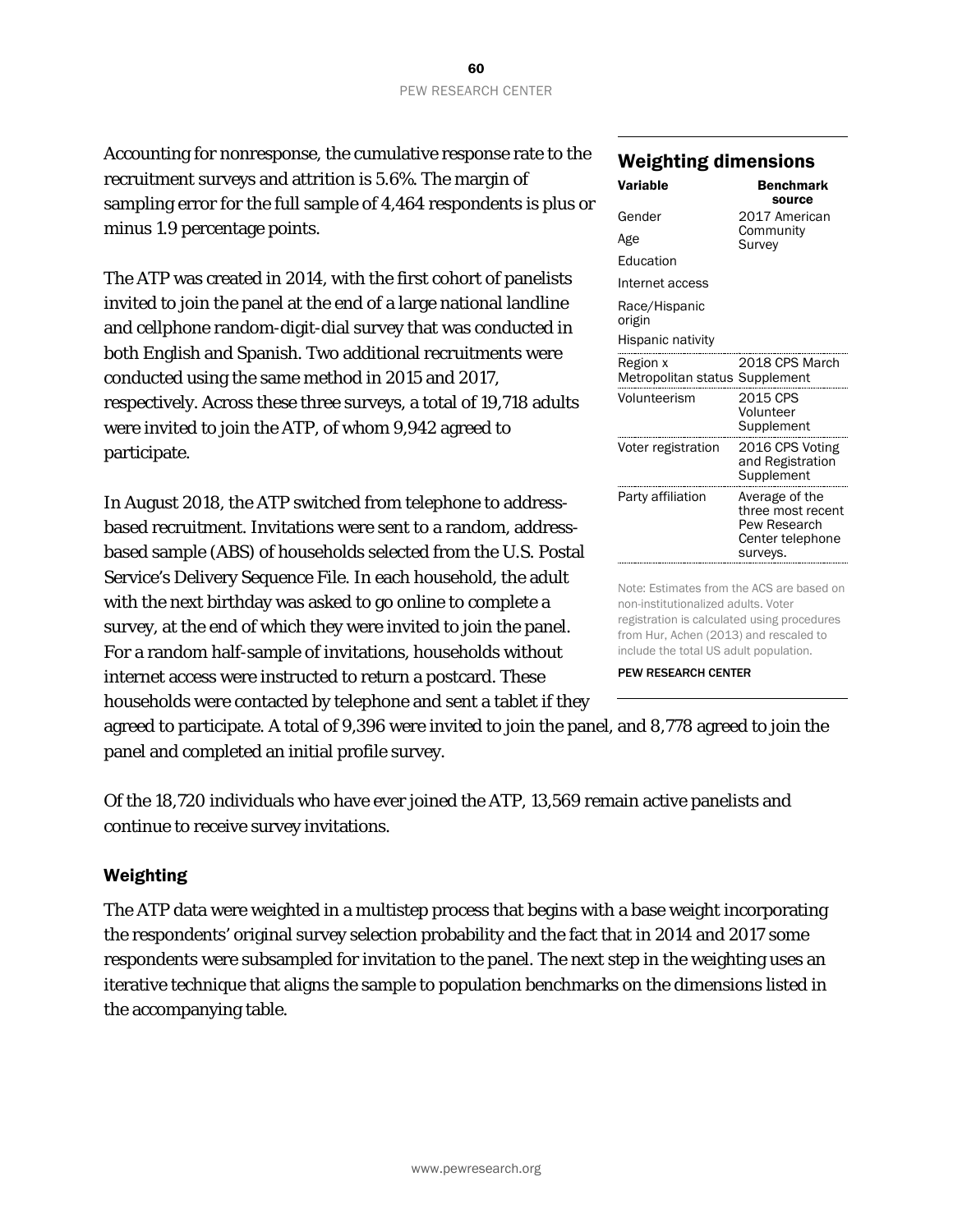#### 61 EMBARGOED COPY – NOT FOR PUBLICATION OR DISTRIBUTION UNTIL 10 a.m. EDT, AUGUST 2, 2019 PEW RESEARCH CENTER

Sampling errors and statistical significance tests take into account the effect of weighting. Interviews are conducted in both English and Spanish, but the American Trends Panel's Hispanic

sample is predominantly U.S. born and Englishspeaking.

In addition to sampling error, one should bear in mind that question wording and practical difficulties in conducting surveys can introduce error or bias into the findings of opinion polls.

The margin of error for the full sample of 4,464 U.S. adults at the 95% level of confidence is plus or minus 1.9 percentage points. The following table shows the unweighted sample sizes and the error attributable to sampling that would be expected at the 95% level of confidence for different groups in the survey for the full sample.

Respondents were also randomly assigned to complete one of two forms or sets of questions on the survey. The tables on the following pages show the unweighted sample sizes and the error attributable to sampling that would be expected at the 95% level of confidence for different groups for form 1 and form 2.

Sample sizes and sampling errors for other subgroups are available upon request.

| U.S. adults                           | Sample size<br>4,464 | <b>Margin of error</b><br>in percentage<br>points<br>$+/- 1.9$ |
|---------------------------------------|----------------------|----------------------------------------------------------------|
| Men                                   | 1,960                | $+/- 2.9$                                                      |
| Women                                 | 2,500                | $+/- 2.6$                                                      |
| 18-29                                 | 738                  | $+/- 4.8$                                                      |
| 30-49                                 | 1.449                | $+/- 3.3$                                                      |
| 50-64                                 | 1,295                | $+/- 3.6$                                                      |
| 65+                                   | 978                  | $+/- 4.0$                                                      |
| Race/Ethnicity                        |                      |                                                                |
| White, Non-Hispanic                   | 2,891                | $+/- 2.3$                                                      |
| Black, Non-Hispanic                   | 506                  | $+/- 5.5$                                                      |
| Hispanic                              | 718                  | $+/- 5.3$                                                      |
| Rep/Lean Rep                          | 1.785                | $+/- 3.0$                                                      |
| Dem/Lean Dem                          | 2.459                | $+/- 2.6$                                                      |
| Among those with __ science knowledge |                      |                                                                |
| High                                  | 1,805                | $+/- 3.0$                                                      |
| Medium                                | 1,484                | $+/- 3.3$                                                      |
| Low                                   | 1,175                | $+/-3.8$                                                       |

#### Note: The margins of error are reported at the 95% level of confidence and are calculated by taking into account the average design effect for each subgroup.

Source: Survey conducted Jan 7-21, 2019.

"Trust and Mistrust in Americans' Views of Scientific Experts"

#### PEW RESEARCH CENTER

www.pewresearch.org

## Margins of error – Full sample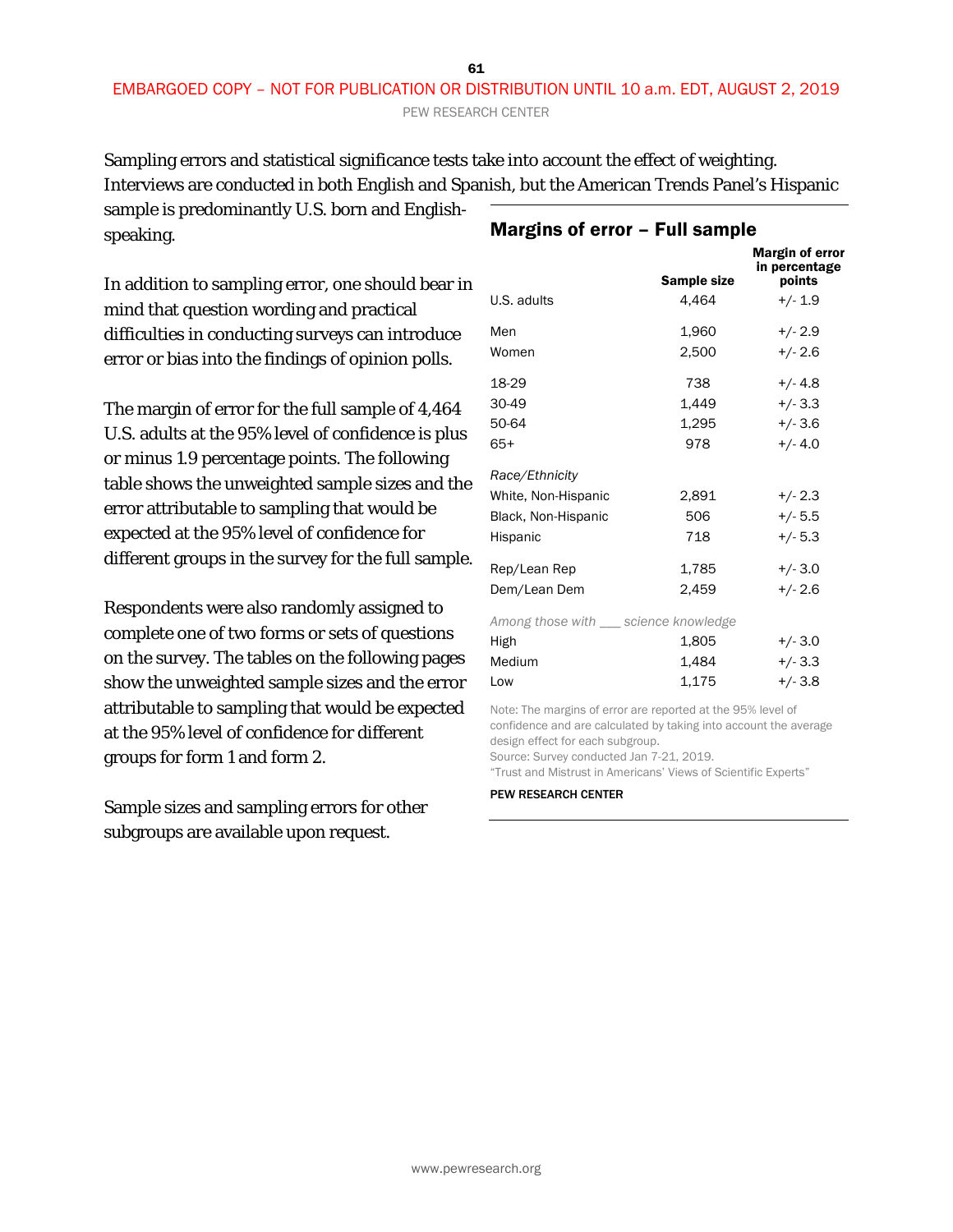## Margins of error by form split

|                                         | Form 1 sample<br>size | Form 1 margin<br>of error in<br>percentage<br>points | Form 2 sample<br>size | Form 2 margin<br>of error in<br>percentage<br>points |
|-----------------------------------------|-----------------------|------------------------------------------------------|-----------------------|------------------------------------------------------|
| U.S. adults                             | 2,226                 | $+/- 2.7$                                            | 2,238                 | $+/- 2.7$                                            |
| Men                                     | 983                   | $+/- 4.0$                                            | 977                   | $+/- 4.1$                                            |
| Women                                   | 1,241                 | $+/- 3.7$                                            | 1,259                 | $+/- 3.6$                                            |
| 18-49                                   | 1,081                 | $+/- 3.9$                                            | 1,106                 | $+/- 3.9$                                            |
| $50+$                                   | 1,142                 | $+/- 3.8$                                            | 1,131                 | $+/- 3.8$                                            |
| Race/Ethnicity                          |                       |                                                      |                       |                                                      |
| White Non-Hispanic                      | 1,450                 | $+/- 3.3$                                            | 1,441                 | $+/- 3.3$                                            |
| <b>Black Non-Hispanic</b>               | 266                   | $+/- 7.8$                                            | 240                   | $+/- 7.8$                                            |
| Hispanic                                | 349                   | $+/- 7.6$                                            | 369                   | $+/- 7.5$                                            |
| Rep/Lean Rep                            | 919                   | $+/-4.2$                                             | 866                   | $+/4.4$                                              |
| Dem/Lean Dem                            | 1,200                 | $+/- 3.7$                                            | 1,259                 | $+/- 3.6$                                            |
| Among those with ____ science knowledge |                       |                                                      |                       |                                                      |
| High                                    | 905                   | $+/- 4.2$                                            | 900                   | $+/- 4.3$                                            |
| Medium                                  | 738                   | $+/- 4.7$                                            | 746                   | $+/- 4.7$                                            |
| Low                                     | 583                   | $+/- 5.4$                                            | 592                   | $+/- 5.3$                                            |

Note: The margins of error are reported at the 95% level of confidence and are calculated by taking into account the average design effect for each subgroup.

Source: Survey conducted Jan 7-21, 2019.

"Trust and Mistrust in Americans' Views of Scientific Experts"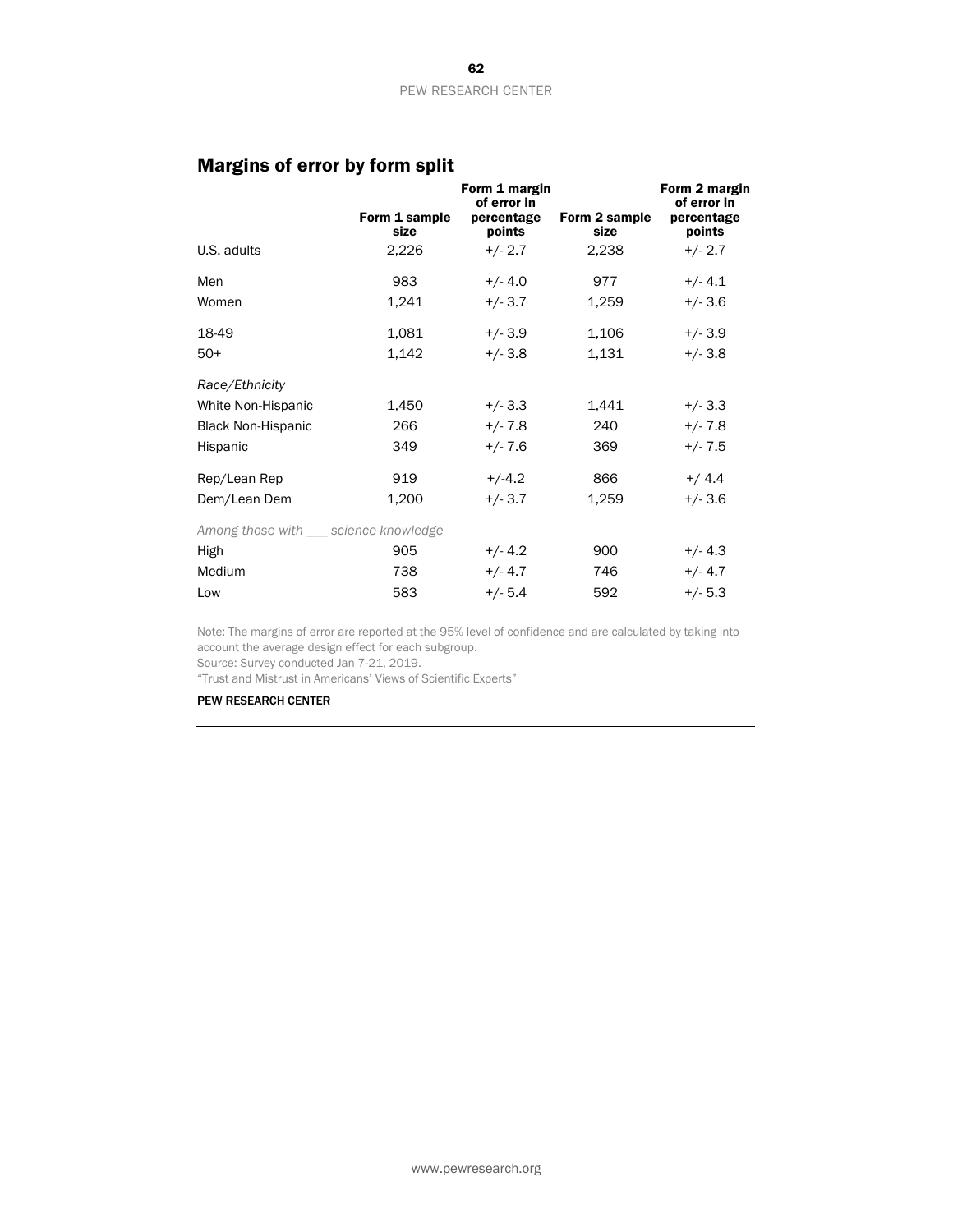#### 63

#### EMBARGOED COPY – NOT FOR PUBLICATION OR DISTRIBUTION UNTIL 10 a.m. EDT, AUGUST 2, 2019

PEW RESEARCH CENTER

| Margins of error by form split (continued)                              |                       | Form 1 margin<br>of error in |                                  | Form 2 margin<br>of error in |
|-------------------------------------------------------------------------|-----------------------|------------------------------|----------------------------------|------------------------------|
|                                                                         | Form 1 sample<br>size | points                       | percentage Form 2 sample<br>size | percentage<br>points         |
| Among those who know __ about what medical research scientists do       |                       |                              |                                  |                              |
| A lot                                                                   | 369                   | $+/- 6.7$                    |                                  |                              |
| A little                                                                | $1,528$ $+/-3.3$      |                              |                                  |                              |
| Nothing at all                                                          | $322 +/-7.1$          |                              |                                  |                              |
| Among those who know ___ about what nutrition research scientists do    |                       |                              |                                  |                              |
| A lot                                                                   | 221                   | $+/-8.9$                     |                                  |                              |
| A little                                                                | $1,471$ $+/-3.3$      |                              |                                  |                              |
| Nothing at all                                                          | 527 — 10              | $+/- 5.6$                    |                                  |                              |
| Among those who know __ about what environmental research scientists do |                       |                              |                                  |                              |
| A lot                                                                   | 352                   | $+/- 6.8$                    |                                  |                              |
| A little                                                                | $1,467$ $+/-3.4$      |                              |                                  |                              |
| Nothing at all                                                          | 398                   | $+/6.5$                      |                                  |                              |
| Among those who know __ about what medical doctors do                   |                       |                              |                                  |                              |
| A lot                                                                   |                       |                              | 1,099                            | $+/-3.9$                     |
| A little                                                                |                       |                              | 1,028                            | $+/- 4.0$                    |
| Among those who know __ about what dietitians do                        |                       |                              |                                  |                              |
| A lot                                                                   |                       |                              | 590                              | $+/- 5.3$                    |
| A little                                                                |                       |                              | 1,451                            | $+/- 3.4$                    |
| Nothing at all                                                          |                       |                              | 195                              | $+/-9.2$                     |
| Among those who know __ about what environmental health specialists do  |                       |                              |                                  |                              |
| A lot                                                                   |                       |                              | 277                              | $+/- 7.8$                    |
| A little                                                                |                       |                              | 1,410                            | $+/- 3.4$                    |
| Nothing at all                                                          |                       |                              | 544                              | $+/- 5.4$                    |
|                                                                         |                       |                              |                                  |                              |

Note: The margins of error are reported at the 95% level of confidence and are calculated by taking into account the average design effect for each subgroup. There are too few respondents who said they know nothing at all about medical doctors for separate analysis.

Source: Survey conducted Jan 7-21, 2019.

"Trust and Mistrust in Americans' Views of Scientific Experts"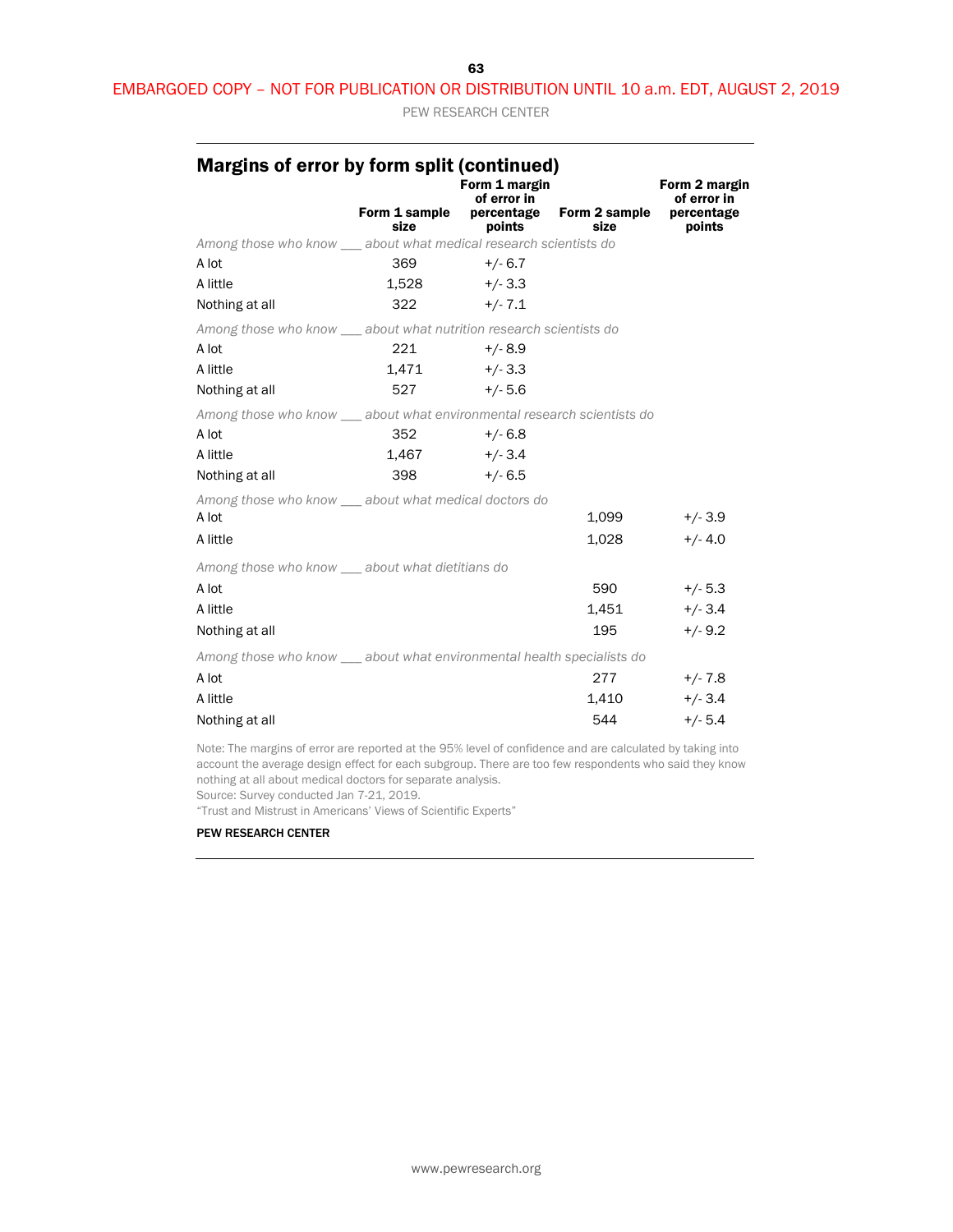## **Measurement properties of the science knowledge scale**

Pew Research Center's survey on science knowledge covers knowledge of facts connected with life sciences, earth and other physical sciences, numeracy and understanding of scientific processes.

The following criteria are used to evaluate how well the 11 items can used as a scale or index of science knowledge more broadly: 1) the degree to which responses are internally consistent 2) the degree to which the questions reflect a single underlying latent dimension, and 3) the degree to which the scale discriminates between people with high and low knowledge, providing information about people with varying levels of science knowledge.

The internal reliability of the scale as measured by Cronbach's alpha is 0.86. Cronbach's alpha does not increase if any of the items are dropped.

## Scale reliability and factor analysis

|                                                                                                                        |                          | Alpha for scale             | Common<br>variance<br>explained by<br>first factor |
|------------------------------------------------------------------------------------------------------------------------|--------------------------|-----------------------------|----------------------------------------------------|
| <b>Science knowledge scale</b>                                                                                         |                          | 0.86                        | 81%                                                |
|                                                                                                                        | Item-rest<br>correlation | Alpha if item is<br>dropped | Factor<br>loadings                                 |
| KNOW1. Oil, natural gas and coal<br>are examples of fossil fuels                                                       | 0.56                     | 0.84                        | 0.61                                               |
| KNOW2. Example showing the<br>importance of a control group                                                            | 0.53                     | 0.84                        | 0.58                                               |
| KNOW3. Inserting a gene into plants<br>that makes them resistant to<br>insects is an example of genetic<br>engineering | 0.64                     | 0.84                        | 0.69                                               |
| KNOW4. Tilt of the Earth's axis in<br>relation to the sun is the main<br>cause of seasons                              | 0.52                     | 0.85                        | 0.56                                               |
| KNOW5. Chicago, Illinois, has the<br>greatest annual range of<br>temperatures (with charts)                            | 0.51                     | 0.85                        | 0.55                                               |
| KNOW6. Identify an example of a<br>hypothesis                                                                          | 0.51                     | 0.85                        | 0.55                                               |
| KNOW7. Identify the definition of an<br>incubation period                                                              | 0.55                     | 0.84                        | 0.61                                               |
| KNOW9. Increased erosion occurs<br>due to deforestation                                                                | 0.54                     | 0.84                        | 0.59                                               |
| KNOW10. Antacids relieve an overly<br>acidic stomach because the main<br>components are bases                          | 0.56                     | 0.84                        | 0.61                                               |
| KNOW11. The major concern of the<br>overuse of antibiotics is it can lead<br>to antibiotic-resistant bacteria          | 0.55                     | 0.84                        | 0.61                                               |
| KNOW12. A car traveling at a<br>constant speed of 40 mph travels<br>30 miles in 45 minutes                             | 0.54                     | 0.84                        | 0.58                                               |
| Source: Survey conducted Jan. 7-21, 2019.                                                                              |                          |                             |                                                    |

"Trust and Mistrust in Americans' Views of Scientific Experts"

PEW RESEARCH CENTER

An exploratory factor analysis finds that the first common factor explains 81% of the shared variance in the items. The second common factor explains only 9% of the common variance. The factor loadings show that each of the 11 items is at least moderately correlated with the first common factor. This suggests that the set of items is the result of a single underlying dimension.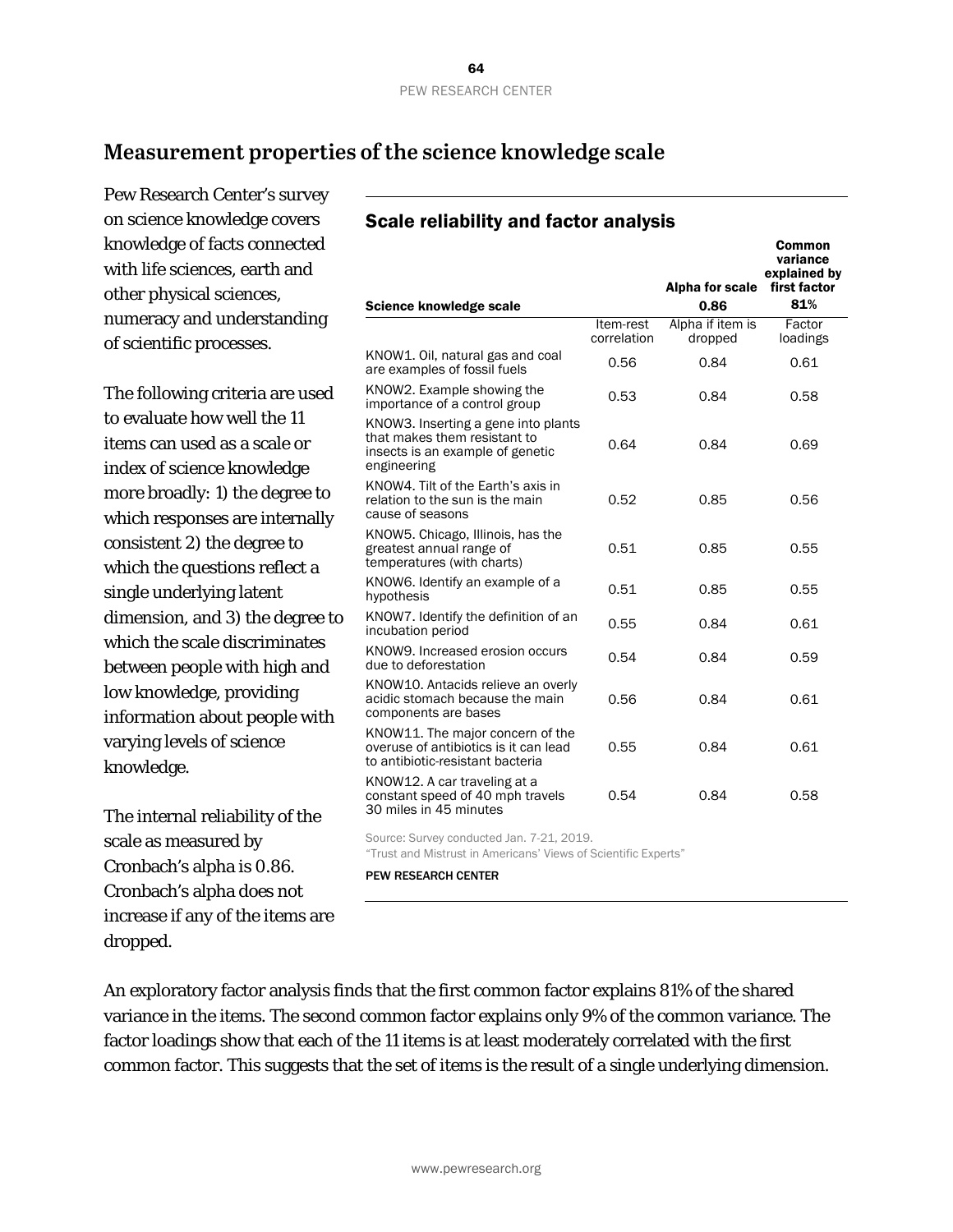65

PEW RESEARCH CENTER

Note that all the science knowledge items are coded as binary variables (either correct or incorrect). Both Cronbach's alpha and factor analysis are based on a Pearson's correlation matrix. Pearson's correlations with binary variables are restricted to a limited range, underestimating the association between two variables. We do not anticipate the use of a Pearson's correlation matrix will affect the unidimensional factor solution for the scale.

We conducted item response modeling for the scale to evaluate how well it discriminates between people at different levels of knowledge. The analysis fits a twoparameter logistic model, allowing discrimination and difficulty to vary across items.<sup>[6](#page-64-0)</sup> Discrimination shows the

1

| <u>TWO-DATAMICLE ILEMI ICSDOMSC LIICUIV AMAIVSIS</u> |           |                   |                       |
|------------------------------------------------------|-----------|-------------------|-----------------------|
|                                                      | % correct | <b>Difficulty</b> | <b>Discrimination</b> |
| KNOW1. Oil, natural gas and                          | 6R        | -N 62             | າ ດຂ                  |

Two-parameter item response theory analysis

| KNOW'L. OII, natural gas and<br>coal are examples of fossil fuels                                                      | 68 | $-0.62$ | 2.08 |
|------------------------------------------------------------------------------------------------------------------------|----|---------|------|
| KNOW2. Example showing the<br>importance of a control group                                                            | 60 | $-0.34$ | 1.82 |
| KNOW3. Inserting a gene into<br>plants that makes them<br>resistant to insects is an<br>example of genetic engineering | 56 | $-0.18$ | 2.74 |
| KNOW4. Tilt of the Earth's axis in<br>relation to the sun is the main<br>cause of seasons                              | 63 | $-0.46$ | 1.74 |
| KNOW5. Chicago, Illinois, has<br>the greatest annual range of<br>temperatures (with charts)                            | 59 | $-0.34$ | 1.65 |
| KNOW6. Identify an example of a<br>hypothesis                                                                          | 52 | $-0.07$ | 1.76 |
| KNOW7. Identify the definition of<br>an incubation period                                                              | 76 | $-0.85$ | 2.86 |
| KNOW9. Increased erosion<br>occurs due to deforestation                                                                | 60 | $-0.34$ | 1.95 |
| KNOW10. Antacids relieve an<br>overly acidic stomach because<br>the main components are bases                          | 39 | 0.34    | 2.44 |
| KNOW11. The major concern of<br>the overuse of antibiotics is it<br>can lead to antibiotic-resistant<br>bacteria       | 79 | $-0.93$ | 2.93 |
| KNOW12. A car traveling at a<br>constant speed of 40 mph<br>travels 30 miles in 45 minutes                             | 57 | $-0.25$ | 1.81 |
| Source: Survey conducted Jan. 7-21, 2019.<br>"Trust and Mistrust in Americans' Views of Scientific Experts"            |    |         |      |

PEW RESEARCH CENTER

ability of the question to distinguish between those with higher and lower science knowledge. Difficulty shows how easy or hard each question is for the average respondent.

All the items have acceptable discrimination estimates. Two of the easiest items also have the two highest discrimination estimates: KNOW11 (the major concern of the overuse of antibiotics is it can lead to antibiotic-resistant bacteria) and KNOW7 (identify the definition of an incubation period). But one medium-difficulty item (KNOW3 – inserting a gene into plants that makes them

<span id="page-64-0"></span><sup>6</sup> A three-parameter model allowing for a pseudo-guessing parameter somewhat improves model fit compared with a two-parameter model. However, the other parameters are nearly identical in the two- and three-parameter models; we present the two-parameter model for simplicity and parsimony.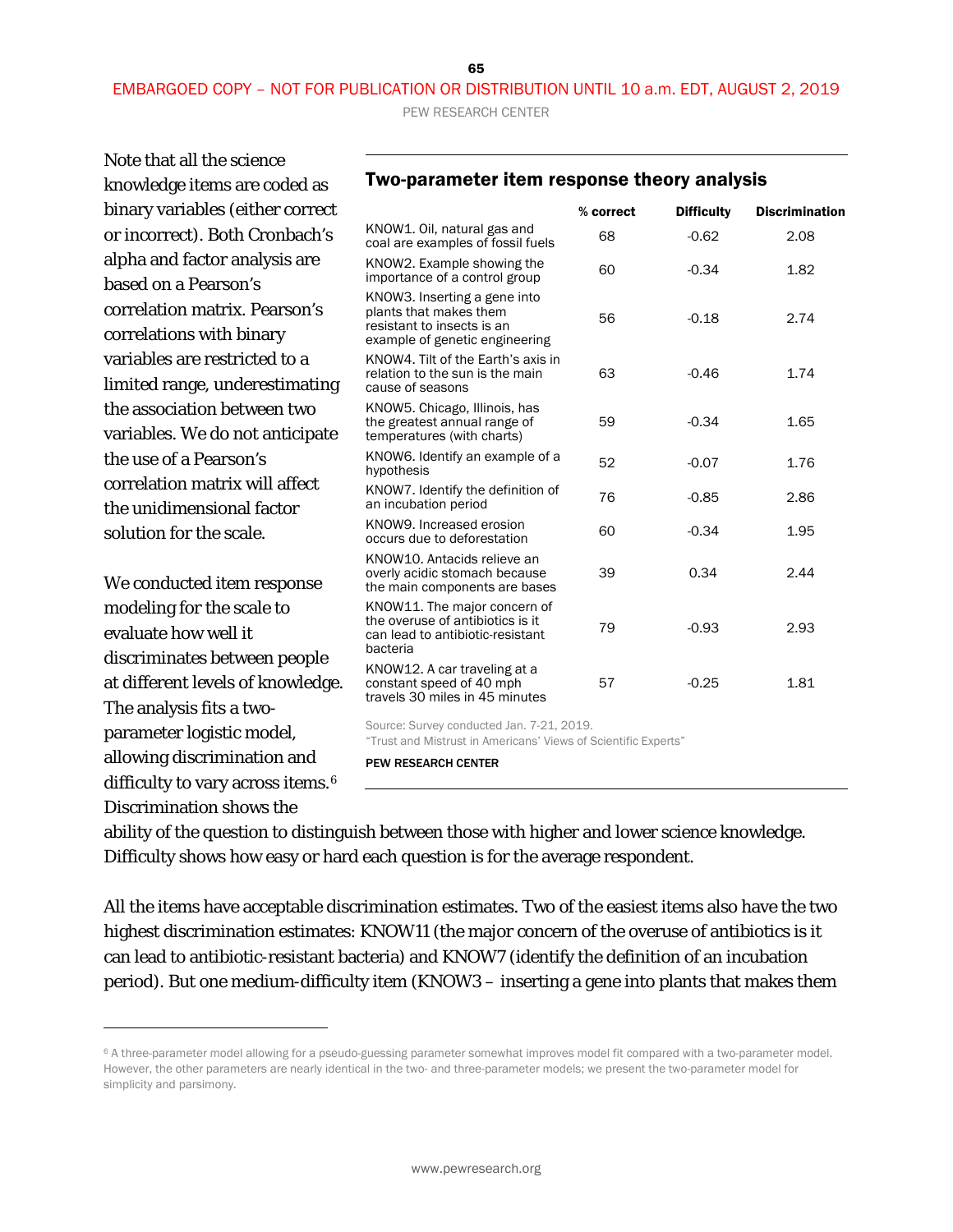resistant to insects is an example of genetic engineering) and one hard difficulty item (KNOW10 – antacids relieve an overly acidic stomach because the main components are bases) also have large discrimination estimates.

The difficulty parameter estimates are negative for 10 of the 11 items, and positive for one of the items. This shows that the average respondent had a good chance of getting the correct answer on most of the items.

The test information function shows the amount of information the scale provides about people with different levels of science knowledge. The test function approximates a normal curve and is centered below zero (Theta) at about -0.5. This indicates that the scale provides the most information about those with slightly below-average science knowledge. The scale provides comparatively less information about those with high science knowledge, especially those with *very* high levels of knowledge.

### Test information function for science knowledge scale



Source: Survey conducted Jan. 7-21, 2019. "Trust and Mistrust in Americans' Views of Scientific Experts"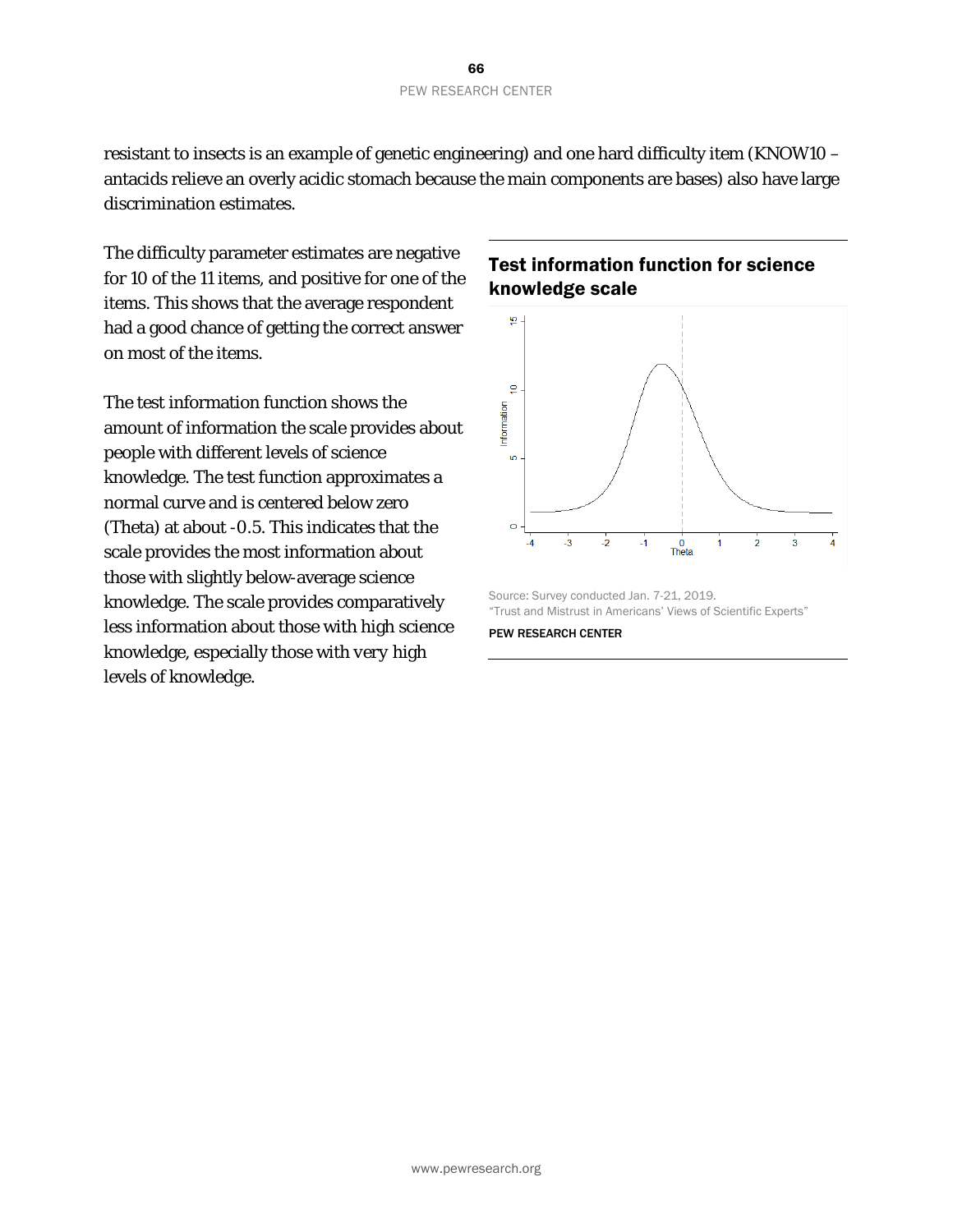PEW RESEARCH CENTER

The Center's survey finds that people's selfreported familiarity with scientists is distinct from their factual science knowledge. Of the six measures of familiarity, the most highly correlated with the 11-item index of science knowledge are self-perceived familiarity with environmental researchers (*r*=0.31) and with medical doctors (*r*=0.30) and medical researchers (*r=*0.29).

An exploratory factor analysis finds a two-factor solution. One underlying factor is closely correlated with the factual science knowledge items and the second underlying factor is closely correlated with levels of familiarity with scientists. Such findings suggest the two measures are tapping different concepts.

© Pew Research Center, 2019

### Self-reported familiarity and factual knowledge about science are distinct

*Variable loadings on each factor based on an exploratory factor analysis* 

#### **Practitioners**

Research scientists





Notes: Data are factor loadings based on an exploratory factor analysis with two factors and orthogonal rotation of factors. Source: Survey conducted Jan. 7-21, 2019. "Trust and Mistrust in Americans' Views of Scientists"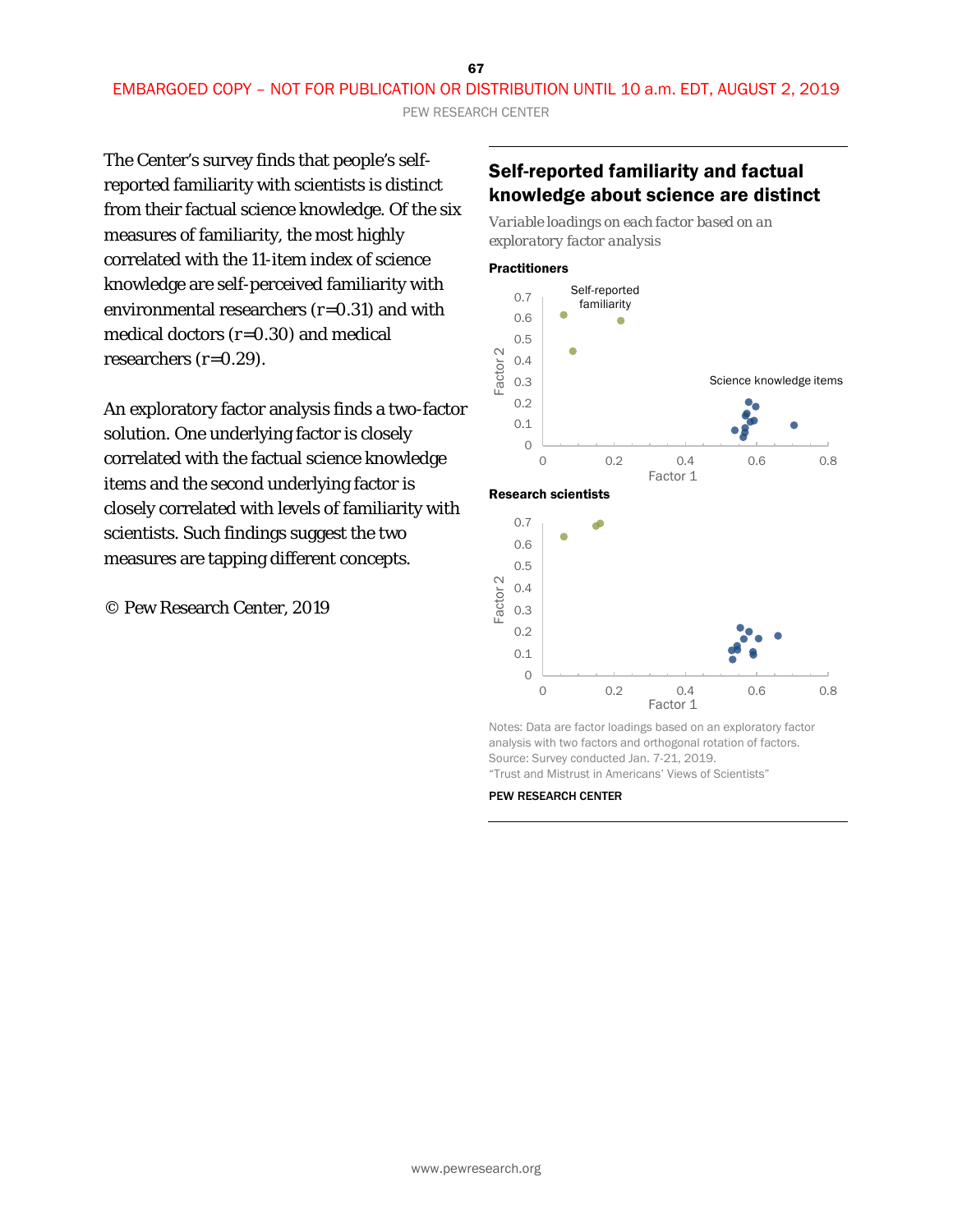# Survey question wording and topline

#### **2019 PEW RESEARCH CENTER'S AMERICAN TRENDS PANEL**

**WAVE 42 JANUARY FINAL TOPLINE JANUARY 7-21, 2019 TOTAL N=4,464**

#### **OTHER QUESTIONS HELD FOR FUTURE RELEASE**

#### **ASK ALL:**

CONF How much confidence, if any, do you have in each of the following to act in the best interests of the public? **[RANDOMIZE ITEMS, SPLIT OVER TWO SCREENS]**

|    |                                             | A great deal | A fair amount | Not too much | No confidence<br>at all | No<br>Answer |
|----|---------------------------------------------|--------------|---------------|--------------|-------------------------|--------------|
| a. | Elected officials                           |              |               |              |                         |              |
|    | Jan 7-21, 2019                              | 4            | 32            | 50           | 14                      | < 1          |
|    | Nov 27-Dec 10, 2018                         | 4            | 33            | 48           | 15                      | < 1          |
|    | Jan 29-Feb 13, 2018                         | 3            | 22            | 52           | 23                      | < 1          |
|    | May 10-June 6, 2016                         | 3            | 24            | 54           | 19                      | $\mathbf{1}$ |
| b. | The news media                              |              |               |              |                         |              |
|    | Jan 7-21, 2019                              | 9            | 38            | 34           | 19                      | < 1          |
|    | Nov 27-Dec 10, 2018                         | 10           | 38            | 33           | 19                      | < 1          |
|    | [Form 1 or 4, N=5,267]                      |              |               |              |                         |              |
|    | Jan 29-Feb 13, 2018                         | 8            | 32            | 35           | 25                      | < 1          |
|    | May 10-June 6, 2016                         | 5            | 33            | 40           | 21                      | 1            |
| С. | The military                                |              |               |              |                         |              |
|    | Jan 7-21, 2019                              | 36           | 46            | 14           | 4                       | $<$ 1        |
|    | Nov 27-Dec 10, 2018                         | 41           | 41            | 12           | 4                       | 1            |
|    | Jan 29-Feb 13, 2018                         | 39           | 41            | 15           | $\overline{4}$          | < 1          |
|    | May 10-June 6, 2016                         | 33           | 46            | 15           | 5                       | $\mathbf{1}$ |
|    | d.F1 Medical scientists [FORM 1<br>ONLY]    |              |               |              |                         |              |
|    | Jan 7-21, 2019                              | 35           | 52            | 11           | 2                       | $<$ 1        |
|    | [Form 1, $N=2,226$ ]                        |              |               |              |                         |              |
|    | May 10-June 6, 2016<br>[Form 1, $N=1,549$ ] | 24           | 60            | 12           | 3                       | 1            |
|    | d.F2 Scientists [FORM 2 ONLY]               |              |               |              |                         |              |
|    | Jan 7-21, 2019                              | 35           | 51            | 11           | $\overline{2}$          | < 1          |
|    | [Form 2, $N=2,238$ ]                        |              |               |              |                         |              |
|    | Nov 27-Dec 10, 2018                         | 33           | 49            | 14           | 3                       | < 1          |
|    | Jan 29-Feb 13, 2018                         | 27           | 52            | 17           | 5                       | < 1          |
|    | May 10-June 6, 2016                         | 21           | 55            | 18           | 4                       | 1            |
|    | [Form 2 or 3, N=3,014]                      |              |               |              |                         |              |
| е. | Religious leaders                           |              |               |              |                         |              |
|    | Jan 7-21, 2019                              | 13           | 44            | 30           | 12                      | < 1          |
|    | Nov 27-Dec 10, 2018                         | 15           | 47            | 27           | 11                      | 1            |
|    | Jan 29-Feb 13, 2018                         | 9            | 40            | 34           | 16                      | $\mathbf 1$  |
|    | May 10-June 6, 2016                         | 13           | 39            | 32           | 14                      | $\mathbf{1}$ |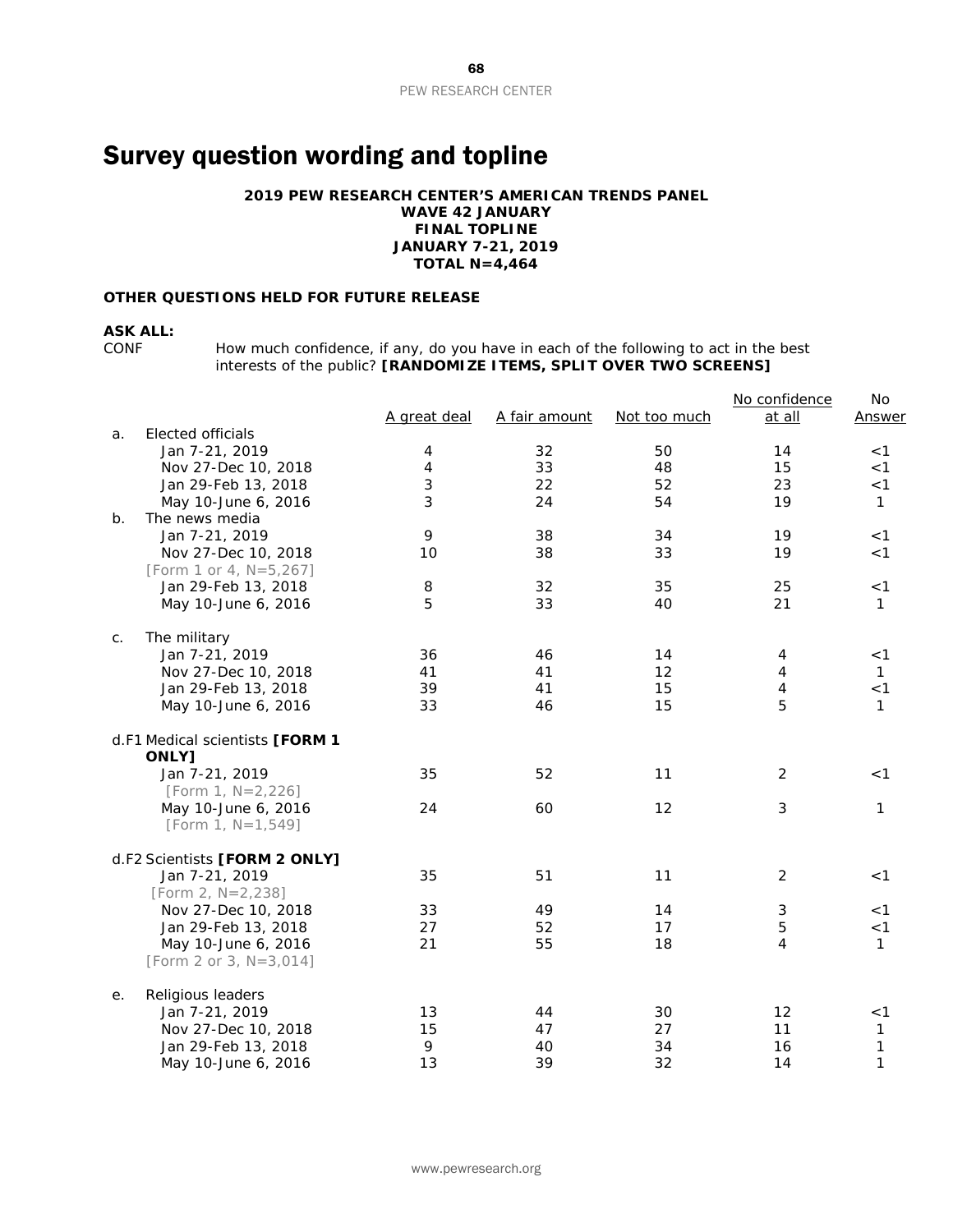69

### EMBARGOED COPY – NOT FOR PUBLICATION OR DISTRIBUTION UNTIL 10 a.m. EDT, AUGUST 2, 2019

PEW RESEARCH CENTER

| f. | CONF continued<br>Public school principals for<br>grades K-12 |    |    |    |    |       |
|----|---------------------------------------------------------------|----|----|----|----|-------|
|    | Jan 7-21, 2019                                                | 21 | 56 | 18 | 4  |       |
|    | Nov 27-Dec 10, 2018                                           | 25 | 55 | 16 | 4  | 1 >   |
|    | [Form 2 or 3, N=5,351]                                        |    |    |    |    |       |
|    | <b>TRENDS FOR COMPARISON<sup>7</sup>:</b>                     |    |    |    |    |       |
|    | Nov 27-Dec 10, 2018                                           | 22 | 55 | 17 | 5  |       |
|    | [Form 1 or 4, N=5,267]                                        |    |    |    |    |       |
|    | May 10-June 6, 2016                                           | 13 | 53 | 27 |    |       |
| q. | <b>Business leaders</b>                                       |    |    |    |    |       |
|    | Jan 7-21, 2019                                                | 6  | 40 | 43 | 11 | $<$ 1 |
|    | Nov 27-Dec 10, 2018                                           | 4  | 39 | 43 | 14 | $<$ 1 |
|    | Jan 29-Feb 13, 2018                                           | 5  | 40 | 42 | 13 | $<$ 1 |
|    | May 10-June 6, 2016                                           | 4  | 37 | 44 | 14 |       |

# **ASK ALL:**<br>POLICY1

Which of these statements comes closer to your own view, even if neither is exactly right? **[RANDOMIZE]**

#### Jan 7-21

| 2019 |                                                                         |
|------|-------------------------------------------------------------------------|
|      | Scientists should take an active role in public policy debates about    |
| 60   | scientific issues                                                       |
|      | Scientists should focus on establishing sound scientific facts and stay |
| 39   | out of public policy debates                                            |
|      | No answer                                                               |
|      |                                                                         |

#### **ASK ALL:**

 $\overline{a}$ 

POLICY2 Which of these statements comes closer to your own view, even if neither is exactly right? **[DO NOT RANDOMIZE]**

#### Jan 7-21 2019

| <u>UIZ</u> |                                                                        |
|------------|------------------------------------------------------------------------|
|            | Public opinion should play an important role to quide policy decisions |
| 54         | about scientific issues                                                |
|            | Public opinion should NOT play an important role to guide policy       |
|            | decisions about scientific issues because these issues are too complex |
| 44         | for the average person to understand                                   |
|            | No answer                                                              |
|            |                                                                        |

<span id="page-68-0"></span><sup>7</sup> For forms 1 and 4 in a December 2018 survey and for a June 2016 survey, the wording of this item was "public school principals and superintendents for grades K-12."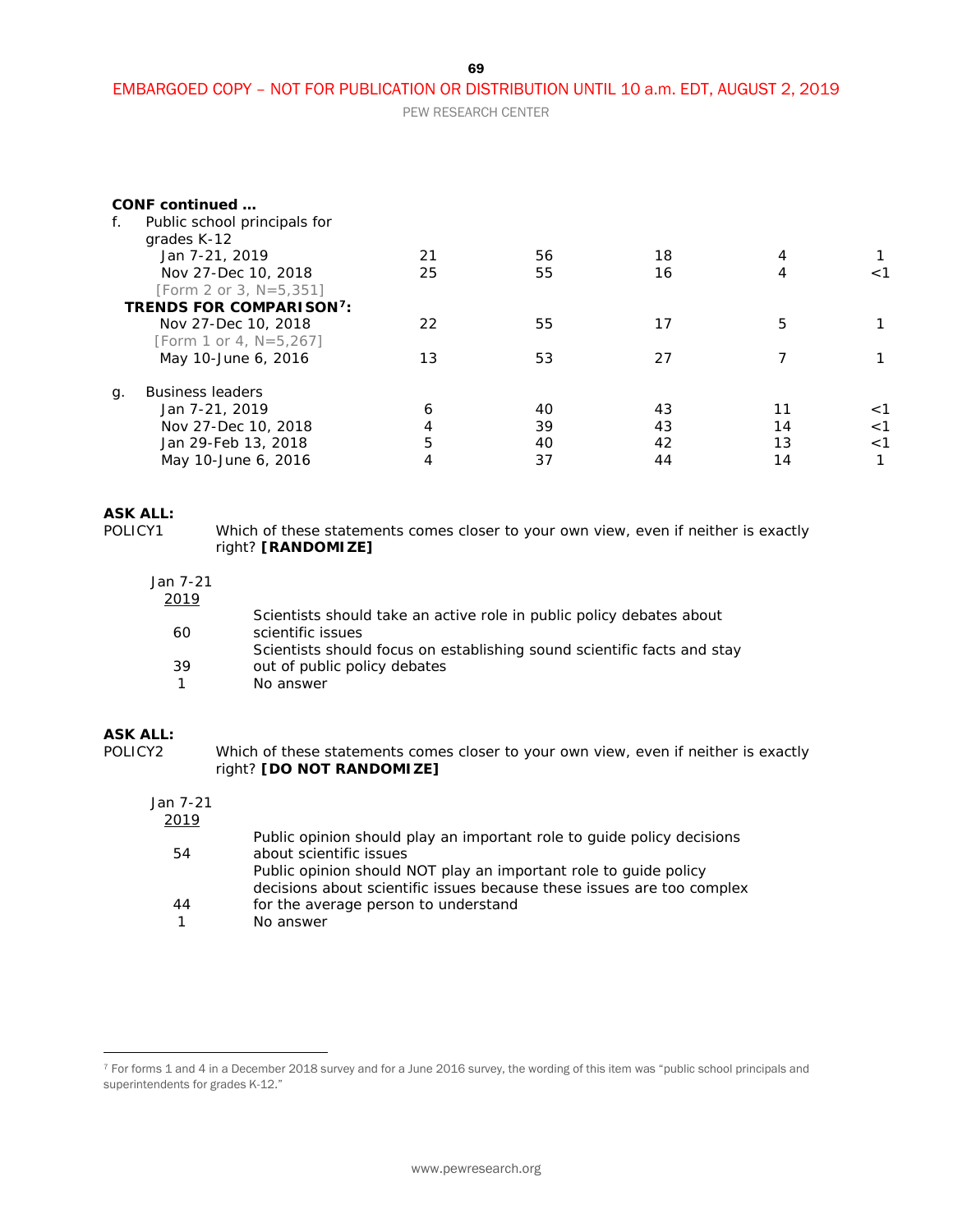# PEW RESEARCH CENTER

#### *TREND FOR COMPARISON:*

*Pew Research Center survey conducted by telephone: Which of these statements best describes your views, even if neither is exactly right?*

|                                                                                                                                          | Aug 15-25<br>2014 |
|------------------------------------------------------------------------------------------------------------------------------------------|-------------------|
| (One) Public opinion should play an important role to guide policy<br>decisions about scientific issues, [OR]                            | 60                |
| (Two) Public opinion should NOT play an important role to guide<br>policy decisions about scientific issues because these issues are too | 35                |
| complex for the average person to understand                                                                                             |                   |
| Neither/Both (VOL.)                                                                                                                      | 2                 |
| Don't know/Refused (VOL.)                                                                                                                |                   |

# **ASK ALL:**

In general, would you say scientific experts are... **[DO NOT RANDOMIZE]** 

| Jan 7-21<br>2019 |                                                                                                       |
|------------------|-------------------------------------------------------------------------------------------------------|
| 45               | Usually BETTER at making good policy decisions about scientific issues<br>than other people           |
|                  | Usually WORSE at making good policy decisions about scientific issues<br>than other people            |
| 48               | NEITHER BETTER NOR WORSE at making good policy decisions about<br>scientific issues than other people |
|                  | No answer                                                                                             |

## **RANDOMIZE SECTIONS F1A, F1B AND F1C AND RANDOMIZE SECTIONS F2A, F2B, AND F2C ASK FORM 1 [N=2,226]:**<br>RQ1\_F1A Medical rese

Medical research scientists conduct research to investigate human diseases, and test methods to prevent and treat them.

In general, would you say your view of medical research scientists is...

#### **ASK FORM 2 [N=2,238]:**

PQ1\_F2A Medical doctors provide patients with diagnoses of disease and/or treatment recommendations to promote, maintain or restore a patient's health. In general, would you say your view of medical doctors is...

|                               | Medical research |                 |
|-------------------------------|------------------|-----------------|
|                               | scientists       | Medical doctors |
| Mostly positive               | 68               | 74              |
| Mostly negative               |                  |                 |
| Neither positive nor negative | 24               | 18              |
| No answer                     |                  |                 |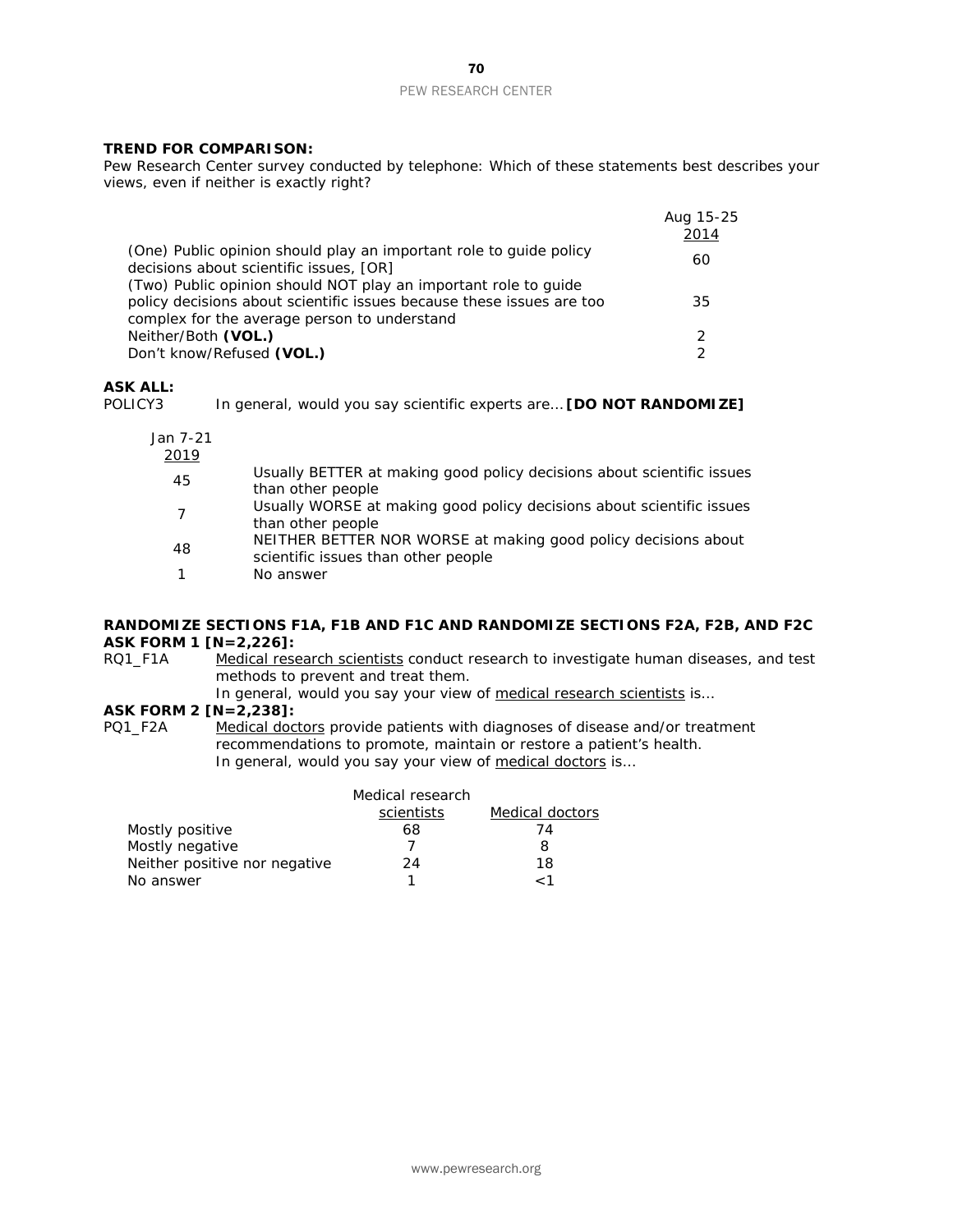#### EMBARGOED COPY – NOT FOR PUBLICATION OR DISTRIBUTION UNTIL 10 a.m. EDT, AUGUST 2, 2019

PEW RESEARCH CENTER

### **ASK FORM 1 [N=2,226]:**

RQ2\_F1A How much, if anything, do you know about what medical research scientists do? **ASK FORM 2 [N=2,238]:**

How much, if anything, do you know about what medical doctors do?

|                | Medical research |                 |
|----------------|------------------|-----------------|
|                | scientists       | Medical doctors |
| A lot          | 16               | 46              |
| A little       | 67               | 48              |
| Nothing at all | 17               |                 |
| No answer      | 1 ؍              |                 |

## **ASK KNOW A LOT/A LITTLE ABOUT MEDICAL RESEARCH SCIENTISTS (RQ2\_F1A=1,2) [N=1,897]:**

Is what you know about medical research scientists because you ... [RANDOMIZE **ITEMS; MAINTAIN SAME ORDER FOR EACH TYPE OF SCIENTIST]**

**ASK KNOW A LOT/A LITTLE ABOUT MEDICAL DOCTORS (PQ2\_F2A=1,2) [N=2,127]:** PQ3\_F2A Is what you know about medical doctors because you … **[RANDOMIZE ITEMS;** 

**MAINTAIN SAME ORDER FOR EACH TYPE OF SCIENTIST]**

**Based on those who know a lot/a little about medical research scientists [N=1,897]; medical doctors [N=2,127]:**

a. Know someone who does this

|                                       | Based on those asked |                 |
|---------------------------------------|----------------------|-----------------|
|                                       | Medical research     |                 |
|                                       | scientists           | Medical doctors |
| Yes, know someone who does this       | 32                   | 69              |
| No, do not know someone who does this | 67                   | 29              |
| No answer                             |                      |                 |

#### **Based on total [N=4,464]:**

| <b>Based on U.S. adults</b> |                 |
|-----------------------------|-----------------|
| Medical research            |                 |
| scientists                  | Medical doctors |
| 83                          | 94              |
| 27                          | 65              |
| 55                          | 28              |
|                             |                 |
| 17                          | 6               |
|                             |                 |
|                             |                 |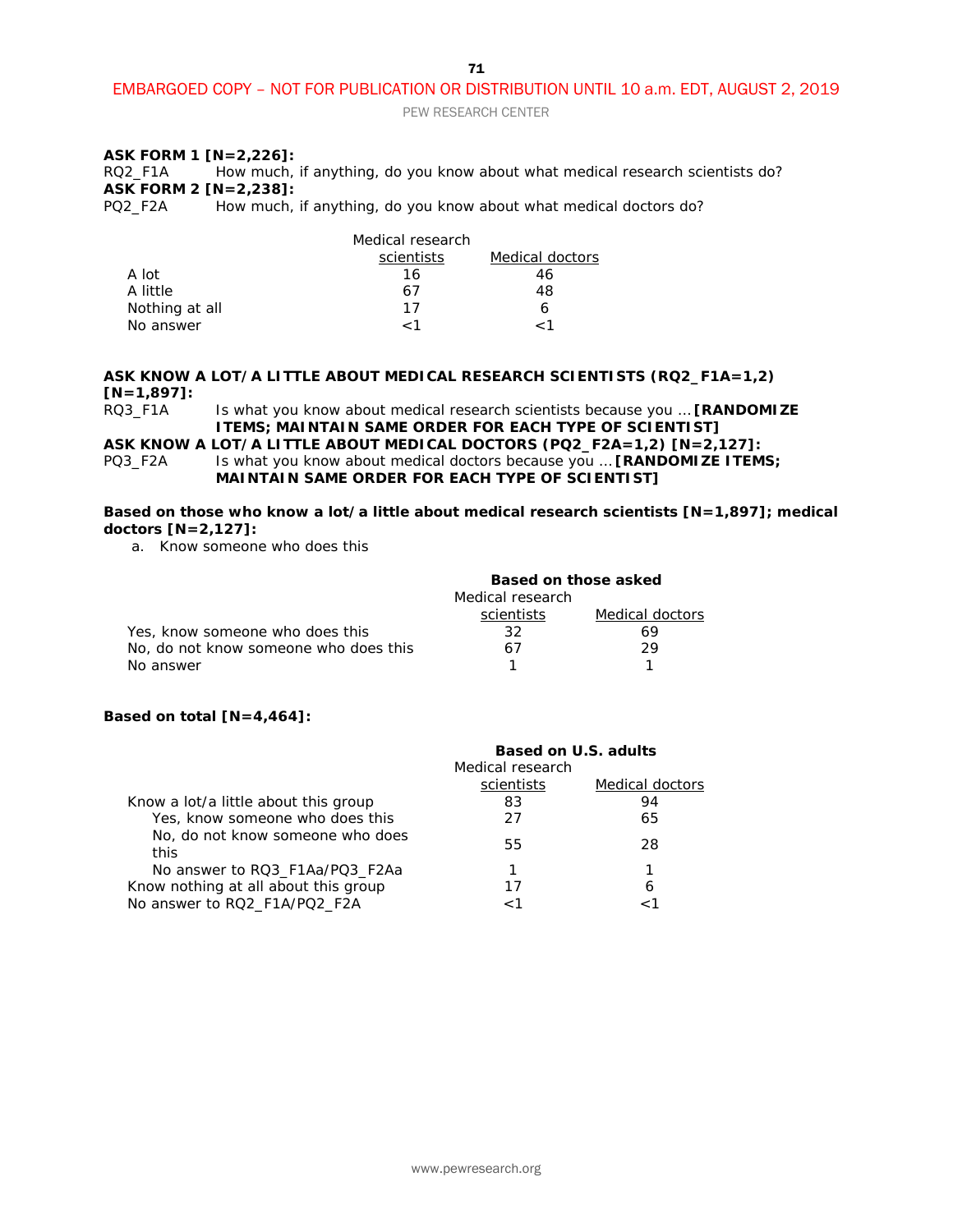#### **RQ3\_F1A and PQ3\_F2A continued …**

#### **Based on those who know a lot/a little about medical research scientists [N=1,897]; medical doctors [N=2,127]:**

b. Learned about this in school

|                                        | Based on those asked<br>Medical research |                 |
|----------------------------------------|------------------------------------------|-----------------|
|                                        |                                          |                 |
|                                        | scientists                               | Medical doctors |
| Yes, learned about this in school      | 50                                       | 51              |
| No, did not learn about this in school | 49                                       | 49              |
| No answer                              |                                          |                 |

#### **Based on total [N=4,464]:**

|                                        | <b>Based on U.S. adults</b> |                 |
|----------------------------------------|-----------------------------|-----------------|
|                                        | Medical research            |                 |
|                                        | scientists                  | Medical doctors |
| Know a lot/a little about this group   | 83                          | 94              |
| Yes, learned about this in school      | 41                          | 47              |
| No, did not learn about this in school | 40                          | 45              |
| No answer to RQ3_F1Ab/PQ3_F2Ab         |                             |                 |
| Know nothing at all about this group   | 17                          | 6               |
| No answer to RQ2_F1A/PQ2_F2A           |                             |                 |

#### **Based on those who know a lot/a little about medical research scientists [N=1,897]; medical doctors [N=2,127]:**

c. Learned about this in your job

|                                        | Based on those asked |                 |
|----------------------------------------|----------------------|-----------------|
|                                        | Medical research     |                 |
|                                        | scientists           | Medical doctors |
| Yes, learned about this in my job      | 22.                  | つフ              |
| No, did not learn about this in my job | 77                   | 72.             |
| No answer                              |                      |                 |

#### **Based on total [N=4,464]:**

|                                        | Based on U.S. adults<br>Medical research |                 |
|----------------------------------------|------------------------------------------|-----------------|
|                                        | scientists                               | Medical doctors |
| Know a lot/a little about this group   | 83                                       | 94              |
| Yes, learned about this in my job      | 18                                       | 25              |
| No, did not learn about this in my job | 64                                       | 67              |
| No answer to RQ3_F1Ac/PQ3_F2Ac         |                                          | 1               |
| Know nothing at all about this group   | 17                                       | 6               |
| No answer to RQ2_F1A/PQ2_F2A           |                                          |                 |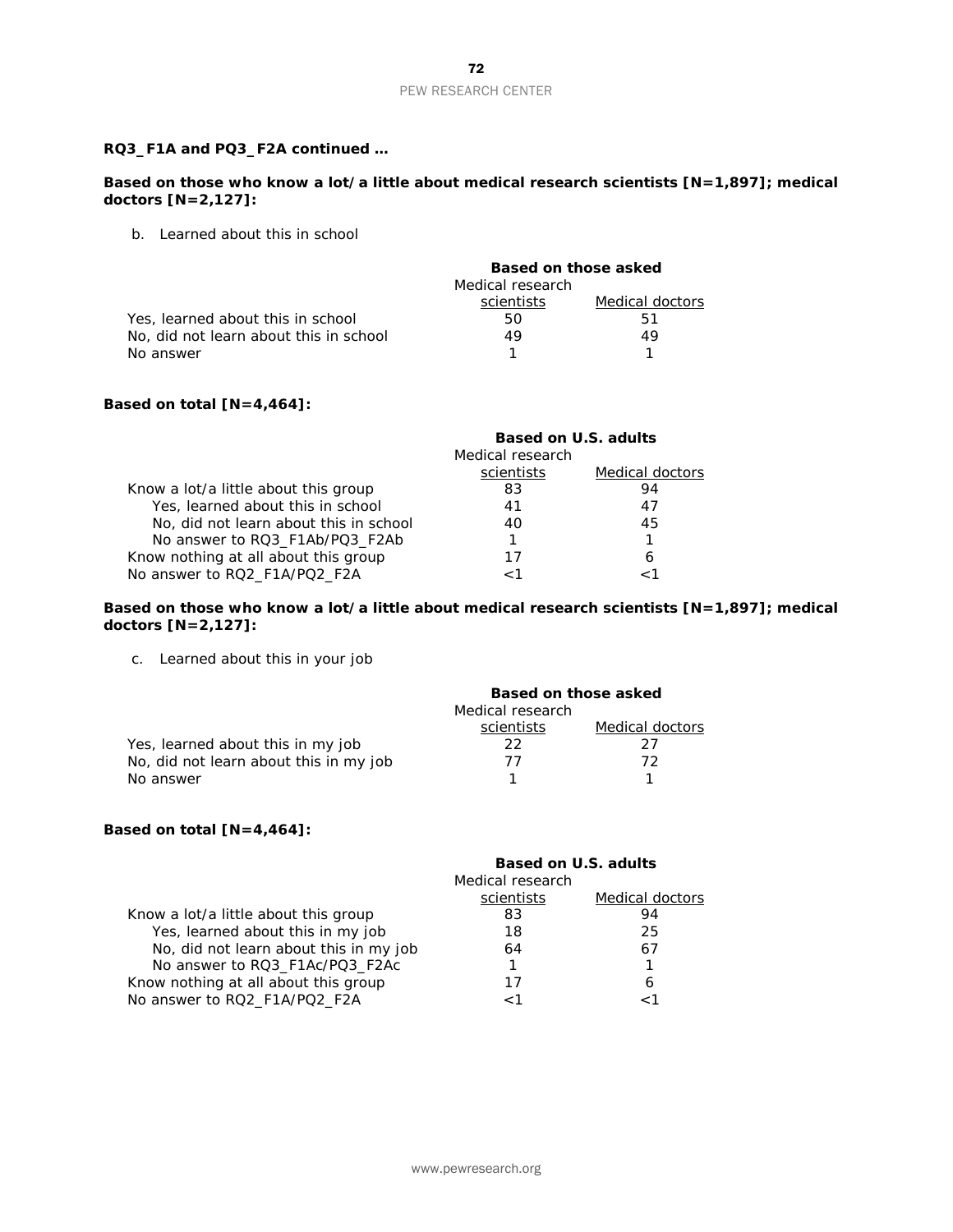PEW RESEARCH CENTER

#### **RQ3\_F1A and PQ3\_F2A continued …**

#### **Based on those who know a lot/a little about medical research scientists [N=1,897]; medical doctors [N=2,127]:**

d. Have heard or read about this in the news

|                                                      | Based on those asked<br>Medical research |                 |
|------------------------------------------------------|------------------------------------------|-----------------|
|                                                      | scientists                               | Medical doctors |
| Yes, have heard or read about this in the<br>news    | 85                                       | 74              |
| No, have not heard or read about this in<br>the news | 15                                       | 24              |
| No answer                                            |                                          |                 |

#### **Based on total [N=4,464]:**

|                                                      | <b>Based on U.S. adults</b> |                 |
|------------------------------------------------------|-----------------------------|-----------------|
|                                                      | Medical research            |                 |
|                                                      | scientists                  | Medical doctors |
| Know a lot/a little about this group                 | 83                          | 94              |
| Yes, have heard or read about this in<br>the news    | 70                          | 69              |
| No, have not heard or read about this<br>in the news | 12                          | 23              |
| No answer to RQ3 F1Ad/PQ3 F2Ad                       | $\leq 1$                    |                 |
| Know nothing at all about this group                 | 17                          | 6               |
| No answer to RQ2 F1A/PQ2 F2A                         | 1>                          |                 |

#### **ASK FORM 1 [N=2,226]:**

RQ4\_F1A Thinking about medical research scientists, how often would you say they ...

#### **[RANDOMIZE ITEMS, MAINTAIN SAME ORDER FOR EACH TYPE OF SCIENTIST] ASK FORM 2 [N=2,238]:**

PQ4\_F2A Thinking about medical doctors, how often would you say they … **[RANDOMIZE ITEMS, MAINTAIN SAME ORDER FOR EACH TYPE OF SCIENTIST]**

a. **ASK FORM 1:** Do a good job conducting research **ASK FORM 2:** Do a good job providing diagnoses and treatment recommendations

| Medical research |                 |
|------------------|-----------------|
| scientists       | Medical doctors |
| 43               | 49              |
| 41               | 42              |
| 8                |                 |
|                  |                 |
|                  |                 |
|                  |                 |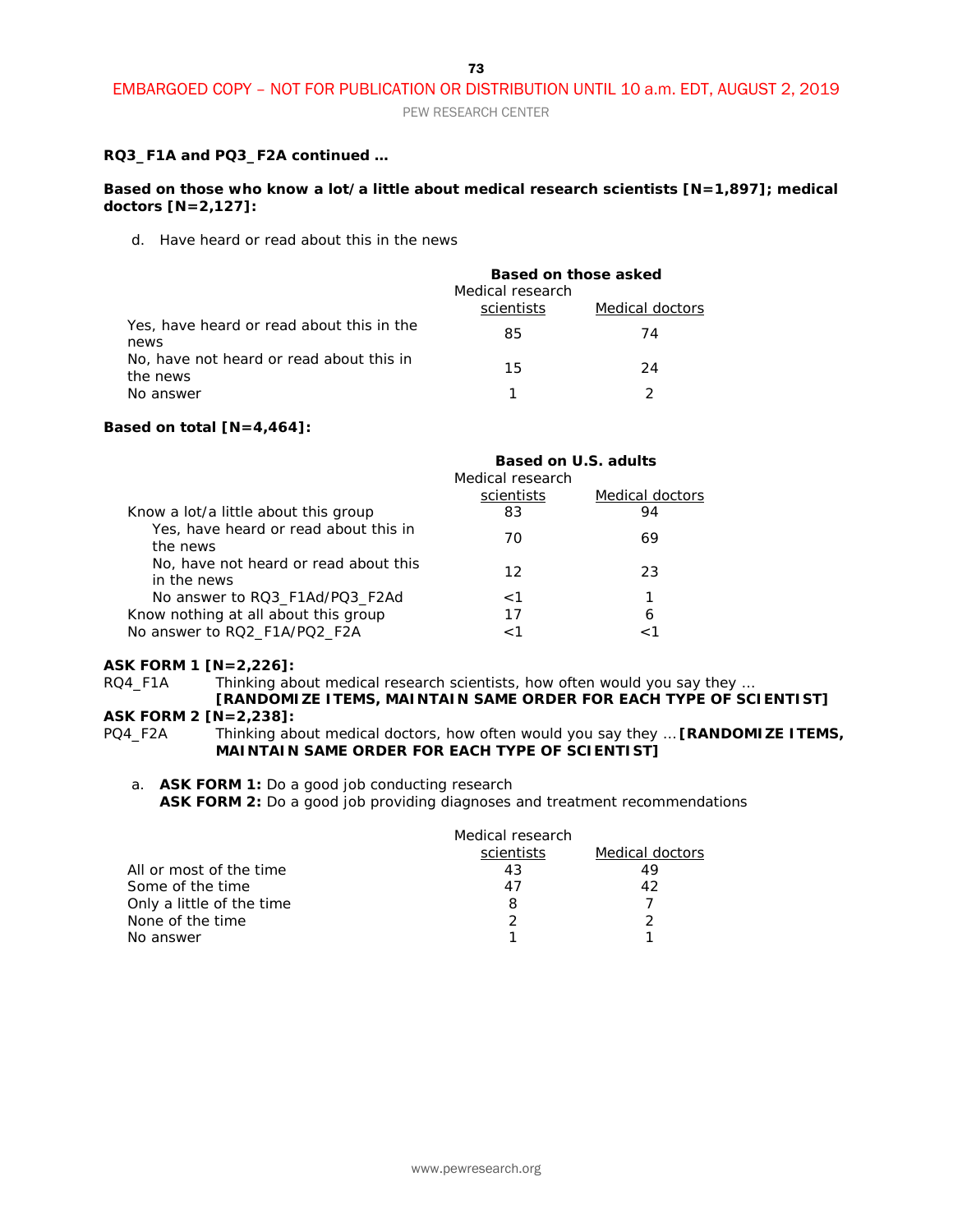#### **RQ4\_F1A and PQ4\_F2A continued …**

b. **ASK FORM 1:** Provide fair and accurate information when making statements about their research

**ASK FORM 2:** Provide fair and accurate information when making recommendations

|                           | Medical research |                 |
|---------------------------|------------------|-----------------|
|                           | scientists       | Medical doctors |
| All or most of the time   | 32               | 48              |
| Some of the time          | 53               | 43              |
| Only a little of the time | 12               |                 |
| None of the time          |                  |                 |
| No answer                 |                  |                 |

#### c. Admit mistakes and take responsibility for them

|                           | Medical research |                 |
|---------------------------|------------------|-----------------|
|                           | scientists       | Medical doctors |
| All or most of the time   | 13               | 12              |
| Some of the time          | 48               | 46              |
| Only a little of the time | 30               | 32              |
| None of the time          |                  |                 |
| No answer                 |                  |                 |

d. Are transparent about potential conflicts of interest with industry groups in their work

|                           | Medical research |                 |
|---------------------------|------------------|-----------------|
|                           | scientists       | Medical doctors |
| All or most of the time   | 15               | 15              |
| Some of the time          | 50               | 50              |
| Only a little of the time | 27               | 24              |
| None of the time          |                  | Q               |
| No answer                 |                  |                 |

#### e. **ASK FORM 1:** Care about the best interests of the public ASK FORM 2: Care about the best interests of their patients

|                           | Medical research |                 |
|---------------------------|------------------|-----------------|
|                           | scientists       | Medical doctors |
| All or most of the time   | 35               | 57              |
| Some of the time          | 47               | 33              |
| Only a little of the time | 14               |                 |
| None of the time          |                  |                 |
| No answer                 |                  |                 |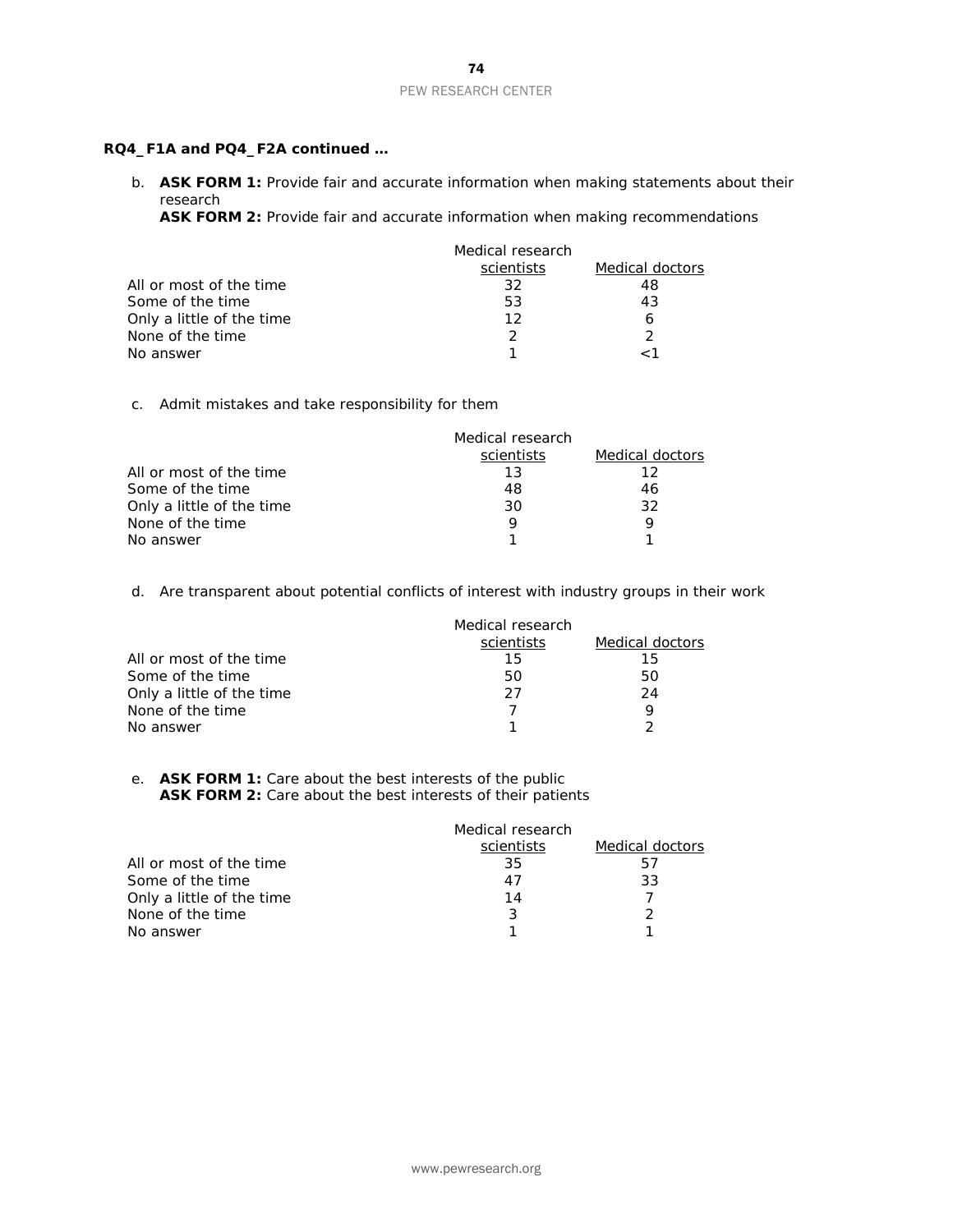PEW RESEARCH CENTER

#### **ASK FORM 1 [N=2,226]:**

RQ5\_F1A Overall, do you think research misconduct by medical research scientists is… **ASK FORM 2 [N=2,238]:**<br>PQ5\_F2A Overall, do

Overall, do you think professional misconduct by medical doctors is...

|                          | Medical research |                 |
|--------------------------|------------------|-----------------|
|                          | scientists       | Medical doctors |
| A very big problem       | 14               | 15              |
| A moderately big problem | 34               | 35              |
| A small problem          | 46               | 44              |
| Not a problem at all     | 5                | 5               |
| No answer                |                  |                 |

#### **ASK FORM 1 [N=2,226]:**

RQ6\_F1A When you hear or read news stories about research misconduct by medical research scientists, do you think of these cases as… **[RANDOMIZE, MAINTAIN SAME ORDER FOR EACH TYPE OF SCIENTIST]**

**ASK FORM 2 [N=2,238]:**<br>PQ6\_F2A When you h When you hear or read news stories about professional misconduct by medical doctors, do you think of these cases as… **[RANDOMIZE, MAINTAIN SAME ORDER FOR EACH TYPE OF SCIENTIST]** 

|                            | Medical research<br>scientists | Medical doctors |
|----------------------------|--------------------------------|-----------------|
| Isolated incidents         | h/                             | 60              |
| Signs of a broader problem | 42                             | 39              |
| No answer                  |                                |                 |

#### **ASK FORM 1 [N=2,226]:**

RQ7\_F1A When you hear about problems with research misconduct among medical research scientists, which comes closer to your view, even if neither is exactly right? **[RANDOMIZE, MAINTAIN SAME ORDER FOR EACH TYPE OF SCIENTIST]**

|                                                                                                  | Medical research<br>scientists |
|--------------------------------------------------------------------------------------------------|--------------------------------|
| Most medical research scientists have good<br>intentions, it's the research system that's broken | 66                             |
| The research system can work fine, it's the medical<br>research scientists that are the problem  | 30                             |
| No answer                                                                                        | 3                              |

#### **ASK FORM 2 [N=2,238]:**

PQ7\_F2A When you hear about problems with professional misconduct among medical doctors, which comes closer to your view, even if neither is exactly right? **[RANDOMIZE, MAINTAIN SAME ORDER FOR EACH TYPE OF SCIENTIST]**

|                                                                             | Medical doctors |
|-----------------------------------------------------------------------------|-----------------|
| Most medical doctors have good intentions, it's the<br>system that's broken | 72              |
| The system can work fine, it's the medical doctors<br>that are the problem  | 26              |
| No answer                                                                   |                 |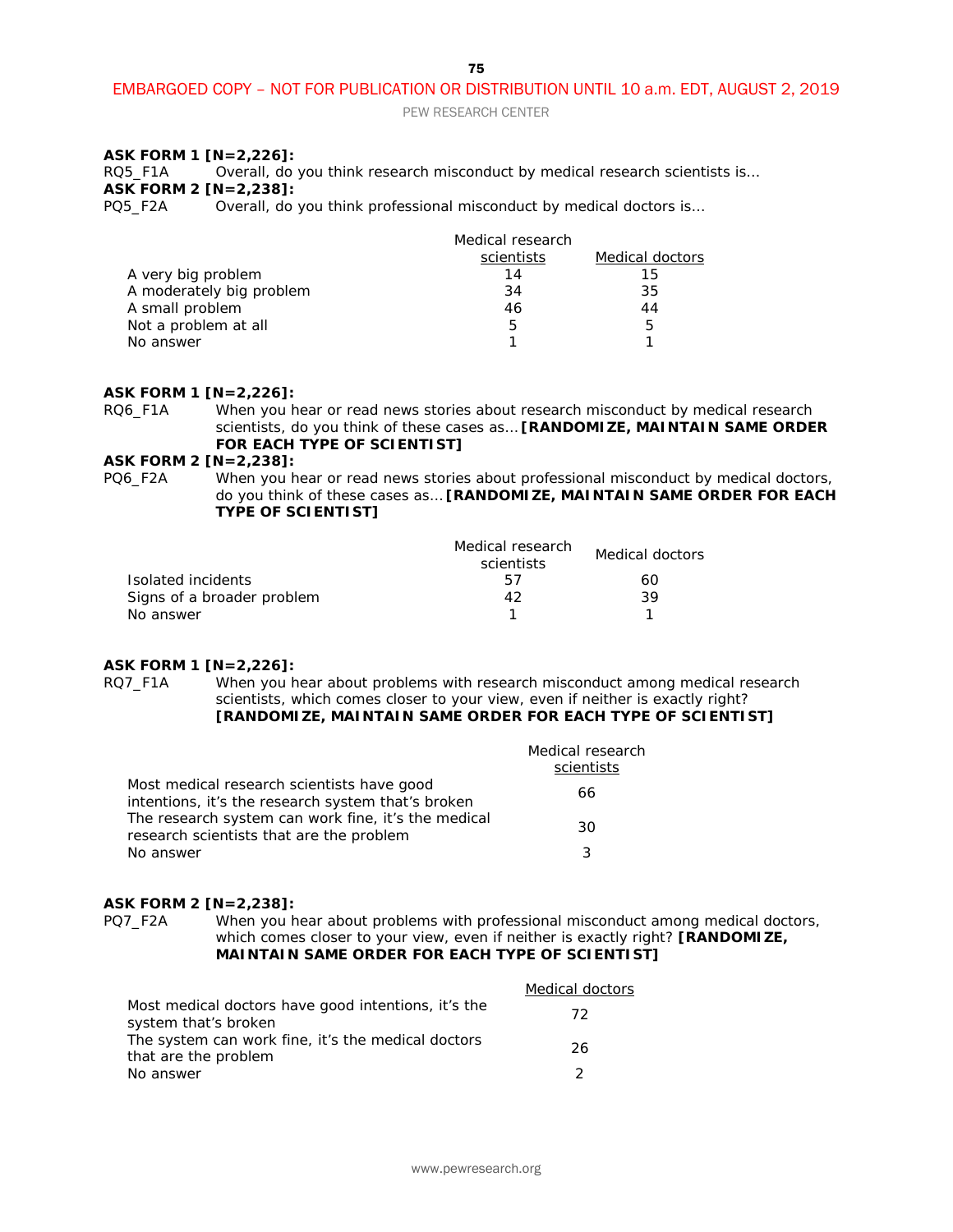# **ASK FORM 1 [N=2,226]:**<br>RQ8\_F1A How often,

How often, if at all, do you think medical research scientists face serious consequences if they engage in research misconduct?

#### **ASK FORM 2 [N=2,238]:**

PQ8 F2A How often, if at all, do you think medical doctors face serious consequences if they engage in professional misconduct?

|                           | Medical research |                 |
|---------------------------|------------------|-----------------|
|                           | scientists       | Medical doctors |
| All or most of the time   | 13               | 20              |
| Some of the time          | 41               | 50              |
| Only a little of the time | 38.              | 27              |
| None of the time          |                  |                 |
| No answer                 |                  |                 |

#### **ASK FORM 1 [N=2,226]:**

RQ1\_F1B Environmental research scientists conduct research on the environment and how plants, animals and other organisms are affected by it.

In general, would you say your view of environmental research scientists is...

# **ASK FORM 2 [N=2,238]:**<br>PQ1\_F2B <u>Environmen</u>

Environmental health specialists often advise organizations in a local community about environmental risks to human health such as air and water pollution and how to clean up polluted areas.

In general, would you say your view of environmental health specialists is...

|                               | Environmental | Environmental |
|-------------------------------|---------------|---------------|
|                               | research      | health        |
|                               | scientists    | specialists   |
| Mostly positive               | h/            | 60            |
| Mostly negative               | 14            | 11            |
| Neither positive nor negative | 29            | 28            |
| No answer                     |               |               |

#### **ASK FORM 1 [N=2,226]:**

RQ2\_F1B How much, if anything, do you know about what environmental research scientists do? **ASK FORM 2 [N=2,238]:**

PQ2\_F2B How much, if anything, do you know about what environmental health specialists do?

|                | Environmental | Environmental |
|----------------|---------------|---------------|
|                | research      | health        |
|                | scientists    | specialists   |
| A lot          | 16            | 12            |
| A little       | 65            | 63            |
| Nothing at all | 19            | 25            |
| No answer      | 1 >           | $\sim$ 1      |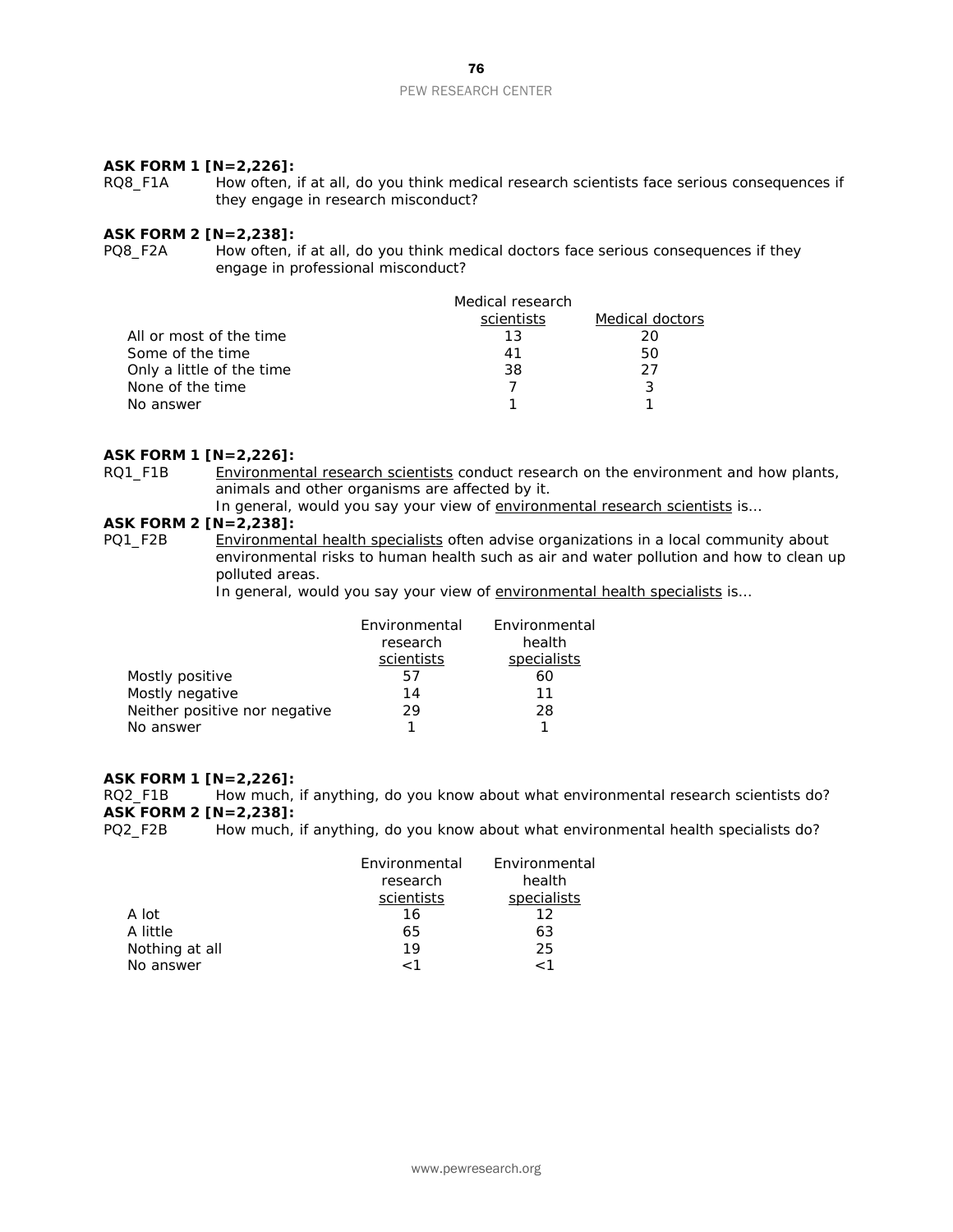PEW RESEARCH CENTER

#### **ASK KNOW A LOT/A LITTLE ABOUT ENVIRONMENTAL RESEARCH SCIENTISTS (RQ2\_F1B=1,2) [N=1,819]:**

RQ3\_F1B Is what you know about environmental research scientists because you … **[RANDOMIZE ITEMS; MAINTAIN SAME ORDER FOR EACH TYPE OF SCIENTIST]**

### **ASK KNOW A LOT/A LITTLE ABOUT ENVIRONMENTAL HEALTH SPECIALISTS (PQ2\_F2B=1,2) [N=1,687]:**

Is what you know about environmental health specialists because you ... [RANDOMIZE **ITEMS; MAINTAIN SAME ORDER FOR EACH TYPE OF SCIENTIST]**

#### **Based on those who know a lot/a little about environmental research scientists [N=1,819]; environmental health specialists [N=1,687]:**

a. Know someone who does this

|                                       | Based on those asked |               |
|---------------------------------------|----------------------|---------------|
|                                       | Environmental        | Environmental |
|                                       | research             | health        |
|                                       | scientists           | specialists   |
| Yes, know someone who does this       | 25                   | 24            |
| No, do not know someone who does this | 73                   | 74            |
| No answer                             |                      |               |

#### **Based on total [N=4,464]:**

|                                          | Based on U.S. adults |               |
|------------------------------------------|----------------------|---------------|
|                                          | Environmental        | Environmental |
|                                          | research             | health        |
|                                          | scientists           | specialists   |
| Know a lot/a little about this group     | 81                   | 74            |
| Yes, know someone who does this          | 21                   | 18            |
| No, do not know someone who does<br>this | 59                   | 55            |
| No answer to RQ3 F1Ba/PQ3 F2Ba           |                      |               |
| Know nothing at all about this group     | 19                   | 25            |
| No answer to RQ2_F1B/PQ2_F2B             |                      | 1 >           |

b. Learned about this in school

#### **Based on those who know a lot/a little about environmental research scientists [N=1,819]; environmental health specialists [N=1,687]:**

|                                        | Based on those asked |               |
|----------------------------------------|----------------------|---------------|
|                                        | Environmental        | Environmental |
|                                        | research             | health        |
|                                        | scientists           | specialists   |
| Yes, learned about this in school      | 51                   | 44            |
| No, did not learn about this in school | 48                   | 55            |
| No answer                              |                      |               |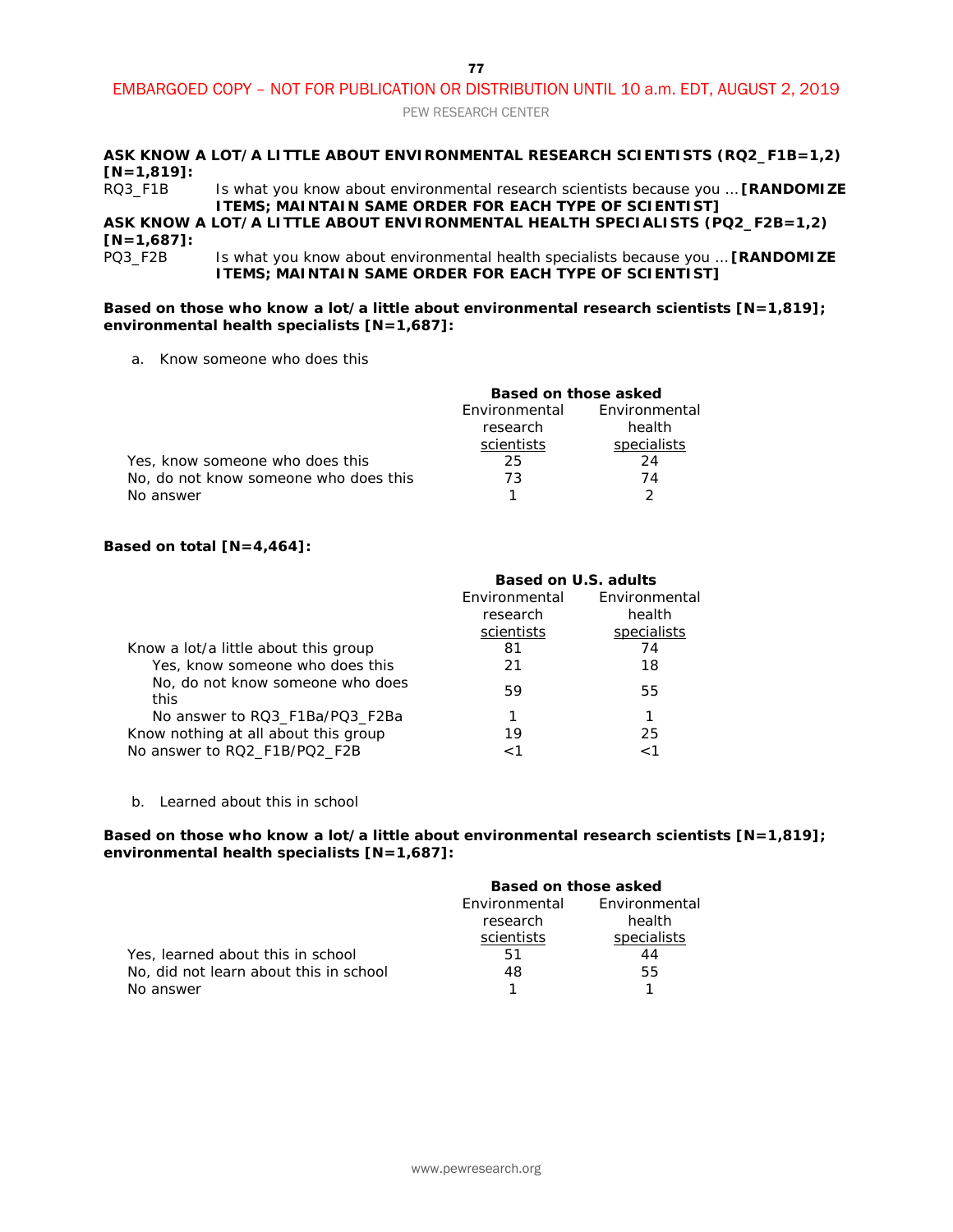#### **RQ3\_F1B and PQ3\_F2B continued …**

### **Based on total [N=4,464]:**

|                                        | Based on U.S. adults |               |
|----------------------------------------|----------------------|---------------|
|                                        | Environmental        | Environmental |
|                                        | research             | health        |
|                                        | scientists           | specialists   |
| Know a lot/a little about this group   | 81                   | 74            |
| Yes, learned about this in school      | 41                   | 33            |
| No, did not learn about this in school | 39                   | 41            |
| No answer to RQ3 F1Bb/PQ3 F2Bb         |                      |               |
| Know nothing at all about this group   | 19                   | 25            |
| No answer to RQ2_F1B/PQ2_F2B           | 1>                   | 1 >           |

c. Learned about this in your job

#### **Based on those who know a lot/a little about environmental research scientists [N=1,819]; environmental health specialists [N=1,687]:**

|                                        | Based on those asked |               |
|----------------------------------------|----------------------|---------------|
|                                        | Environmental        | Environmental |
|                                        | research             | health        |
|                                        | scientists           | specialists   |
| Yes, learned about this in my job      | 18                   | 28            |
| No, did not learn about this in my job | 81                   | 71            |
| No answer                              |                      |               |

#### **Based on total [N=4,464]:**

|                                        | Based on U.S. adults |               |
|----------------------------------------|----------------------|---------------|
|                                        | Environmental        | Environmental |
|                                        | research             | health        |
|                                        | scientists           | specialists   |
| Know a lot/a little about this group   | 81                   | 74            |
| Yes, learned about this in my job      | 14                   | 21            |
| No, did not learn about this in my job | 65                   | 53            |
| No answer to RQ3_F1Bc/PQ3_F2Bc         | 1                    | 1             |
| Know nothing at all about this group   | 19                   | 25            |
| No answer to RQ2_F1B/PQ2_F2B           | 1 >                  | 1 ~           |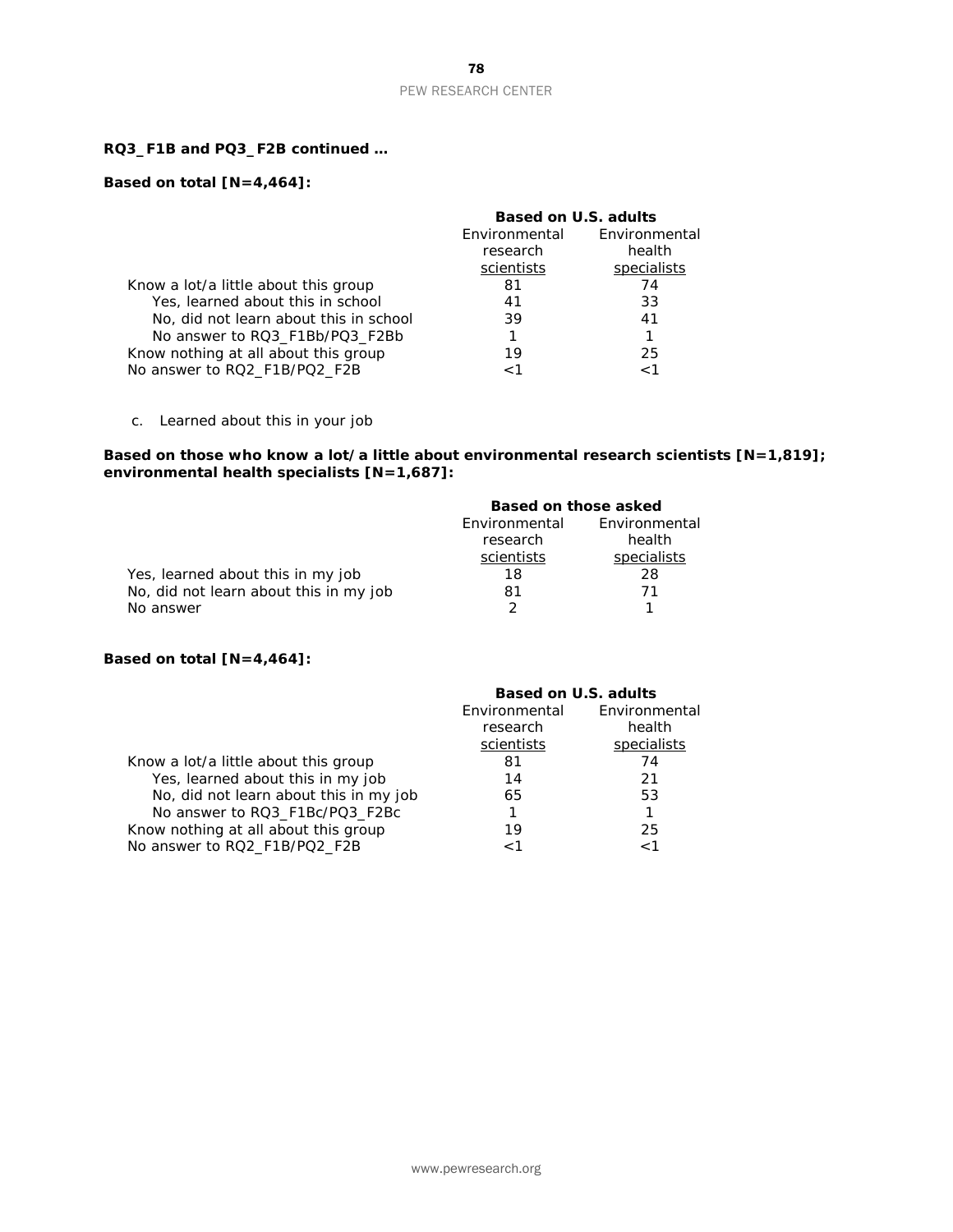PEW RESEARCH CENTER

#### **RQ3\_F1B and PQ3\_F2B continued …**

d. Have heard or read about this in the news

#### **Based on those who know a lot/a little about environmental research scientists [N=1,819]; environmental health specialists [N=1,687]:**

|                                                      | Based on those asked                    |                                        |
|------------------------------------------------------|-----------------------------------------|----------------------------------------|
|                                                      | Environmental<br>research<br>scientists | Environmental<br>health<br>specialists |
| Yes, have heard or read about this in the<br>news    | 84                                      | 80                                     |
| No, have not heard or read about this in<br>the news | 15                                      | 19                                     |
| No answer                                            |                                         |                                        |

#### **Based on total [N=4,464]:**

|                                                      | Based on U.S. adults |               |
|------------------------------------------------------|----------------------|---------------|
|                                                      | Environmental        | Environmental |
|                                                      | research             | health        |
|                                                      | scientists           | specialists   |
| Know a lot/a little about this group                 | 81                   | 74            |
| Yes, have heard or read about this in<br>the news    | 68                   | 60            |
| No, have not heard or read about this<br>in the news | 12                   | 14            |
| No answer to RQ3 F1Bd/PQ3 F2Bd                       |                      | 1             |
| Know nothing at all about this group                 | 19                   | 25            |
| No answer to RQ2_F1B/PQ2_F2B                         | 1 >                  | 1 >           |

#### **ASK FORM 1 [N=2,226]:**

RQ4\_F1B Thinking about environmental research scientists, how often would you say they ... **[RANDOMIZE ITEMS, MAINTAIN SAME ORDER FOR EACH TYPE OF SCIENTIST]**

#### **ASK FORM 2 [N=2,238]:**

PQ4\_F2B Thinking about environmental health specialists, how often would you say they ... **[RANDOMIZE ITEMS, MAINTAIN SAME ORDER FOR EACH TYPE OF SCIENTIST]**

#### a. **ASK FORM 1:** Do a good job conducting research **ASK FORM 2:** Do a good job providing recommendations about how to address risks to human health from the environment

|                           | Environmental<br>research | Environmental<br>health |
|---------------------------|---------------------------|-------------------------|
|                           | scientists                | specialists             |
| All or most of the time   | 40                        | 39                      |
| Some of the time          | 45                        | 47                      |
| Only a little of the time | 10                        |                         |
| None of the time          | 2                         | 3                       |
| No answer                 |                           | ર                       |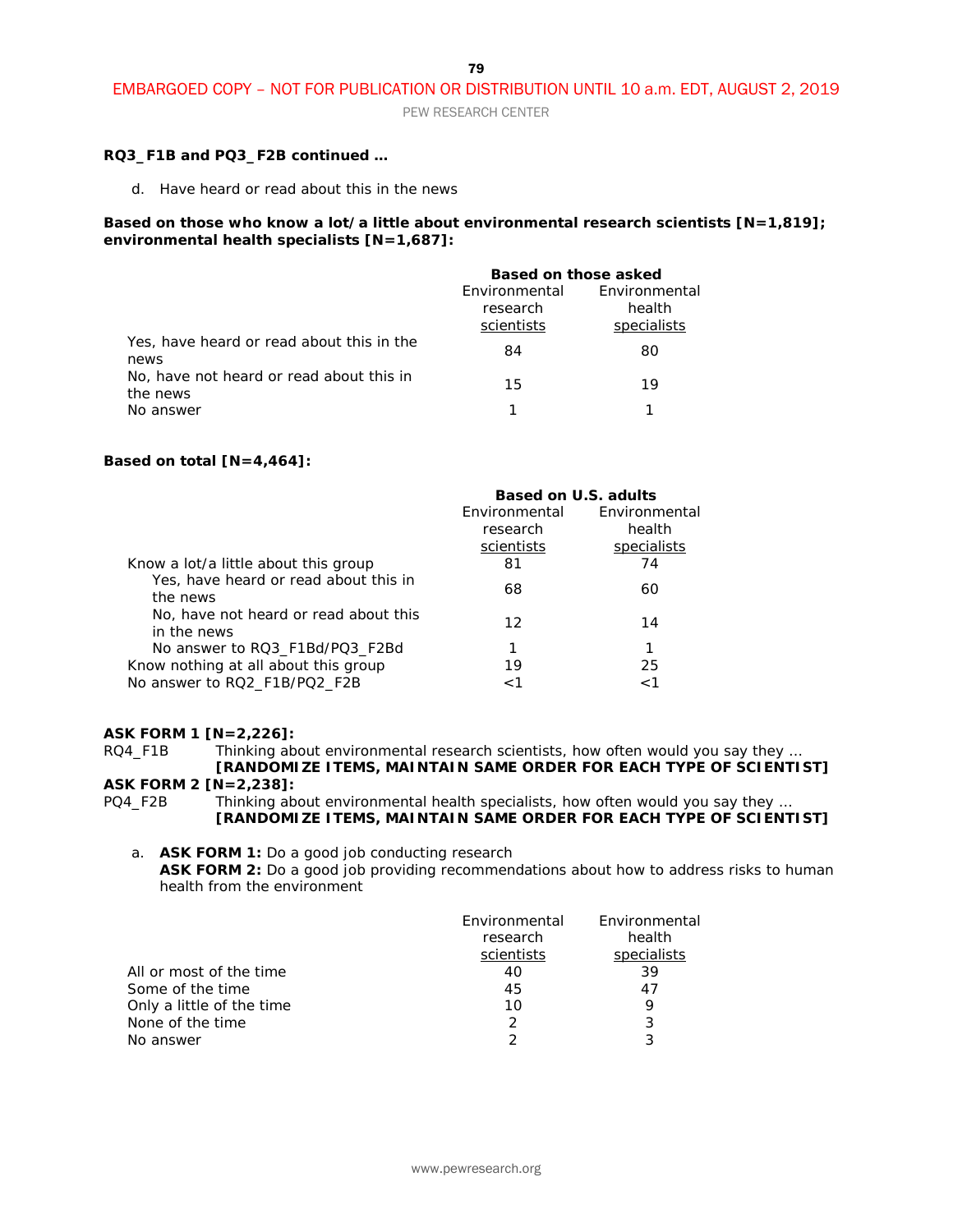#### **RQ4\_F1B and PQ4\_F2B continued …**

b. **ASK FORM 1:** Provide fair and accurate information when making statements about their research

**ASK FORM 2:** Provide fair and accurate information when making recommendations

|                           | Environmental<br>research | Environmental<br>health |
|---------------------------|---------------------------|-------------------------|
|                           | scientists                | specialists             |
| All or most of the time   | 35                        | 35                      |
| Some of the time          | 45                        | 48                      |
| Only a little of the time | 15                        | 11                      |
| None of the time          | 3                         | 3                       |
| No answer                 |                           | っ                       |

#### c. Admit mistakes and take responsibility for them

|                           | Environmental | Environmental |
|---------------------------|---------------|---------------|
|                           | research      | health        |
|                           | scientists    | specialists   |
| All or most of the time   | 16            | 14            |
| Some of the time          | 47            | 49            |
| Only a little of the time | 26            | 24            |
| None of the time          | 9             | 11            |
| No answer                 | $\mathcal{P}$ | 3             |

d. Are transparent about potential conflicts of interest with industry groups in their work

|                           | Environmental<br>research<br>scientists | Environmental<br>health<br>specialists |
|---------------------------|-----------------------------------------|----------------------------------------|
| All or most of the time   | 17                                      | 17                                     |
| Some of the time          | 49                                      | 50                                     |
| Only a little of the time | 24                                      | 22                                     |
| None of the time          |                                         | 8                                      |
| No answer                 |                                         | 3                                      |

#### e. **ASK FORM 1:** Care about the best interests of the public ASK FORM 2: Care about the best interests of people in the community

|                           | Environmental<br>research<br>scientists | Environmental<br>health<br>specialists |
|---------------------------|-----------------------------------------|----------------------------------------|
| All or most of the time   | 38                                      | 43                                     |
| Some of the time          | 43                                      | 41                                     |
| Only a little of the time | 13                                      | 10                                     |
| None of the time          | 4                                       | 4                                      |
| No answer                 |                                         | 3                                      |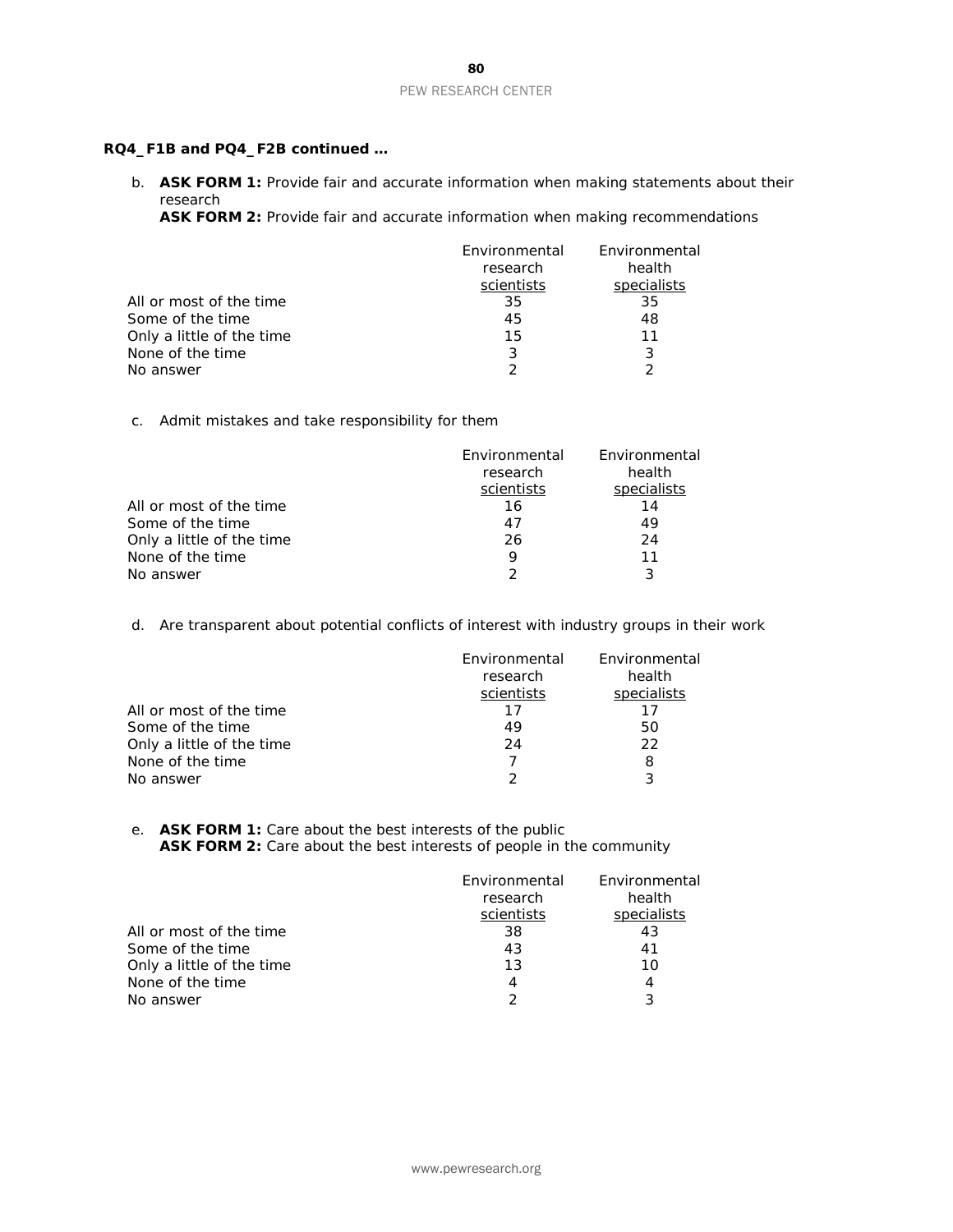PEW RESEARCH CENTER

#### **ASK FORM 1 [N=2,226]:**

RQ5\_F1B Overall, do you think research misconduct by environmental research scientists is… **ASK FORM 2 [N=2,238]:**<br>PQ5\_F2B Overall, do

Overall, do you think professional misconduct by environmental health specialists is...

|                          | Environmental | Environmental |
|--------------------------|---------------|---------------|
|                          | research      | health        |
|                          | scientists    | specialists   |
| A very big problem       | 13            | 10            |
| A moderately big problem | 29            | 26            |
| A small problem          | 46            | 47            |
| Not a problem at all     | 10            | 14            |
| No answer                |               | 3             |

#### **ASK FORM 1 [N=2,226]:**

RQ6\_F1B When you hear or read news stories about research misconduct by environmental research scientists, do you think of these cases as… **[RANDOMIZE, MAINTAIN SAME ORDER FOR EACH TYPE OF SCIENTIST]**

# **ASK FORM 2 [N=2,238]:**<br>PQ6\_F2B When you h

- - When you hear or read news stories about professional misconduct by environmental health specialists, do you think of these cases as… **[RANDOMIZE, MAINTAIN SAME ORDER FOR EACH TYPE OF SCIENTIST]**

|                            | Environmental | Environmental |
|----------------------------|---------------|---------------|
|                            | research      | health        |
|                            | scientists    | specialists   |
| Isolated incidents         | 56            | 62            |
| Signs of a broader problem | 42            | 35            |
| No answer                  |               |               |

#### **ASK FORM 1 [N=2,226]:**

RQ7\_F1B When you hear about problems with research misconduct among environmental research scientists, which comes closer to your view, even if neither is exactly right? **[RANDOMIZE, MAINTAIN SAME ORDER FOR EACH TYPE OF SCIENTIST]**

|                                                                                                          | Environmental<br>research<br>scientists |
|----------------------------------------------------------------------------------------------------------|-----------------------------------------|
| Most environmental research scientists have good<br>intentions, it's the research system that's broken   | 65                                      |
| The research system can work fine, it's the<br>environmental research scientists that are the<br>problem | 32                                      |
| No answer                                                                                                | 3                                       |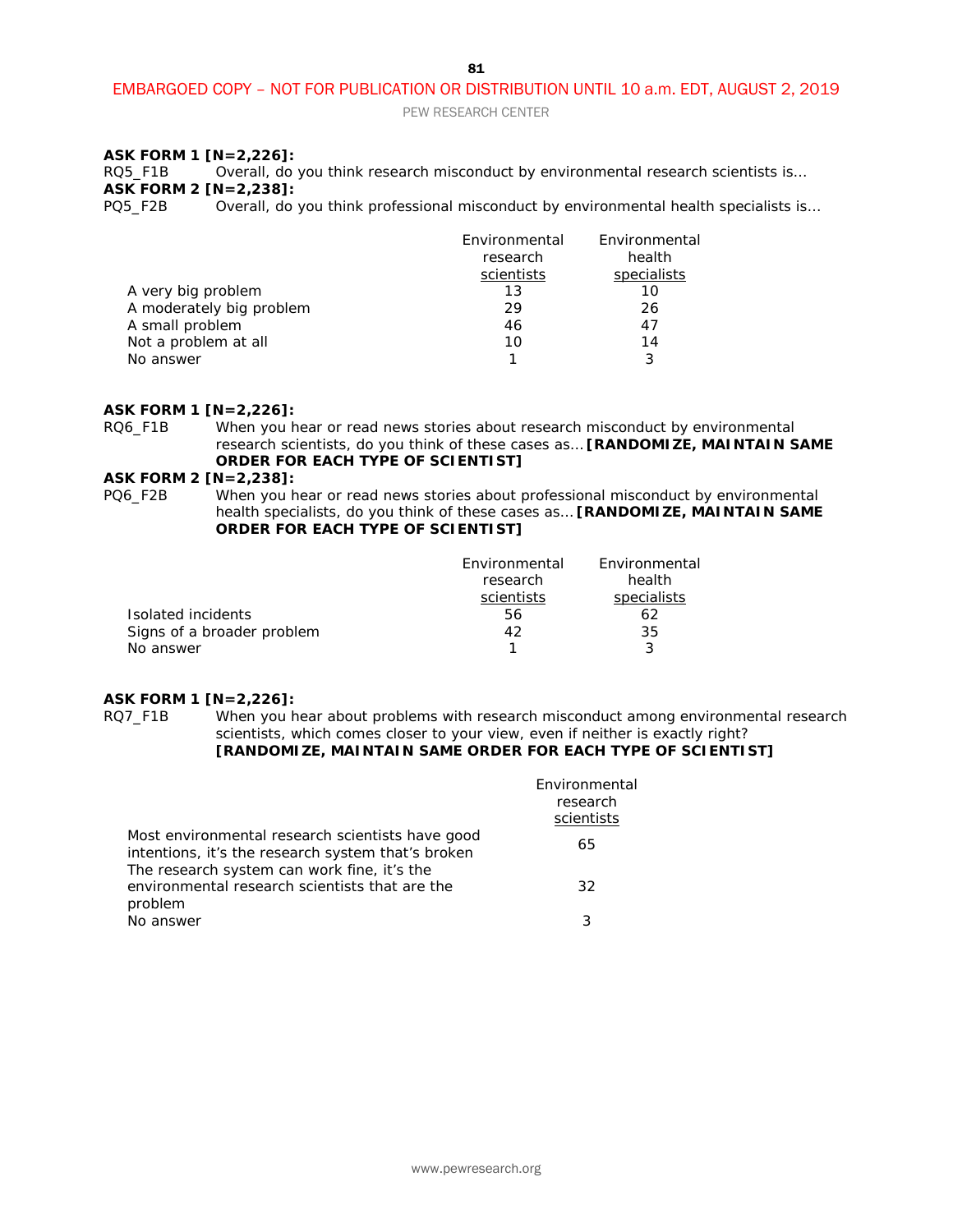#### **ASK FORM 2 [N=2,238]:**

#### PQ7\_F2B When you hear about problems with professional misconduct among environmental health specialists, which comes closer to your view, even if neither is exactly right? **[RANDOMIZE, MAINTAIN SAME ORDER FOR EACH TYPE OF SCIENTIST]**

|                                                                                              | Environmental<br>health<br>specialists |
|----------------------------------------------------------------------------------------------|----------------------------------------|
| Most environmental health specialists have good<br>intentions, it's the system that's broken | 72                                     |
| The system can work fine, it's the environmental<br>health specialists that are the problem  | 24                                     |
| No answer                                                                                    | 4                                      |

# **ASK FORM 1 [N=2,226]:**

How often, if at all, do you think environmental research scientists face serious consequences if they engage in research misconduct?

#### **ASK FORM 2 [N=2,238]:**

- 
- PQ8\_F2B How often, if at all, do you think environmental health specialists face serious consequences if they engage in professional misconduct?

|                           | Environmental<br>research<br>scientists | Environmental<br>health<br>specialists |
|---------------------------|-----------------------------------------|----------------------------------------|
| All or most of the time   | 12                                      | 11                                     |
| Some of the time          | 39                                      | 44                                     |
| Only a little of the time | 36                                      | 32                                     |
| None of the time          | 11                                      | 10                                     |
| No answer                 |                                         | 3                                      |

#### **ASK FORM 1 [N=2,226]:**

RQ1\_F1C Nutrition research scientists conduct research about the effects of food on health. In general, would you say your view of nutrition research scientists is...

### **ASK FORM 2 [N=2,238]:**

PQ1\_F2C Dietitians advise people on what to eat using their training in nutrition in order to promote health and manage disease.

In general, would you say your view of dietitians is...

|                               | Nutrition research |            |
|-------------------------------|--------------------|------------|
|                               | scientists         | Dietitians |
| Mostly positive               | 51                 | 60         |
| Mostly negative               | 11                 |            |
| Neither positive nor negative | 38                 | 32         |
| No answer                     | - 1                | - 1        |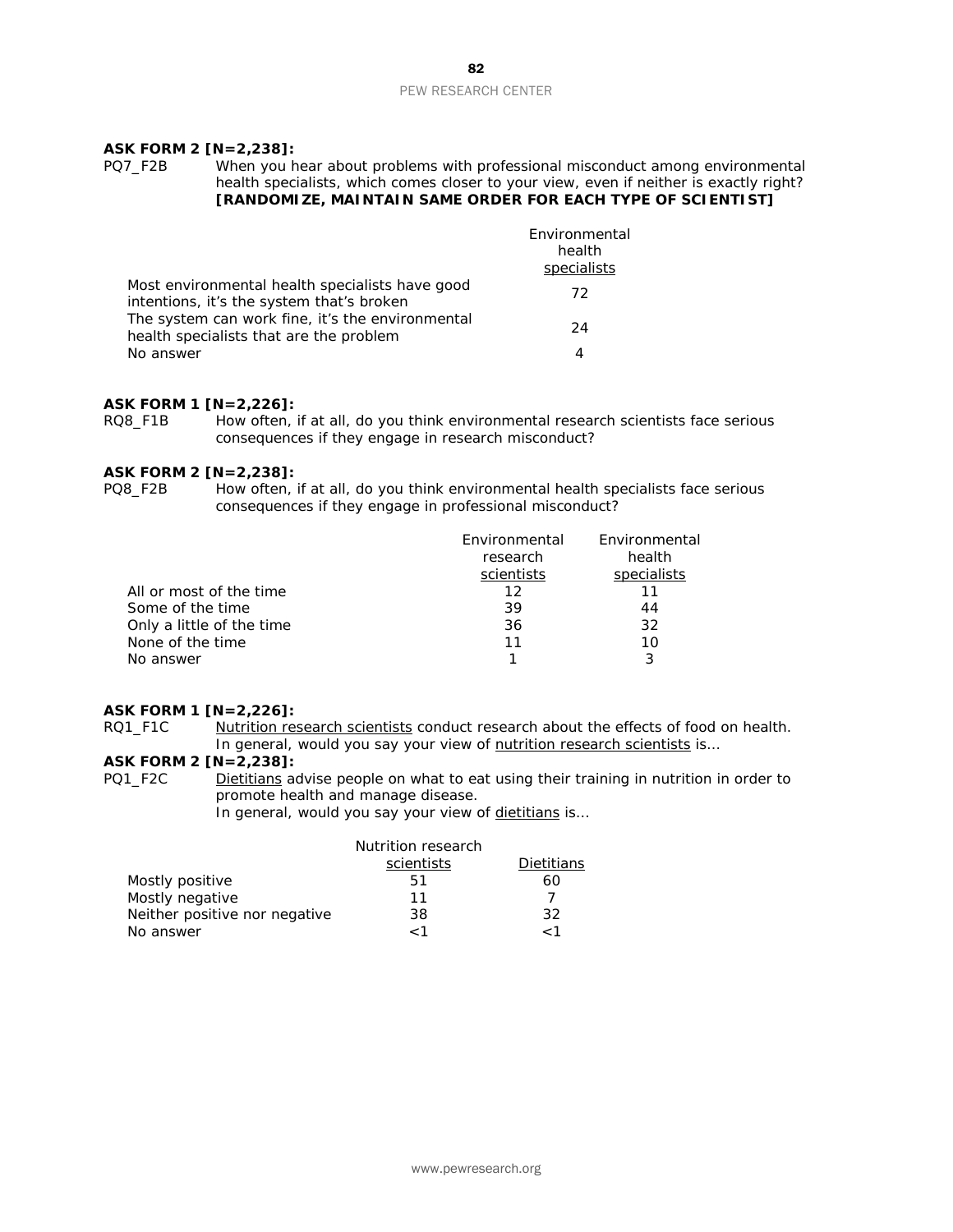PEW RESEARCH CENTER

#### **ASK FORM 1 [N=2,226]:**

RQ2\_F1C How much, if anything, do you know about what nutrition research scientists do? **ASK FORM 2 [N=2,238]:**<br>PQ2\_F2C How much,

How much, if anything, do you know about what dietitians do?

|                | Nutrition research |            |
|----------------|--------------------|------------|
|                | scientists         | Dietitians |
| A lot          | 10                 | 25         |
| A little       | 63                 | 65         |
| Nothing at all | 26                 | 11         |
| No answer      | 1 >                | - 1        |

**ASK IF KNOW A LOT/A LITTLE ABOUT NUTRITION RESEARCH SCIENTISTS (RQ2\_F1C=1,2) [N=1,692]:**

```
Is what you know about nutrition research scientists because you ... [RANDOMIZE
ITEMS; MAINTAIN SAME ORDER FOR EACH TYPE OF SCIENTIST]
```
**ASK IF KNOW A LOT/A LITTLE ABOUT DIETITIANS (PQ2\_F2C=1,2) [N=2,041]:**

PQ3\_F2C Is what you know about dietitians because you ... **[RANDOMIZE ITEMS; MAINTAIN SAME ORDER FOR EACH TYPE OF SCIENTIST]**

**Based on those who know a lot/a little about nutrition research scientists [N=1,692]; dietitians [N=2,041]:**

a. Know someone who does this

|                                       | Based on those asked |            |
|---------------------------------------|----------------------|------------|
|                                       | Nutrition research   |            |
|                                       | scientists           | Dietitians |
| Yes, know someone who does this       | フフ                   | 46         |
| No, do not know someone who does this | 77                   | 53         |
| No answer                             |                      |            |

#### **Based on total [N=4,464]:**

|                                          | Based on U.S. adults |            |
|------------------------------------------|----------------------|------------|
|                                          | Nutrition research   |            |
|                                          | scientists           | Dietitians |
| Know a lot/a little about this group     | 74                   | 89         |
| Yes, know someone who does this          | 16                   | 41         |
| No, do not know someone who does<br>this | 57                   | 47         |
| No answer to RQ3 F1Ca/PQ3 F2Ca           | $\lt1$               |            |
| Know nothing at all about this group     | 26                   | 11         |
| No answer to RQ2_F1C/PQ2_F2C             | 1 >                  |            |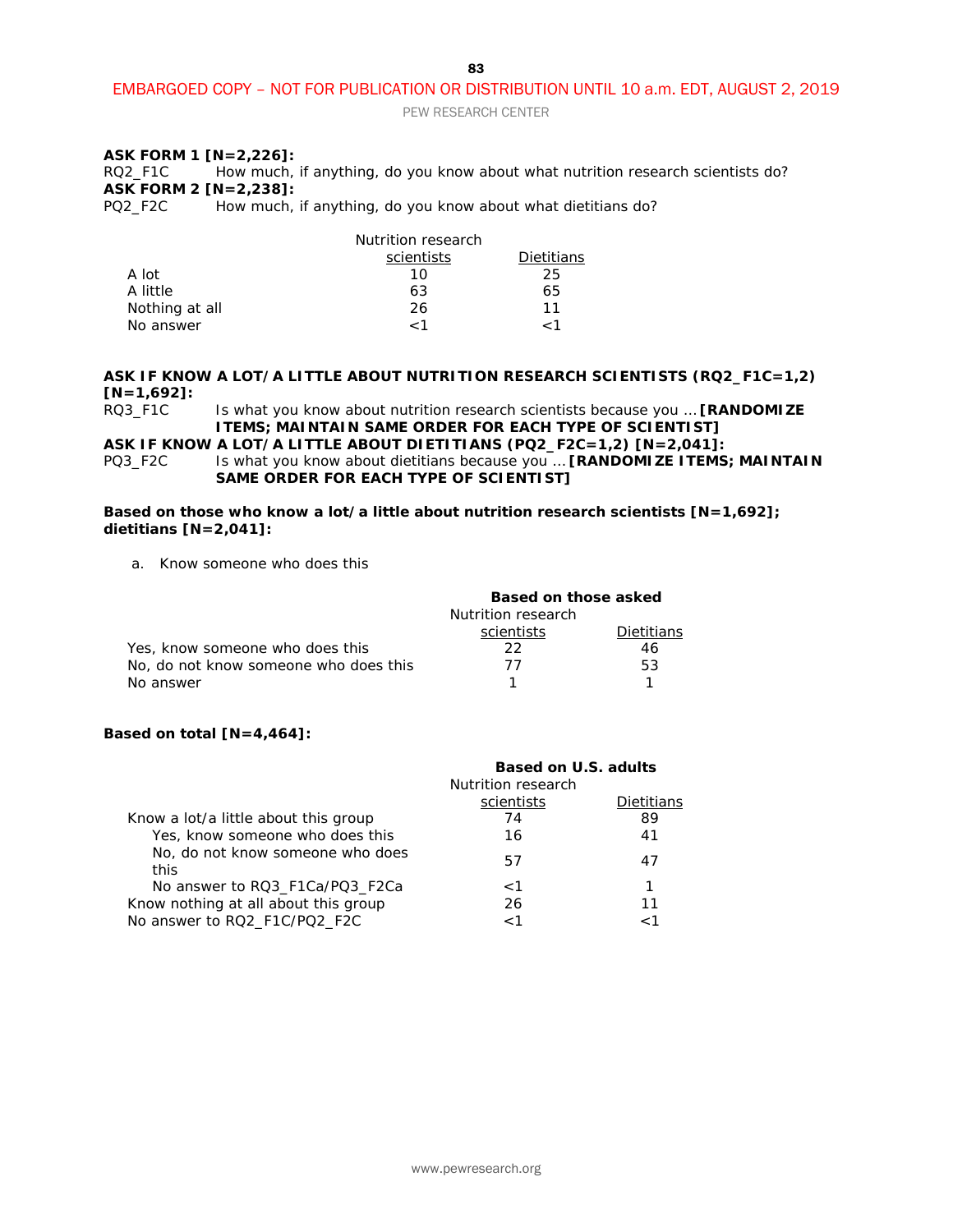#### **RQ3\_F1C and PQ3\_F2C continued …**

**Based on those who know a lot/a little about nutrition research scientists [N=1,692]; dietitians [N=2,041]:**

b. Learned about this in school

|                                        | Based on those asked |            |
|----------------------------------------|----------------------|------------|
|                                        | Nutrition research   |            |
|                                        | scientists           | Dietitians |
| Yes, learned about this in school      | 45                   | 44         |
| No, did not learn about this in school | 54                   | 55         |
| No answer                              |                      |            |

#### **Based on total [N=4,464]:**

|                                        | Based on U.S. adults |            |
|----------------------------------------|----------------------|------------|
|                                        | Nutrition research   |            |
|                                        | scientists           | Dietitians |
| Know a lot/a little about this group   | 74                   | 89         |
| Yes, learned about this in school      | 33                   | 39         |
| No, did not learn about this in school | 40                   | 49         |
| No answer to RQ3_F1Cb/PQ3_F2Cb         |                      |            |
| Know nothing at all about this group   | 26                   | 11         |
| No answer to RQ2_F1C/PQ2_F2C           | - 1                  |            |

#### **Based on those who know a lot/a little about nutrition research scientists [N=1,692]; dietitians [N=2,041]:**

c. Learned about this in your job

|                                        | Based on those asked |            |
|----------------------------------------|----------------------|------------|
|                                        | Nutrition research   |            |
|                                        | scientists           | Dietitians |
| Yes, learned about this in my job      | 16                   | 22.        |
| No, did not learn about this in my job | 83                   | 78.        |
| No answer                              |                      |            |

#### **Based on total [N=4,464]:**

|                                        | <b>Based on U.S. adults</b><br>Nutrition research |            |
|----------------------------------------|---------------------------------------------------|------------|
|                                        | scientists                                        | Dietitians |
| Know a lot/a little about this group   | 74                                                | 89         |
| Yes, learned about this in my job      | 12                                                | 19         |
| No, did not learn about this in my job | 61                                                | 69         |
| No answer to RQ3_F1Cc/PQ3_F2Cc         |                                                   |            |
| Know nothing at all about this group   | 26                                                | 11         |
| No answer to RQ2_F1C/PQ2_F2C           | 1 >                                               | 1 ~        |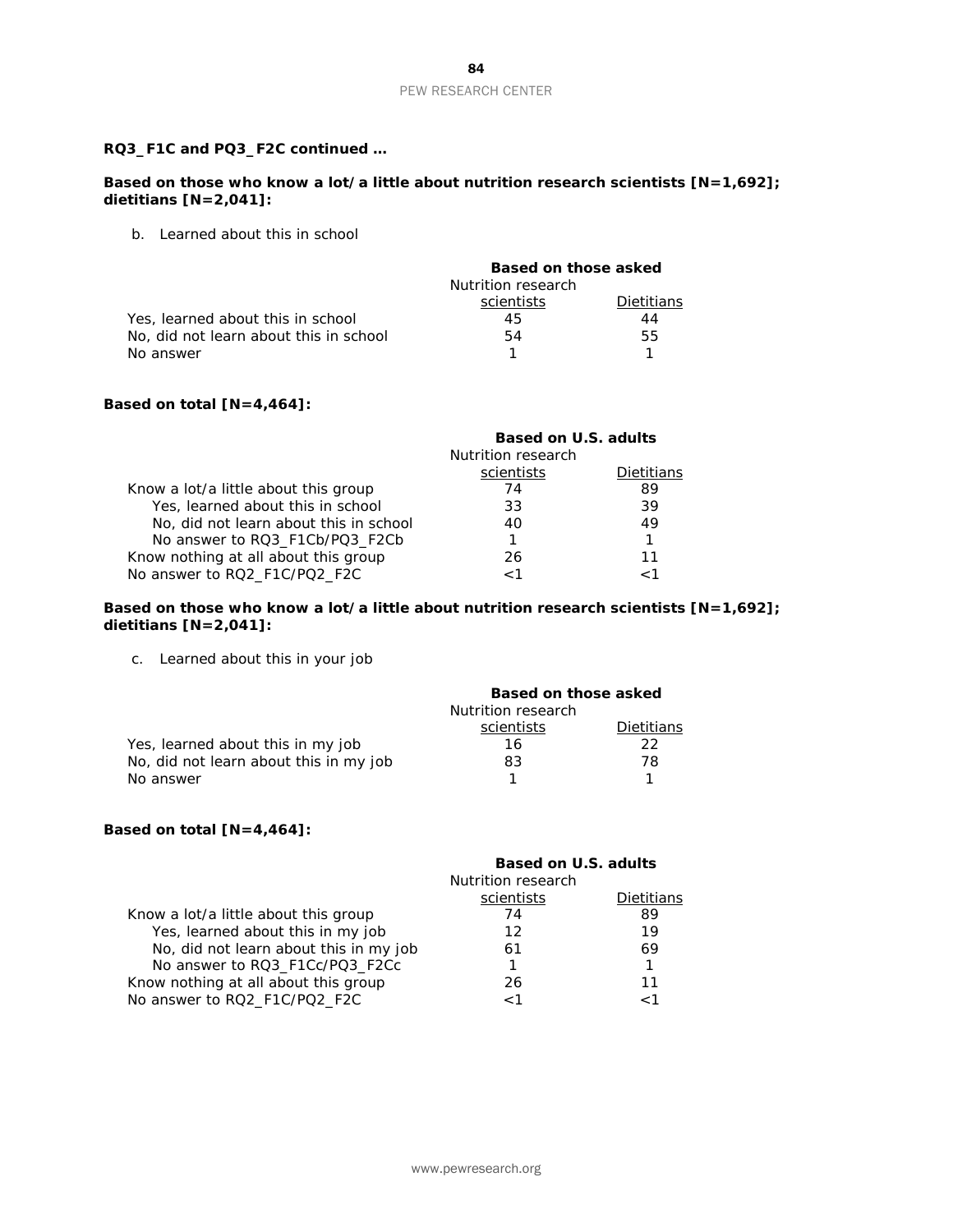PEW RESEARCH CENTER

#### **RQ3\_F1C and PQ3\_F2C continued …**

#### **Based on those who know a lot/a little about nutrition research scientists [N=1,692]; dietitians [N=2,041]:**

d. Have heard or read about this in the news

|                                                                                                           | Based on those asked<br>Nutrition research |            |
|-----------------------------------------------------------------------------------------------------------|--------------------------------------------|------------|
|                                                                                                           | scientists                                 | Dietitians |
| Yes, have heard or read about this in the<br>news<br>No, have not heard or read about this in<br>the news | 79                                         | 64         |
|                                                                                                           | 20                                         | 35         |
| No answer                                                                                                 |                                            |            |

#### **Based on total [N=4,464]:**

|                                                                      | Based on U.S. adults<br>Nutrition research |                  |
|----------------------------------------------------------------------|--------------------------------------------|------------------|
| Know a lot/a little about this group                                 | scientists<br>74                           | Dietitians<br>89 |
| Yes, have heard or read about this in<br>the news                    | 59                                         | 57               |
| No, have not heard or read about this<br>in the news                 | 15                                         | 31               |
| No answer to RQ3 F1Cd/PQ3 F2Cd                                       |                                            |                  |
| Know nothing at all about this group<br>No answer to RQ2_F1C/PQ2_F2C | 26<br>1 >                                  | 11<br>1 ~        |

# **ASK FORM 1 [N=2,226]:**<br>RQ4\_F1C Thinking ab

Thinking about nutrition research scientists, how often would you say they ...

#### **[RANDOMIZE ITEMS, MAINTAIN SAME ORDER FOR EACH TYPE OF SCIENTIST] ASK FORM 2 [N=2,238]:**

PQ4\_F2C Thinking about dietitians, how often would you say they … **[RANDOMIZE ITEMS, MAINTAIN SAME ORDER FOR EACH TYPE OF SCIENTIST]**

a. **ASK FORM 1:** Do a good job conducting research

**ASK FORM 2:** Do a good job providing recommendations about healthy eating

|                           | Nutrition research |               |
|---------------------------|--------------------|---------------|
|                           | scientists         | Dietitians    |
| All or most of the time   | 28                 | 54            |
| Some of the time          | 57                 | 37            |
| Only a little of the time | 10                 | 5             |
| None of the time          | 3                  | $\mathcal{P}$ |
| No answer                 | っ                  | າ             |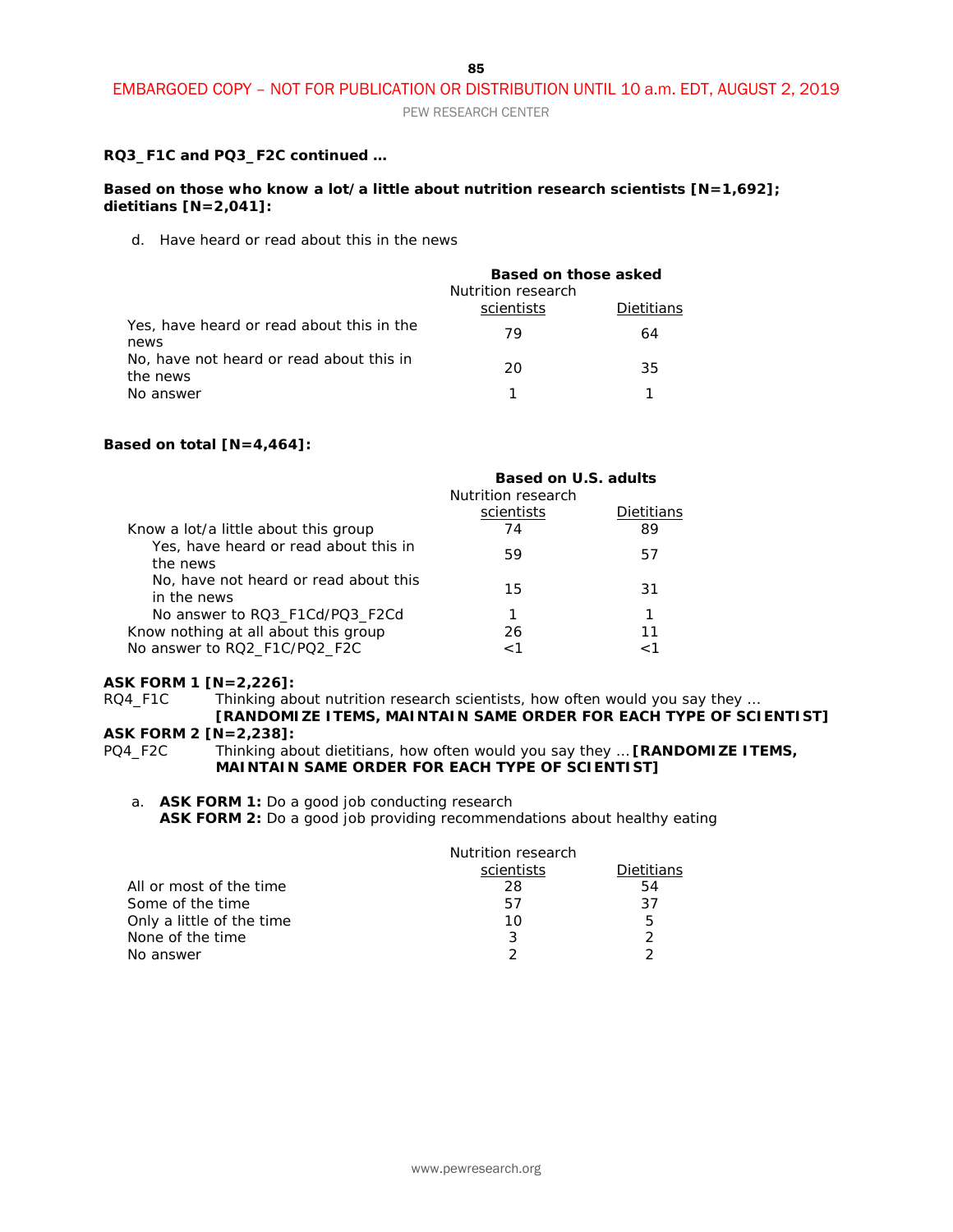#### **RQ4\_F1C and PQ4\_F2C continued …**

b. **ASK FORM 1:** Provide fair and accurate information when making statements about their research

**ASK FORM 2:** Provide fair and accurate information when making recommendations

|                           | Nutrition research |            |
|---------------------------|--------------------|------------|
|                           | scientists         | Dietitians |
| All or most of the time   | 24                 |            |
| Some of the time          | 56                 | 41         |
| Only a little of the time | 15                 | 8          |
| None of the time          | Δ                  |            |
| No answer                 |                    |            |

c. Admit mistakes and take responsibility for them

|                           | Nutrition research |                   |
|---------------------------|--------------------|-------------------|
|                           | scientists         | <b>Dietitians</b> |
| All or most of the time   |                    | 18                |
| Some of the time          | 46                 | 50                |
| Only a little of the time | 30                 | 21                |
| None of the time          | 11                 | 8                 |
| No answer                 | ∍                  |                   |

d. Are transparent about potential conflicts of interest with industry groups in their work

|                           | Nutrition research |                   |
|---------------------------|--------------------|-------------------|
|                           | scientists         | <b>Dietitians</b> |
| All or most of the time   | 12                 | 19                |
| Some of the time          | 49                 | 50                |
| Only a little of the time | 28                 | 21                |
| None of the time          |                    |                   |
| No answer                 |                    |                   |

e. **ASK FORM 1:** Care about the best interests of the public ASK FORM 2: Care about the best interests of their patients

|                           | Nutrition research |            |
|---------------------------|--------------------|------------|
|                           | scientists         | Dietitians |
| All or most of the time   | 29                 | 60         |
| Some of the time          | .51                | -31        |
| Only a little of the time | 13                 | 5          |
| None of the time          | 5                  | 3          |
| No answer                 |                    |            |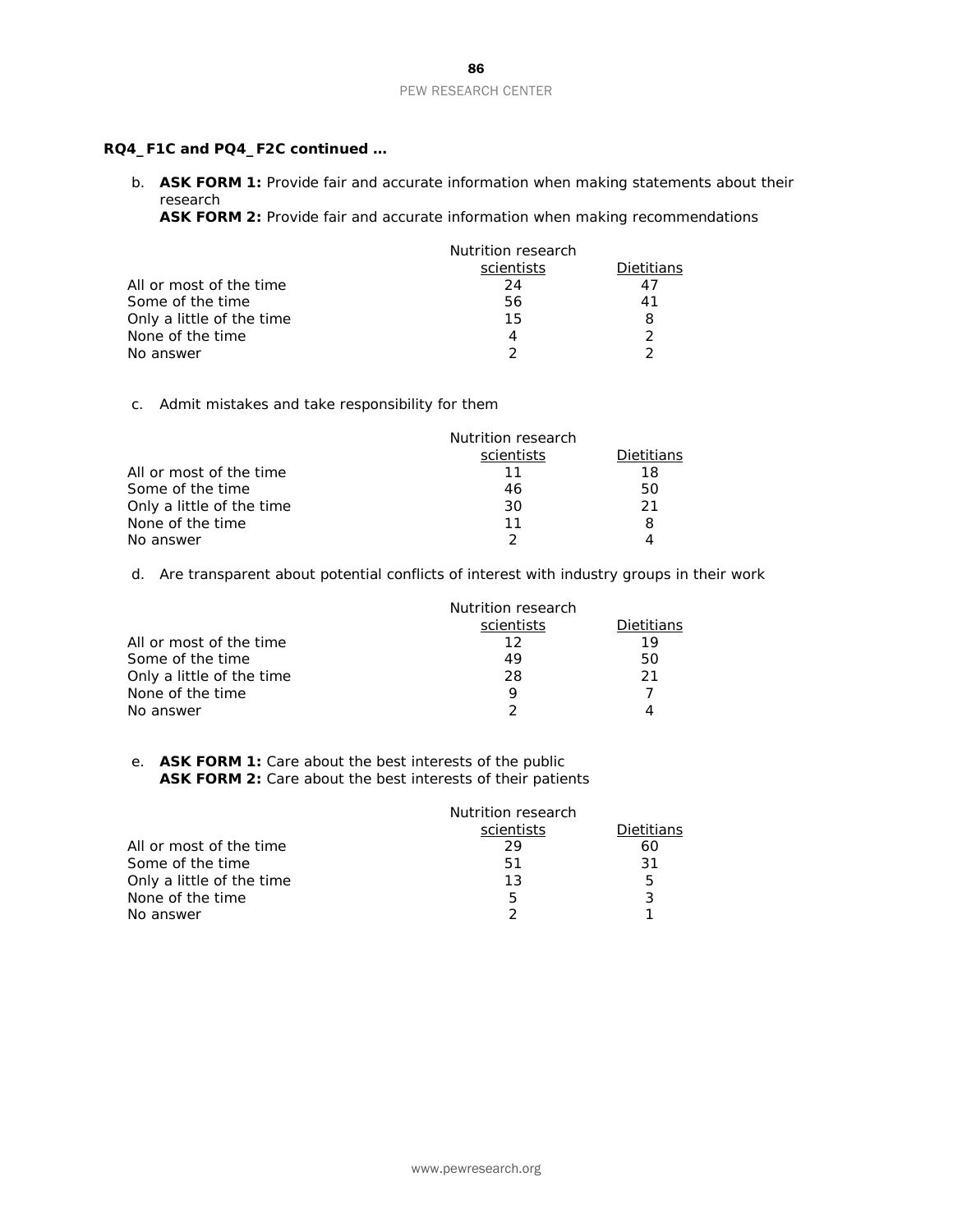PEW RESEARCH CENTER

#### **ASK FORM 1 [N=2,226]:**

RQ5\_F1C Overall, do you think research misconduct by nutrition research scientists is... **ASK FORM 2 [N=2,238]:**<br>PQ5\_F2C Overall, do

Overall, do you think professional misconduct by dietitians is...

| scientists<br>Dietitians |
|--------------------------|
| 12<br>6                  |
| 18<br>-31                |
| 51<br>45                 |
| 23<br>10                 |
|                          |
|                          |

#### **ASK FORM 1 [N=2,226]:**

RQ6\_F1C When you hear or read news stories about research misconduct by nutrition research scientists, do you think of these cases as… **[RANDOMIZE, MAINTAIN SAME ORDER FOR EACH TYPE OF SCIENTIST]**

# **ASK FORM 2 [N=2,238]:**<br>PQ6\_F2C When you h

When you hear or read news stories about professional misconduct by dietitians, do you think of these cases as… **[RANDOMIZE, MAINTAIN SAME ORDER FOR EACH TYPE OF SCIENTIST]**

|                            | Nutrition research |                   |
|----------------------------|--------------------|-------------------|
|                            | scientists         | <b>Dietitians</b> |
| Isolated incidents         | 55                 | 75.               |
| Signs of a broader problem | 43                 | つつ                |
| No answer                  |                    |                   |

#### **ASK FORM 1 [N=2,226]:**

RQ7 F1C When you hear about problems with research misconduct among nutrition research scientists, which comes closer to your view, even if neither is exactly right? **[RANDOMIZE, MAINTAIN SAME ORDER FOR EACH TYPE OF SCIENTIST]**

|                                                                                                    | Nutrition research<br>scientists |
|----------------------------------------------------------------------------------------------------|----------------------------------|
| Most nutrition research scientists have good<br>intentions, it's the research system that's broken | 67                               |
| The research system can work fine, it's the nutrition<br>research scientists that are the problem  | 29                               |
| No answer                                                                                          |                                  |

#### **ASK FORM 2 [N=2,238]:**

PQ7\_F2C When you hear about problems with professional misconduct among dietitians, which comes closer to your view, even if neither is exactly right? **[RANDOMIZE, MAINTAIN SAME ORDER FOR EACH TYPE OF SCIENTIST]**

|                                                                       | <b>Dietitians</b> |
|-----------------------------------------------------------------------|-------------------|
| Most dietitians have good intentions, it's the system                 | 72                |
| that's broken                                                         |                   |
| The system can work fine, it's the dietitians that are<br>the problem | 25                |
| No answer                                                             | Δ                 |
|                                                                       |                   |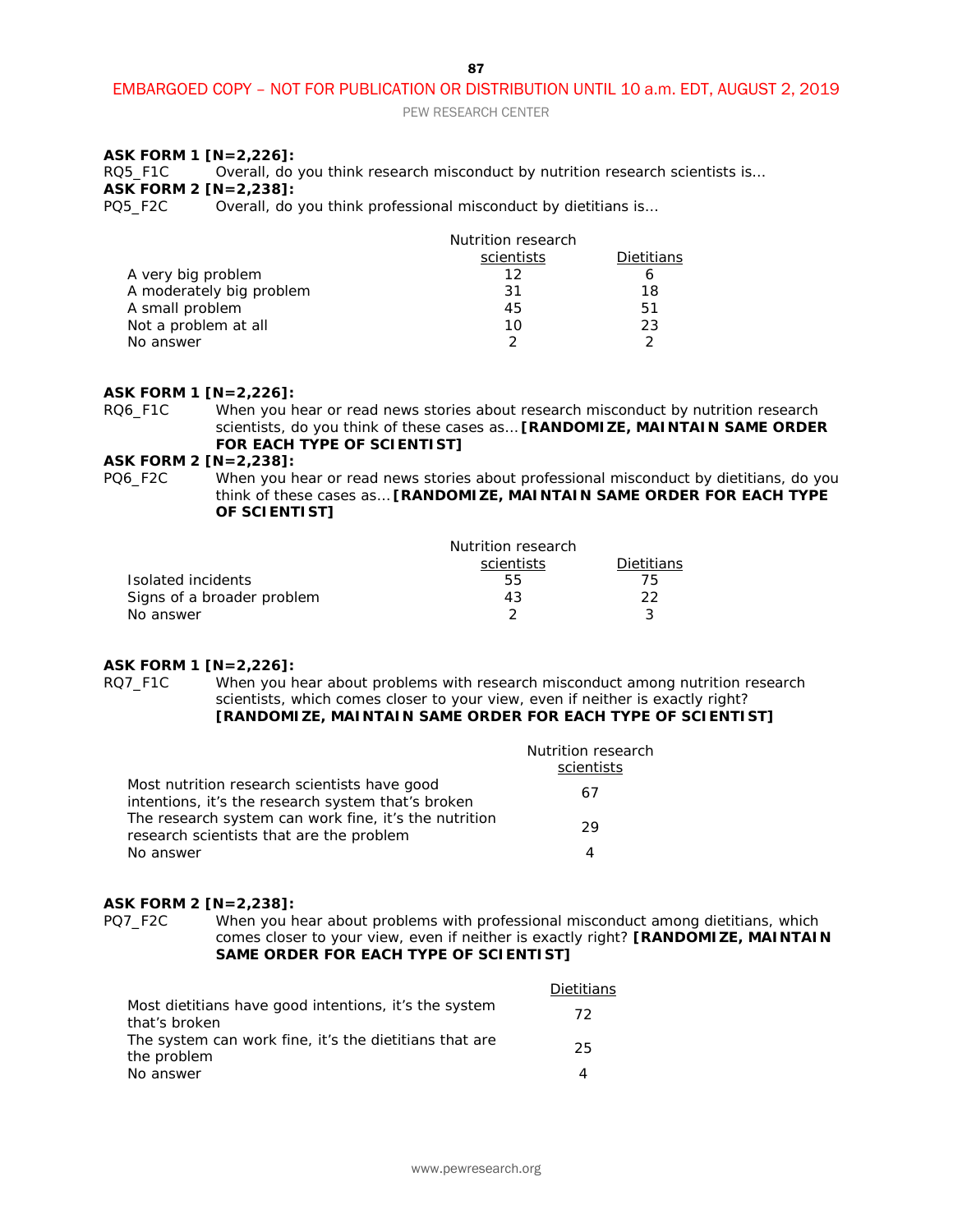#### PEW RESEARCH CENTER

#### **ASK FORM 1 [N=2,226]:**

RQ8\_F1C How often, if at all, do you think nutrition research scientists face serious consequences if they engage in research misconduct?

# **ASK FORM 2 [N=2,238]:**

How often, if at all, do you think dietitians face serious consequences if they engage in professional misconduct?

| Nutrition research |            |
|--------------------|------------|
| scientists         | Dietitians |
|                    | 13         |
| 38                 | 37         |
| 41                 | 36         |
| 13                 | 12         |
|                    |            |
|                    |            |

# **ASK ALL:**

How important do you think each of the following types of scientific research is for society? **[RANDOMIZE ITEMS]**

a. Scientific research that has immediate practical applications

| Jan 7-21      |                              |
|---------------|------------------------------|
| 2019          |                              |
| 64            | Essential                    |
| 29            | Important, but not essential |
|               | Not too important            |
| $\mathcal{L}$ | Not important at all         |
|               | No answer                    |
|               |                              |

- b. Scientific research that advances knowledge, even if there are no immediate benefits
	- Jan 7-21  $2010$

| τ.<br>╯ |  |
|---------|--|
|         |  |

- 47 Essential<br>43 Importan
- Important, but not essential
- 8 Not too important<br>2 Not important at a
- Not important at all
- 1 No answer

**[DISPLAY BEFORE FIRST QUESTION IN THE Q6F1-Q9F1 SERIES:]** Thinking about scientific research findings in general …

#### **ASK FORM 1 [N=2,226]:**

Q6F1 When you hear that scientific research findings have been reviewed by an independent committee, does this make you…

| 2019 |                                  |
|------|----------------------------------|
| 52   | Trust the research findings MORE |
| 10   | Trust the research findings LESS |
| 37   | Makes NO DIFFERENCE either way   |
| 1    | No answer                        |
|      |                                  |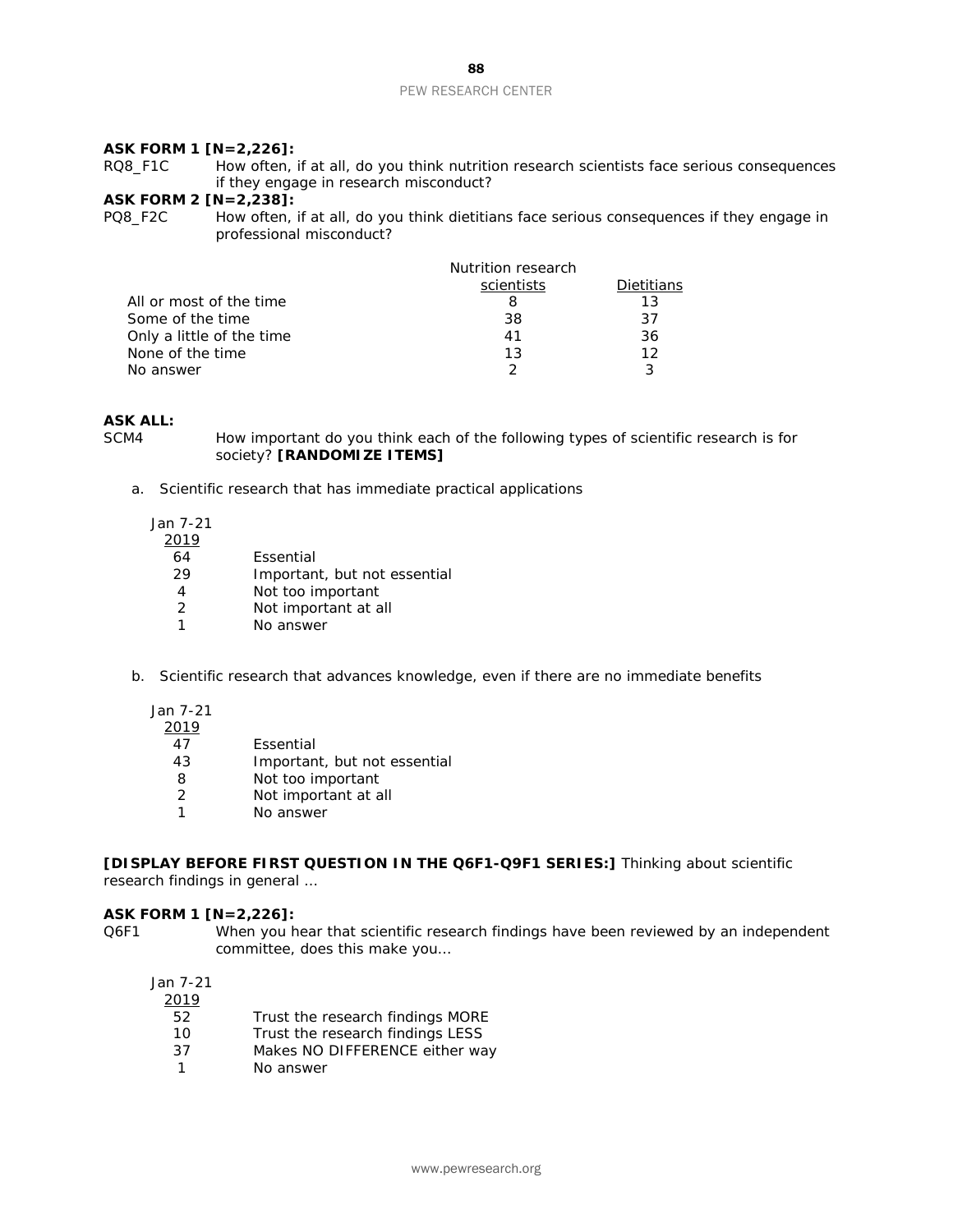PEW RESEARCH CENTER

### **ASK FORM 1 [N=2,226]:**

Q7F1 When you hear that data used in scientific research is being made openly available to the public, does this make you…

Jan 7-21

- 2019
	- 57 Trust the research findings MORE
	- 8 Trust the research findings LESS<br>34 Makes NO DIFFERENCE either wa
	- Makes NO DIFFERENCE either way
	- 1 No answer

#### **ASK FORM 1 [N=2,226]:**

Q8F1 When you hear about scientific research that has been funded by the federal government, does this make you…

Jan 7-21

- $\frac{2019}{23}$ 
	- Trust the research findings MORE
	- 28 Trust the research findings LESS
- 48 Makes NO DIFFERENCE either way
- 1 No answer

### **ASK FORM 1 [N=2226]:**<br> **O9F1** When you

When you hear about scientific research that has been funded by an industry group, does this make you…

Jan 7-21

- 2019 10 Trust the research findings MORE
- 
- 58 Trust the research findings LESS<br>32 Makes NO DIFFERENCE either wa Makes NO DIFFERENCE either way
- 1 No answer

#### **[DISPLAY BEFORE FIRST QUESTION IN THE Q6F2-Q9F2 SERIES:]** Thinking about

recommendations from science practitioners (such as medical doctors, dietitians or environmental health specialists), in general …

#### **ASK FORM 2 [N=2,238]:**

Q6F2 When you hear that a science practitioner's recommendation is based on a review from an independent committee, does this make you…

Jan 7-21

2019

- 43 Trust the recommendation MORE
- 17 Trust the recommendation LESS
- 38 Makes NO DIFFERENCE either way
- 1 No answer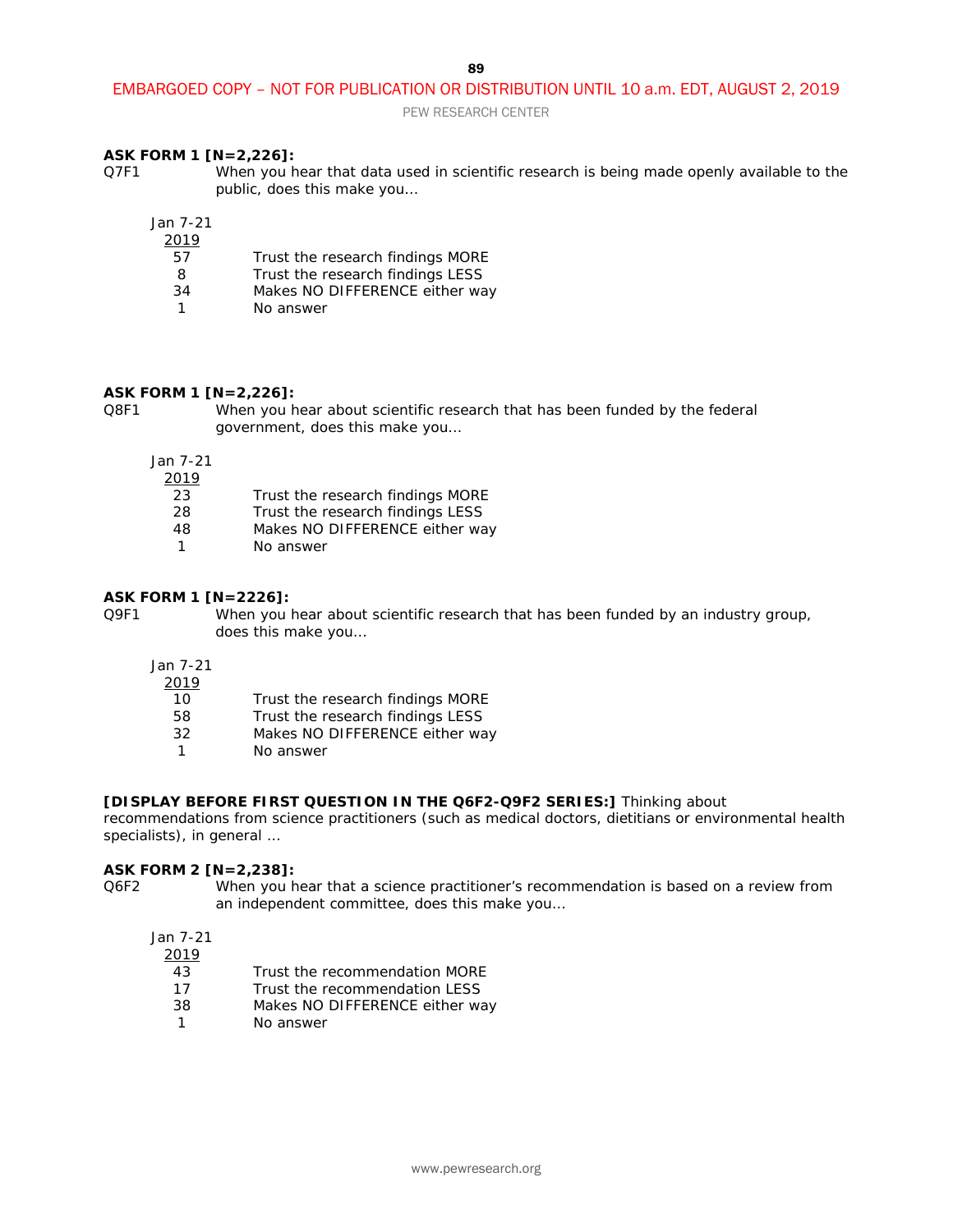### 90

#### PEW RESEARCH CENTER

#### **ASK FORM 2 [N=2,238]:**

Q7F2 When you hear that a science practitioner is open to getting a second opinion on their recommendation, does this make you…

Jan 7-21

| ۰, |  |
|----|--|

- 68 Trust the recommendation MORE<br>7 Trust the recommendation LESS
- 7 Trust the recommendation LESS
- 23 Makes NO DIFFERENCE either way<br>2 Mo answer
- No answer

#### **ASK FORM 2 [N=2,238]:**

Q8F2 When you hear that a science practitioner has received financial incentives from the federal government related to their work, does this make you…

Jan 7-21

| 2019 |                                |
|------|--------------------------------|
| 14   | Trust the recommendation MORE  |
| 37   | Trust the recommendation LESS  |
| 48   | Makes NO DIFFERENCE either way |
| 1    | No answer                      |

#### **ASK FORM 2 [N=2,238]:**

Q9F2 When you hear that a science practitioner has received financial incentives from an industry group related to their work, does this make you…

- $\frac{2019}{10}$
- 10 Trust the recommendation MORE<br>62 Trust the recommendation LESS Trust the recommendation LESS
- 27 Makes NO DIFFERENCE either way
- 1 No answer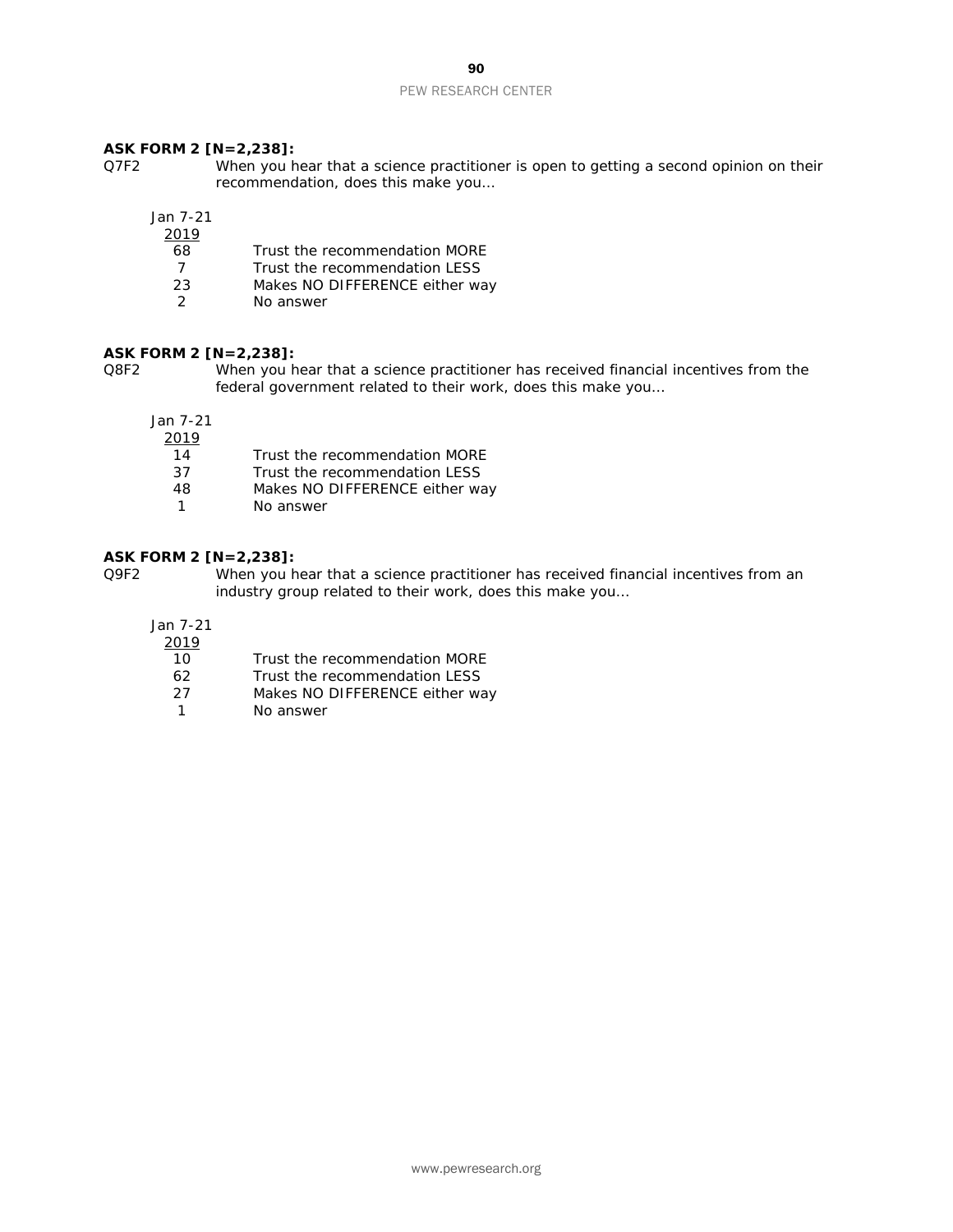PEW RESEARCH CENTER

#### **OTHER QUESTIONS HELD FOR FUTURE RELEASE**

### **ASK ALL:**

Which of the following best describes what you think about the scientific method? **[RANDOMIZE]**

| Jan 7-21      |                                                                                                                                  |
|---------------|----------------------------------------------------------------------------------------------------------------------------------|
| 2019          |                                                                                                                                  |
| 63            | The scientific method generally produces accurate conclusions<br>The scientific method can be used to produce any conclusion the |
| 35            | research wants                                                                                                                   |
| $\mathcal{D}$ | No answer                                                                                                                        |

# **ASK ALL:**

Which of these statements comes closer to your own view, even if neither is exactly right? **[RANDOMIZE]**

| Jan 7-21<br>2019 |                                                                         |
|------------------|-------------------------------------------------------------------------|
| 55               | Scientists make judgments based solely on the facts                     |
| 44               | Scientists' judgments are just as likely to be biased as other people's |
|                  | No answer                                                               |

#### **OTHER QUESTIONS HELD FOR FUTURE RELEASE**

See ["What Americans Know and Don't Know About Science"](https://www.pewresearch.org/science/2019/03/28/what-americans-know-about-science/) for more on KNOW1 through KNOW14 **ASK ALL:**

KNOW1 Here's a different kind of question. (If you don't know the answer, select "Not sure.") As far as you know…

Oil, natural gas and coal are examples of…[8](#page-90-0) **[RANDOMIZE OPTIONS 1-4]**

Jan 7-21

 $\overline{a}$ 

| 2019 |                                  |
|------|----------------------------------|
| 68   | Fossil fuels (Correct)           |
| 32   | NET Incorrect/Not sure/No answer |
| 5    | <b>Biofuels</b>                  |
| 3    | Geothermal resources             |
| 6    | Renewable resources              |
| 17   | Not sure                         |
|      | No answer                        |
|      |                                  |

<span id="page-90-0"></span><sup>8</sup> This question was adapted with permission from the Educational Testing Service (ETS) (2018), The Praxis Study Companion, Middle School Science.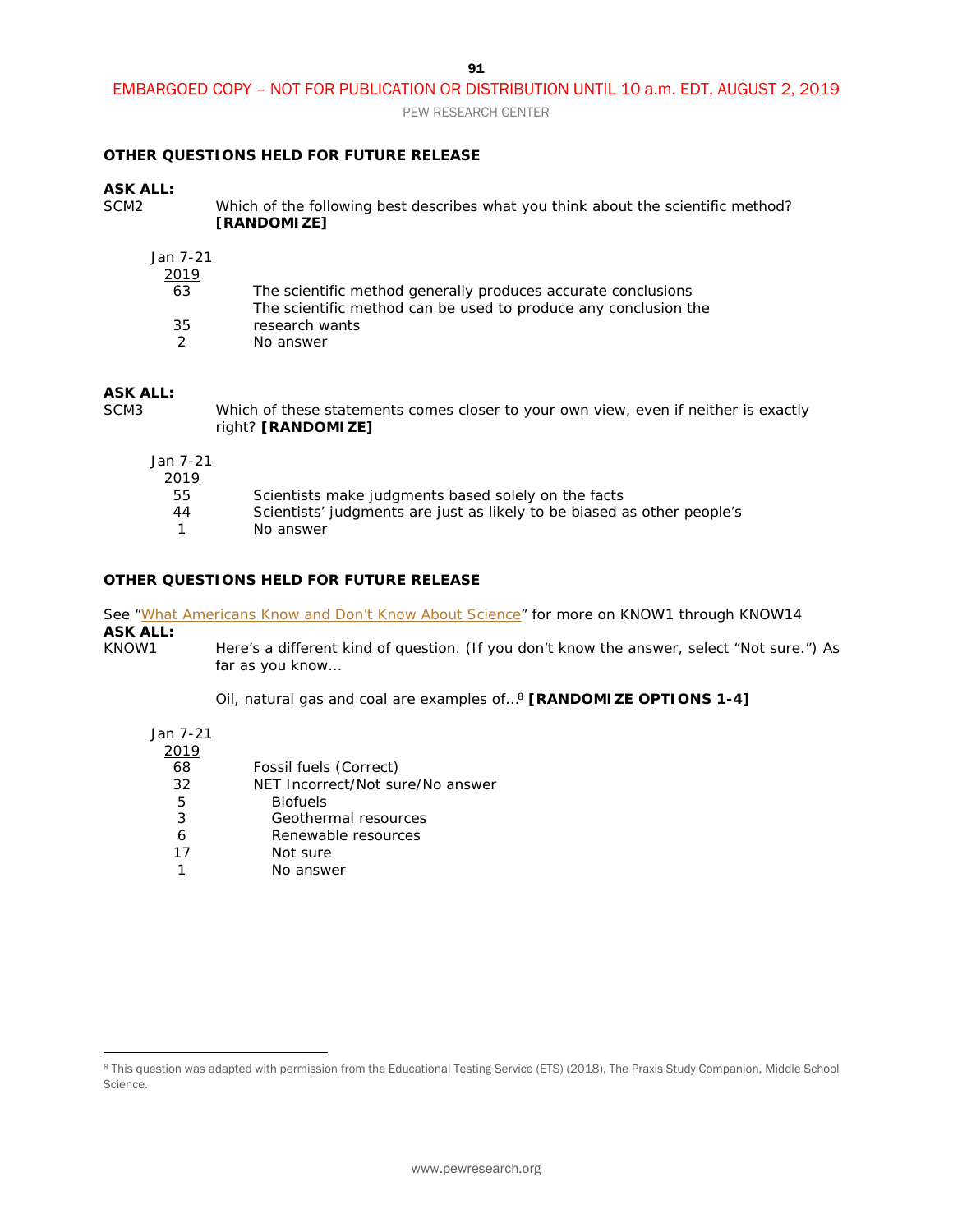### **ASK ALL:**

A scientist is conducting a study to determine how well a new medication treats ear infections. The scientist tells the participants to put 10 drops in their infected ear each day. After two weeks, all participants' ear infections had healed.

> Which of the following changes to the design of this study would most improve the ability to test if the new medication effectively treats ear infections? **[RANDOMIZE OPTIONS 1-4]**

Jan 7-21

| 2019 |                                                                      |
|------|----------------------------------------------------------------------|
|      | Create a second group of participants with ear infections who do not |
| 60   | use any ear drops (Correct)                                          |
| 40   | NET Incorrect/Not sure/No answer                                     |
|      | Create a second group of participants with ear infections who use 15 |
| 5    | drops a day                                                          |
| 13   | Have participants use ear drops for only 1 week                      |
|      | Have participants put ear drops in both their infected ear and       |
| 5    | healthy ear                                                          |
| 16   | Not sure                                                             |
|      | No answer                                                            |
|      |                                                                      |

# **ASK ALL:**

| KNOW3 | Which of the following is an example of genetic engineering? [RANDOMIZE OPTIONS |
|-------|---------------------------------------------------------------------------------|
|       | 1-41                                                                            |

| Jan 7-21<br>2019 |                                                                        |
|------------------|------------------------------------------------------------------------|
|                  | Inserting a gene into plants that makes them resistant to insects      |
| 56               | (Correct)                                                              |
| 44               | NET Incorrect/Not sure/No answer                                       |
| 6                | Growing a whole plant from a single cell                               |
| 8                | Finding the sequences of bases in plant DNA                            |
|                  | Attaching the root of one type of plant to the stem of another type of |
| 9                | plant                                                                  |
| 21               | Not sure                                                               |
|                  | No answer                                                              |

# **ASK ALL:**

What is the main cause of seasons on the Earth? **[RANDOMIZE OPTIONS 1-4]** 

| 2019 |                                                               |
|------|---------------------------------------------------------------|
| 63   | The tilt of the Earth's axis in relation to the Sun (Correct) |
| 37   | NET Incorrect/Not sure/No answer                              |
| 11   | The distance between the Earth and the Sun                    |
| 7    | The speed that the Earth rotates around the Sun               |
| 4    | Changes in the amount of energy coming from the Sun           |
| 15   | Not sure                                                      |
|      | No answer                                                     |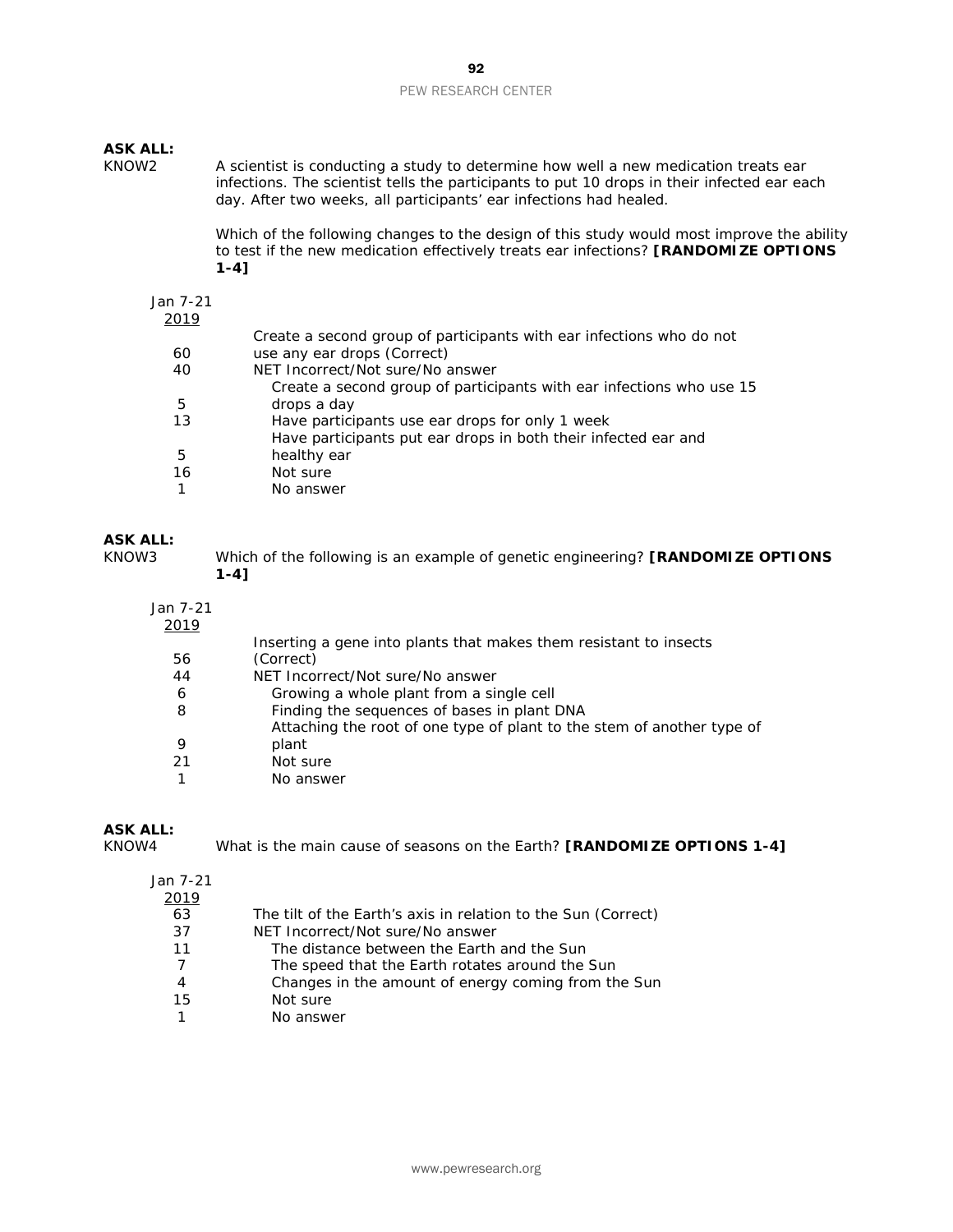PEW RESEARCH CENTER

#### **ASK ALL:**

KNOW5 These graphs show the monthly precipitation and average temperature for three cities in the United States over the course of one year. **[RANDOMIZE ORDER OF GRAPHS]**



Based on the graphs, which city has the greatest annual range of temperatures? **[RANDOMIZE OPTIONS 1-3 IN SAME ORDER OF GRAPHS]**

| Jan 7-21 |                                                 |
|----------|-------------------------------------------------|
| 2019     |                                                 |
| 59       | Chicago, Illinois (Correct)                     |
| 41       | NET Incorrect/Not sure/No answer                |
| 20       | New York, New York                              |
| 9        | Los Angeles, California                         |
| 3        | They all have the same annual temperature range |
| 8        | Not sure                                        |
|          |                                                 |

1 No answer

#### **ASK ALL:**

KNOW6 The time a computer takes to start has increased dramatically. One possible explanation for this is that the computer is running out of memory.

This explanation is a scientific… **[RANDOMIZE OPTIONS 1-4]**

| 2019 |                                  |
|------|----------------------------------|
| 52   | Hypothesis (Correct)             |
| 48   | NET Incorrect/Not sure/No answer |
| 8    | Conclusion                       |
| 4    | Experiment                       |
| 19   | Observation                      |
| 17   | Not sure                         |
|      | No answer                        |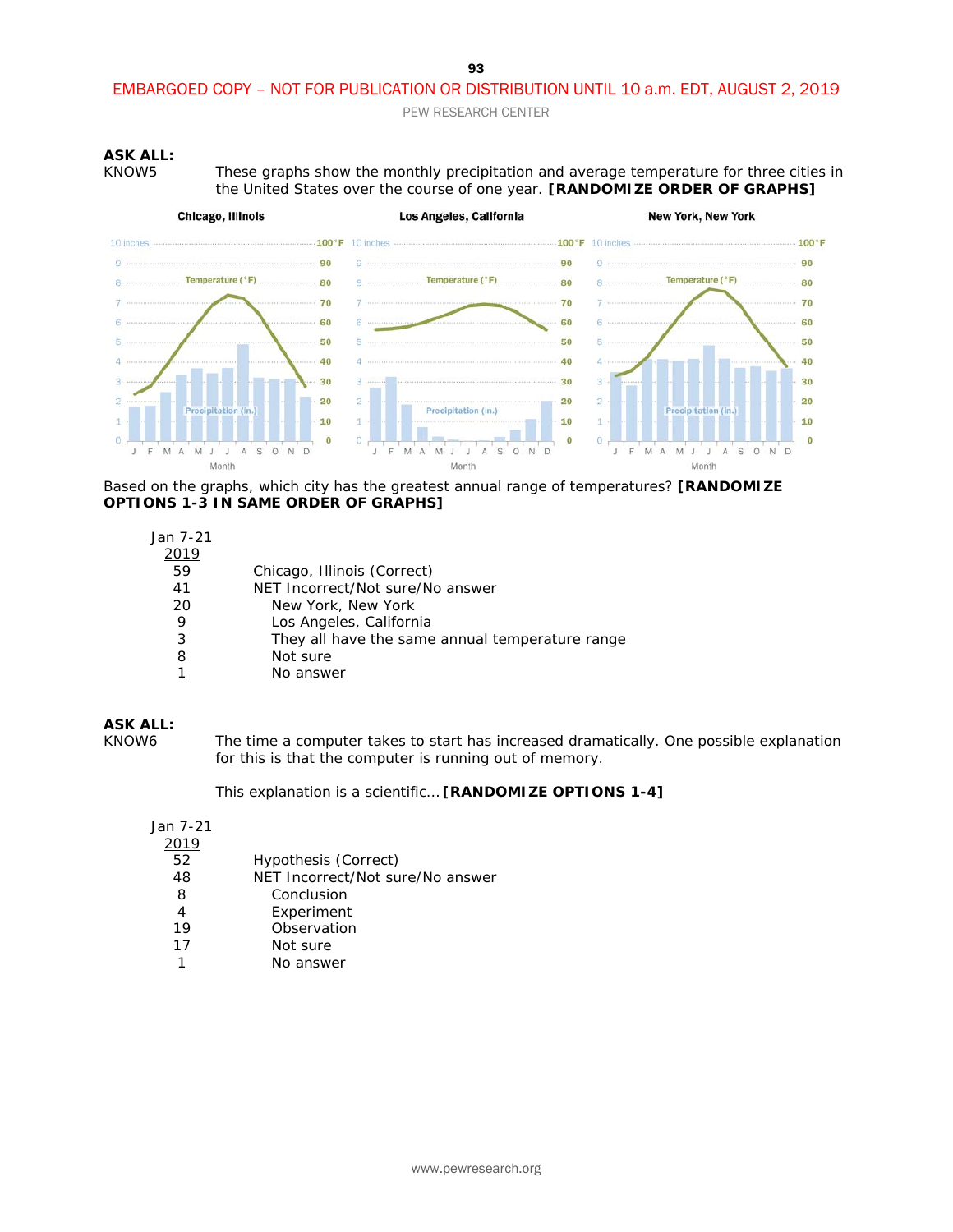### **ASK ALL:**

| KNOW7 | Many diseases have an incubation period. Which of the following best describes what an |
|-------|----------------------------------------------------------------------------------------|
|       | incubation period is? [RANDOMIZE OPTIONS 1-4]                                          |

### Jan 7-21

| 2019 |                                                                      |
|------|----------------------------------------------------------------------|
|      | The period during which someone has an infection, but is not showing |
| 76   | symptoms (Correct)                                                   |
| 24   | NET Incorrect/Not sure/No answer                                     |
| 4    | The recovery period after being sick                                 |
| 2    | The effect of a disease on babies                                    |
| 5    | The period during which someone builds up immunity to a disease      |
| 12   | Not sure                                                             |
|      | No answer                                                            |

#### **NO QUESTION KNOW8**

### **ASK ALL:**

When large areas of forest are removed so land can be converted for other uses, such as farming, which of the following occurs?[9](#page-93-0) **[RANDOMIZE OPTIONS 1-4]**

Jan 7-21

| 2019 |                                  |
|------|----------------------------------|
| 60   | Increased erosion (Correct)      |
| 40   | NET Incorrect/Not sure/No answer |
| 3    | Colder temperature               |
| 14   | Decreased carbon dioxide         |
| 3    | Greater oxygen production        |
| 20   | Not sure                         |
|      | No answer                        |

#### **ASK ALL:**

 $\overline{a}$ 

KNOW10 An antacid relieves an overly acidic stomach because the main components of antacids are… **[RANDOMIZE RESPONSE OPTIONS 1-4]**

| 39 | Bases (Correct)                  |
|----|----------------------------------|
| 61 | NET Incorrect/Not sure/No answer |
| 11 | Acids                            |
| 13 | Neutral                          |
| 3  | <i>I</i> sotopes                 |
| 33 | Not sure                         |
| 1  | No answer                        |

<span id="page-93-0"></span><sup>9</sup> This question was adapted with permission from the Florida Department of Education (2012), Statewide Science Assessment Test Item Specifications, Version 2, Grade 8.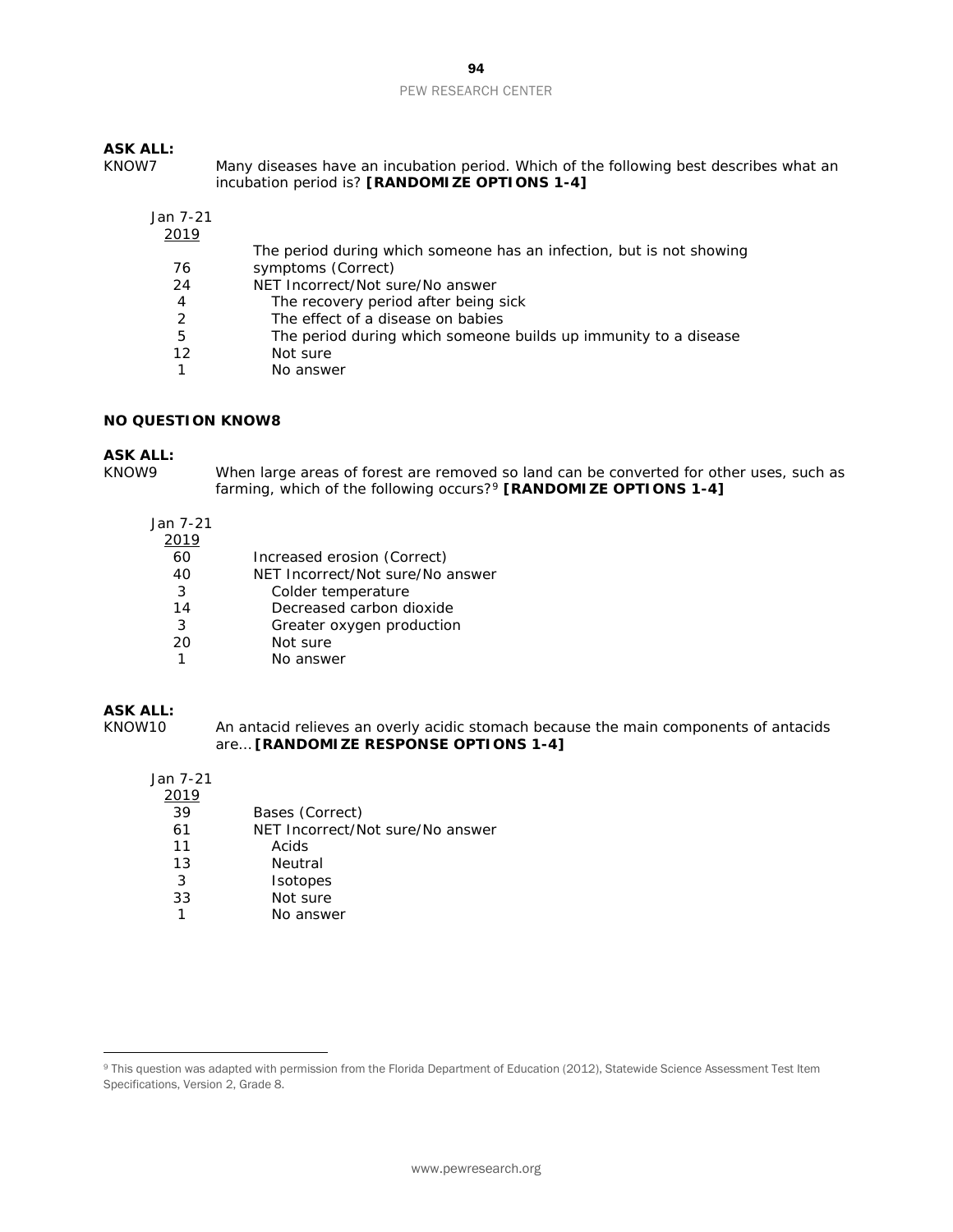PEW RESEARCH CENTER

### **ASK ALL:**

KNOW11 Which of these is a major concern about the overuse of antibiotics? **[RANDOMIZE OPTIONS 1-4]**

| Jan 7-21 |                                                        |
|----------|--------------------------------------------------------|
| 2019     |                                                        |
| 79       | It can lead to antibiotic-resistant bacteria (Correct) |
| 21       | NET Incorrect/Not sure/No answer                       |
| 2        | There will be an antibiotic shortage                   |
| 5        | Antibiotics can cause secondary infections             |
| 2        | Antibiotics will get into the water system             |
| 11       | Not sure                                               |
|          | No answer                                              |

# **ASK ALL:**

KNOW12 A car travels at a constant speed of 40 miles per hour. How far does the car travel in 45 minutes? **[DO NOT RANDOMIZE]**

Jan 7-21

| 2019 |                                  |
|------|----------------------------------|
| 57   | 30 miles (Correct)               |
| 43   | NET Incorrect/Not sure/No answer |
| 4    | 25 miles                         |
| 14   | 35 miles                         |
| 9    | 40 miles                         |
| 15   | Not sure                         |
|      | No answer                        |

#### **NO QUESTION KNOW13**

#### **TOTAL NUMBER CORRECT KNOW1 THROUGH KNOW12:**

| lan |  |
|-----|--|
|     |  |

| 2019 |                                        |
|------|----------------------------------------|
| 16   | 11 out of 11                           |
| 13   | 10 out of 10                           |
| 10   | 9 out of 11                            |
| 8    | 8 out of 11                            |
| 9    | 7 out of 11                            |
| 8    | 6 out of 11                            |
| 7    | 5 out of 11                            |
| 6    | 4 out of 11                            |
| 6    | 3 out of 11                            |
| 6    | 2 out of 11                            |
| 5    | 1 out of 11                            |
| 5    | 0 out of 11                            |
| 39   | High science knowledge (9-11 correct)  |
| 32   | Medium science knowledge (5-8 correct) |
| 29   | Low science knowledge (0-4 correct)    |
|      |                                        |